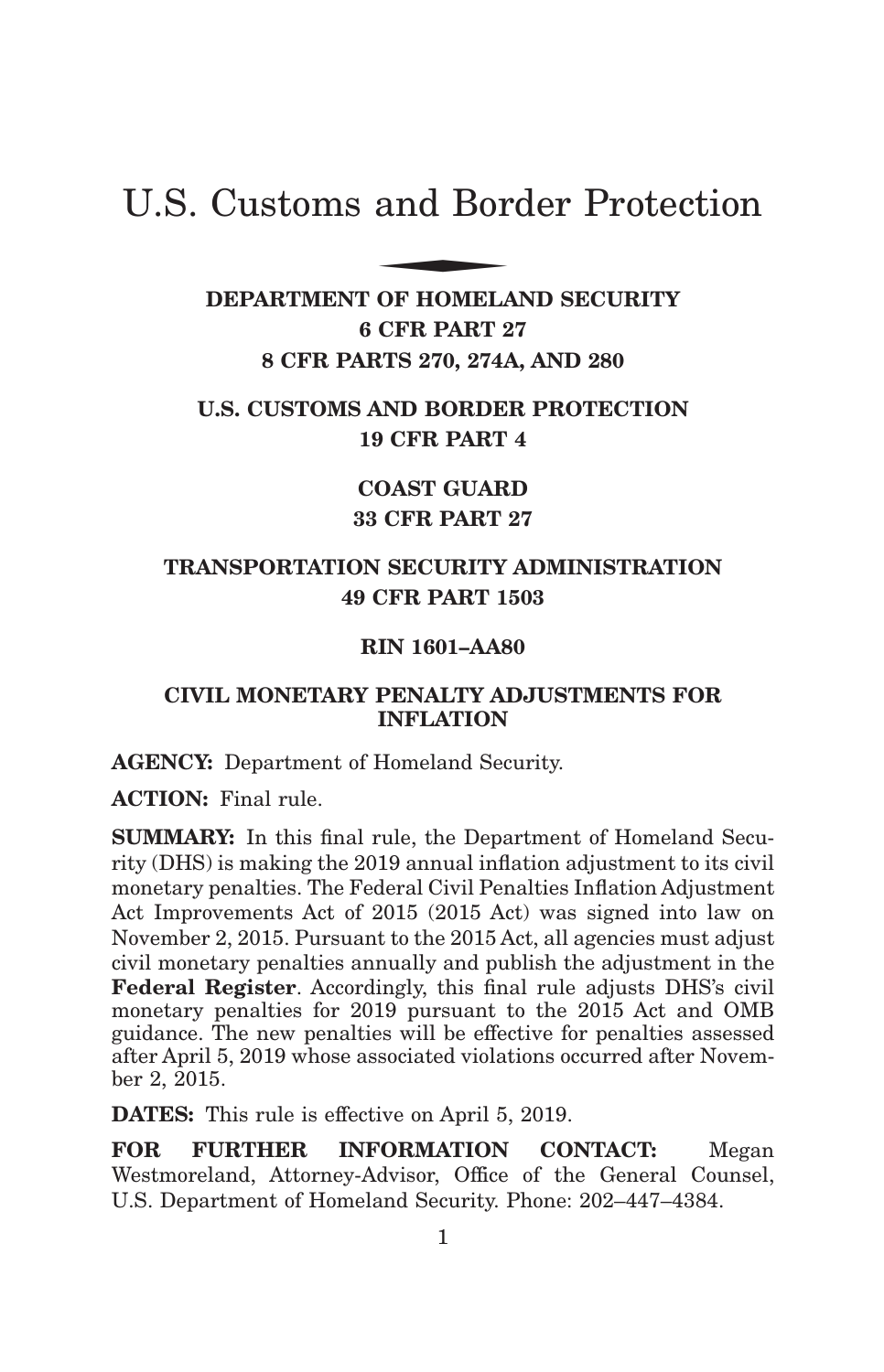## **SUPPLEMENTARY INFORMATION:**

#### **Table of Contents**

- I. Statutory and Regulatory Background
- II. Overview of Final Rule
- III. Adjustments by Component
	- A. Cybersecurity and Infrastructure Security Agency
	- B. U.S. Customs and Border Protection
	- C. U.S. Immigration and Customs Enforcement
	- D. U.S. Coast Guard
	- E. Transportation Security Administration
- IV. Administrative Procedure Act
- V. Regulatory Analyses
	- A. Executive Orders 12866 and 13563
	- B. Regulatory Flexibility Act
	- C. Unfunded Mandates Reform Act
	- D. Paperwork Reduction Act
- VI. Signing Authority

#### **I. Statutory and Regulatory Background**

On November 2, 2015, the President signed into law the Federal Civil Penalties Inflation Adjustment Act Improvements Act of 2015 (Pub. L. 114–74 section 701 (Nov. 2, 2015)) (2015 Act).<sup>1</sup> The 2015 Act amended the Federal Civil Penalties Inflation Adjustment Act of 1990 (28 U.S.C. 2461 note) to improve the effectiveness of civil monetary penalties and to maintain their deterrent effect. The 2015 Act required agencies to: (1) Adjust the level of civil monetary penalties with an initial "catch-up" adjustment through issuance of an Interim Final Rule (IFR) and (2) make subsequent annual adjustments for inflation. Through the "catch-up" adjustment, agencies were required to adjust the maximum amounts of civil monetary penalties to more accurately reflect inflation rates.

For the subsequent annual adjustments, the 2015 Act requires agencies to increase the penalty amounts by a cost-of-living adjustment. The 2015 Act directs OMB to provide guidance to agencies each year to assist agencies in making the annual adjustments. The 2015 Act requires agencies to make the annual adjustments no later than January 15 of each year and to publish the adjustments in the **Federal Register**.

<sup>&</sup>lt;sup>1</sup> The 2015 Act was enacted as part of the Bipartisan Budget Act of 2015, Public Law 114–74 (Nov. 2, 2015).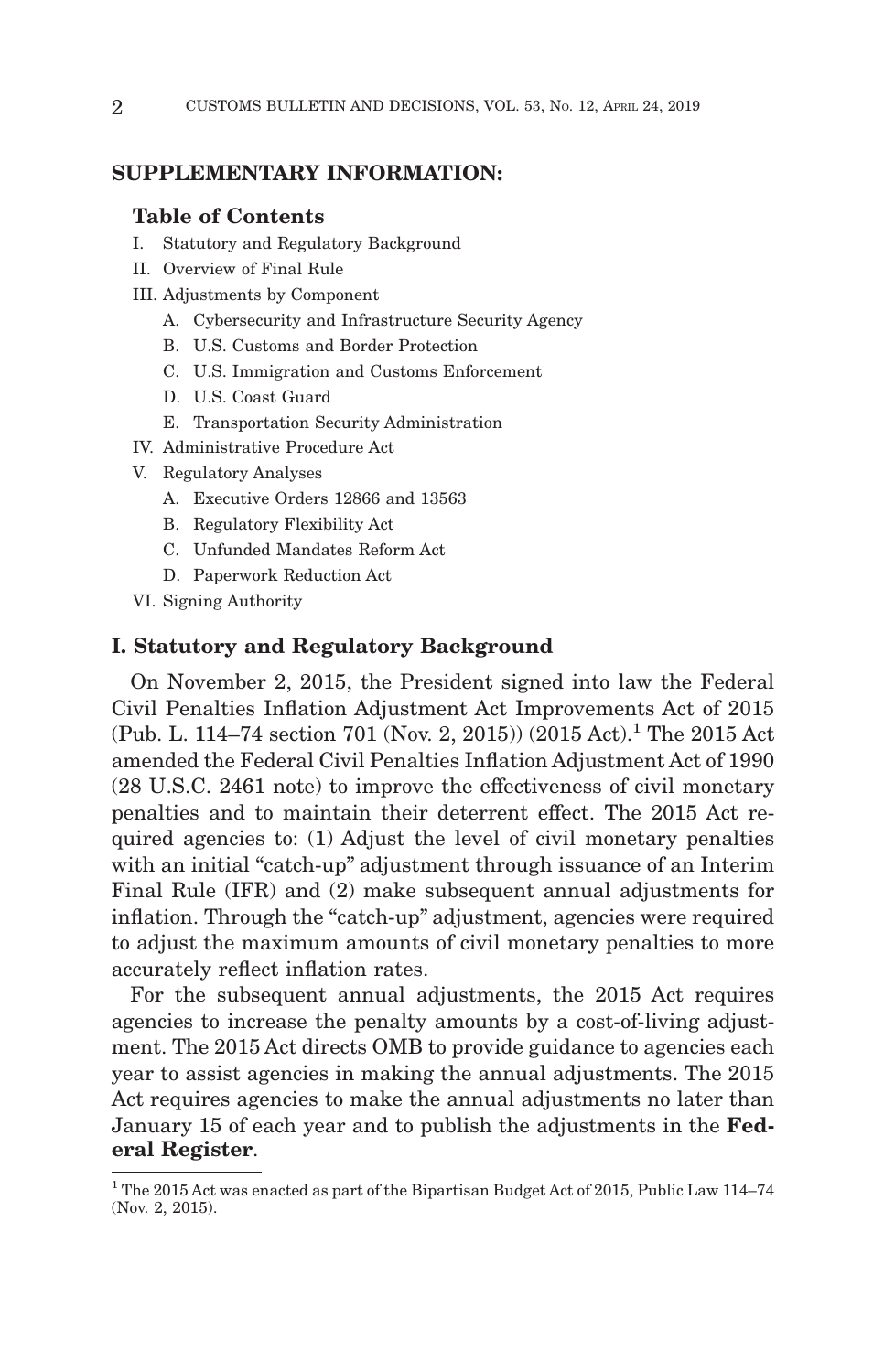Pursuant to the 2015 Act, DHS undertook a review of the civil penalties that DHS and its components administer.2 On July 1, 2016, DHS published an IFR adjusting the maximum civil monetary penalties with an initial "catch-up" adjustment, as required by the 2015 Act.<sup>3</sup> DHS calculated the adjusted penalties based upon nondiscretionary provisions in the 2015 Act and upon guidance that OMB issued to agencies on February 24,  $2016<sup>4</sup>$  The adjusted penalties were effective for civil penalties assessed after August 1, 2016 (the effective date of the IFR) whose associated violations occurred after November 2, 2015 (the date of enactment of the 2015 Act). On January 27, 2017, DHS published a final rule finalizing the IFR and making the annual adjustment for 2017.5 DHS made the 2018 annual inflation adjustment on April 2, 2018.<sup>6</sup>

# **II. Overview of the Final Rule**

This final rule makes the 2019 annual inflation adjustments to civil monetary penalties pursuant to the 2015 Act and pursuant to guidance OMB issued to agencies on December 14, 2018.<sup>7</sup> The penalty amounts in this final rule will be effective for penalties assessed after April 5, 2019 where the associated violation occurred after November 2, 2015. Consistent with OMB guidance, the 2015 Act does not change previously assessed penalties that the agency is actively collecting or has collected.

The adjusted penalty amounts will apply to penalties assessed after the effective date of this final rule. We discuss civil penalties by DHS component in Section III below. For each component identified in Section III, below, we briefly describe the relevant civil penalty (or penalties), and we provide a table showing the increase in the penalties for 2019. In the table for each component, we show (1) the penalty name, (2) the penalty statutory and/or regulatory citation,

<sup>&</sup>lt;sup>2</sup> The 2015 Act applies to all agency civil penalties except for any penalty (including any addition to tax and additional amount) under the Internal Revenue Code of 1986 (26 U.S.C. 1 *et seq.*) and the Tariff Act of 1930 (19 U.S.C. 1202 *et seq.*). See sec. 4(a)(1) of the 2015 Act. In the case of DHS, several civil penalties that are assessed by U.S. Customs and Border Protection (CBP) and the U.S. Coast Guard fall under the Tariff Act of 1930, and thus DHS did not adjust those civil penalties in this rulemaking.

<sup>3</sup>*See* 81 FR 42987.

<sup>4</sup> OMB, Implementation of the Federal Civil Penalties Inflation Adjustment Act Improvements Act of 2015, Table A, 24 February 2016. *https://www.whitehouse.gov/sites/ whitehouse.gov/files/omb/memoranda/2016/m-16–06.pdf* (last accessed Dec. 5, 2017).

<sup>5</sup>*See* 82 FR 8572.

<sup>6</sup>*See* 83 FR 13826.

<sup>7</sup> OMB Memorandum M–19–04, Implementation of Penalty Inflation Adjustments for 2019, Pursuant to the Federal Civil Penalties Inflation Adjustment Act Improvements Act of 2015, Dec. 14, 2018. Available at *https://www.whitehouse.gov/wp-content/uploads/2017/ 11/m\_19\_04.pdf.*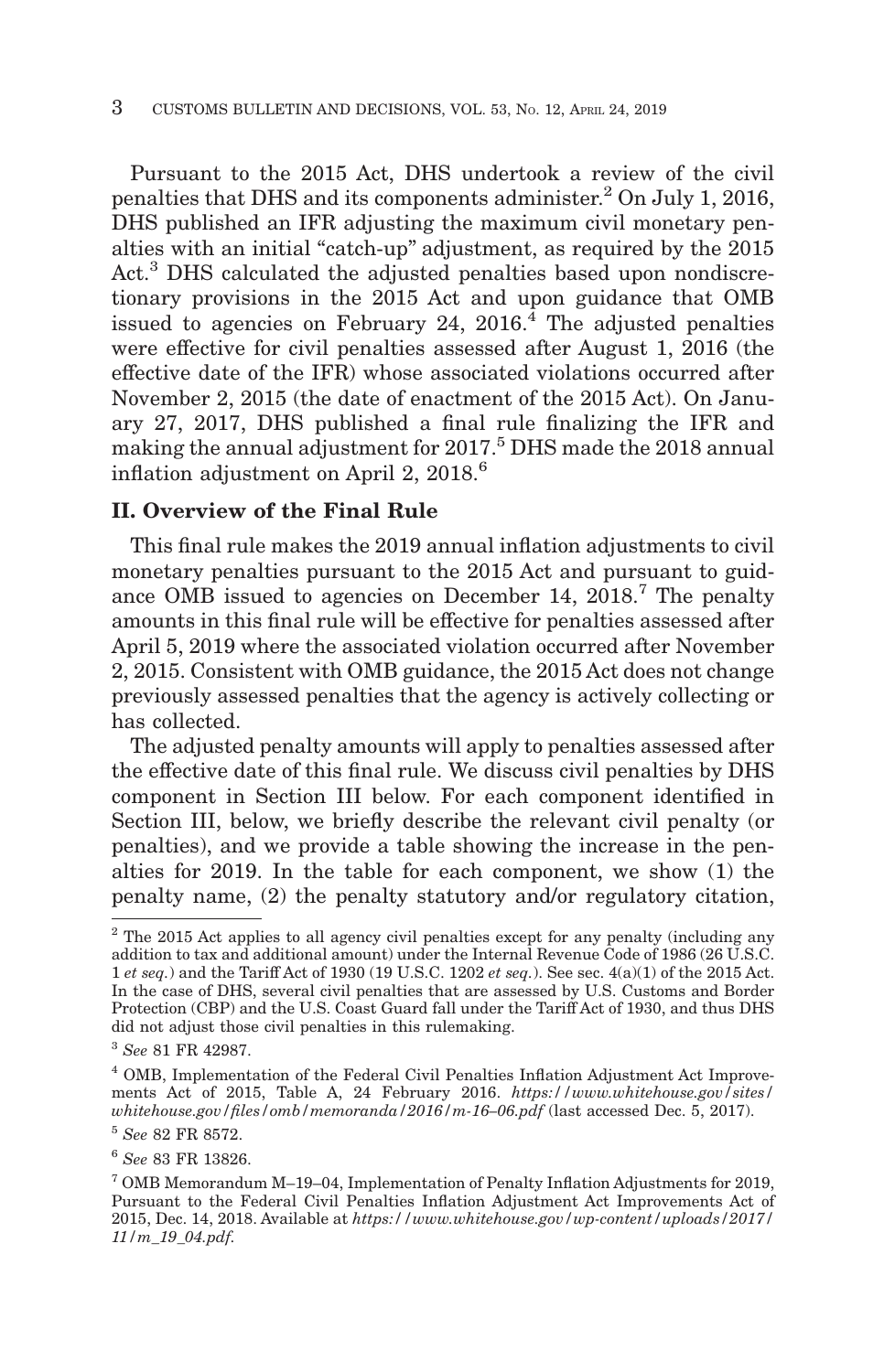(3) the penalty amount as adjusted in the 2017 final rule, (4) the cost-of-living adjustment multiplier for 2019 that OMB provided in its December 14, 2018 guidance, and (5) the new 2019 adjusted penalty. The 2015 Act instructs agencies to round penalties to the nearest \$1. For a more complete discussion of the method used for calculating the initial ''catch-up'' inflation adjustments and a component-by-component breakdown to the nature of the civil penalties and relevant legal authorities, please see the IFR preamble at 81 FR 42987–43000.

### **III. Adjustments by Component**

In the following sections, we briefly describe the civil penalties that DHS and its components assess. We include tables at the end of each section, which list the individual adjustments for each penalty.

# *A. Cybersecurity and Infrastructure Security Agency*

The Cybersecurity and Infrastructure Security Agency (CISA) (formerly the National Protection and Programs Directorate (NPPD))<sup>8</sup> administers only one civil penalty that the 2015 Act affects. That penalty assesses fines for violations of the Chemical Facility Anti-Terrorism Standards (CFATS). CFATS is a program that regulates the security of chemical facilities that, in the discretion of the Secretary, present high levels of security risk. DHS established the CFATS program in 2007 pursuant to section 550 of the Department of Homeland Security Appropriations Act of 2007 (Pub. L. 109–295).<sup>9</sup> The CFATS regulation is located in part 27 of title 6 of the Code of Federal Regulations (CFR). Below is a table showing the 2019 adjustment for the CFATS penalty that CISA administers.

<sup>8</sup> On November 16, 2018, the Cybersecurity and Infrastructure Security Agency Act of 2018 (Pub. L. 115–278), was enacted to redesignate NPPD as CISA. Henceforth, CISA is the DHS operational component responsible for overseeing critical infrastructure protection, cybersecurity, and other related programs.

<sup>9</sup> Section 550 has since been superseded by the Protecting and Securing Chemical Facilities from Terrorist Attacks Act of 2014 (Pub. L. 113–254). The new legislation codified the statutory authority for the CFATS program within Title XXI of the Homeland Security Act of 2002, as amended. See 6 U.S.C. 621 *et seq*. Public Law 113–254 authorized the CFATS program from January 18, 2015 to January 17, 2019. The Chemical Facility Anti-Terrorism Standards Program Extension Act (Pub. L. 116–2) extends the CFATS program authorization to April 17, 2020. DHS is adding these citations to the authority citation for part 27 of title 6 of the Code of Federal Regulations.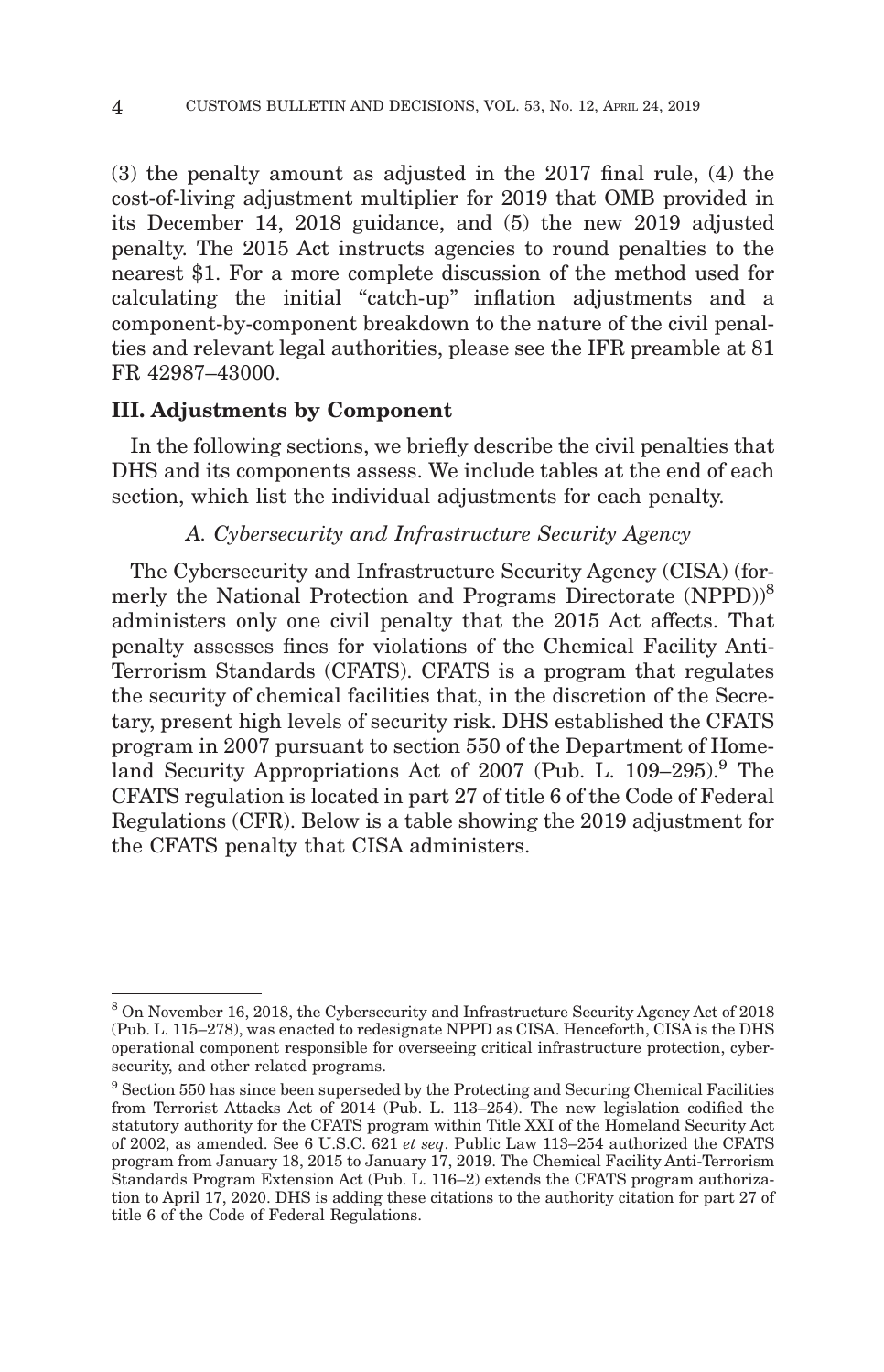| Penalty name                                              | Citation                                        | Penalty amount<br>as adjusted in<br>the $2018$ FR | Multi-<br>$plier *$ | New penalty<br>as adjusted by<br>this final rule |
|-----------------------------------------------------------|-------------------------------------------------|---------------------------------------------------|---------------------|--------------------------------------------------|
| Penalty for non-<br>compliance with<br>CFATS regulations. | 6 U.S.C.<br>624(b)(1); 6CFR<br>$27.300(b)(3)$ . | $$34,013$ per day.                                | 1.02522             | \$34,871                                         |

TABLE 1—CFATS CIVIL PENALTY ADJUSTMENT

% OMB Memorandum M–19–04, Implementation of Penalty Inflation Adjustments for<br>2019, Pursuant to the Federal Civil Penalties Inflation Adjustment Act Improvements<br>Act of 2015, Dec. 14, 2018. https://www.whitehouse.gov/wp-co *m\_19\_04.pdf.*

#### *B. U.S. Customs and Border Protection*

U.S. Customs and Border Protection (CBP) assesses civil monetary penalties under various titles of the United States Code and the CFR. These include penalties for certain violations of title 8 of the CFR regarding the Immigration and Nationality Act of 1952 (Pub. L. 82–414, as amended) (INA). The INA contains provisions that impose penalties on persons, including carriers and aliens, who violate specified provisions of the INA. The relevant penalty provisions are located in numerous sections of the INA, however CBP has enumerated these penalties in regulation in one location—8 CFR 280.53. For a complete list of the INA sections for which penalties are assessed, in addition to a brief description of each violation, see the IFR preamble at 81 FR 42989–42990.

On December 8, 2017, CBP adjusted three non-INA penalties inadvertently left out of the IFR and 2017 final rule.<sup>10</sup> The three penalties concerned the following violations: Transporting passengers between coastwise points in the United States by a non-coastwise qualified vessel; towing a vessel between coastwise points in the United States by a non-coastwise qualified vessel; and dealing in or using an empty stamped imported liquor container after it has already been used once. On December 28, 2018, CBP adjusted two additional non-INA penalties inadvertently left out of the IFR and 2018 final rule.11 The two penalties concern the following violations: Transporting passengers coastwise for hire by certain vessels (known as Bowaters vessels) that do not meet specified conditions; and employing a vessel in a trade without a required Certificate of Documentation. This final rule incorporates these penalties, in addition to the other CBP penalties, and adjusts them according to the 2019 multiplier.

Below is a table showing the 2019 adjustment for the penalties that CBP administers.

<sup>10</sup>*See* 82 FR 57821.

<sup>11</sup>*See* 83 FR 67069.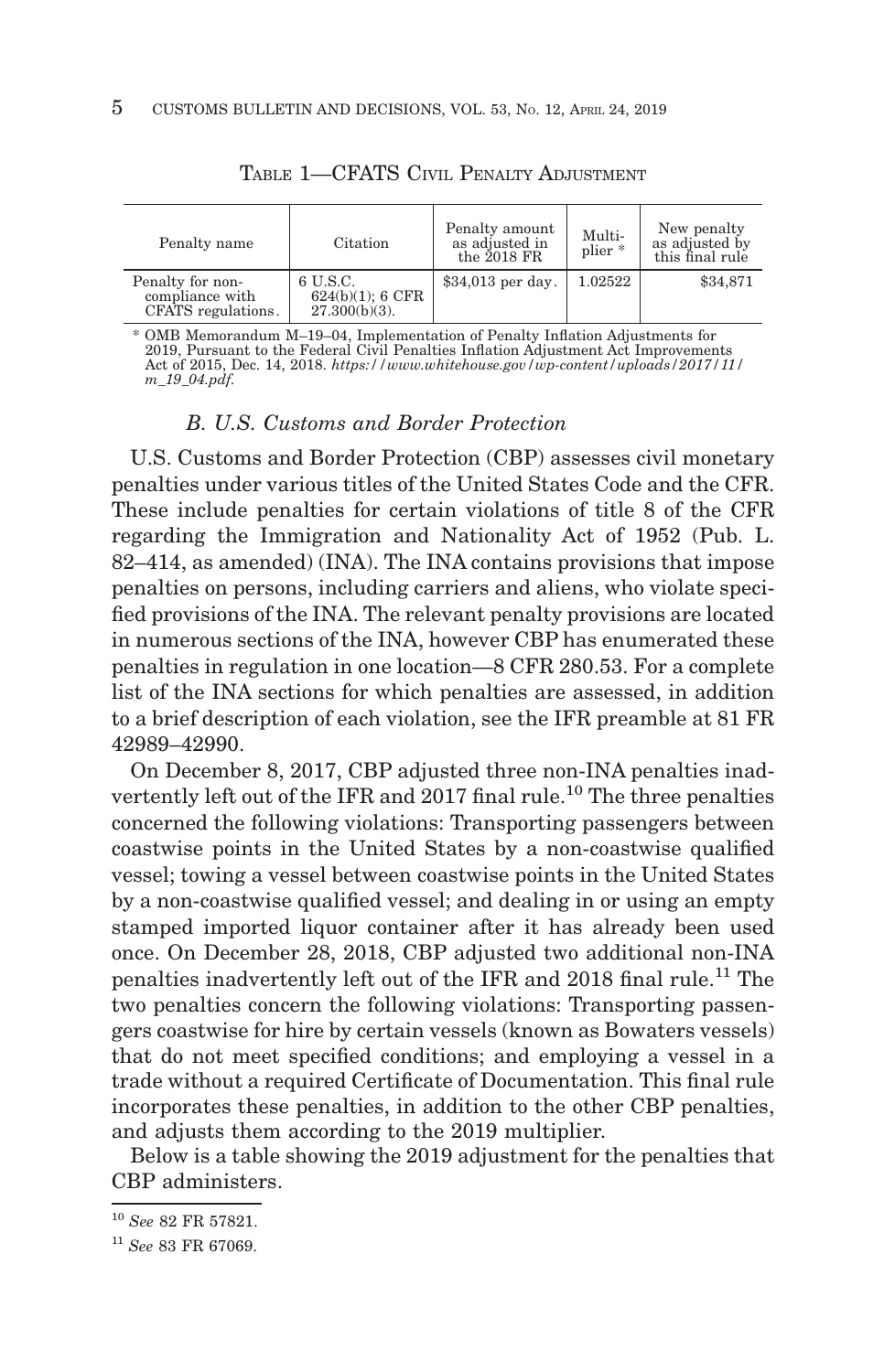| Penalty name                                                                                                                                                                                                                                                   | Citation                                                                                   | Penalty<br>amount as<br>adjusted in<br>the 2018 FR | Multi-<br>plier * | New penalty as<br>adjusted by<br>this final rule |
|----------------------------------------------------------------------------------------------------------------------------------------------------------------------------------------------------------------------------------------------------------------|--------------------------------------------------------------------------------------------|----------------------------------------------------|-------------------|--------------------------------------------------|
| Penalties for non-<br>compliance with arrival<br>and departure manifest<br>requirements for pas-<br>sengers, crew-<br>members, or occupants<br>transported on com-<br>mercial vessels or air-<br>craft arriving to or de-<br>parting from the<br>United States | 8 U.S.C.<br>$1221(g)$ ; 8<br>$_{\rm CFR}$<br>280.53(b)(1)<br>(INA section)<br>$231(g)$ ).  | $$1,360$                                           | 1.02522           | \$1,394.                                         |
| Penalties for non-<br>compliance with land-<br>ing requirements at<br>designated ports of en-<br>try for aircraft trans-<br>porting aliens.                                                                                                                    | 8 U.S.C. 1224:<br>8 CFR<br>$280.53(b)(2)$ ;<br>(INA section)<br>234.                       | $3,695$                                            | 1.02522           | 3,788.                                           |
| Penalties for failure to<br>depart voluntarily                                                                                                                                                                                                                 | 8 U.S.C.<br>1229c(d); 8<br>CFR<br>280.53(b)(3)<br>(INA section)<br>$240B(d)$ ).            | $1,558 - 7,791$                                    | 1.02522           | 1,597-7,987.                                     |
| Penalties for violations of<br>removal orders relating<br>to aliens transported<br>on vessels or aircraft<br>under section $241(d)$ of<br>the INA, or for costs<br>associated with re-<br>moval under section<br>$241(e)$ of the INA.                          | 8 U.S.C.<br>1253(c)(1)(A);<br>8 CFR<br>$280.53(b)(4)$ ;<br>(INA section)<br>243(c)(1)(A)). | $3,116$                                            | 1.02522           | 3,195.                                           |
| Penalties for failure to<br>remove alien stow-<br>aways under section<br>$241(d)(2)$ of the INA.                                                                                                                                                               | 8 U.S.C.<br>1253(c)(1)(B);<br>8 CFR<br>280.53(b)(5)<br>(INA section)<br>$243(c)(1)(B)$ ).  | $7,791$                                            | 1.02522           | 7,987.                                           |
| Penalties for failure to<br>report an illegal land-<br>ing or desertion of<br>alien crewmen, and for<br>each alien not reported<br>on arrival or departure<br>manifest or lists re-<br>quired in accordance<br>with section 251 of the<br><b>INA</b>           | 8 U.S.C.<br>$1281(d)$ ; 8<br>CFR<br>280.53(b)(6);<br>(INA section)<br>$251(d)$ ).          | 369 for each<br>alien                              | 1.02522           | 378.                                             |

# TABLE 2—U.S. CUSTOMS AND BORDER PROTECTION CIVIL PENALTIES ADJUSTMENTS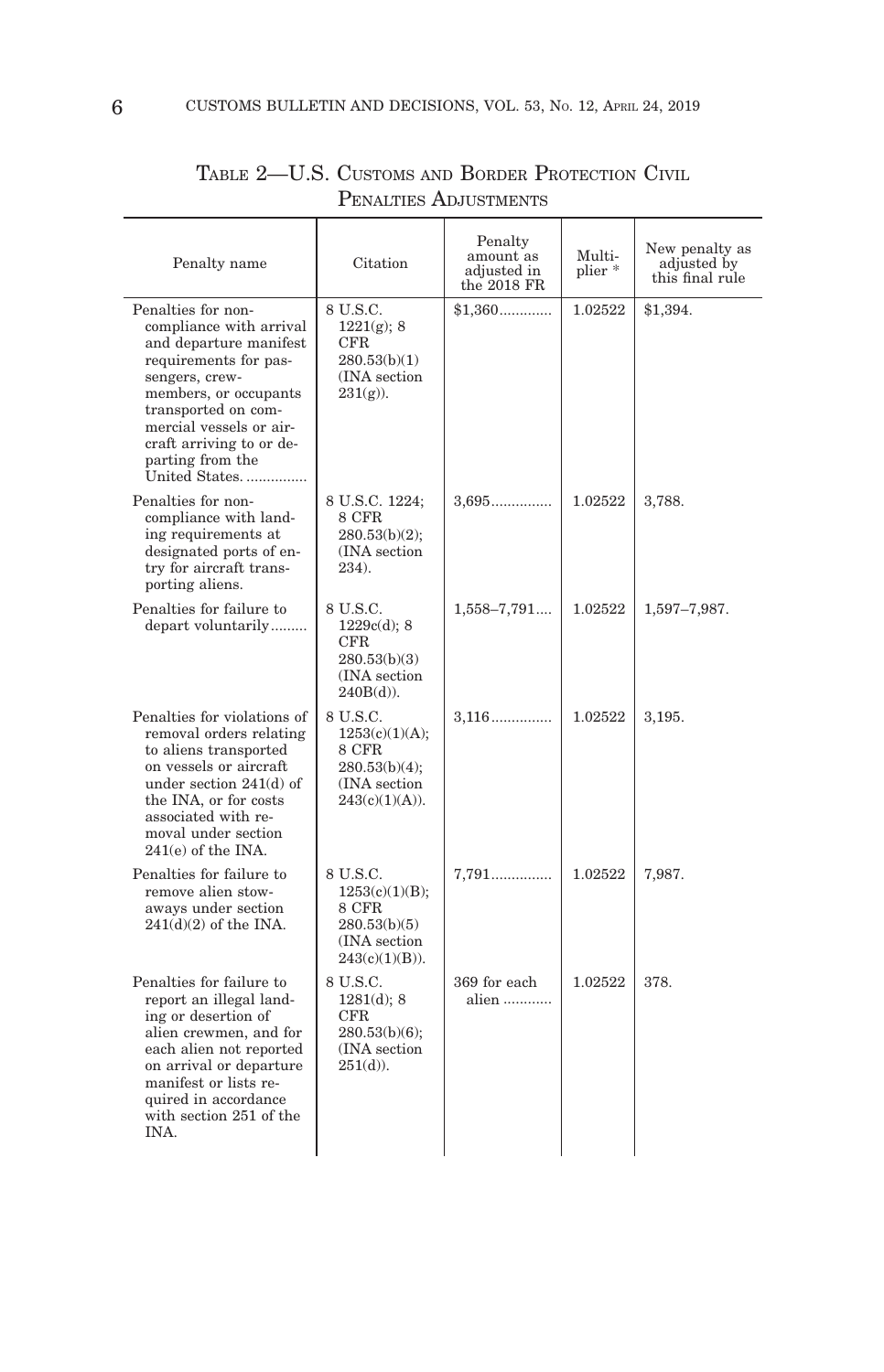| Penalty name                                                                                                              | Citation                                                                             | Penalty<br>amount as<br>adjusted in<br>the 2018 FR | Multi-<br>plier * | New penalty as<br>adjusted by<br>this final rule |
|---------------------------------------------------------------------------------------------------------------------------|--------------------------------------------------------------------------------------|----------------------------------------------------|-------------------|--------------------------------------------------|
| Penalties for use of alien<br>crewmen for longshore<br>work in violation of<br>section $251(d)$ of the<br><b>INA</b>      | 8 U.S.C.<br>1281(d); 8<br>CFR.<br>$280.53(b)(6)$ ;<br>(INA section)<br>$251(d)$ ).   | $9,239$                                            | 1.02522           | 9.472.                                           |
| Penalties for failure to<br>control, detain, or re-<br>move alien crewmen.                                                | 8 U.S.C.<br>$1284(a)$ ; 8<br>CFR.<br>280.53(b)(7)<br>(INA section<br>$254(a)$ ).     | $924 - 5,543$                                      | 1.02522           | 947-5,683.                                       |
| Penalties for employment<br>on passenger vessels of<br>aliens afflicted with<br>certain disabilities.                     | 8 U.S.C. 1285;<br>8 CFR<br>280.53(b)(8)<br>(INA section)<br>$255$ ).                 | 1,848                                              | 1.02522           | 1,895.                                           |
| Penalties for discharge of<br>alien crewmen                                                                               | 8 U.S.C. 1286;<br>8 CFR<br>280.53(b)(9)<br>(INA section)<br>$256$ ).                 | $2,771 - 5,543$                                    | 1.02522           | 2,841-5,683.                                     |
| Penalties for bringing<br>into the United States<br>alien crewmen with<br>intent to evade immi-<br>gration laws.          | 8 U.S.C. 1287:<br>8 CFR<br>$280.53(b)(10)$ ;<br>(INA section)<br>257.                | 18,477                                             | 1.02522           | 18,943.                                          |
| Penalties for failure to<br>prevent the unauthor-<br>ized landing of aliens.                                              | 8 U.S.C.<br>$1321(a)$ ; 8<br>CFR.<br>280.53(b)(11)<br>(INA section<br>$271(a)$ ).    | 5,543                                              | 1.02522           | 5,683.                                           |
| Penalties for bringing to<br>the United States<br>aliens subject to denial<br>of admission on a<br>health-related ground. | 8 U.S.C.<br>1322(a); 8<br>CFR.<br>280.53(b)(12)<br>(INA section)<br>$272(a)$ ).      | 5,543                                              | 1.02522           | 5,683.                                           |
| Penalties for bringing to<br>the United States<br>aliens without required<br>documentation.                               | 8 U.S.C.<br>1323(b); 8<br>$\rm CFR$<br>280.53(b)(13)<br>(INA section)<br>$273(b)$ ). | 5,543                                              | 1.02522           | 5,683.                                           |
| Penalties for failure to de-<br>part                                                                                      | 8 U.S.C. 1324d;<br>8 CFR<br>280.53(b)(14)<br>(INA section)<br>$274D$ ).              | 779                                                | 1.02522           | 799.                                             |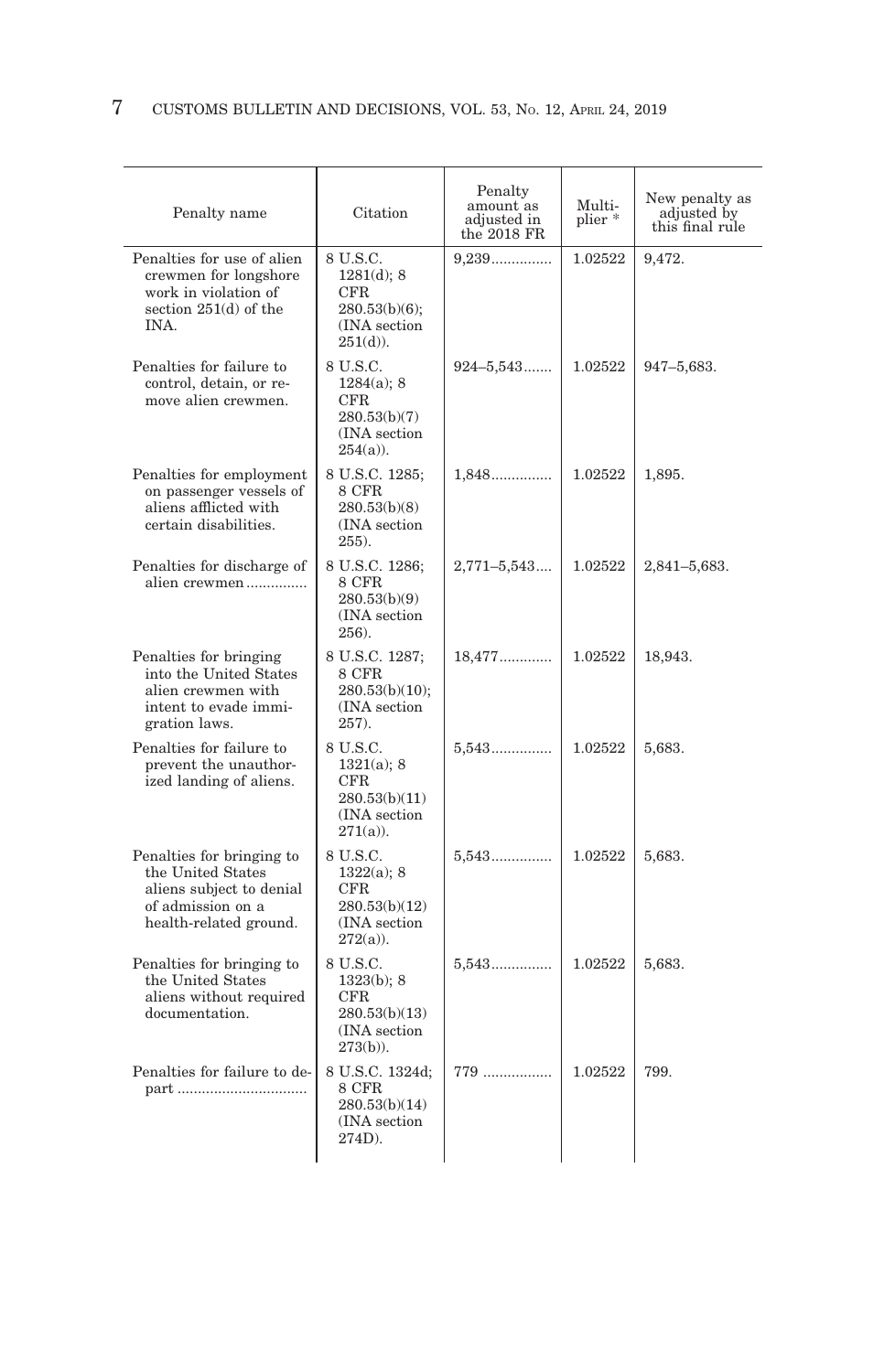| Penalty name                                                                                                                                                            | Citation                                                                           | Penalty<br>amount as<br>adjusted in<br>the $2018$ FR | Multi-<br>plier <sup>*</sup> | New penalty as<br>adjusted by<br>this final rule |
|-------------------------------------------------------------------------------------------------------------------------------------------------------------------------|------------------------------------------------------------------------------------|------------------------------------------------------|------------------------------|--------------------------------------------------|
| Penalties for improper en-                                                                                                                                              | 8 U.S.C.<br>$1325(b)$ ; 8<br>CFR.<br>280.53(b)(15)<br>(INA section)<br>$275(b)$ ). | $78 - 390$                                           | 1.02522                      | $80 - 400$ .                                     |
| Penalty for dealing in or<br>using empty stamped<br>imported liquor con-<br>tainers.                                                                                    | $19$ U.S.C. $469$                                                                  | $518$                                                | 1.02522                      | *** 531.                                         |
| Penalty for employing a<br>vessel in a trade with-<br>out a required Certifi-<br>cate of Documentation<br>**                                                            | 19 U.S.C.<br>1706a; 19<br>CFR 4.80(i).                                             | $1296$                                               | 1.02522                      | 1329.                                            |
| Penalty for transporting<br>passengers coastwise<br>for hire by certain ves-<br>sels (known as Bowa-<br>ters vessels) that do<br>not meet specified con-<br>ditions **. | 46 U.S.C.<br>$12118(f)(3)$                                                         | $518$                                                | 1.02522                      | *** 531.                                         |
| Penalty for transporting<br>passengers between<br>coastwise points in the<br>United States by a<br>non-coastwise qualified<br>vessel.                                   | 46 U.S.C.<br>$55103(b)$ ; 19<br>CFR.<br>$4.80(b)(2)$ .                             | $778$                                                | 1.02522                      | 798.                                             |
| Penalty for towing a ves-<br>sel between coastwise<br>points in the United<br>States by a non-<br>coastwise qualified ves-<br>sel.                                      | 46 U.S.C.<br>$55111(c)$ ; 19<br>CFR 4.92.                                          | 907-2852,<br>plus 155 per<br>ton.                    | 1.02522                      | $930 - 2,924$ , plus<br>159 per ton.             |

 \* OMB Memorandum M–19–04, Implementation of Penalty Inflation Adjustments for 2019, Pursuant to the Federal Civil Penalties Inflation Adjustment Act Improvements Act of 2015, Dec. 14, 2018. *https://www.whitehouse.gov/wp-content/uploads/2017/11/ m\_19\_04.pdf.*

*\*\* Adjustments made in the December 28, 2018 final rule, 83 FR 67069.*

*\*\*\* No applicable conforming edit to regulatory text.*

# *C. U.S. Immigration and Customs Enforcement*

U.S. Immigration and Customs Enforcement (ICE) assesses civil monetary penalties for certain employment-related violations arising from the INA. ICE's civil penalties are located in title 8 of the CFR.

There are three different sections in the INA that impose civil monetary penalties for violations of the laws that relate to employment actions: Sections 274A, 274B, and 274C. ICE has primary enforcement responsibilities for two of these civil penalty provisions (sections 274A and 274C), and the Department of Justice (DOJ) has enforcement responsibilities for one of these civil penalty provisions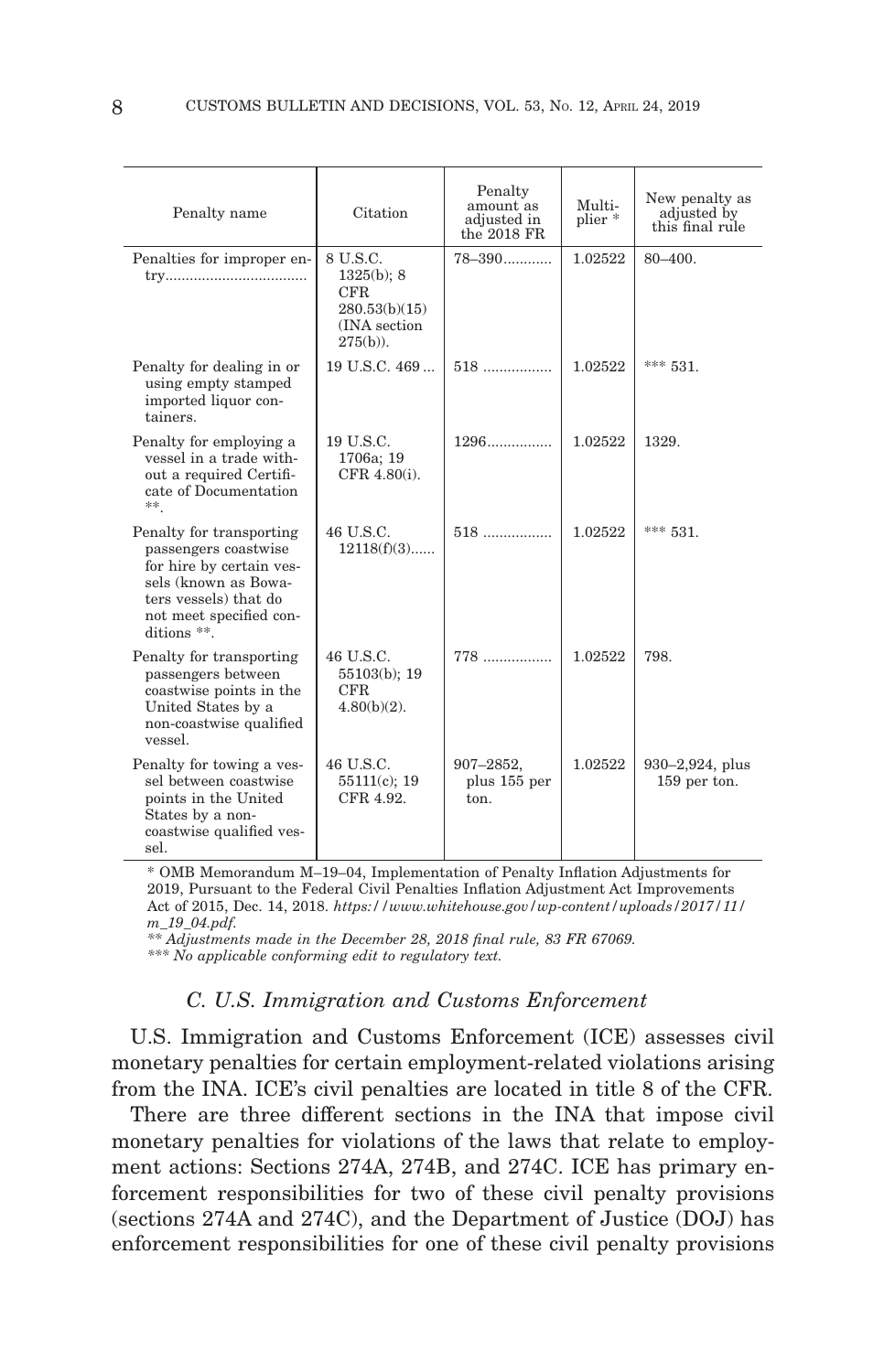(section 274B). The INA, in sections 274A and 274C, provides for imposition of civil penalties for various specified unlawful acts pertaining to the employment eligibility verification process (Form I–9, Employment Eligibility Verification), the employment of unauthorized aliens, and document fraud.

Because both DHS and DOJ implement the three employment related penalty sections in the INA, both Departments' implementing regulations reflect the civil penalty amounts. For a complete description of the civil money penalties assessed and a discussion of DHS's and DOJ's efforts to update the penalties in years past, see the IFR preamble at 81 FR 42991. Below is a table showing the 2019 adjustment for the penalties that ICE administers.<sup>12</sup>

| Penalty name                                                                                                         | Citation                                               | Penalty amount<br>as adjusted in<br>the $2018$ FR | Multi-<br>plier * | New penalty as<br>adjusted by<br>this final rule |
|----------------------------------------------------------------------------------------------------------------------|--------------------------------------------------------|---------------------------------------------------|-------------------|--------------------------------------------------|
| Civil penalties for fail-<br>ure to depart volun-<br>tarily, INA section<br>$240B(d)$ .                              | 8 U.S.C.<br>$1229c(d)$ ; 8<br>CFR.<br>$280.53(b)(3)$ . | \$1,558-\$7,791                                   | 1.02522           | \$1,597-\$7,987                                  |
| Civil penalties for vio-<br>lation of INA sections<br>274C(a)(1)–(a)(4),<br>penalty for first of-<br>fense           | 8 CFR 270.3(b)<br>$(1)(ii)(A)$                         | 461-3,695                                         | 1.02522           | 473-3,788                                        |
| Civil penalties for vio-<br>lation of INA sections<br>$274C(a)(5)–(a)(6)$ ,<br>penalty for first of-<br>fense.       | 8 CFR<br>270.3(b)(1)<br>$(ii)(B)$                      | $390 - 3,116$                                     | 1.02522           | $400 - 3,195$                                    |
| Civil penalties for vio-<br>lation of INA sections<br>274C(a)(1)–(a)(4),<br>penalty for subse-<br>quent offenses.    | 8 CFR 270.3(b)<br>$(1)(ii)(C)$                         | 3,695-9,239                                       | 1.02522           | 3,788-9,472                                      |
| Civil penalties for vio-<br>lation of INA sections<br>$274C(a)(5)–(a)(6)$ ,<br>penalty for subse-<br>quent offenses. | 8 CFR 270.3(b)<br>$(1)(ii)(D)$                         | 3,116-7,791                                       | 1.02522           | 3,195-7,987                                      |
| Violation/prohibition of<br>indemnity bonds                                                                          | 8 CFR<br>$274a.8(b)$                                   | 2,236                                             | 1.02522           | 2,292                                            |

TABLE 3—U.S. IMMIGRATION AND CUSTOMS ENFORCEMENT CIVIL PENALTIES ADJUSTMENTS

 $12$  Table 3 also includes two civil penalties that are also listed as penalties administered by CBP. These are penalties for failure to depart voluntarily, INA section 240B(d), and failure to depart after a final order of removal, INA section 274D. Both CBP and ICE may administer these penalties, but as ICE is the DHS component primarily responsible for assessing and collecting them, they are also listed among the penalties ICE administers.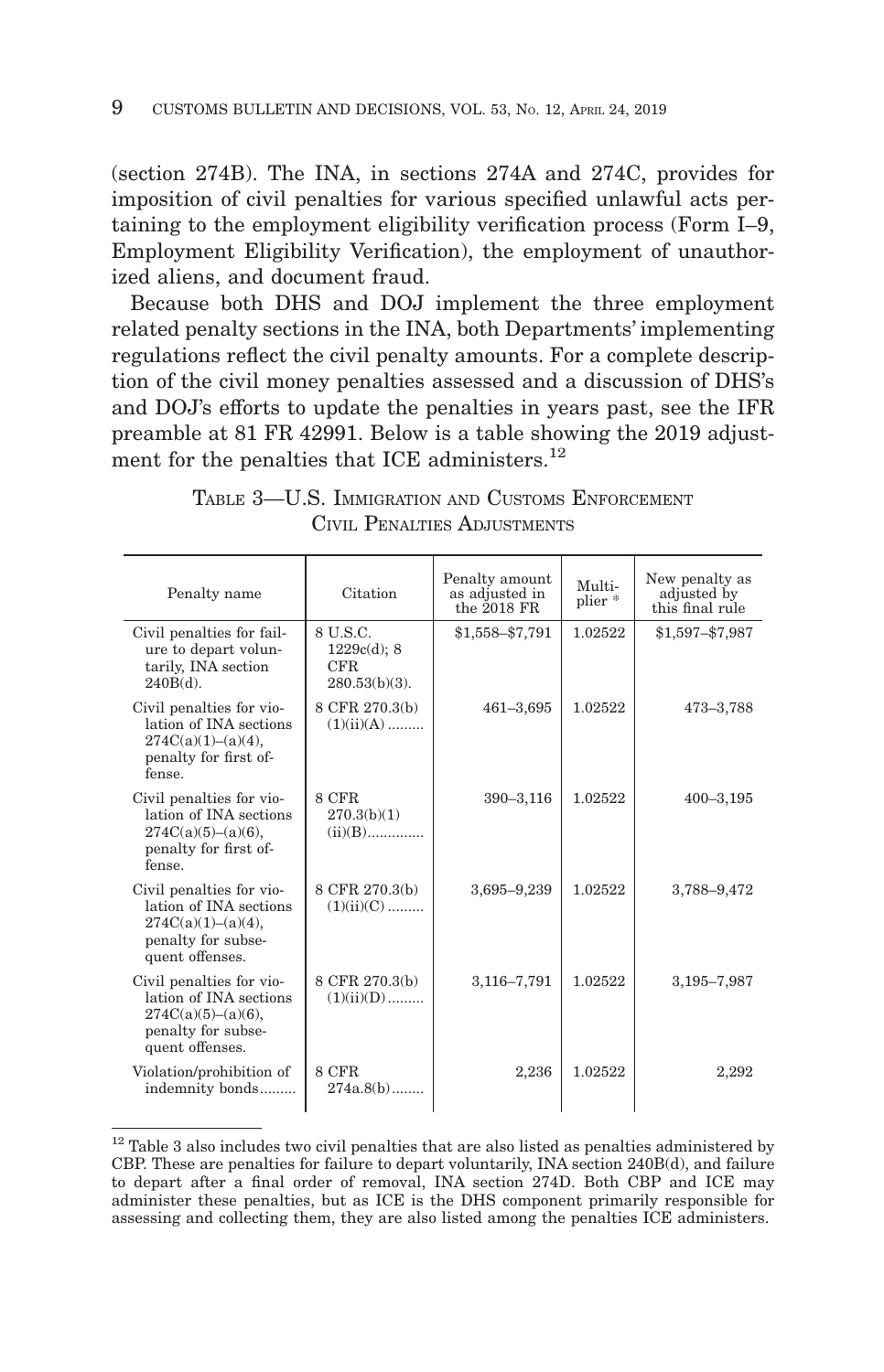| Penalty name                                                                                                                                                                    | Citation                                      | Penalty amount<br>as adjusted in<br>the $2018$ FR | Multi-<br>plier <sup>*</sup> | New penalty as<br>adjusted by<br>this final rule |
|---------------------------------------------------------------------------------------------------------------------------------------------------------------------------------|-----------------------------------------------|---------------------------------------------------|------------------------------|--------------------------------------------------|
| Civil penalties for<br>knowingly hiring, re-<br>cruiting, referral, or<br>retention of unau-<br>thorized aliens-<br>Penalty for first of-<br>fense (per<br>unauthorized alien). | 8 CFR<br>274a.10(b)<br>(1)(ii)(A)             | 559-4,473                                         | 1.02522                      | 573–4,586                                        |
| Penalty for second of-<br>fense (per unauthor-<br>ized alien)                                                                                                                   | 8 CFR<br>274a.10(b)<br>(1)(ii)(B)             | 4,473-11,181                                      | 1.02522                      | 4,586-11,463                                     |
| Penalty for third or<br>subsequent offense<br>(per unauthorized<br>alien).                                                                                                      | 8 CFR<br>274a.10(b)<br>(1)(ii)(C)             | 6,709-22,363                                      | 1.02522                      | 6,878-22,927                                     |
| Civil penalties for I-9<br>paperwork violations                                                                                                                                 | 8 CFR<br>$274a.10(b)(2)$                      | $224 - 2,236$                                     | 1.02522                      | 230-2,292                                        |
| Civil penalties for fail-<br>ure to depart, INA<br>section 274D                                                                                                                 | 8 U.S.C. 1324d;<br>8 CFR<br>$280.53(b)(14)$ . | 779                                               | 1.02522                      | 13799                                            |

\* OMB Memorandum M–19–04, Implementation of Penalty Inflation Adjustments for 2019, Pursuant to the Federal Civil Penalties Inflation Adjustment Act Improvements Act of 2015, Dec. 14, 2018. *https://www.whitehouse.gov/wp-content/uploads/2017/11/ m\_19\_04.pdf.*

# *D. U.S. Coast Guard*

The Coast Guard is authorized to assess close to 150 penalties involving maritime safety and security and environmental stewardship that are critical to the continued success of Coast Guard missions. Various statutes in titles 14, 16, 19, 33, 42, 46, and 49 of the United States Code authorize these penalties. Titles 33 and 46 authorize the vast majority of these penalties as these statutes deal with navigation, navigable waters, and shipping. Beyond titles 33 and 46, the Coast Guard is also authorized to collect civil monetary penalties related to the organization and management of the Coast Guard, aquatic species conservation, obstruction of revenue, and hazardous substances and materials. For a complete discussion of the civil monetary penalties assessed by the Coast Guard, see the IFR preamble at 81 FR 42992.

The Coast Guard has identified the penalties it administers, adjusted those penalties for inflation, and is listing those new penalties in a table located in the CFR—specifically, Table 1 in 33 CFR 27.3.

<sup>&</sup>lt;sup>13</sup> As written prior to this final rule, the regulatory text at  $8 \text{ CFR } 280.53(b)(14)$  did not make clear that the amount stated is a maximum. The statutory authority for the penalty, 8 U.S.C. 1324d, is clear that the amount reflects a maximum penalty. Thus, consistent with the statutory authority, and to prevent any confusion, DHS is making a technical clarification with this final rule by adding the word "maximum" to paragraph  $(b)(14)$ .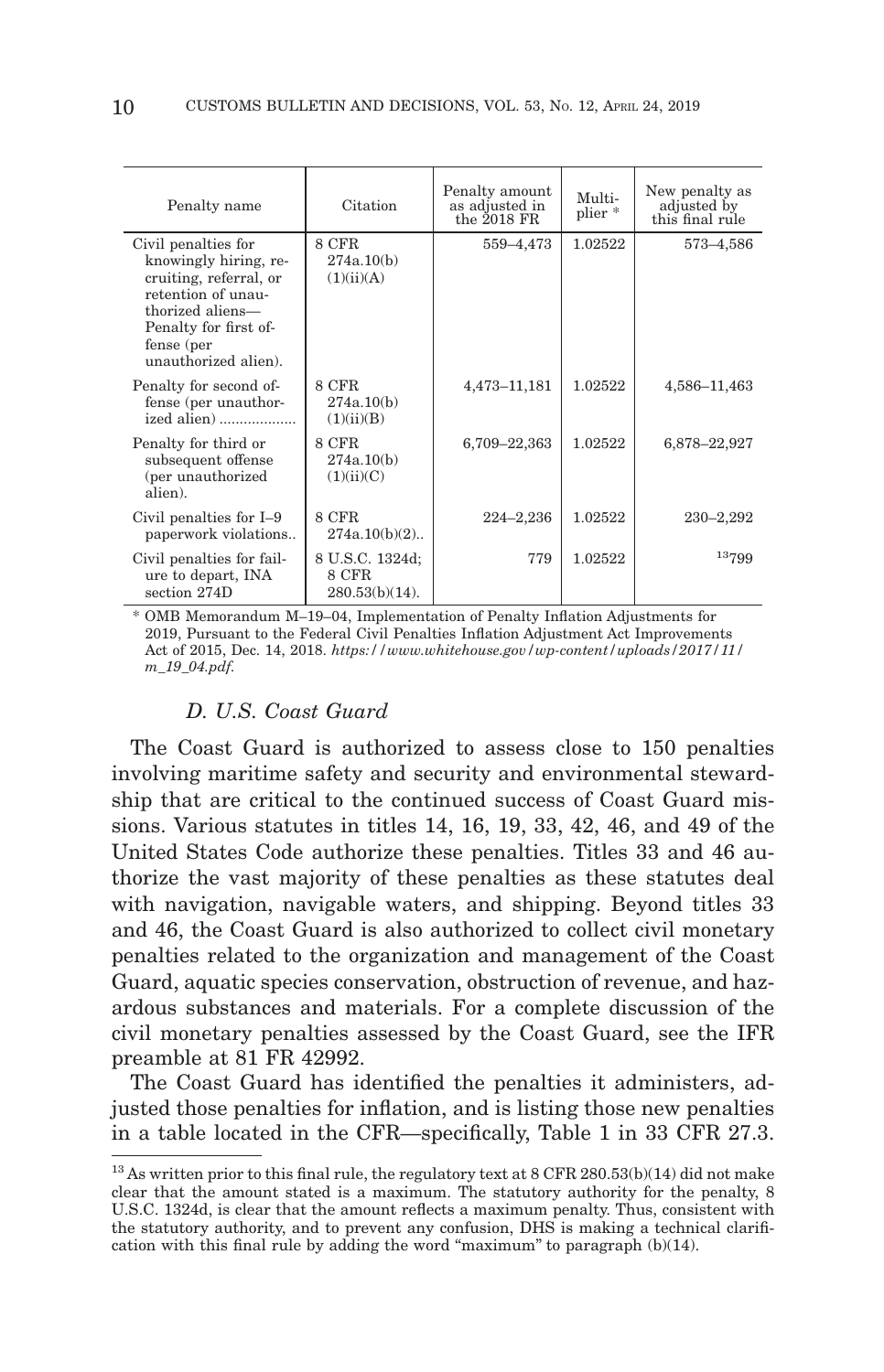Table 1 in 33 CFR 27.3 identifies the statutes that provide the Coast Guard with civil monetary penalty authority and sets out the inflation-adjusted maximum penalty that the Coast Guard may impose pursuant to each statutory provision. Table 1 in 33 CFR 27.3 provides the current maximum penalty for violations that occurred after November 2, 2015.14

The applicable civil penalty amounts for violations occurring on or before November 2, 2015 are set forth in previously published regulations amending 33 CFR part 27. To find the applicable penalty amount for a violation that occurred on or before November 2, 2015, look to the prior versions of the CFR that pertain to the date on which the violation occurred. Table 4 below shows the 2019 adjustment for the penalties that the Coast Guard administers.

| Penalty name                                                                                  | Citation                                 | Penalty<br>amount as<br>adjusted in<br>the 2018 FR | Multi-<br>plier * | New penalty as<br>adjusted by<br>this final rule |
|-----------------------------------------------------------------------------------------------|------------------------------------------|----------------------------------------------------|-------------------|--------------------------------------------------|
| Saving Life and Prop-<br>erty                                                                 | 14 U.S.C. 521(c)                         | \$10,389                                           | 1.02522           | \$10,651                                         |
| Saving Life and Prop-<br>erty; Intentional In-<br>terference with<br>Broadcast.               | 14 U.S.C. 521(e)                         | 1,066                                              | 1.02522           | 1,093                                            |
| Confidentiality of Medi-<br>cal Quality Assurance<br>Records (first of-<br>fense).            | 14 U.S.C. 645(i);<br>33 CFR 27.3.        | 5,218                                              | 1.02522           | 5,350                                            |
| Confidentiality of Medi-<br>cal Quality Assurance<br>Records (subsequent<br>offenses).        | 14 U.S.C. 645(i);<br>33 CFR 27.3.        | 34,791                                             | 1.02522           | 35,668                                           |
| Aquatic Nuisance Spe-<br>cies in Waters of the<br>United States.                              | 16 U.S.C.<br>4711(g)(1); 33<br>CFR 27.3. | 38,954                                             | 1.02522           | 39,936                                           |
| Obstruction of Revenue<br>Officers by Masters of<br>Vessels.                                  | 19 U.S.C. 70; 33<br>CFR 27.3.            | 7,779                                              | 1.02522           | 7,975                                            |
| Obstruction of Revenue<br>Officers by Masters of<br>Vessels-Minimum<br>Penalty.               | 19 U.S.C. 70; 33<br>CFR 27.3.            | 1,815                                              | 1.02522           | 1,861                                            |
| Failure to Stop Vessel<br>When Directed; Mas-<br>ter, Owner, Operator<br>or Person in Charge. | 19 U.S.C.<br>$1581(d)$                   | ** $5,000$                                         | N/A               | ** $5,000$                                       |

TABLE 4—U.S. COAST GUARD CIVIL PENALTIES ADJUSTMENTS

<sup>14</sup> The Frank LoBiondo Coast Guard Authorization Act of 2018 re-designated certain existing sections of the United States Code, including 14 U.S.C. 88 (now 14 U.S.C. 521) and 33 U.S.C. 1232 and 1236 (now 46 U.S.C. 70036 and 70041). The revised table reflects those changes to the statutory citations.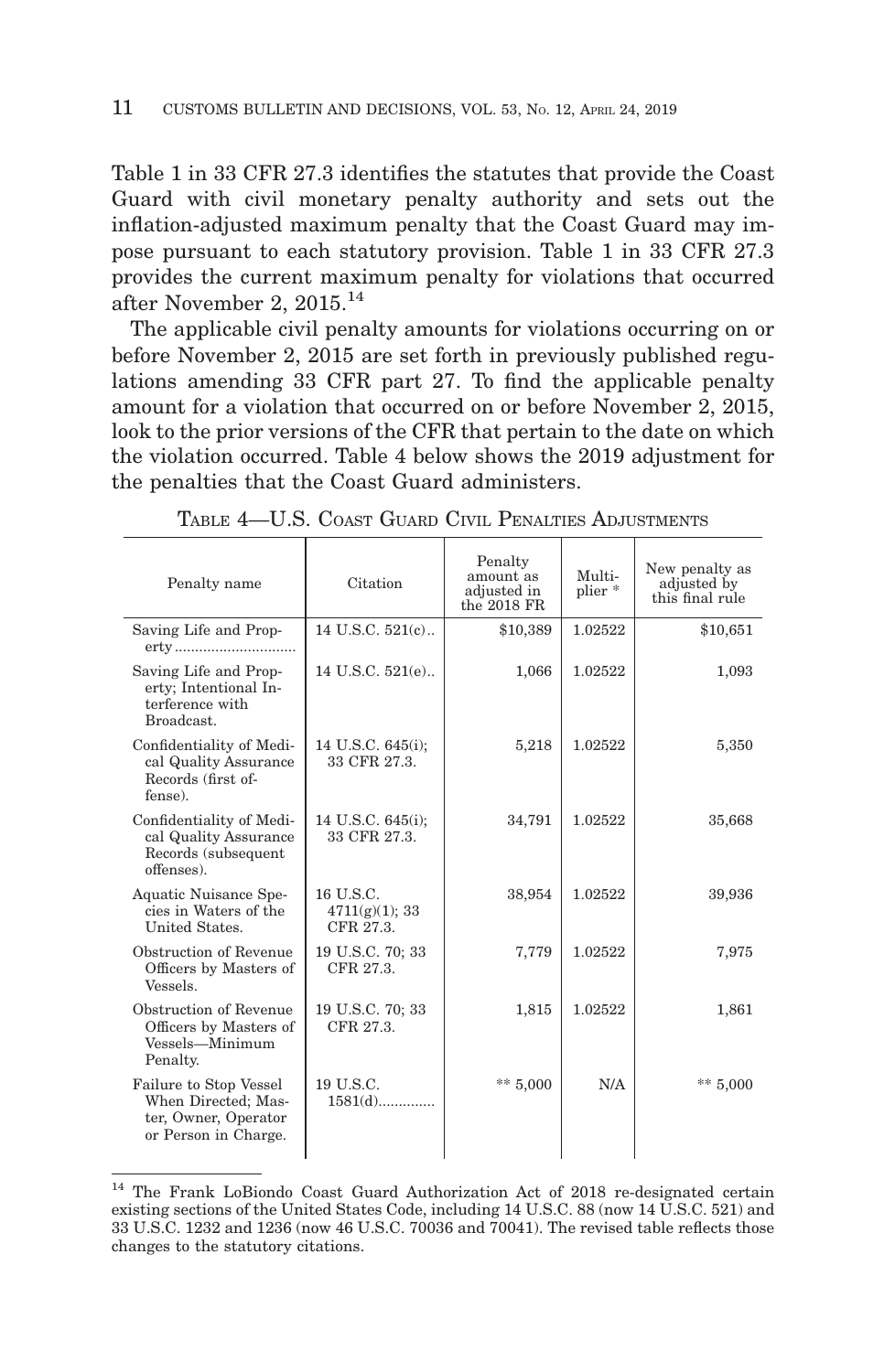| Penalty name                                                                                                        | Citation                                         | Penalty<br>amount as<br>adjusted in<br>the 2018 FR | Multi-<br>plier* | New penalty as<br>adjusted by<br>this final rule |
|---------------------------------------------------------------------------------------------------------------------|--------------------------------------------------|----------------------------------------------------|------------------|--------------------------------------------------|
| Failure to Stop Vessel<br>When Directed; Mas-<br>ter, Owner, Operator<br>or Person in<br>Charge-Minimum<br>Penalty. | 19 U.S.C.<br>1581(d)                             | $** 1,000$                                         | N/A              | $** 1,000$                                       |
| Anchorage Ground/<br><b>Harbor Regulations</b><br>General                                                           | 33 U.S.C. 471; 33<br>CFR 27.3.                   | 11,279                                             | 1.02522          | 11,563                                           |
| Anchorage Ground/<br><b>Harbor Regulations</b><br>St. Mary's river.                                                 | 33 U.S.C. 474; 33<br>CFR 27.3.                   | 778                                                | 1.02522          | 798                                              |
| Bridges/Failure to<br>Comply with Regula-<br>tions                                                                  | 33 U.S.C. 495(b);<br>33 CFR 27.3.                | 28,474                                             | 1.02522          | 29,192                                           |
| Bridges/Drawbridges                                                                                                 | 33 U.S.C. 499(c);<br>33 CFR 27.3.                | 28,474                                             | 1.02522          | 29,192                                           |
| Bridges/Failure to Alter<br><b>Bridge Obstructing</b><br>Navigation                                                 | 33 U.S.C. 502(c);<br>33 CFR 27.3.                | 28,474                                             | 1.02522          | 29,192                                           |
| Bridges/Maintenance<br>and Operation                                                                                | 33 U.S.C. 533(b);<br>33 CFR 27.3.                | 28,474                                             | 1.02522          | 29,192                                           |
| Bridge to Bridge Com-<br>munication; Master,<br>Person in Charge or<br>Pilot.                                       | 33 U.S.C.<br>1208(a); 33<br>CFR 27.3.            | 2,074                                              | 1.02522          | 2,126                                            |
| Bridge to Bridge Com-<br>munication; Vessel                                                                         | 33 U.S.C.<br>$1208(b)$ ; 33<br>CFR 27.3.         | 2,074                                              | 1.02522          | 2,126                                            |
| Oil/Hazardous Sub-<br>stances: Discharges<br>(Class I per viola-<br>tion).                                          | 33 U.S.C. 1321(b)<br>(6)(B)(i); 33<br>CFR 27.3.  | 18,477                                             | 1.02522          | 18,943                                           |
| Oil/Hazardous Sub-<br>stances: Discharges<br>(Class I total under<br>paragraph).                                    | 33 U.S.C. 1321(b)<br>(6)(B)(i); 33<br>CFR 27.3.  | 46,192                                             | 1.02522          | 47,357                                           |
| Oil/Hazardous Sub-<br>stances: Discharges<br>(Class II per day of<br>violation).                                    | 33 U.S.C. 1321(b)<br>(6)(B)(ii); 33<br>CFR 27.3. | 18,477                                             | 1.02522          | 18,943                                           |
| Oil/Hazardous Sub-<br>stances: Discharges<br>(Class II total under<br>paragraph).                                   | 33 U.S.C. 1321(b)<br>(6)(B)(ii); 33<br>CFR 27.3. | 230,958                                            | 1.02522          | 236,783                                          |
| Oil/Hazardous Sub-<br>stances: Discharges<br>(per day of violation)<br>Judicial Assessment.                         | 33 U.S.C.<br>1321(b)(7)(A);<br>33 CFR 27.3.      | 46,192                                             | 1.02522          | 47,357                                           |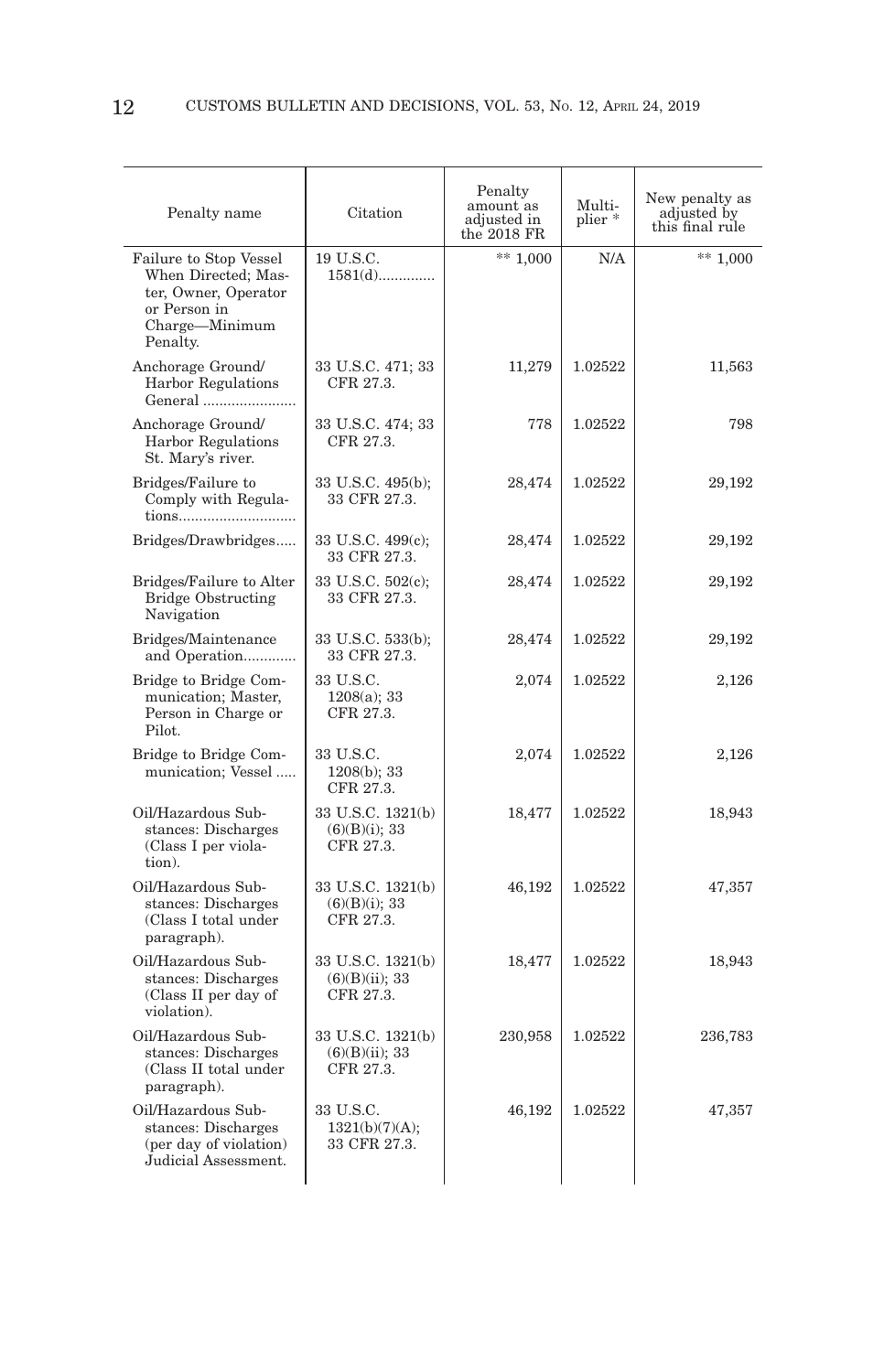| Penalty name                                                                                                                        | Citation                                    | Penalty<br>amount as<br>adjusted in<br>the $2018$ FR | Multi-<br>plier * | New penalty as<br>adjusted by<br>this final rule |
|-------------------------------------------------------------------------------------------------------------------------------------|---------------------------------------------|------------------------------------------------------|-------------------|--------------------------------------------------|
| Oil/Hazardous Sub-<br>stances: Discharges<br>(per barrel of oil or<br>unit discharged) Judi-<br>cial Assessment.                    | 33 U.S.C.<br>1321(b)(7)(A);<br>33 CFR 27.3. | 1.848                                                | 1.02522           | 1.895                                            |
| Oil/Hazardous Sub-<br>stances: Failure to<br>Carry Out Removal/<br>Comply With Order<br>(Judicial Assess-<br>ment).                 | 33 U.S.C.<br>1321(b)(7)(B);<br>33 CFR 27.3. | 46,192                                               | 1.02522           | 47,357                                           |
| Oil/Hazardous Sub-<br>stances: Failure to<br>Comply with Regula-<br>tion Issued Under<br>1321(i) (Judicial As-<br>sessment).        | 33 U.S.C.<br>1321(b)(7)(C);<br>33 CFR 27.3. | 46,192                                               | 1.02522           | 47,357                                           |
| Oil/Hazardous Sub-<br>stances: Discharges,<br>Gross Negligence (per<br>barrel of oil or unit<br>discharged) Judicial<br>Assessment. | 33 U.S.C.<br>1321(b)(7)(D);<br>33 CFR 27.3. | 5,543                                                | 1.02522           | 5,683                                            |
| Oil/Hazardous Sub-<br>stances: Discharges,<br>Gross Negligence-<br>Minimum Penalty<br>(Judicial Assess-<br>ment).                   | 33 U.S.C.<br>1321(b)(7)(D);<br>33 CFR 27.3. | 184,767                                              | 1.02522           | 189,427                                          |
| Marine Sanitation De-<br>vices; Operating                                                                                           | 33 U.S.C.<br>1322(j); 33 CFR<br>27.3.       | 7,779                                                | 1.02522           | 7,975                                            |
| Marine Sanitation De-<br>vices; Sale or Manu-<br>facture                                                                            | 33 U.S.C.<br>1322(j); 33 CFR<br>27.3.       | 20,742                                               | 1.02522           | 21,265                                           |
| International Naviga-<br>tion Rules; Operator                                                                                       | 33 U.S.C.<br>1608(a); 33<br>CFR 27.3.       | 14,543                                               | 1.02522           | 14,910                                           |
| International Naviga-<br>tion Rules; Vessel                                                                                         | 33 U.S.C.<br>1608(b); 33<br>CFR 27.3.       | 14,543                                               | 1.02522           | 14,910                                           |
| Pollution from Ships;<br>General                                                                                                    | 33 U.S.C.<br>1908(b)(1); 33<br>CFR 27.3.    | 72,718                                               | 1.02522           | 74,552                                           |
| Pollution from Ships;<br>False Statement                                                                                            | 33 U.S.C.<br>1908(b)(2); 33<br>CFR 27.3.    | 14,543                                               | 1.02522           | 14,910                                           |
| <b>Inland Navigation</b><br>Rules; Operator                                                                                         | 33 U.S.C.<br>$2072(a)$ ; 33<br>CFR 27.3.    | 14,543                                               | 1.02522           | 14,910                                           |
| <b>Inland Navigation</b><br>Rules; Vessel                                                                                           | 33 U.S.C.<br>$2072(b)$ ; 33<br>CFR 27.3.    | 14,543                                               | 1.02522           | 14,910                                           |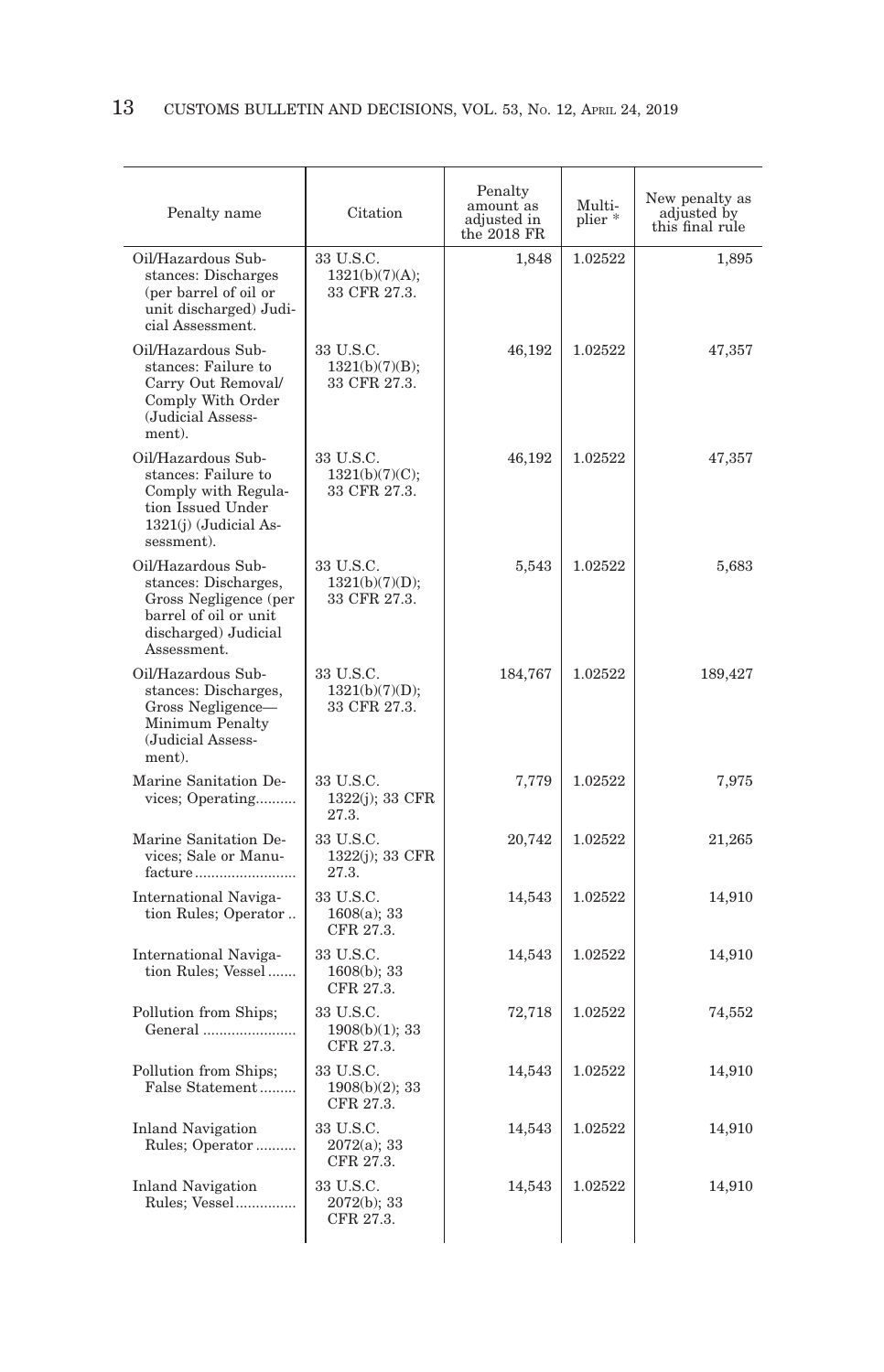| Penalty name                                                                                                      | Citation                                                                         | Penalty<br>amount as<br>adjusted in<br>the 2018 FR | Multi-<br>plier * | New penalty as<br>adjusted by<br>this final rule |
|-------------------------------------------------------------------------------------------------------------------|----------------------------------------------------------------------------------|----------------------------------------------------|-------------------|--------------------------------------------------|
| Shore Protection; Gen-<br>eral                                                                                    | 33 U.S.C.<br>2609(a); 33<br>CFR 27.3.                                            | 51,302                                             | 1.02522           | 52,596                                           |
| Shore Protection; Oper-<br>ating Without Permit.                                                                  | 33 U.S.C.<br>2609(b); 33<br>CFR 27.3.                                            | 20,521                                             | 1.02522           | 21,039                                           |
| Oil Pollution Liability<br>and Compensation                                                                       | 33 U.S.C.<br>2716a(a); 33<br>CFR 27.3.                                           | 46,192                                             | 1.02522           | 47,357                                           |
| Clean Hulls                                                                                                       | 33 U.S.C.<br>3852(a)(1)(A);<br>33 CFR 27.3.                                      | 42,292                                             | 1.02522           | 43,359                                           |
| Clean Hulls-related to<br>false statements                                                                        | 33 U.S.C.<br>3852(a)(1)(A);<br>33 CFR 27.3.                                      | 56,391                                             | 1.02522           | 57,813                                           |
| Clean Hulls-<br>Recreational Vessel                                                                               | 33 U.S.C.<br>$3852(c)$ ; 33<br>CFR 27.3.                                         | 5,639                                              | 1.02522           | 5,781                                            |
| Hazardous Substances,<br>Releases, Liability,<br>Compensation (Class<br>$I$ ).                                    | 42 U.S.C.<br>9609(a); 33<br>CFR 27.3.                                            | 55,907                                             | 1.02522           | 57,317                                           |
| Hazardous Substances,<br>Releases, Liability,<br>Compensation (Class<br>$II$ ).                                   | 42 U.S.C.<br>$9609(b)$ ; 33<br>CFR 27.3.                                         | 55,907                                             | 1.02522           | 57,317                                           |
| Hazardous Substances,<br>Releases, Liability,<br>Compensation (Class<br>II subsequent of-<br>fense).              | 42 U.S.C.<br>9609(b); 33<br>CFR 27.3.                                            | 167,722                                            | 1.02522           | 171,952                                          |
| Hazardous Substances,<br>Releases, Liability,<br>Compensation (Judi-<br>cial Assessment).                         | 42 U.S.C.<br>9609(c); 33<br>CFR 27.3.                                            | 55,907                                             | 1.02522           | 57,317                                           |
| Hazardous Substances,<br>Releases, Liability,<br>Compensation (Judi-<br>cial Assessment sub-<br>sequent offense). | 42 U.S.C.<br>9609(c); 33<br>CFR 27.3.                                            | 167,722                                            | 1.02522           | 171,952                                          |
| Safe Containers for In-<br>ternational Cargo                                                                      | 46 U.S.C. App<br>1505(a)(2)<br>(codified as 46<br>U.S.C. 80509);<br>33 CFR 27.3. | 6,111                                              | 1.02522           | 6,265                                            |
| Suspension of Passen-<br>ger Service                                                                              | 46 U.S.C. App<br>1805(c)(2)<br>(codified 46<br>U.S.C. 70305);<br>33 CFR 27.3.    | 61,115                                             | 1.02522           | 62,656                                           |
| Vessel Inspection or<br>Examination Fees                                                                          | 46 U.S.C.<br>$2110(e)$ ; 33<br>CFR 27.3.                                         | 9,239                                              | 1.02522           | 9,472                                            |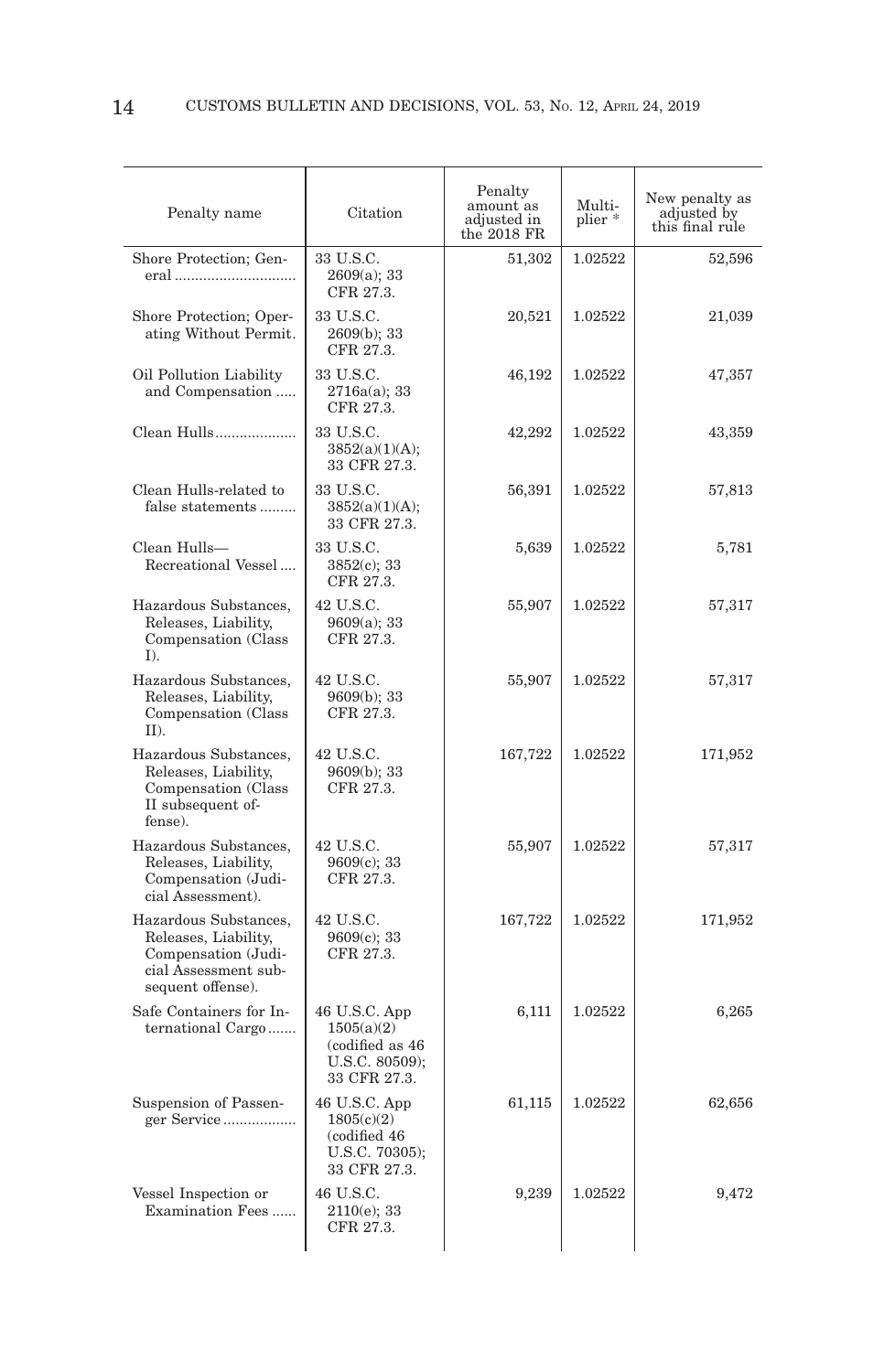| Penalty name                                                                             | Citation                                    | Penalty<br>amount as<br>adjusted in<br>the $2018$ FR | Multi-<br>plier* | New penalty as<br>adjusted by<br>this final rule |
|------------------------------------------------------------------------------------------|---------------------------------------------|------------------------------------------------------|------------------|--------------------------------------------------|
| Alcohol and Dangerous<br>Drug Testing                                                    | 46 U.S.C. 2115;<br>33 CFR 27.3.             | 7,520                                                | 1.02522          | 7,710                                            |
| <b>Negligent Operations:</b><br>Recreational Vessels                                     | 46 U.S.C.<br>$2302(a)$ ; 33<br>CFR 27.3.    | 6,802                                                | 1.02522          | 6,974                                            |
| <b>Negligent Operations:</b><br>Other Vessels                                            | 46 U.S.C.<br>2302(a); 33<br>CFR 27.3.       | 34,013                                               | 1.02522          | 34,871                                           |
| Operating a Vessel<br>While Under the In-<br>fluence of Alcohol or a<br>Dangerous Drug.  | 46 U.S.C.<br>2302(c)(1); 33<br>CFR 27.3.    | 7,520                                                | 1.02522          | 7,710                                            |
| Vessel Reporting Re-<br>quirements: Owner,<br>Charterer, Managing<br>Operator, or Agent. | 46 U.S.C.<br>$2306(a)(4)$ ; 33<br>CFR 27.3. | 11,712                                               | 1.02522          | 12,007                                           |
| Vessel Reporting Re-<br>quirements: Master                                               | 46 U.S.C.<br>2306(b)(2); 33<br>CFR 27.3.    | 2,343                                                | 1.02522          | 2,402                                            |
| Immersion Suits                                                                          | 46 U.S.C.<br>$3102(c)(1)$ ; 33<br>CFR 27.3. | 11,712                                               | 1.02522          | 12,007                                           |
| Inspection Permit                                                                        | 46 U.S.C.<br>$3302(i)(5)$ ; 33<br>CFR 27.3. | 2,443                                                | 1.02522          | 2,505                                            |
| Vessel Inspection; Gen-<br>eral                                                          | 46 U.S.C.<br>3318(a); 33<br>CFR 27.3.       | 11,712                                               | 1.02522          | 12,007                                           |
| Vessel Inspection; Nau-<br>tical School Vessel                                           | 46 U.S.C.<br>$3318(g)$ ; 33<br>CFR 27.3.    | 11,712                                               | 1.02522          | 12,007                                           |
| Vessel Inspection; Fail-<br>ure to Give Notice<br>IAW 3304(b)                            | 46 U.S.C.<br>$3318(h)$ ; 33<br>CFR 27.3.    | 2,343                                                | 1.02522          | 2,402                                            |
| Vessel Inspection; Fail-<br>ure to Give Notice<br>IAW $3309(c)$                          | 46 U.S.C.<br>3318(i); 33<br>CFR 27.3.       | 2,343                                                | 1.02522          | 2,402                                            |
| Vessel Inspection; Ves-<br>sel $\geq$ 1,600 Gross Tons.                                  | 46 U.S.C.<br>3318(j)(1); 33<br>CFR 27.3.    | 23,426                                               | 1.02522          | 24,017                                           |
| Vessel Inspection; Ves-<br>sel $<1,600$ Gross Tons.                                      | 46 U.S.C.<br>3318(j)(1); 33<br>CFR 27.3.    | 4,685                                                | 1.02522          | 4,803                                            |
| Vessel Inspection; Fail-<br>ure to Comply with                                           | 46 U.S.C.<br>3318(k); 33<br>CFR 27.3.       | 23,426                                               | 1.02522          | 24,017                                           |
| Vessel Inspection; Vio-<br>lation of<br>$3318(b)-3318(f)$                                | 46 U.S.C.<br>3318(1); 33<br>CFR 27.3.       | 11,712                                               | 1.02522          | 12,007                                           |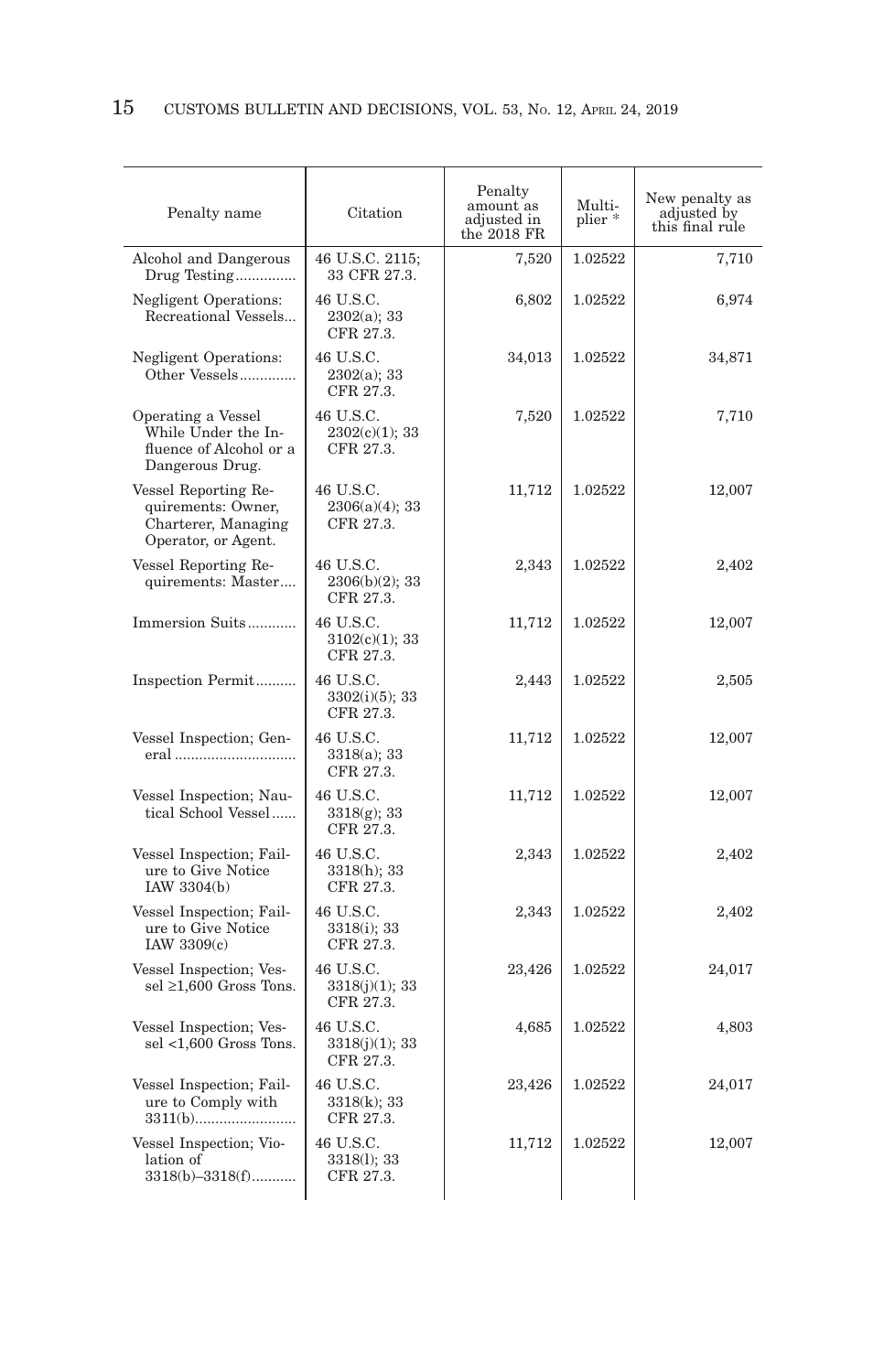| Penalty name                                                                              | Citation                                 | Penalty<br>amount as<br>adjusted in<br>the $2018$ FR | Multi-<br>plier * | New penalty as<br>adjusted by<br>this final rule |
|-------------------------------------------------------------------------------------------|------------------------------------------|------------------------------------------------------|-------------------|--------------------------------------------------|
| List/count of Passen-<br>gers                                                             | 46 U.S.C.<br>3502(e); 33<br>CFR 27.3.    | 2.44                                                 | 1.02522           | 250                                              |
| Notification to Passen-<br>gers                                                           | 46 U.S.C.<br>$3504(c)$ ; 33<br>CFR 27.3. | 24,421                                               | 1.02522           | 25,037                                           |
| Notification to Passen-<br>gers; Sale of Tickets                                          | 46 U.S.C.<br>$3504(c)$ ; 33<br>CFR 27.3. | 1,220                                                | 1.02522           | 1,251                                            |
| Copies of Laws on Pas-<br>senger Vessels; Mas-<br>ter                                     | 46 U.S.C. 3506;<br>33 CFR 27.3.          | 489                                                  | 1.02522           | 501                                              |
| Liquid Bulk/Dangerous<br>Cargo                                                            | 46 U.S.C.<br>3718(a)(1); 33<br>CFR 27.3. | 61,055                                               | 1.02522           | 62,595                                           |
| Uninspected Vessels                                                                       | 46 U.S.C. 4106;<br>33 CFR 27.3.          | 10,260                                               | 1.02522           | 10,519                                           |
| Recreational Vessels<br>(maximum for related<br>series of violations).                    | 46 U.S.C.<br>4311(b)(1); 33<br>CFR 27.3. | 323,027                                              | 1.02522           | 331,174                                          |
| Recreational Vessels;<br>Violation of $4307(a)$                                           | 46 U.S.C.<br>4311(b)(1); 33<br>CFR 27.3. | 6,460                                                | 1.02522           | 6,623                                            |
| Recreational vessels                                                                      | 46 U.S.C.<br>$4311(c)$ ; 33<br>CFR 27.3. | 2,443                                                | 1.02522           | 2,505                                            |
| Uninspected Commer-<br>cial Fishing Industry<br>Vessels                                   | 46 U.S.C. 4507;<br>33 CFR 27.3.          | 10,260                                               | 1.02522           | 10,519                                           |
| Abandonment of<br>Barges                                                                  | 46 U.S.C. 4703;<br>33 CFR 27.3.          | 1,739                                                | 1.02522           | 1,783                                            |
| Load Lines                                                                                | 46 U.S.C.<br>$5116(a)$ ; 33<br>CFR 27.3. | 11,181                                               | 1.02522           | 11,463                                           |
| Load Lines; Violation of                                                                  | 46 U.S.C.<br>5116(b); 33<br>CFR 27.3.    | 22,363                                               | 1.02522           | 22,927                                           |
| Load Lines; Violation of                                                                  | 46 U.S.C.<br>$5116(c)$ ; 33<br>CFR 27.3. | 11,181                                               | 1.02522           | 11,463                                           |
| Reporting Marine Casu-<br>alties                                                          | 46 U.S.C.<br>6103(a); 33<br>CFR 27.3.    | 38,954                                               | 1.02522           | 39,936                                           |
| Reporting Marine Ca-<br>sualties; Violation of                                            | 46 U.S.C.<br>6103(b); 33<br>CFR 27.3.    | 10,260                                               | 1.02522           | 10,519                                           |
| Manning of Inspected<br>Vessels; Failure to<br>Report Deficiency in<br>Vessel Complement. | 46 U.S.C.<br>8101(e); 33<br>CFR 27.3.    | 1,848                                                | 1.02522           | 1,895                                            |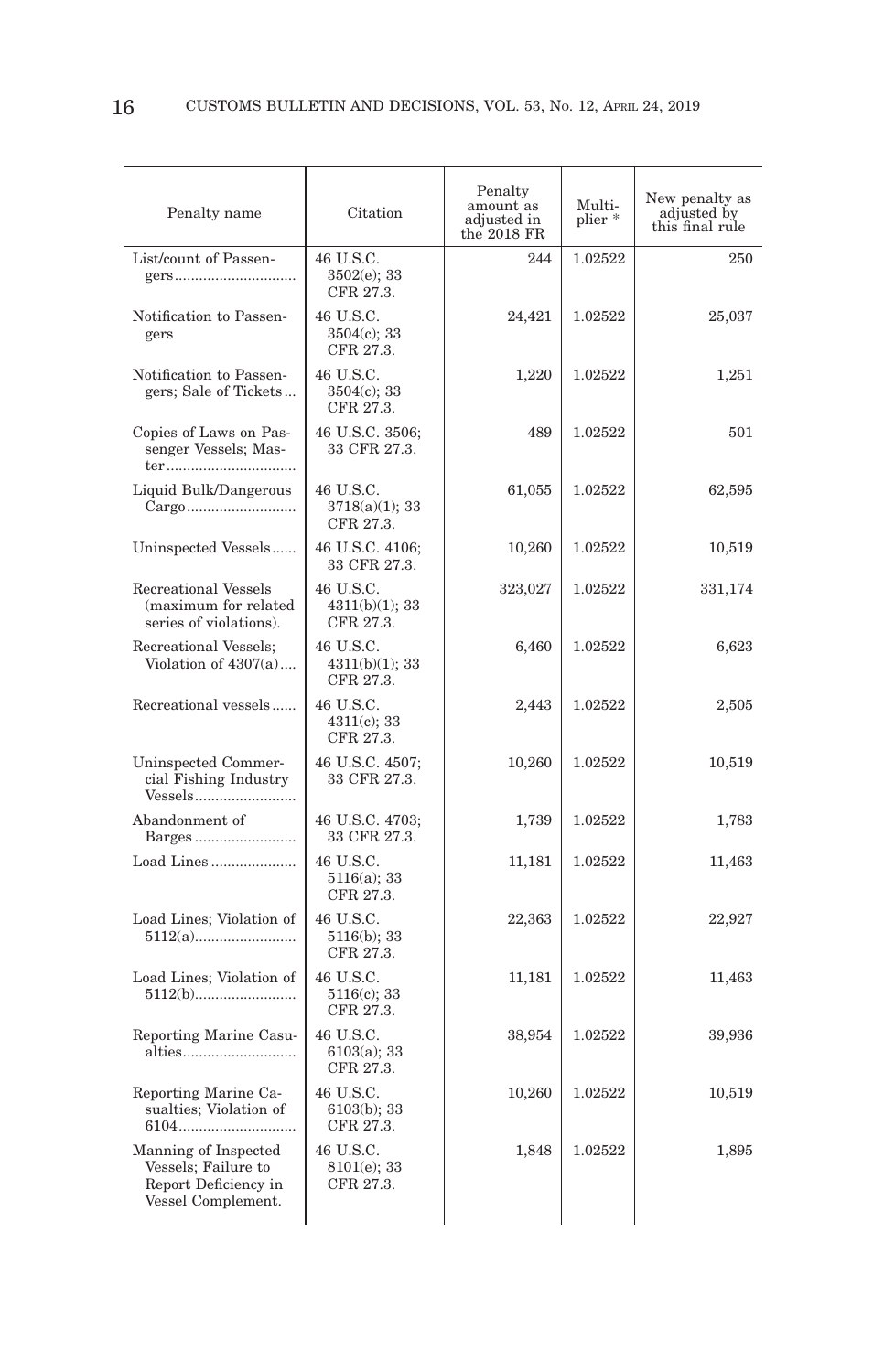| Penalty name                                                                                                          | Citation                                 | Penalty<br>amount as<br>adjusted in<br>the $2018$ FR | Multi-<br>plier * | New penalty as<br>adjusted by<br>this final rule |
|-----------------------------------------------------------------------------------------------------------------------|------------------------------------------|------------------------------------------------------|-------------------|--------------------------------------------------|
| Manning of Inspected<br>Vessels                                                                                       | 46 U.S.C.<br>8101(f); 33<br>CFR 27.3.    | 18,477                                               | 1.02522           | 18,943                                           |
| Manning of Inspected<br>Vessels; Employing or<br>Serving in Capacity<br>not Licensed by<br>USCG.                      | 46 U.S.C.<br>$8101(g)$ ; 33<br>CFR 27.3. | 18,477                                               | 1.02522           | 18,943                                           |
| Manning of Inspected<br>Vessels; Freight Ves-<br>sel <100 GT, Small<br>Passenger Vessel, or<br>Sailing School Vessel. | 46 U.S.C.<br>$8101(h)$ ; 33<br>CFR 27.3. | 2,443                                                | 1.02522           | 2,505                                            |
| Watchmen on Passen-<br>ger Vessels                                                                                    | 46 U.S.C.<br>$8102(a)$                   | 2,443                                                | 1.02522           | 2,505                                            |
| Citizenship Require-<br>ments                                                                                         | 46 U.S.C. 8103(f).                       | 1,220                                                | 1.02522           | 1,251                                            |
| Watches on Vessels;<br>Violation of 8104(a)                                                                           | 46 U.S.C. 8104(i).                       | 18,477                                               | 1.02522           | 18,943                                           |
| Watches on Vessels;<br>Violation of $8104(c)$ ,<br>$(d)$ , $(e)$ , or $(h)$ .                                         | 46 U.S.C. 8104(j).                       | 18,477                                               | 1.02522           | 18,943                                           |
| Staff Department on<br>Vessels                                                                                        | 46 U.S.C. 8302(e).                       | 244                                                  | 1.02522           | 250                                              |
| Officer's Competency<br>Certificates                                                                                  | 46 U.S.C.<br>$8304(d)$                   | 244                                                  | 1.02522           | 250                                              |
| Coastwise Pilotage;<br>Owner, Charterer,<br>Managing Operator,<br>Agent, Master or In-<br>dividual in Charge.         | 46 U.S.C. 8502(e).                       | 18,477                                               | 1.02522           | 18,943                                           |
| Coastwise Pilotage; In-<br>dividual                                                                                   | 46 U.S.C. 8502(f).                       | 18,477                                               | 1.02522           | 18,943                                           |
| Federal Pilots                                                                                                        | 46 U.S.C. 8503                           | 58,562                                               | 1.02522           | 60,039                                           |
| Merchant Mariners<br>Documents                                                                                        | 46 U.S.C.<br>8701(d)                     | 1,220                                                | 1.02522           | 1,251                                            |
| Crew Requirements                                                                                                     | 46 U.S.C. 8702(e).                       | 18,477                                               | 1.02522           | 18,943                                           |
| Small Vessel Manning                                                                                                  | 46 U.S.C. 8906                           | 38,954                                               | 1.02522           | 39,936                                           |
| Pilotage: Great Lakes;<br>Owner, Charterer,<br>Managing Operator,<br>Agent, Master or In-<br>dividual in Charge.      | 46 U.S.C.<br>$9308(a)$                   | 18,477                                               | 1.02522           | 18,943                                           |
| Pilotage: Great Lakes;<br>Individual                                                                                  | 46 U.S.C.<br>$9308(b)$                   | 18,477                                               | 1.02522           | 18,943                                           |
| Pilotage: Great Lakes;<br>Violation of 9303                                                                           | 46 U.S.C. 9308(c).                       | 18,477                                               | 1.02522           | 18,943                                           |
| Failure to Report<br>Sexual Offense                                                                                   | 46 U.S.C.<br>$10104(b)$                  | 9,819                                                | 1.02522           | 10,067                                           |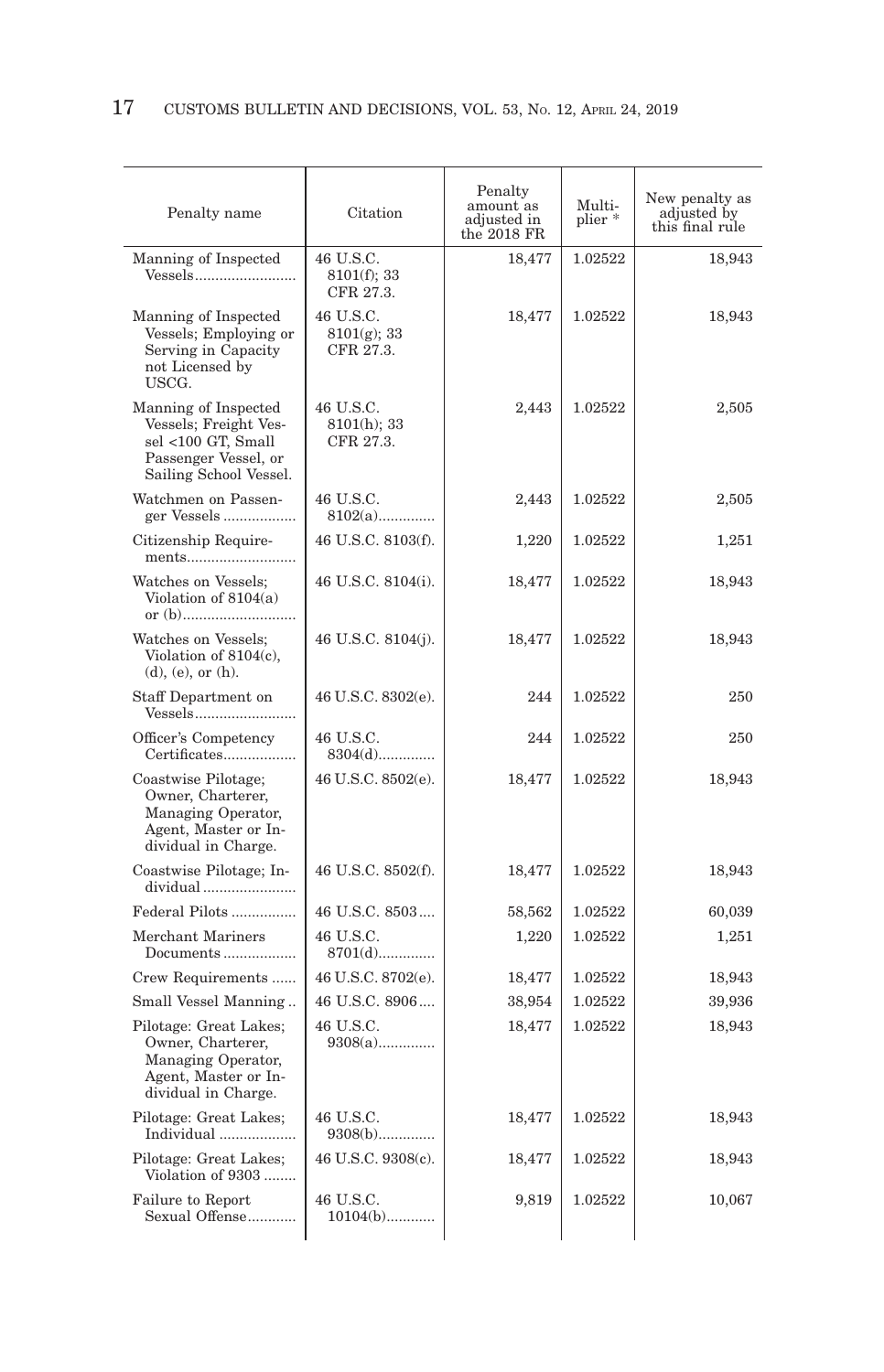| Penalty name                                                                                           | Citation                   | Penalty<br>amount as<br>adjusted in<br>the 2018 FR | Multi-<br>plier* | New penalty as adjusted by<br>this final rule |
|--------------------------------------------------------------------------------------------------------|----------------------------|----------------------------------------------------|------------------|-----------------------------------------------|
| Pay Advances to Sea-<br>men                                                                            | 46 U.S.C.<br>$10314(a)(2)$ | 1.220                                              | 1.02522          | 1.251                                         |
| Pay Advances to Sea-<br>men; Remuneration<br>for Employment.                                           | 46 U.S.C.<br>$10314(b)$    | 1,220                                              | 1.02522          | 1,251                                         |
| Allotment to Seamen                                                                                    | 46 U.S.C.<br>$10315(c)$    | 1,220                                              | 1.02522          | 1,251                                         |
| Seamen Protection;<br>General                                                                          | 46 U.S.C. 10321            | 8,465                                              | 1.02522          | 8,678                                         |
| Coastwise Voyages: Ad-<br>vances                                                                       | 46 U.S.C.<br>$10505(a)(2)$ | 8,465                                              | 1.02522          | 8,678                                         |
| Coastwise Voyages: Ad-<br>vances; Remunera-<br>tion for Employment.                                    | 46 U.S.C.<br>$10505(b)$    | 8,465                                              | 1.02522          | 8,678                                         |
| Coastwise Voyages:<br>Seamen Protection;<br>General                                                    | 46 U.S.C.<br>$10508(b)$    | 8,465                                              | 1.02522          | 8,678                                         |
| Effects of Deceased Sea-<br>men                                                                        | 46 U.S.C. 10711            | 489                                                | 1.02522          | 501                                           |
| Complaints of Unfit-<br>ness                                                                           | 46 U.S.C.<br>$10902(a)(2)$ | 1,220                                              | 1.02522          | 1,251                                         |
| Proceedings on Exami-<br>nation of Vessel                                                              | 46 U.S.C.<br>$10903(d)$    | 244                                                | 1.02522          | 250                                           |
| Permission to Make<br>Complaint                                                                        | 46 U.S.C.<br>$10907(b)$    | 1,220                                              | 1.02522          | 1,251                                         |
| Accommodations for<br>Seamen                                                                           | 46 U.S.C.<br>$11101(f)$    | 1,220                                              | 1.02522          | 1,251                                         |
| Medicine Chests on Ves-<br>sels                                                                        | 46 U.S.C.<br>$11102(b)$    | 1,220                                              | 1.02522          | 1,251                                         |
| Destitute Seamen                                                                                       | 46 U.S.C.<br>$11104(b)$    | 244                                                | 1.02522          | 250                                           |
| Wages on Discharge                                                                                     | 46 U.S.C.<br>$11105(c)$    | 1,220                                              | 1.02522          | 1,251                                         |
| Log Books; Master<br>Failing to Maintain                                                               | 46 U.S.C.<br>$11303(a)$    | 489                                                | 1.02522          | 501                                           |
| Log Books; Master<br>Failing to Make En-<br>try                                                        | 46 U.S.C.<br>$11303(b)$    | 489                                                | 1.02522          | 501                                           |
| Log Books; Late Entry                                                                                  | 46 U.S.C.<br>$11303(c)$    | 366                                                | 1.02522          | 375                                           |
| Carrying of Sheath<br>Knives                                                                           | 46 U.S.C. 11506            | 122                                                | 1.02522          | 125                                           |
| Vessel Documentation                                                                                   | 46 U.S.C.<br>$12151(a)(1)$ | 15,995                                             | 1.02522          | 16,398                                        |
| Documentation of<br>Vessels-Related to<br>Activities involving<br>mobile offshore drill-<br>ing units. | 46 U.S.C. 12151            | 26,659                                             | 1.02522          | 27,331                                        |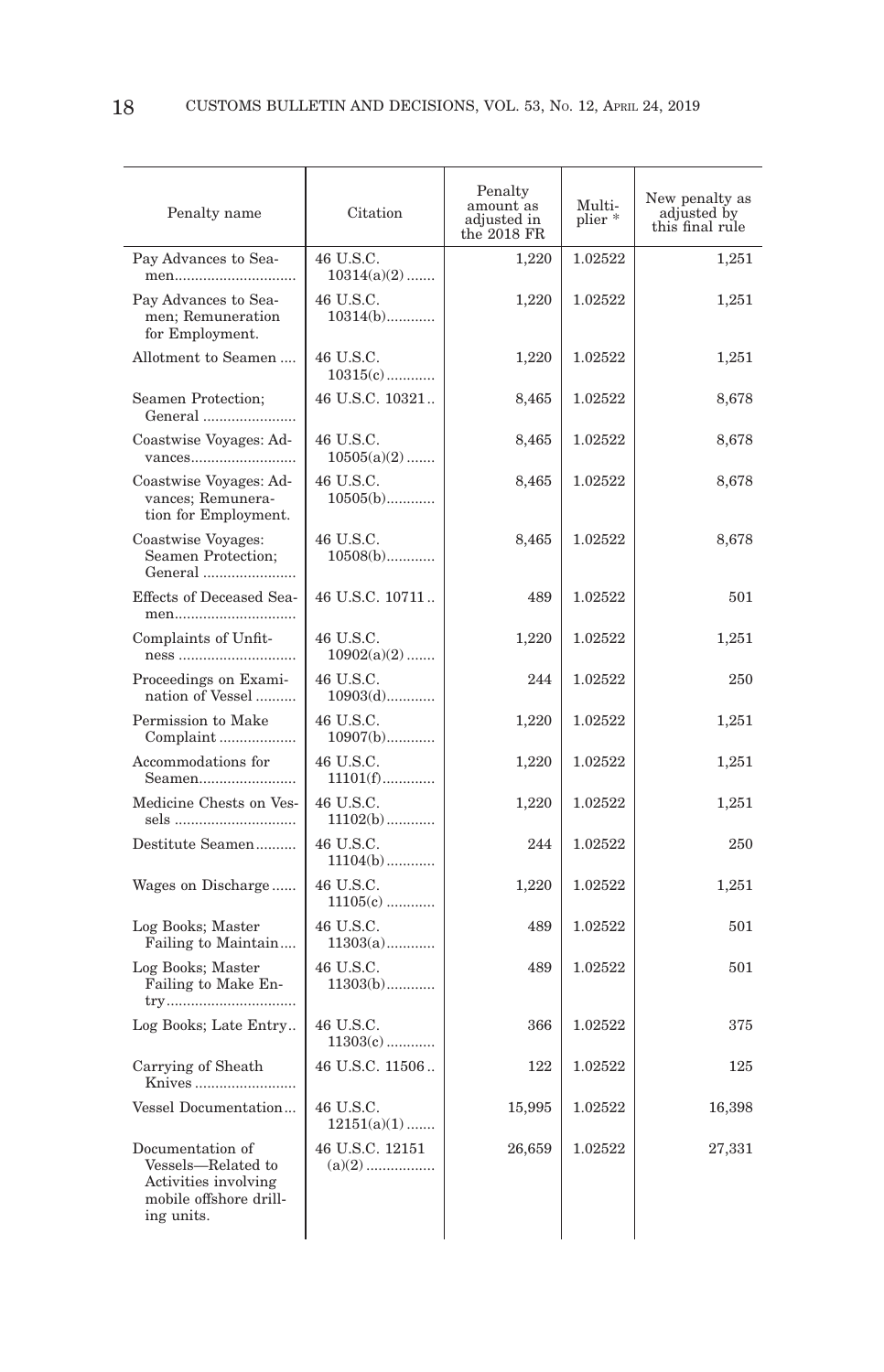| Penalty name                                                                             | Citation                                        | Penalty<br>amount as<br>adjusted in<br>the 2018 FR | Multi-<br>plier * | New penalty as<br>adjusted by<br>this final rule |
|------------------------------------------------------------------------------------------|-------------------------------------------------|----------------------------------------------------|-------------------|--------------------------------------------------|
| Vessel Documentation;<br>Fishery Endorsement.                                            | 46 U.S.C.<br>$12151(c)$                         | 122,231                                            | 1.02522           | 125,314                                          |
| Numbering of Undocu-<br>mented Vessels-<br>Willful violation.                            | 46 U.S.C.<br>$12309(a)$                         | 12,211                                             | 1.02522           | 12,519                                           |
| Numbering of Undocu-<br>mented Vessels                                                   | 46 U.S.C.<br>$12309(b)$                         | 2,443                                              | 1.02522           | 2,505                                            |
| Vessel Identification<br>System                                                          | 46 U.S.C.<br>$12507(b)$                         | 20,521                                             | 1.02522           | 21,039                                           |
| Measurement of Ves-<br>sels                                                              | 46 U.S.C. 14701                                 | 44,727                                             | 1.02522           | 45,855                                           |
| Measurement; False<br>Statements                                                         | 46 U.S.C. 14702                                 | 44,727                                             | 1.02522           | 45,855                                           |
| Commercial Instru-<br>ments and Maritime<br>Liens                                        | 46 U.S.C. 31309                                 | 20,521                                             | 1.02522           | 21,039                                           |
| Commercial Instru-<br>ments and Maritime<br>Liens; Mortgagor.                            | 46 U.S.C.<br>$31330(a)(2)$                      | 20,521                                             | 1.02522           | 21,039                                           |
| Commercial Instru-<br>ments and Maritime<br>Liens; Violation of<br>31329.                | 46 U.S.C.<br>$31330(b)(2)$                      | 51,302                                             | 1.02522           | 52,596                                           |
| Ports and Waterway<br>Safety Regulations                                                 | 46 U.S.C.<br>70036(a); 33<br>CFR 27.3.          | 91,901                                             | 1.02522           | 94,219                                           |
| Vessel Navigation: Re-<br>gattas or Marine Pa-<br>rades; Unlicensed<br>Person in Charge. | 46 U.S.C.<br>$70041(d)$ (1)(B);<br>33 CFR 27.3. | 9,239                                              | 1.02522           | 9,472                                            |
| Vessel Navigation: Re-<br>gattas or Marine Pa-<br>rades: Owner On-<br>board Vessel.      | 46 U.S.C.<br>$70041(d)$ (1)(C);<br>33 CFR 27.3. | 9,239                                              | 1.02522           | 9,472                                            |
| Vessel Navigation: Re-<br>gattas or Marine Pa-<br>rades; Other Persons.                  | 46 U.S.C.<br>$70041(d)$ (1)(D);<br>33 CFR 27.3. | 4,619                                              | 1.02522           | 4,735                                            |
| Port Security                                                                            | 46 U.S.C.<br>$70119(a)$                         | 34,013                                             | 1.02522           | 34,871                                           |
| Port Security-<br>Continuing Viola-<br>tions                                             | 46 U.S.C.<br>$70119(b)$                         | 61,115                                             | 1.02522           | 62,656                                           |
| Maritime Drug Law En-<br>forcement                                                       | 46 U.S.C.<br>$70506(c)$                         | 5,639                                              | 1.02522           | 5,781                                            |
| Hazardous Materials:<br>Related to Vessels                                               | 49 U.S.C.<br>$5123(a)(1)$                       | 79,976                                             | 1.02522           | 81,993                                           |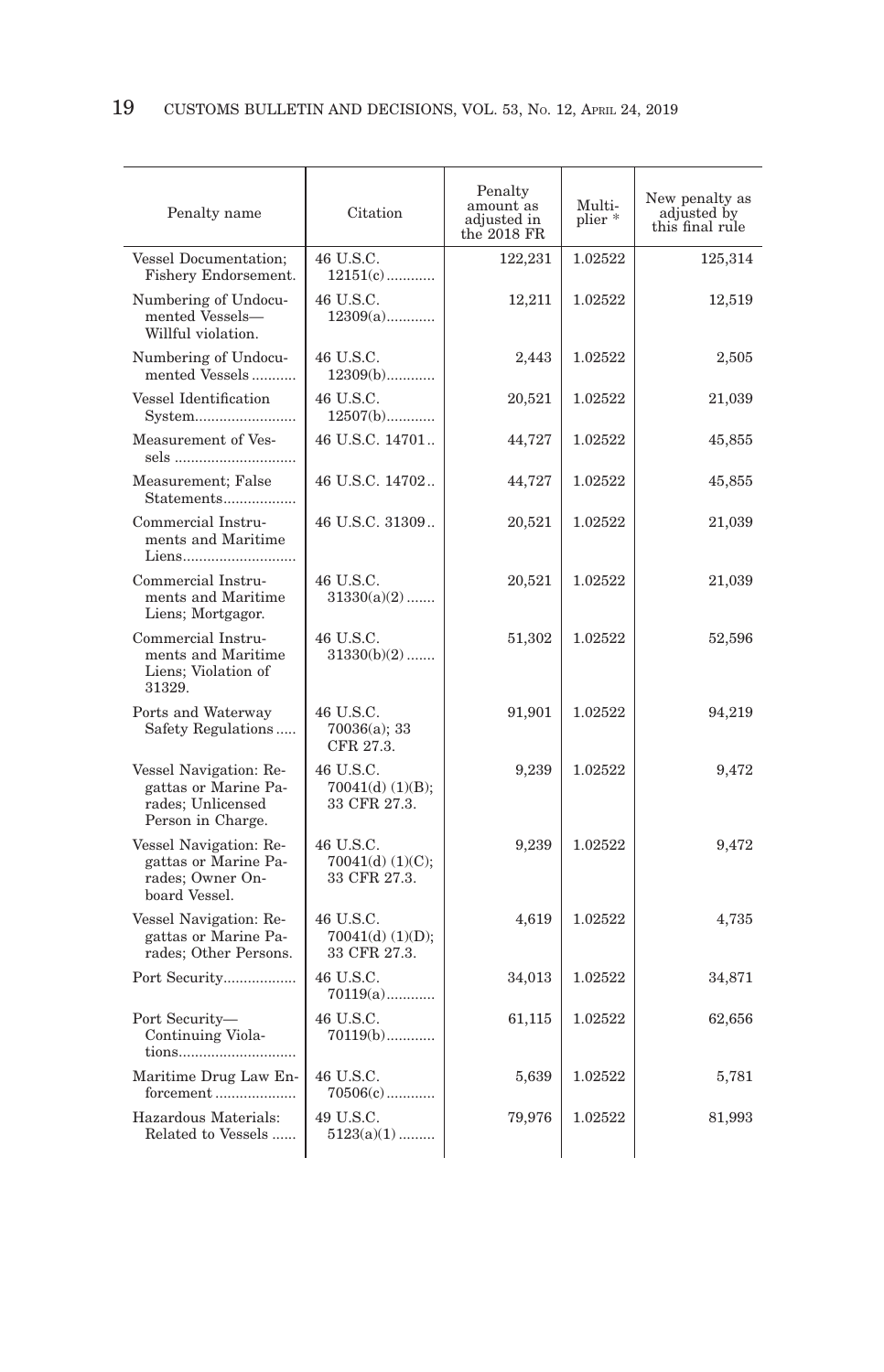| Penalty name                                                                                                                                    | Citation                  | Penalty<br>amount as<br>adjusted in<br>the $2018$ FR | Multi-<br>plier * | New penalty as<br>adjusted by<br>this final rule |
|-------------------------------------------------------------------------------------------------------------------------------------------------|---------------------------|------------------------------------------------------|-------------------|--------------------------------------------------|
| Hazardous Materials:<br>Related to Vessels-<br>Penalty from Fatali-<br>ties, Serious Injuries/<br>Illness or substantial<br>Damage to Property. | 49 U.S.C.<br>$5123(a)(2)$ | 186,610                                              | 1.02522           | 191,316                                          |
| Hazardous Materials:<br>Related to Vessels;<br>$Training \dots \dots \dots \dots \dots \dots$                                                   | 49 U.S.C.<br>$5123(a)(3)$ | 481                                                  | 1.02522           | 493                                              |

 \* OMB Memorandum M–19–04, Implementation of Penalty Inflation Adjustments for 2019, Pursuant to the Federal Civil Penalties Inflation Adjustment Act Improvements Act of 2015, Dec. 14, 2018. *https://www.whitehouse.gov/wp-content/uploads/2017/11/ m\_19\_04.pdf.*

*\*\* Enacted under the Tariff Act; exempt from inflation adjustments.*

#### *E. Transportation Security Administration*

The Transportation Security Administration (TSA) is updating its civil penalties regulation in accordance with the 2015 Act. Pursuant to its statutory authority in 49 U.S.C.  $46301(a)(1)$ ,  $(4)$ ,  $(5)$ ,  $49$  U.S.C. 46301(d)(8), and 49 U.S.C. 114(v), <sup>15</sup> TSA may impose penalties for violations of any statute that TSA administers, whether an implementing regulation or order imposes the penalty. TSA assesses these penalties for a wide variety of aviation and surface security requirements, including violations of TSA's requirements applicable to Transportation Worker Identification Credentials  $(TWIC)^{16}$  as well as violations of requirements described in chapter 449 of title 49 of the United States Code. These penalties can apply to a wide variety of situations, as described in the statutory and regulatory provisions, as well as in guidance that TSA publishes. Below is a table showing the 2019 adjustment for the penalties that TSA administers.

<sup>15</sup> As amended by sec. 1302 of the Implementing Recommendations of the 9/11 Commission Act of 2007 (Pub. L. 110–53, 121 Stat. 266 (Aug. 3, 2007)).

<sup>16</sup>*See, e.g.,* 46 U.S.C. 70105, 49 U.S.C. 46302 and 46303, and 49 U.S.C. chapter 449.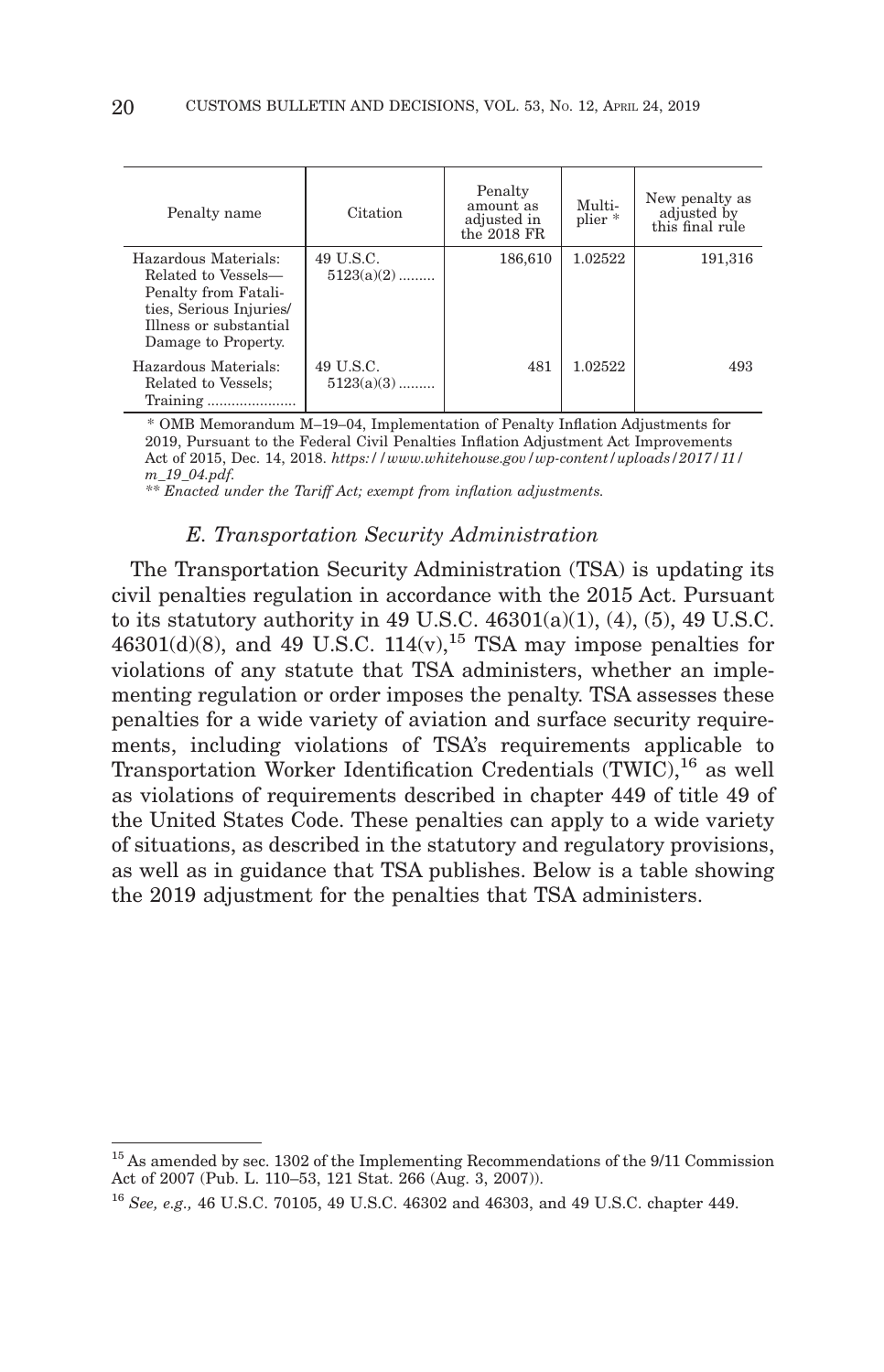| Penalty name                                                                                                                                                                                                                                                                                                                                                                                                                                                                   | Citation                                                                                                          | Penalty amount<br>as adjusted in<br>the 2018 FR                                                           | Multi-<br>plier * | New penalty as<br>adjusted by<br>this final rule                                                          |
|--------------------------------------------------------------------------------------------------------------------------------------------------------------------------------------------------------------------------------------------------------------------------------------------------------------------------------------------------------------------------------------------------------------------------------------------------------------------------------|-------------------------------------------------------------------------------------------------------------------|-----------------------------------------------------------------------------------------------------------|-------------------|-----------------------------------------------------------------------------------------------------------|
| Violation of 49 U.S.C.<br>ch. 449 (except secs.<br>$44902, 44903(d)$ ,<br>$44907(a)-(d)(1)(A),$<br>44907(d)(1)(C)–(f),<br>44908, and 44909), or<br>49 U.S.C. 46302 or<br>46303, a regulation<br>prescribed, or order<br>issued thereunder by<br>a person operating an<br>aircraft for the trans-<br>portation of passen-<br>gers or property for<br>compensation.                                                                                                              | 49 U.S.C.<br>$46301(a)(1)$ ,<br>(4), (5); 49<br>U.S.C.<br>46301(d)(8);<br>49 CFR<br>1503.401(c)(3)                | \$33,333 (up to<br>a total of<br>\$533,324 per<br>civil penalty<br>action).                               | 1.02522           | $$34,174$ (up to<br>a total of<br>\$546,774 per<br>civil penalty<br>action).                              |
| Violation of 49 U.S.C.<br>ch. 449 (except secs.<br>$44902, 44903(d)$ ,<br>$44907(a)-(d)(1)(A),$<br>44907(d)(1)(C)–(f),<br>44908, and 44909), or<br>49 U.S.C. 46302 or<br>46303, a regulation<br>prescribed, or order<br>issued thereunder by<br>an individual (except<br>an airman serving as<br>an airman), any per-<br>son not operating an<br>aircraft for the trans-<br>portation of passen-<br>gers or property for<br>compensation, or a<br>small business con-<br>cern. | 49 U.S.C.<br>46301(a)(1),<br>(4), (5); 49<br>U.S.C.<br>$46301(d)(8)$ ;<br>49 CFR<br>1503.401(c)(1)<br>and $(2)$ . | $$13,333$ (up to<br>a total of<br>\$66,666 total<br>for small<br>businesses,<br>\$533,324 for<br>others). | 1.02522           | $$13,669$ (up to<br>a total of<br>\$68,347 total<br>for small<br>business.<br>\$546,774 for<br>others).   |
| Violation of any other<br>provision of title 49<br>$U.S.C.$ or of 46 $U.S.C.$<br>ch. 701, a regulation<br>prescribed, or order<br>issued thereunder.                                                                                                                                                                                                                                                                                                                           | 49 U.S.C.<br>$114(v)$ ; 49<br>CFR.<br>$1503.401(b)$ .                                                             | $$11,410$ (up to<br>a total of<br>\$57,051 total<br>for small<br>businesses,<br>\$456,409 for<br>others). | 1.02522           | $$11,698$ (up to<br>a total of<br>\$58,490 total<br>for small<br>businesses,<br>\$467,920 for<br>others). |

## TABLE 5—TRANSPORTATION SECURITY ADMINISTRATION CIVIL PENALTIES ADJUSTMENTS

\* OMB Memorandum M–19–04, Implementation of Penalty Inflation Adjustments for<br>2019, Pursuant to the Federal Civil Penalties Inflation Adjustment Act Improvements<br>Act of 2015, Dec. 14, 2018. *https://www.whitehouse.gov/wp-c m\_19\_04.pdf.*

# **IV. Administrative Procedure Act**

DHS is promulgating this final rule to ensure that the amount of civil penalties that DHS assesses or enforces reflects the statutorily mandated ranges as adjusted for inflation. The 2015 Act provides a clear formula for adjustment of the civil penalties, leaving DHS and its components with little room for discretion. DHS and its components have been charged only with performing ministerial computations to determine the amounts of adjustments for inflation to civil monetary penalties. In these annual adjustments DHS is merely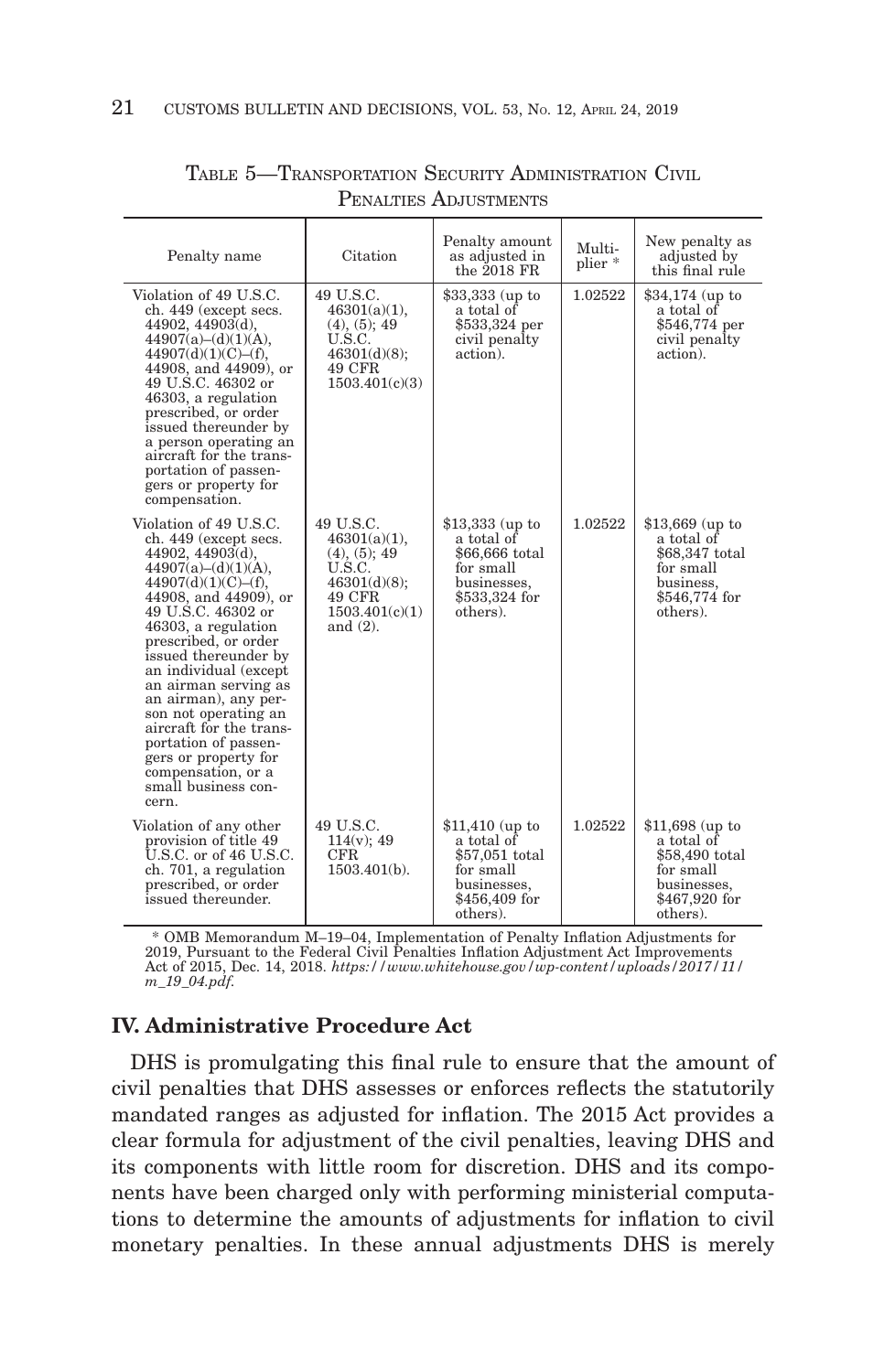updating the penalty amounts by applying the cost-of-living adjustment multiplier that OMB has provided to agencies. Furthermore, the 2015 Act specifically instructed that agencies make the required annual adjustments notwithstanding section 553 of title 5 of the United States Code. Thus, as specified in the 2015 Act, the prior public notice-and-comment procedures and delayed effective date requirements of the Administrative Procedure Act (APA) do not apply to this rule. Further, as described above, this rule also makes to minor amendments to the regulations to reflect clear statutory authority, and DHS finds that prior notice and comment procedures for these amendments are unnecessary.

#### **V. Regulatory Analyses**

#### *A. Executive Orders 12866 and 13563*

Executive Orders 12866 and 13563 direct agencies to assess the costs and benefits of available regulatory alternatives and, if regulation is necessary, to select regulatory approaches that maximize net benefits (including potential economic, environmental, public health and safety effects, distributive impacts, and equity). Executive Order 13563 emphasizes the importance of quantifying both costs and benefits, of reducing costs, of harmonizing rules, and of promoting flexibility. OMB has not designated this final rule a "significant regulatory action'' under section 3(f) of Executive Order 12866. Accordingly, OMB has not reviewed this rule.

This final rule makes nondiscretionary adjustments to existing civil monetary penalties in accordance with the 2015 Act and OMB guidance.17 DHS therefore did not consider alternatives and does not have the flexibility to alter the adjustments of the civil monetary penalty amounts as provided in this rule. To the extent this final rule increases civil monetary penalties, it would result in an increase in transfers from persons or entities assessed a civil monetary penalty to the government.

#### *B. Regulatory Flexibility Act*

The Regulatory Flexibility Act applies only to rules for which an agency publishes a notice of proposed rulemaking pursuant to 5 U.S.C. 553(b). See 5 U.S.C. 601–612. The Regulatory Flexibility Act does not apply to this final rule, because a notice of proposed rulemaking was not required for the reasons stated above.

<sup>17</sup> OMB Memorandum M–19–04, Implementation of Penalty Inflation Adjustments for 2019, Pursuant to the Federal Civil Penalties Inflation Adjustment Act Improvements Act of 2015, Dec. 14, 2018. *https://www.whitehouse.gov/wp-content/uploads/2017/11/ m\_19\_04.pdf.*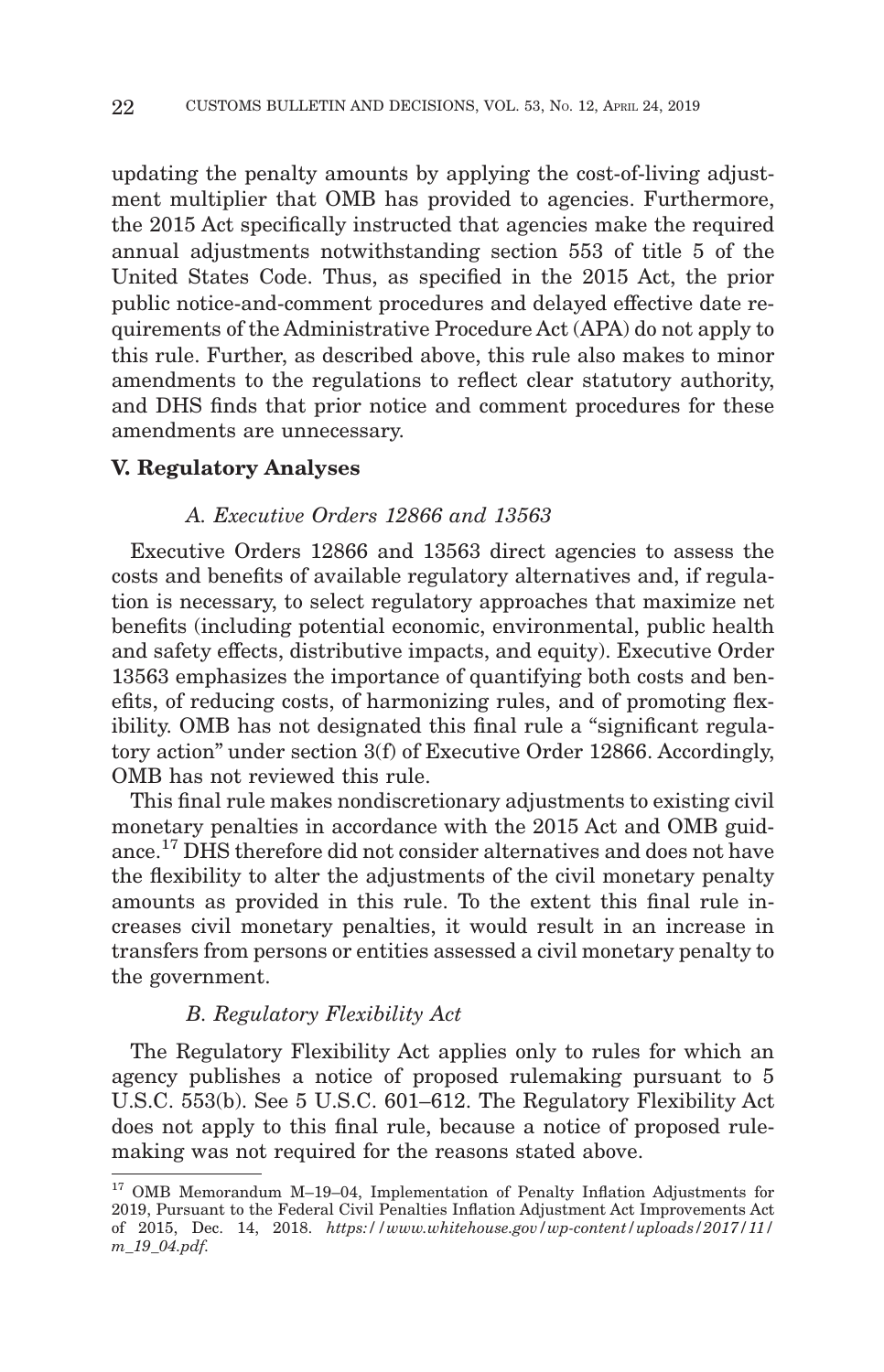#### *C. Unfunded Mandates Reform Act*

The Unfunded Mandates Reform Act of 1995, 2 U.S.C. 1531–1538, requires Federal agencies to assess the effects of their discretionary regulatory actions. In particular, the Act addresses actions that may result in the expenditure by a State, local, or Tribal government, in the aggregate, or by the private sector of \$100,000,000 (adjusted for inflation) or more in any one year. This final rule will not result in such an expenditure.

#### *D. Paperwork Reduction Act*

The provisions of the Paperwork Reduction Act of 1995, 44 U.S.C. chapter 35, and its implementing regulations, 5 CFR part 1320, do not apply to this final rule, because this final rule does not trigger any new or revised recordkeeping or reporting.

#### **VI. Signing Authority**

The amendments to 19 CFR part 4 in this document are issued in accordance with 19 CFR 0.2(a), which provides that the authority of the Secretary of the Treasury with respect to CBP regulations that are not related to customs revenue functions was transferred to the Secretary of Homeland Security pursuant to Section 403(l) of the Homeland Security Act of 2002. Accordingly, this final rule to amend such regulations may be signed by the Secretary of Homeland Security (or his or her delegate).

#### **List of Subjects**

*6 CFR Part 27*

Reporting and recordkeeping requirements, Security measures.

*8 CFR Part 270*

Administrative practice and procedure, Aliens, Employment, Fraud, Penalties.

*8 CFR Part 274a*

Administrative practice and procedure, Aliens, Employment, Penalties, Reporting and recordkeeping requirements.

*8 CFR Part 280*

Administrative practice and procedure, Immigration, Penalties.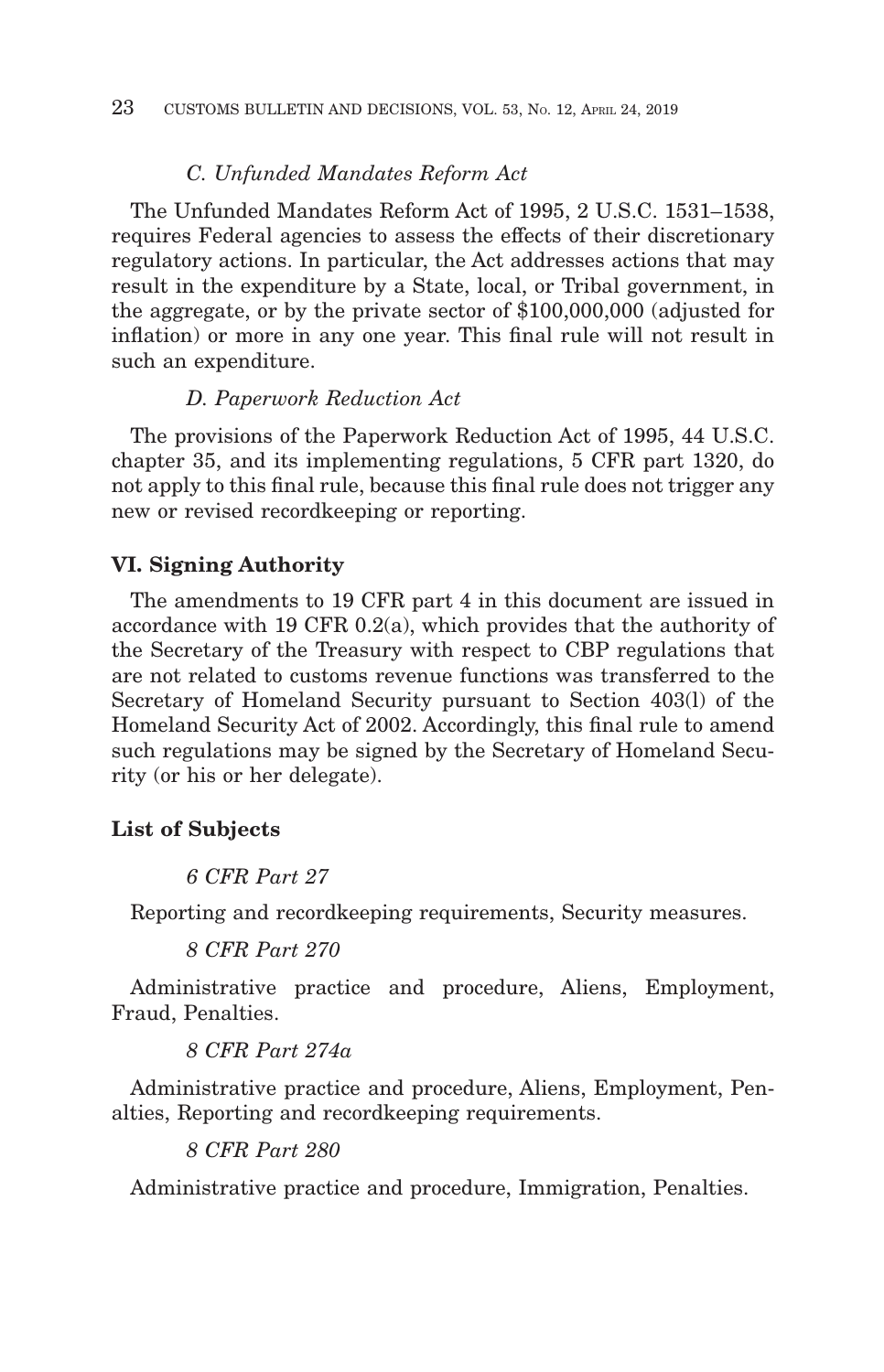#### *19 CFR Part 4*

Exports, Freight, Harbors, Maritime carriers, Oil pollution, Reporting and recordkeeping requirements, Vessels.

*33 CFR Part 27*

Administrative practice and procedure, Penalties.

*49 CFR Part 1503*

Administrative practice and procedure, Investigations, Law enforcement, Penalties.

#### **Amendments to the Regulations**

Accordingly, for the reasons stated in the preamble, DHS is amending 6 CFR part 27, 8 CFR parts 270, 274a, and 280, 19 CFR part 4, 33 CFR part 27, and 49 CFR part 1503 as follows:

#### **Title 6—Domestic Security**

## **PART 27—CHEMICAL FACILITY ANTI-TERRORISM STANDARDS**

■ 1. The authority citation for part 27 is revised to read as follows:

**Authority:** 6 U.S.C. 624; Pub. L. 101–410, 104 Stat. 890, as amended by Pub. L. 114– 74, 129 Stat. 599; Pub. L. 113–254, 128 Stat. 2898, as amended by Pub. L. 116–2, 133 Stat. 5.

 $\blacksquare$  **2.** In § 27.300, revise paragraph (b)(3) to read as follows:

### **§ 27.300 Orders.**

\* \* \* \* \*

```
(b) * * *
```
(3) Where the Assistant Secretary determines that a facility is in violation of an Order issued pursuant to paragraph (a) of this section and issues an Order Assessing Civil Penalty pursuant to paragraph (b)(1) of this section, a chemical facility is liable to the United States for a civil penalty of not more than \$25,000 for each day during which the violation continues, if the violation of the Order occurred on or before November 2, 2015, or \$34,871 for each day during which the violation of the Order continues, if the violation occurred after November 2, 2015.

\* \* \* \* \*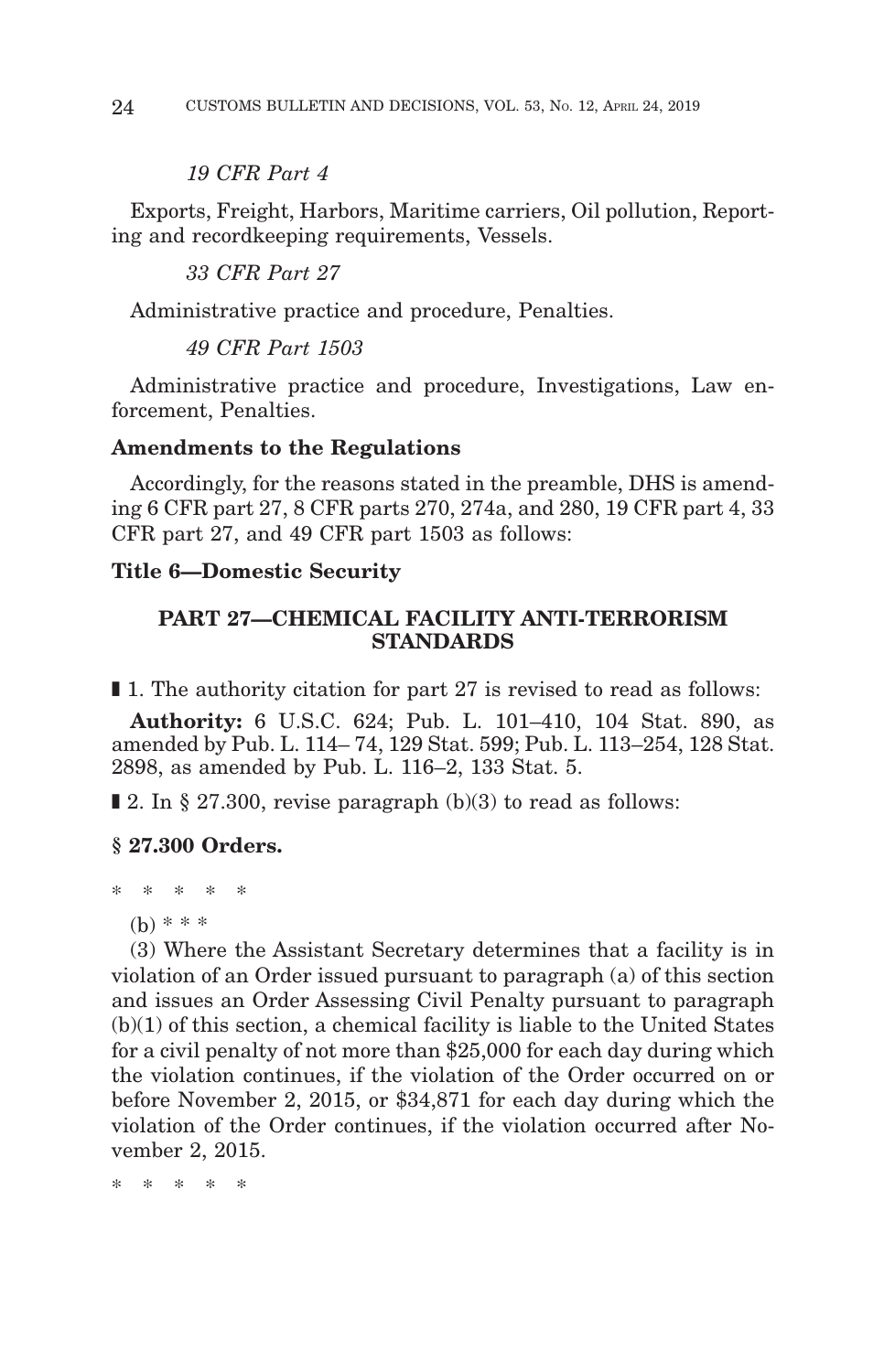# **Title 8—Aliens and Nationality**

#### **PART 270—PENALTIES FOR DOCUMENT FRAUD**

■ 3. The authority citation for part 270 continues to read as follows:

**Authority:** 8 U.S.C. 1101, 1103, and 1324c; Pub. L. 101–410, 104 Stat. 890, as amended by Pub. L. 104–134, 110 Stat. 1321 and Pub. L. 114–74, 129 Stat. 599.

**I** 4. In § 270.3, revise paragraphs  $(b)(1)(ii)(A)$  through  $(D)$  to read as follows:

#### **§ 270.3 Penalties.**

- \* \* \* \* \*
	- (b) \* \* \*
	- $(1)$  \* \* \*
	- $(ii) * * * *$

(A) *First offense under section*  $274C(a)(1)$  *through (a)(4)*. Not less than \$275 and not exceeding \$2,200 for each fraudulent document or each proscribed activity described in section  $274C(a)(1)$  through  $(a)(4)$ of the Act before March 27, 2008; not less than \$375 and not exceeding \$3,200 for each fraudulent document or each proscribed activity described in section  $274C(a)(1)$  through  $(a)(4)$  of the Act on or after March 27, 2008 and on or before November 2, 2015; and not less than \$473 and not exceeding \$3,788 for each fraudulent document or each proscribed activity described in section  $274C(a)(1)$  through  $(a)(4)$  of the Act after November 2, 2015.

(B) *First offense under section 274C(a)(5) or (a)(6)*. Not less than \$250 and not exceeding \$2,000 for each fraudulent document or each proscribed activity described in section  $274C(a)(5)$  or  $(a)(6)$  of the Act before March 27, 2008; not less than \$275 and not exceeding \$2,200 for each fraudulent document or each proscribed activity described in section  $274C(a)(5)$  or  $(a)(6)$  of the Act on or after March 27, 2008 and on or before November 2, 2015; and not less than \$400 and not exceeding \$3,195 for each fraudulent document or each proscribed activity described in section  $274C(a)(5)$  or  $(a)(6)$  of the Act after November 2, 2015.

 $(C) Subsequent$  offenses under section  $274C(a)(1)$  through  $(a)(4)$ . Not less than \$2,200 and not more than \$5,500 for each fraudulent document or each proscribed activity described in section  $274C(a)(1)$ through (a)(4) of the Act before March 27, 2008; not less than \$3,200 and not exceeding \$6,500 for each fraudulent document or each proscribed activity described in section  $274C(a)(1)$  through  $(a)(4)$  of the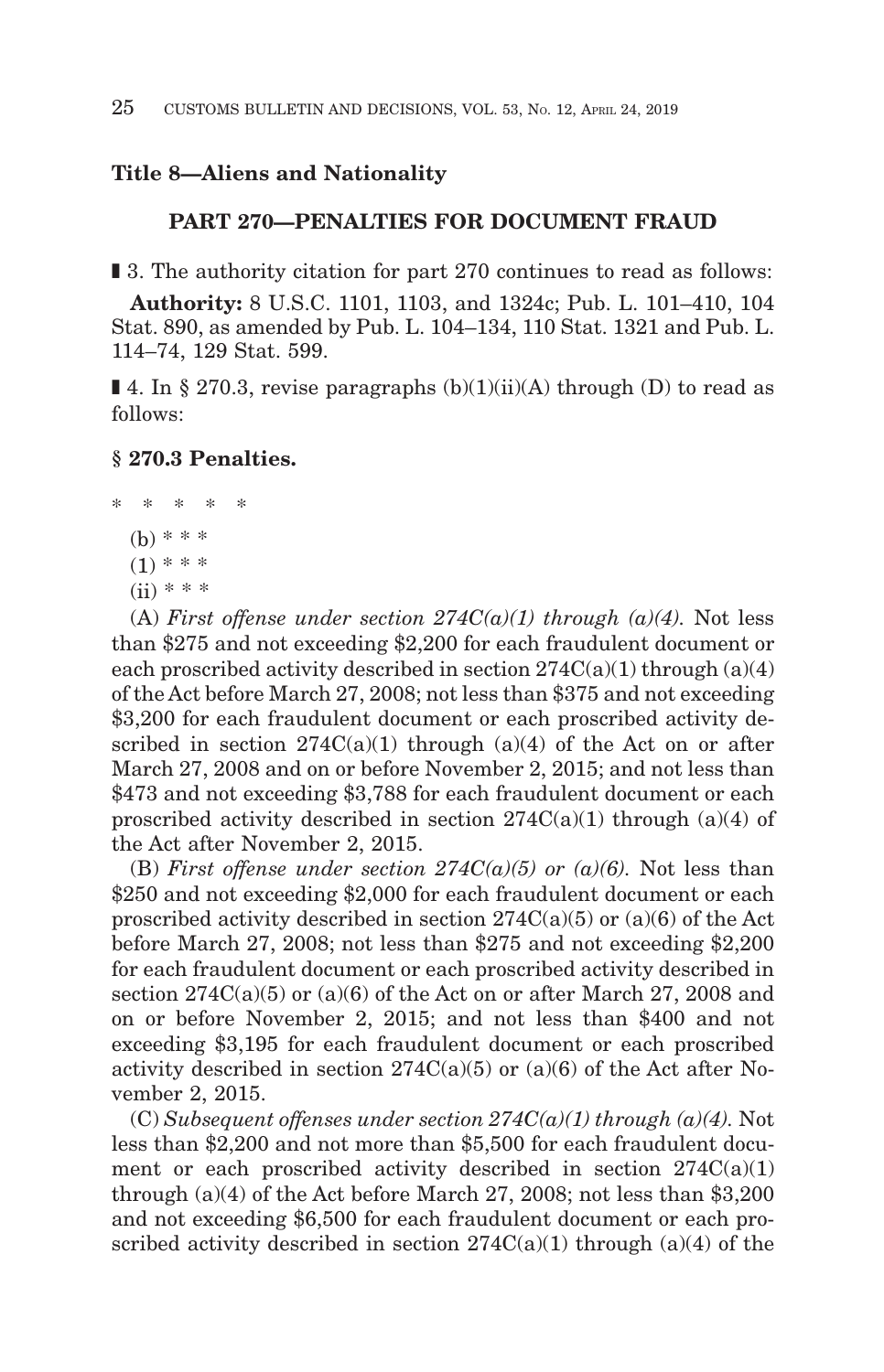Act occurring on or after March 27, 2008 and on or before November 2, 2015; and not less than \$3,788 and not more than \$9,472 for each fraudulent document or each proscribed activity described in section  $274C(a)(1)$  through  $(a)(4)$  of the Act after November 2, 2015.

(D) Subsequent offenses under section  $274C(a)(5)$  or  $(a)(6)$ . Not less than \$2,000 and not more than \$5,000 for each fraudulent document or each proscribed activity described in section  $274C(a)(5)$  or  $(a)(6)$  of the Act before March 27, 2008; not less than \$2,200 and not exceeding \$5,500 for each fraudulent document or each proscribed activity described in section  $274C(a)(5)$  or  $(a)(6)$  of the Act occurring on or after March 27, 2008 and on or before November 2, 2015; and not less than \$3,195 and not more than \$7,987 for each fraudulent document or each proscribed activity described in section  $274C(a)(5)$  or  $(a)(6)$  of the Act after November 2, 2015.

\* \* \* \* \*

# **PART 274a—CONTROL OF EMPLOYMENT OF ALIENS**

■ 5. The authority citation for part 274a continues to read as follows: **Authority:** 8 U.S.C. 1101, 1103, 1324a; 48 U.S.C. 1806; 8 CFR part 2; Pub. L. 101–410, 104 Stat. 890, as amended by Pub. L. 114– 74, 129 Stat. 599.

■ 6. In § 274a.8, revise paragraph (b) to read as follows:

### **§ 274a.8 Prohibition of indemnity bonds.**

\* \* \* \* \*

(b) *Penalty.* Any person or other entity who requires any individual to post a bond or security as stated in this section shall, after notice and opportunity for an administrative hearing in accordance with section  $274A(e)(3)(B)$  of the Act, be subject to a civil monetary penalty of \$1,000 for each violation before September 29, 1999, of \$1,100 for each violation occurring on or after September 29, 1999 but on or before November 2, 2015, and of \$2,292 for each violation occurring after November 2, 2015, and to an administrative order requiring the return to the individual of any amounts received in violation of this section or, if the individual cannot be located, to the general fund of the Treasury.

**I** 7. In § 274a.10, revise paragraphs  $(b)(1)(ii)(A)$  through  $(C)$  and the first sentence of paragraph  $(b)(2)$  to read as follows:

# **§ 274a.10 Penalties.**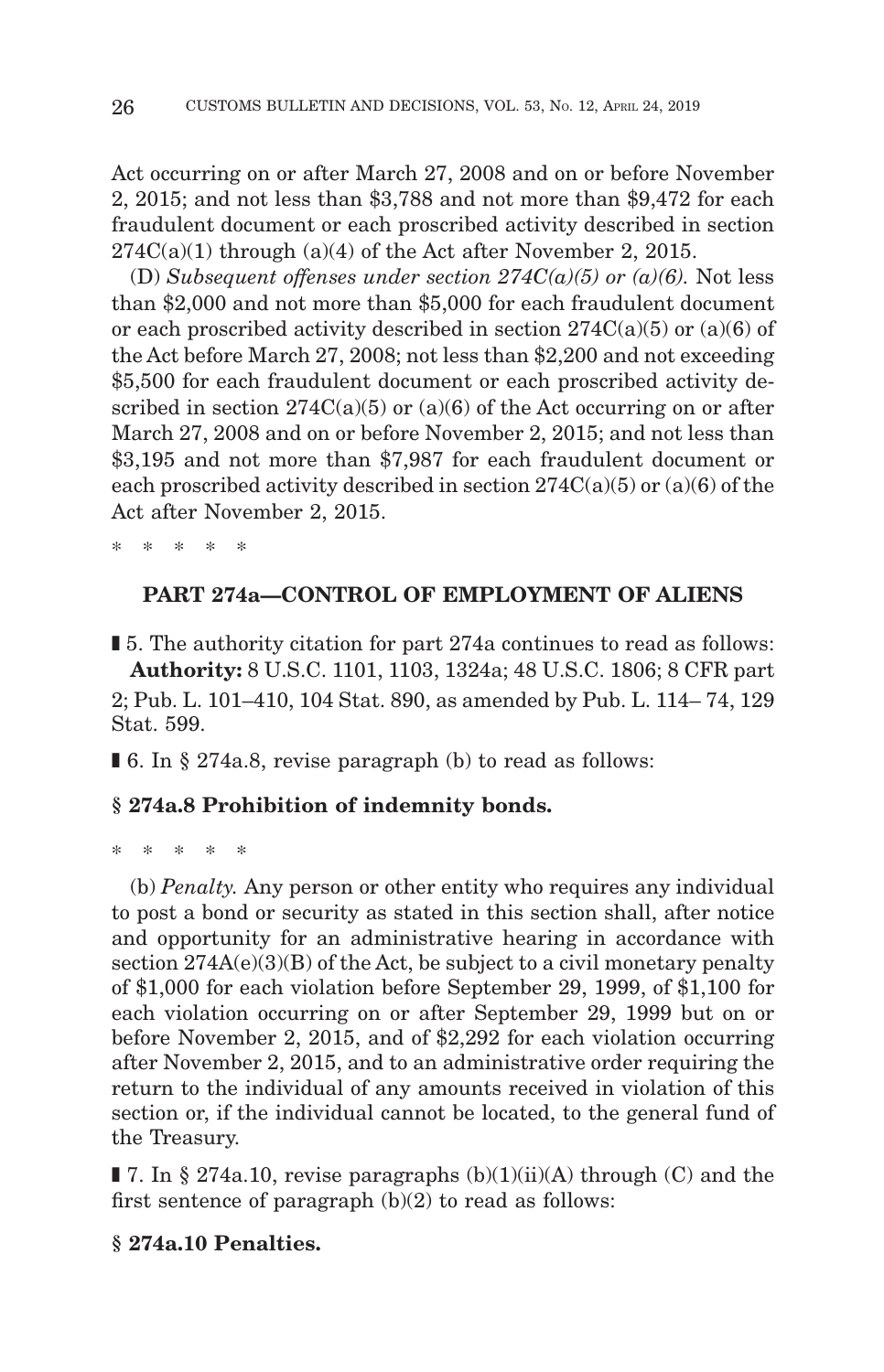\* \* \* \* \*

(b) \* \* \*  $(1)$  \* \* \*  $(ii) * * *$ 

(A) First offense—not less than \$275 and not more than \$2,200 for each unauthorized alien with respect to whom the offense occurred before March 27, 2008; not less than \$375 and not exceeding \$3,200, for each unauthorized alien with respect to whom the offense occurred occurring on or after March 27, 2008 and on or before November 2, 2015; and not less than \$573 and not more than \$4,586 for each unauthorized alien with respect to whom the offense occurred occurring after November 2, 2015;

(B) Second offense—not less than \$2,200 and not more than \$5,500 for each unauthorized alien with respect to whom the second offense occurred before March 27, 2008; not less than \$3,200 and not more than \$6,500, for each unauthorized alien with respect to whom the second offense occurred on or after March 27, 2008 and on or before November 2, 2015; and not less than \$4,586 and not more than \$11,463 for each unauthorized alien with respect to whom the second offense occurred after November 2, 2015; or

(C) More than two offenses—not less than \$3,300 and not more than \$11,000 for each unauthorized alien with respect to whom the third or subsequent offense occurred before March 27, 2008; not less than \$4,300 and not exceeding \$16,000, for each unauthorized alien with respect to whom the third or subsequent offense occurred on or after March 27, 2008 and on or before November 2, 2015; and not less than \$6,878 and not more than \$22,927 for each unauthorized alien with respect to whom the third or subsequent offense occurred after November 2, 2015; and

\* \* \* \* \*

(2) A respondent determined by the Service (if a respondent fails to request a hearing) or by an administrative law judge, to have failed to comply with the employment verification requirements as set forth in § 274a.2(b), shall be subject to a civil penalty in an amount of not less than \$100 and not more than \$1,000 for each individual with respect to whom such violation occurred before September 29, 1999; not less than \$110 and not more than \$1,100 for each individual with respect to whom such violation occurred on or after September 29, 1999 and on or before November 2, 2015; and not less than \$230 and not more than \$2,292 for each individual with respect to whom such violation occurred after November 2, 2015. \* \* \*

\* \* \* \* \*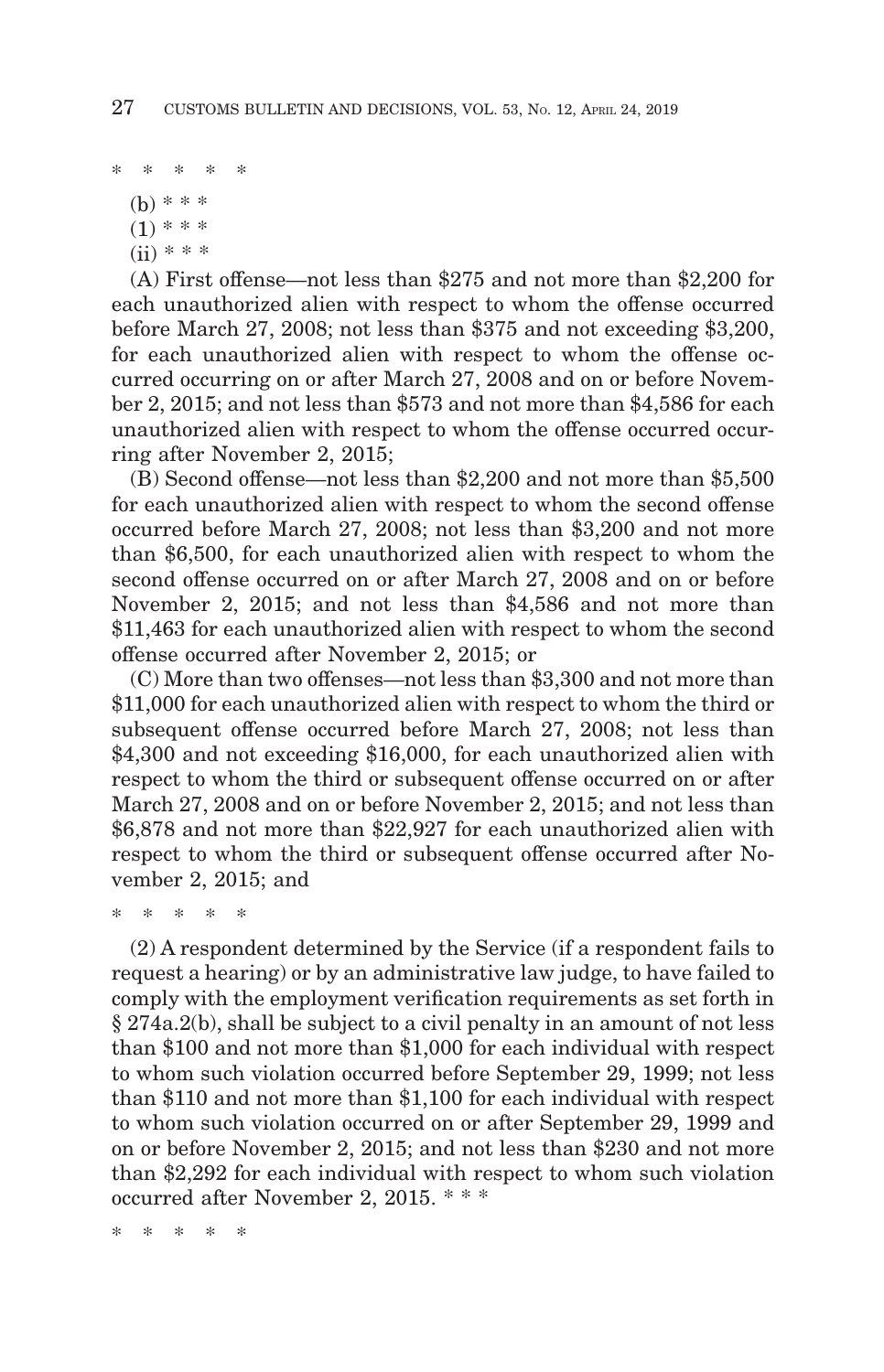#### **PART 280—IMPOSITION AND COLLECTION OF FINES**

■ 8. The authority citation for part 280 continues to read as follows:

**Authority:** 8 U.S.C. 1103, 1221, 1223, 1227, 1229, 1253, 1281, 1283, 1284, 1285, 1286, 1322, 1323, 1330; 66 Stat. 173, 195, 197, 201, 203, 212, 219, 221–223, 226, 227, 230; Pub. L. 101–410, 104 Stat. 890, as amended by Pub. L. 114–74, 129 Stat. 599.

 $\blacksquare$  9. In § 280.53 revise paragraphs (b)(1) through (15) to read as follows:

#### **§ 280.53 Civil monetary penalties inflation adjustment.**

\* \* \* \* \*

 $(b) * * * *$ 

(1) Section 231(g) of the Act, Penalties for non-compliance with arrival and departure manifest requirements for passengers, crewmembers, or occupants transported on commercial vessels or aircraft arriving to or departing from the United States: From \$1,360 to \$1,394.

(2) Section 234 of the Act, Penalties for non-compliance with landing requirements at designated ports of entry for aircraft transporting aliens: From \$3,695 to \$3,788.

(3) Section 240B(d) of the Act, Penalties for failure to depart voluntarily: From \$1,558 minimum/\$7,791 maximum to \$1,597 minimum/\$7,987 maximum.

(4) Section  $243(c)(1)(A)$  of the Act, Penalties for violations of removal orders relating to aliens transported on vessels or aircraft, under section 241(d) of the Act, or for costs associated with removal under section 241(e) of the Act: From \$3,116 to \$3,195.

(5) Penalties for failure to remove alien stowaways under section 241(d)(2): From \$7,791 to \$7,987.

(6) Section 251(d) of the Act, Penalties for failure to report an illegal landing or desertion of alien crewmen, and for each alien not reported on arrival or departure manifest or lists required in accordance with section 251 of the Act: From \$369 to \$378; and penalties for use of alien crewmen for longshore work in violation of section 251(d) of the Act: From \$9,239 to \$9,472.

(7) Section 254(a) of the Act, Penalties for failure to control, detain, or remove alien crewmen: From \$924 minimum/\$5,543 maximum to \$947 minimum/\$5,683 maximum.

(8) Section 255 of the Act, Penalties for employment on passenger vessels of aliens afflicted with certain disabilities: From \$1,848 to \$1,895.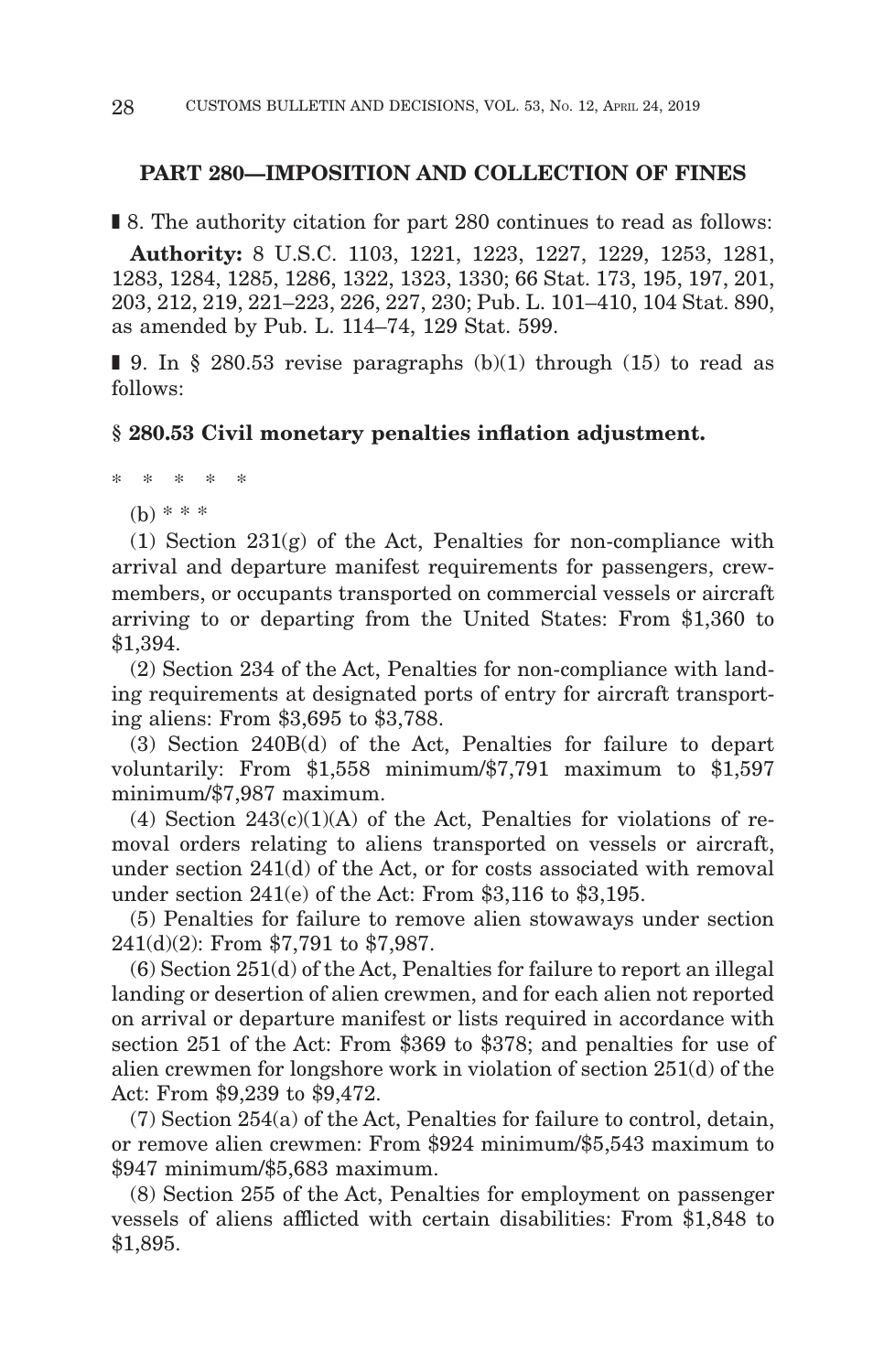(9) Section 256 of the Act, Penalties for discharge of alien crewmen: From \$2,771 minimum/\$5,543 maximum to \$2,841 minimum/\$5,683 maximum.

(10) Section 257 of the Act, Penalties for bringing into the United States alien crewmen with intent to evade immigration laws: From \$18,477 maximum to \$18,943 maximum.

(11) Section 271(a) of the Act, Penalties for failure to prevent the unauthorized landing of aliens: From \$5,543 to \$5,683.

(12) Section 272(a) of the Act, Penalties for bringing to the United States aliens subject to denial of admission on a health-related ground: From \$5,543 to \$5,683.

(13) Section 273(b) of the Act, Penalties for bringing to the United States aliens without required documentation: From \$5,543 to \$5,683.

(14) Section 274D of the Act, Penalties for failure to depart: From \$779 maximum to \$799 maximum, for each day the alien is in violation.

(15) Section 275(b) of the Act, Penalties for improper entry: From \$78 minimum/\$390 maximum to \$80 minimum/\$400 maximum, for each entry or attempted entry.

# **Title 19—Customs Duties**

# **PART 4—VESSELS IN FOREIGN AND DOMESTIC TRADES**

■ 10. The authority citation for part 4 continues to read in part as follows:

**Authority:** 5 U.S.C. 301; 19 U.S.C. 66, 1431, 1433, 1434, 1624, 2071 note; 46 U.S.C. 501, 60105.

\* \* \* \* \*

Sections 4.80, 4.80a, and 4.80b also issued under 19 U.S.C. 1706a; 28 U.S.C. 2461 note; 46 U.S.C. 12112, 12117, 12118, 50501–55106, 55107, 55108, 55110, 55114, 55115, 55116, 55117, 55119, 56101, 55121, 56101, 57109; Pub. L. 108–7, Division B, Title II, § 211;

\* \* \* \* \*

Section 4.92 also issued under 28 U.S.C. 2461 note; 46 U.S.C. 55111;

\* \* \* \* \*

 $\blacksquare$  **11.** In § 4.80, revise paragraphs (b)(2) and (i) to read as follows:

# **§ 4.80 Vessels entitled to engage in coastwise trade.**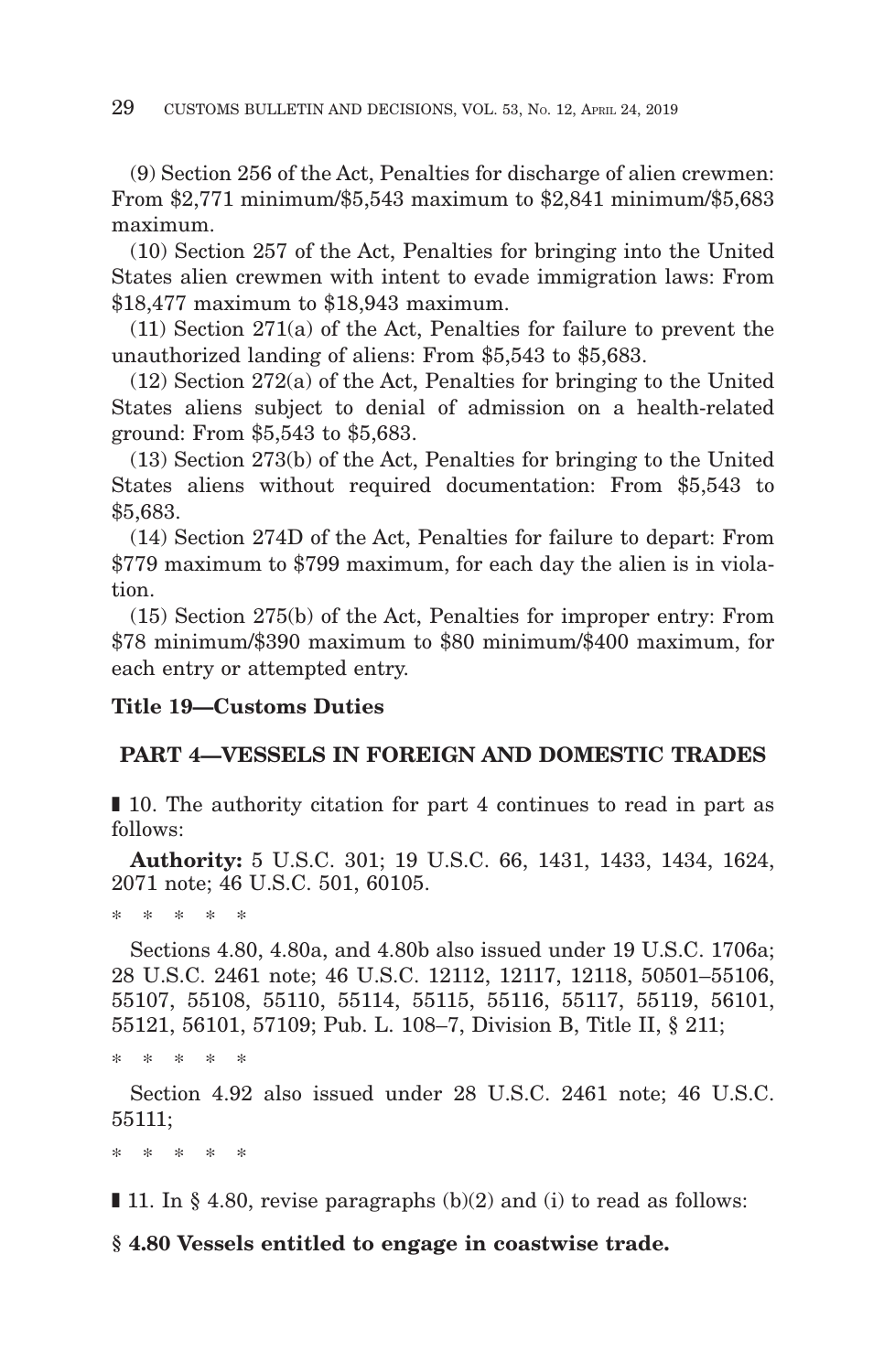\* \* \* \* \*

(b) \* \* \*

(2) The penalty imposed for the unlawful transportation of passengers between coastwise points is \$300 for each passenger so transported and landed on or before November 2, 2015, and \$798 for each passenger so transported and landed after November 2, 2015 (46 U.S.C. 55103, as adjusted by the Federal Civil Penalties Inflation Adjustment Act Improvements Act of 2015).

\* \* \* \* \*

(i) Any vessel, entitled to be documented and not so documented, employed in a trade for which a Certificate of Documentation is issued under the vessel documentation laws (see  $\S$  4.0(c)), other than a trade covered by a registry, is liable to a civil penalty of \$500 for each port at which it arrives without the proper Certificate of Documentation on or before November 2, 2015, and \$1329 for each port at which it arrives without the proper Certificate of Documentation after November 2, 2015 (19 U.S.C. 1706a, as adjusted by the Federal Civil Penalties Inflation Adjustment Act Improvements Act of 2015). If such a vessel has on board any foreign merchandise (sea stores excepted), or any domestic taxable alcoholic beverages, on which the duty and taxes have not been paid or secured to be paid, the vessel and its cargo are subject to seizure and forfeiture.

■ 12. In § 4.92, revise the second and third sentences to read as follows:

# **§ 4.92 Towing.**

\* \* \* The penalties for violation of this provision occurring on or before November 2, 2015, are a fine of from \$350 to \$1,100 against the owner or master of the towing vessel and a further penalty against the towing vessel of \$60 per ton of the towed vessel. The penalties for violation of this provision occurring after November 2, 2015, are a fine of from \$930 to \$2,924 against the owner or master of the towing vessel and a further penalty against the towing vessel of \$159 per ton of the towed vessel (46 U.S.C. 55111, as adjusted by the Federal Civil Penalties Inflation Adjustment Act Improvements Act of 2015).

# **Title 33—Navigation and Navigable Waters**

# **PART 27—ADJUSTMENT OF CIVIL MONETARY PENALTIES FOR INFLATION**

■ 13. The authority citation for part 27 continues to read as follows: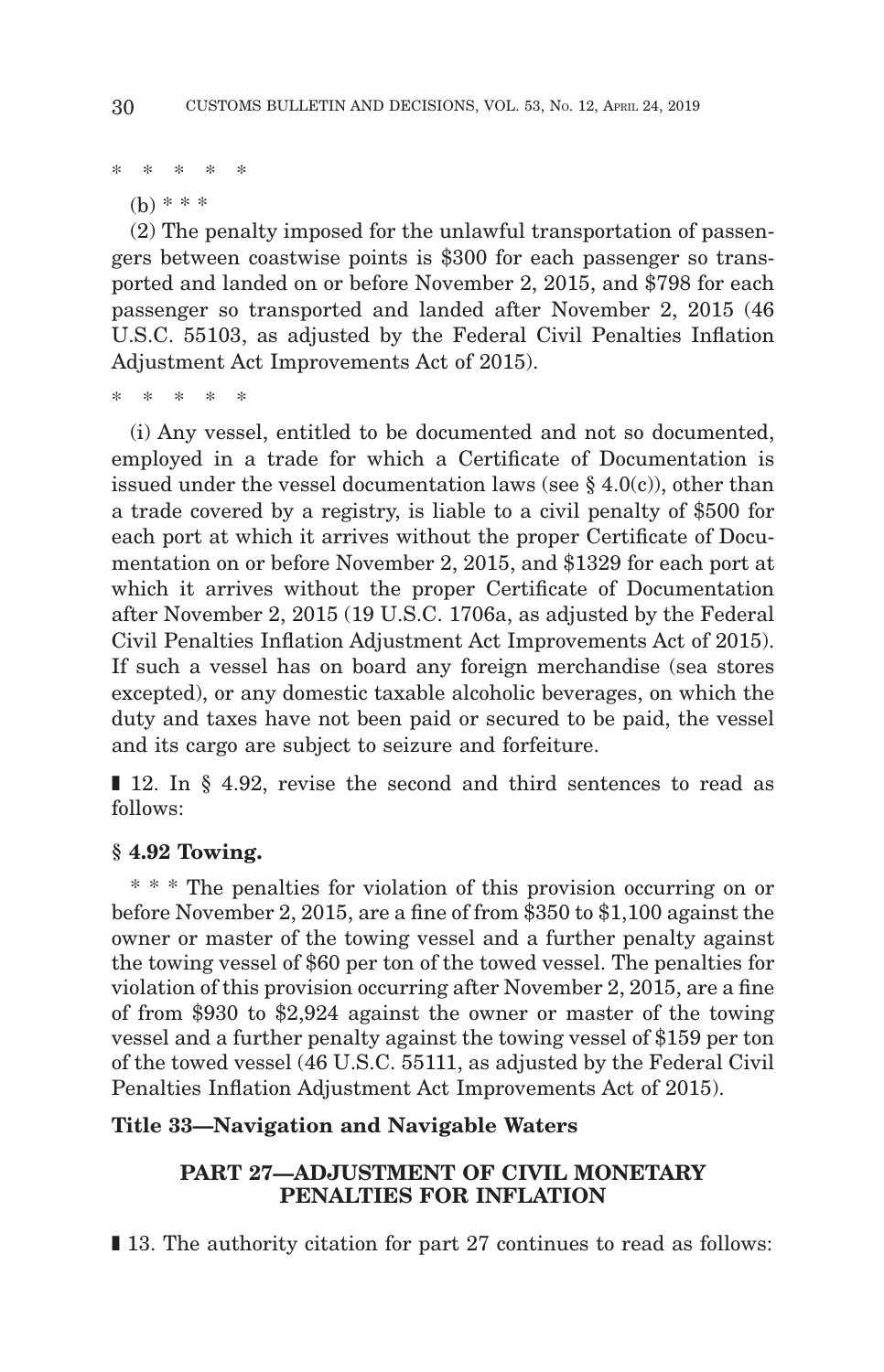**Authority:** Secs. 1–6, Pub. L. 101–410, 104 Stat. 890, as amended by Sec. 31001(s)(1), Pub. L. 104–134, 110 Stat. 1321 (28 U.S.C. 2461 note); Department of Homeland Security Delegation No. 0170.1, sec. 2 (106).

■ 14. In § 27.3, revise the third sentence of the introductory text and table 1 to read as follows:

# **§ 27.3 Penalty adjustment table.**

\* \* \* The adjusted civil penalty amounts listed in Table 1 are applicable for penalty assessments issued after April 5, 2019, with respect to violations occurring after November 2, 2015. \* \* \*

| U.S. Code<br>citation  | Civil monetary penalty description                                                                                      | 2019 Adjusted<br>maximum<br>penalty<br>$a$ mount $($ \$ $)$ |
|------------------------|-------------------------------------------------------------------------------------------------------------------------|-------------------------------------------------------------|
| 14 U.S.C. 521(c)       |                                                                                                                         | \$10,651                                                    |
| 14 U.S.C. $521(e)$     | Saving Life and Property; Intentional Interfer-                                                                         | 1,093                                                       |
| 14 U.S.C. 645(i)       | Confidentiality of Medical Quality Assurance                                                                            | 5,350                                                       |
| 14 U.S.C. 645(i)       | Confidentiality of Medical Quality Assurance                                                                            | 35,668                                                      |
| 16 U.S.C. $4711(g)(1)$ | Aquatic Nuisance Species in Waters of the                                                                               | 39,936                                                      |
| 19 U.S.C. 70           | Obstruction of Revenue Officers by Masters of                                                                           | 7,975                                                       |
| 19 U.S.C. 70           | Obstruction of Revenue Officers by Masters of<br>Vessels-Minimum Penalty                                                | 1,861                                                       |
| 19 U.S.C. 1581(d)      | Failure to Stop Vessel When Directed; Master,<br>Owner, Operator or Person in Charge <sup>1</sup>                       | 5,000                                                       |
| 19 U.S.C. $1581(d)$    | Failure to Stop Vessel When Directed; Master,<br>Owner, Operator or Person in Charge-<br>Minimum Penalty <sup>1</sup> . | 1,000                                                       |
| 33 U.S.C. 471          | Anchorage Ground/Harbor Regulations Gen-                                                                                | 11,563                                                      |
| 33 U.S.C. 474          | Anchorage Ground/Harbor Regulations St.                                                                                 | 798                                                         |
| 33 U.S.C. 495(b)       | Bridges/Failure to Comply with Regulations                                                                              | 29,192                                                      |
| 33 U.S.C. 499(c)       |                                                                                                                         | 29,192                                                      |
| 33 U.S.C. 502(c)       | Bridges/Failure to Alter Bridge Obstructing                                                                             | 29,192                                                      |
| 33 U.S.C. 533(b)       | Bridges/Maintenance and Operation                                                                                       | 29,192                                                      |
| 33 U.S.C. 1208(a)      | Bridge to Bridge Communication; Master, Per-                                                                            | 2,126                                                       |
| 33 U.S.C. 1208(b)      | Bridge to Bridge Communication; Vessel                                                                                  | 2,126                                                       |

TABLE 1—CIVIL MONETARY PENALTY INFLATION ADJUSTMENTS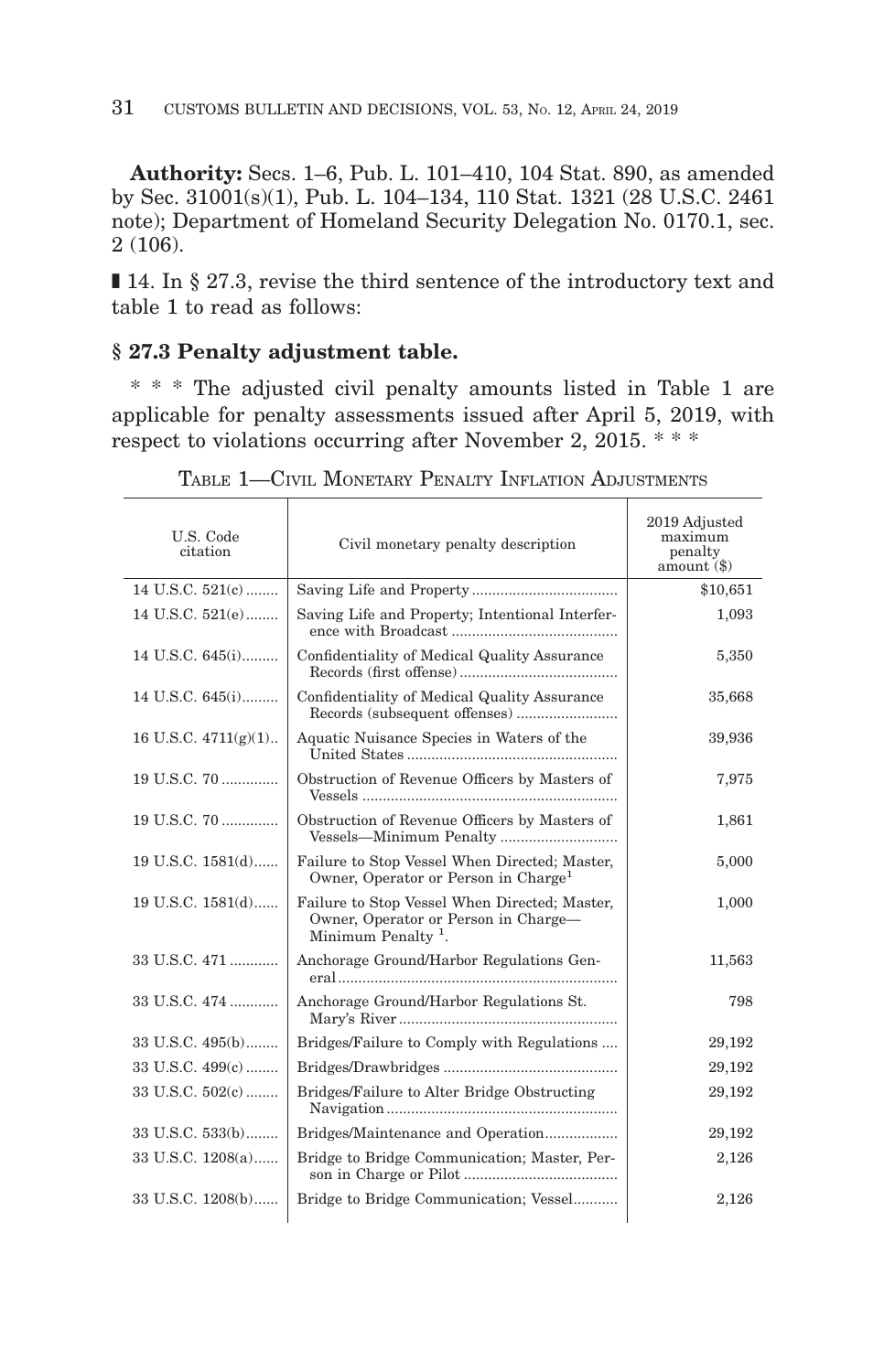| U.S. Code<br>citation            | Civil monetary penalty description                                                                                         | 2019 Adjusted<br>maximum<br>penalty<br>amount (\$) |
|----------------------------------|----------------------------------------------------------------------------------------------------------------------------|----------------------------------------------------|
| 33 U.S.C.<br>$1321(b)(6)(B)(i)$  | Oil/Hazardous Substances: Discharges (Class I                                                                              | 18,943                                             |
| 33 U.S.C.<br>$1321(b)(6)(B)(i)$  | Oil/Hazardous Substances: Discharges (Class I                                                                              | 47,357                                             |
| 33 U.S.C.<br>$1321(b)(6)(B)(ii)$ | Oil/Hazardous Substances: Discharges (Class)                                                                               | 18,943                                             |
| 33 U.S.C.<br>$1321(b)(6)(B)(ii)$ | Oil/Hazardous Substances: Discharges (Class                                                                                | 236,783                                            |
| 33 U.S.C.<br>$1321(b)(7)(A)$     | Oil/Hazardous Substances: Discharges (per<br>day of violation) Judicial Assessment                                         | 47,357                                             |
| 33 U.S.C.<br>$1321(b)(7)(A)$     | Oil/Hazardous Substances: Discharges (per<br>barrel of oil or unit discharged) Judicial As-<br>sessment.                   | 1,895                                              |
| 33 U.S.C.<br>$1321(b)(7)(B)$     | Oil/Hazardous Substances: Failure to Carry<br>Out Removal/Comply With Order (Judicial<br>Assessment).                      | 47,357                                             |
| 33 U.S.C.<br>$1321(b)(7)(C)$     | Oil/Hazardous Substances: Failure to Comply<br>with Regulation Issued Under 1321(j) (Judi-<br>cial Assessment).            | 47,357                                             |
| 33 U.S.C.<br>$1321(b)(7)(D)$     | Oil/Hazardous Substances: Discharges, Gross<br>Negligence (per barrel of oil or unit dis-<br>charged) Judicial Assessment. | 5,683                                              |
| 33 U.S.C.<br>$1321(b)(7)(D)$     | Oil/Hazardous Substances: Discharges, Gross<br>Negligence—Minimum Penalty (Judicial As-<br>sessment).                      | 189,427                                            |
| 33 U.S.C. 1322(j)                | Marine Sanitation Devices; Operating                                                                                       | 7,975                                              |
| 33 U.S.C. 1322(j)                | Marine Sanitation Devices; Sale or Manufac-                                                                                | 21,265                                             |
| 33 U.S.C. 1608(a)                | International Navigation Rules; Operator                                                                                   | 14,910                                             |
| 33 U.S.C. 1608(b)                | International Navigation Rules; Vessel                                                                                     | 14,910                                             |
| 33 U.S.C. 1908(b)(1).            |                                                                                                                            | 74,552                                             |
| 33 U.S.C. 1908(b)(2).            | Pollution from Ships; False Statement                                                                                      | 14,910                                             |
| 33 U.S.C. 2072(a)                |                                                                                                                            | 14,910                                             |
| 33 U.S.C. 2072(b)                | Inland Navigation Rules; Vessel                                                                                            | 14,910                                             |
| 33 U.S.C. 2609(a)                |                                                                                                                            | 52,596                                             |
| 33 U.S.C. 2609(b)                | Shore Protection; Operating Without Permit                                                                                 | 21,039                                             |
| 33 U.S.C. 2716a(a)               | Oil Pollution Liability and Compensation                                                                                   | 47,357                                             |
| 33 U.S.C.<br>$3852(a)(1)(A)$     | Clean Hulls; Civil Enforcement                                                                                             | 43,359                                             |
| 33 U.S.C.<br>$3852(a)(1)(A)$     | Clean Hulls; related to false statements                                                                                   | 57,813                                             |
| 33 U.S.C. 3852(c)                |                                                                                                                            | 5,781                                              |
| 42 U.S.C. 9609(a)                | Hazardous Substances, Releases, Liability,                                                                                 | 57,317                                             |
| 42 U.S.C. 9609(b)                | Hazardous Substances, Releases, Liability,                                                                                 | 57,317                                             |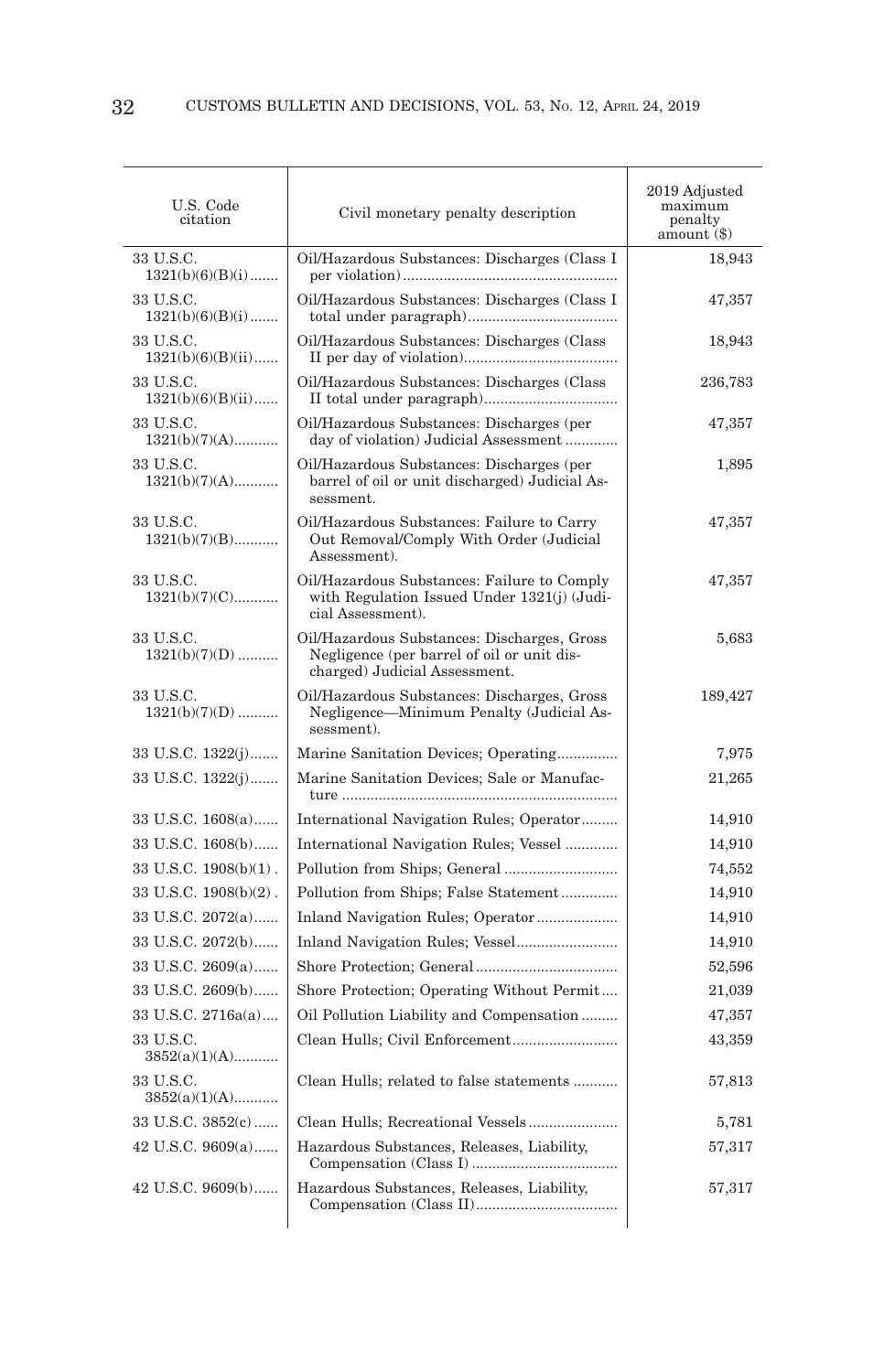| U.S. Code<br>citation      | Civil monetary penalty description                                                                        | 2019 Adjusted<br>maximum<br>penalty<br>$amount(8)$ |
|----------------------------|-----------------------------------------------------------------------------------------------------------|----------------------------------------------------|
| 42 U.S.C. 9609(b)          | Hazardous Substances, Releases, Liability,<br>Compensation (Class II subsequent offense)                  | 171,952                                            |
| 42 U.S.C. 9609(c)          | Hazardous Substances, Releases, Liability,<br>Compensation (Judicial Assessment)                          | 57,317                                             |
| $42$ U.S.C. $9609(c)$      | Hazardous Substances, Releases, Liability,<br>Compensation (Judicial Assessment subse-<br>quent offense). | 171,952                                            |
| 46 U.S.C. 80509(a)         | Safe Containers for International Cargo                                                                   | 6,265                                              |
| 46 U.S.C. 70305(c)         | Suspension of Passenger Service                                                                           | 62,656                                             |
| 46 U.S.C. 2110(e)          | Vessel Inspection or Examination Fees                                                                     | 9,472                                              |
| 46 U.S.C. 2115             | Alcohol and Dangerous Drug Testing                                                                        | 7,710                                              |
| 46 U.S.C. 2302(a)          | Negligent Operations: Recreational Vessels                                                                | 6,974                                              |
| 46 U.S.C. 2302(a)          | Negligent Operations: Other Vessels                                                                       | 34,871                                             |
| 46 U.S.C. 2302(c)(1)       | Operating a Vessel While Under the Influence<br>of Alcohol or a Dangerous Drug                            | 7,710                                              |
| $46$ U.S.C. $2306(a)(4)$ . | Vessel Reporting Requirements: Owner, Char-<br>terer, Managing Operator, or Agent                         | 12,007                                             |
| 46 U.S.C. 2306(b)(2).      | Vessel Reporting Requirements: Master                                                                     | 2,402                                              |
| 46 U.S.C. 3102(c)(1)       |                                                                                                           | 12,007                                             |
| 46 U.S.C. 3302(i)(5)       |                                                                                                           | 2,505                                              |
| 46 U.S.C. 3318(a)          |                                                                                                           | 12,007                                             |
| 46 U.S.C. $3318(g)$        | Vessel Inspection; Nautical School Vessel                                                                 | 12,007                                             |
| 46 U.S.C. 3318(h)          | Vessel Inspection; Failure to Give Notice IAW                                                             | 2,402                                              |
| 46 U.S.C. 3318(i)          | Vessel Inspection; Failure to Give Notice IAW                                                             | 2,402                                              |
| 46 U.S.C. $3318(j)(1)$     | Vessel Inspection; Vessel $\geq 1,600$ Gross Tons                                                         | 24,017                                             |
| 46 U.S.C. $3318(i)(1)$     | Vessel Inspection; Vessel <1,600 Gross Tons                                                               | 4,803                                              |
| 46 U.S.C. 3318(k)          | Vessel Inspection; Failure to Comply with                                                                 | 24,017                                             |
| 46 U.S.C. 3318(1)          | Vessel Inspection; Violation of $3318(b) - 3318(f)$ .                                                     | 12,007                                             |
| 46 U.S.C. 3502(e)          |                                                                                                           | 250                                                |
| 46 U.S.C. 3504(c)          |                                                                                                           | 25,037                                             |
| 46 U.S.C. 3504(c)          | Notification to Passengers; Sale of Tickets                                                               | 1,251                                              |
| 46 U.S.C. 3506             | Copies of Laws on Passenger Vessels; Master                                                               | 501                                                |
| 46 U.S.C. 3718(a)(1).      |                                                                                                           | 62,595                                             |
| 46 U.S.C. 4106             |                                                                                                           | 10,519                                             |
| 46 U.S.C. 4311(b)(1)       | Recreational Vessels (maximum for related                                                                 | 331,174                                            |
| 46 U.S.C. 4311(b)(1)       | Recreational Vessels; Violation of 4307(a)                                                                | 6,623                                              |
| 46 U.S.C. 4311(c)          |                                                                                                           | 2,505                                              |
| 46 U.S.C. 4507             | Uninspected Commercial Fishing Industry Ves-                                                              | 10,519                                             |
| 46 U.S.C. 4703             |                                                                                                           | 1,783                                              |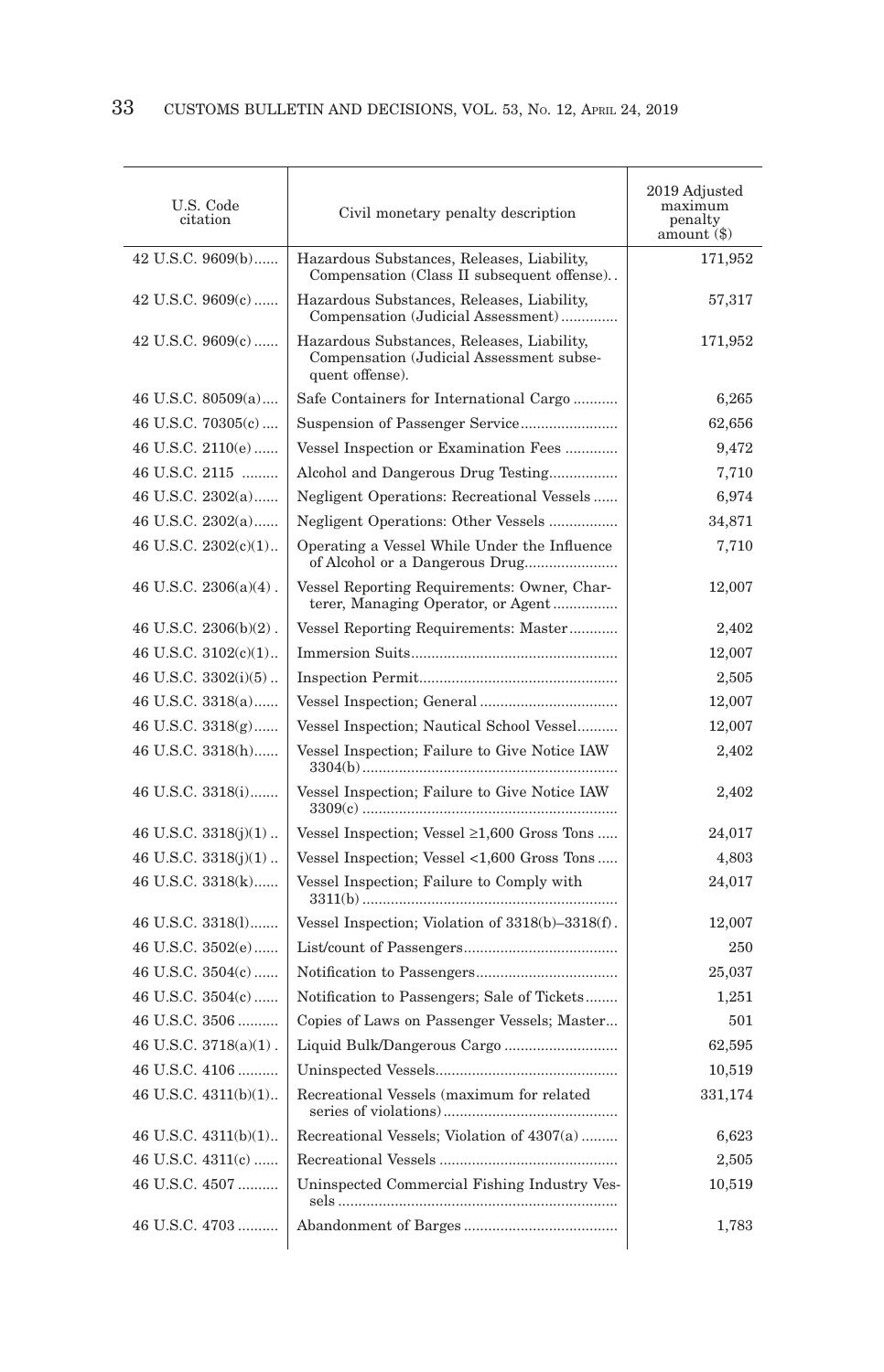| U.S. Code<br>citation      | Civil monetary penalty description                                                                         | 2019 Adjusted<br>maximum<br>penalty<br>amount $(\$)$ |
|----------------------------|------------------------------------------------------------------------------------------------------------|------------------------------------------------------|
| 46 U.S.C. 5116(a)          |                                                                                                            | 11,463                                               |
| 46 U.S.C. 5116(b)          |                                                                                                            | 22,927                                               |
| 46 U.S.C. $5116(c)$        |                                                                                                            | 11,463                                               |
| 46 U.S.C. 6103(a)          |                                                                                                            | 39,936                                               |
| 46 U.S.C. 6103(b)          | Reporting Marine Casualties; Violation of 6104.                                                            | 10,519                                               |
| 46 U.S.C. 8101(e)          | Manning of Inspected Vessels; Failure to Re-<br>port Deficiency in Vessel Complement                       | 1,895                                                |
| 46 U.S.C. 8101(f)          | Manning of Inspected Vessels                                                                               | 18,943                                               |
| 46 U.S.C. $8101(g)$        | Manning of Inspected Vessels; Employing or<br>Serving in Capacity not Licensed by USCG                     | 18,943                                               |
| 46 U.S.C. 8101(h)          | Manning of Inspected Vessels; Freight Vessel<br><100 GT, Small Passenger Vessel, or Sailing                | 2,505                                                |
| 46 U.S.C. 8102(a)          |                                                                                                            | 2,505                                                |
| 46 U.S.C. 8103(f)          |                                                                                                            | 1,251                                                |
| 46 U.S.C. 8104(i)          | Watches on Vessels; Violation of $8104(a)$ or (b).                                                         | 18,943                                               |
| 46 U.S.C. 8104(j)          | Watches on Vessels; Violation of 8104(c), (d),                                                             | 18,943                                               |
| 46 U.S.C. 8302(e)          |                                                                                                            | 250                                                  |
| 46 U.S.C. 8304(d)          |                                                                                                            | 250                                                  |
| 46 U.S.C. 8502(e)          | Coastwise Pilotage; Owner, Charterer, Manag-<br>ing Operator, Agent, Master or Individual in<br>Charge.    | 18,943                                               |
| 46 U.S.C. 8502(f)          |                                                                                                            | 18,943                                               |
| 46 U.S.C. 8503             |                                                                                                            | 60,039                                               |
| 46 U.S.C. 8701(d)          | Merchant Mariners Documents                                                                                | 1,251                                                |
| 46 U.S.C. 8702(e)          |                                                                                                            | 18,943                                               |
| 46 U.S.C. 8906             |                                                                                                            | 39,936                                               |
| 46 U.S.C. 9308(a)          | Pilotage: Great Lakes; Owner, Charterer,<br>Managing Operator, Agent, Master or Indi-<br>vidual in Charge. | 18,943                                               |
| 46 U.S.C. 9308(b)          |                                                                                                            | 18,943                                               |
| 46 U.S.C. 9308(c)          | Pilotage: Great Lakes; Violation of 9303                                                                   | 18,943                                               |
| 46 U.S.C. 10104(b)         | Failure to Report Sexual Offense                                                                           | 10,067                                               |
| 46 U.S.C.<br>$10314(a)(2)$ |                                                                                                            | 1,251                                                |
| 46 U.S.C. 10314(b)         | Pay Advances to Seamen; Remuneration for                                                                   | 1,251                                                |
| 46 U.S.C. $10315(c)$       |                                                                                                            | 1,251                                                |
| 46 U.S.C. 10321            |                                                                                                            | 8,678                                                |
| 46 U.S.C.<br>$10505(a)(2)$ |                                                                                                            | 8,678                                                |
| 46 U.S.C. 10505(b)         | Coastwise Voyages: Advances; Remuneration                                                                  | 8,678                                                |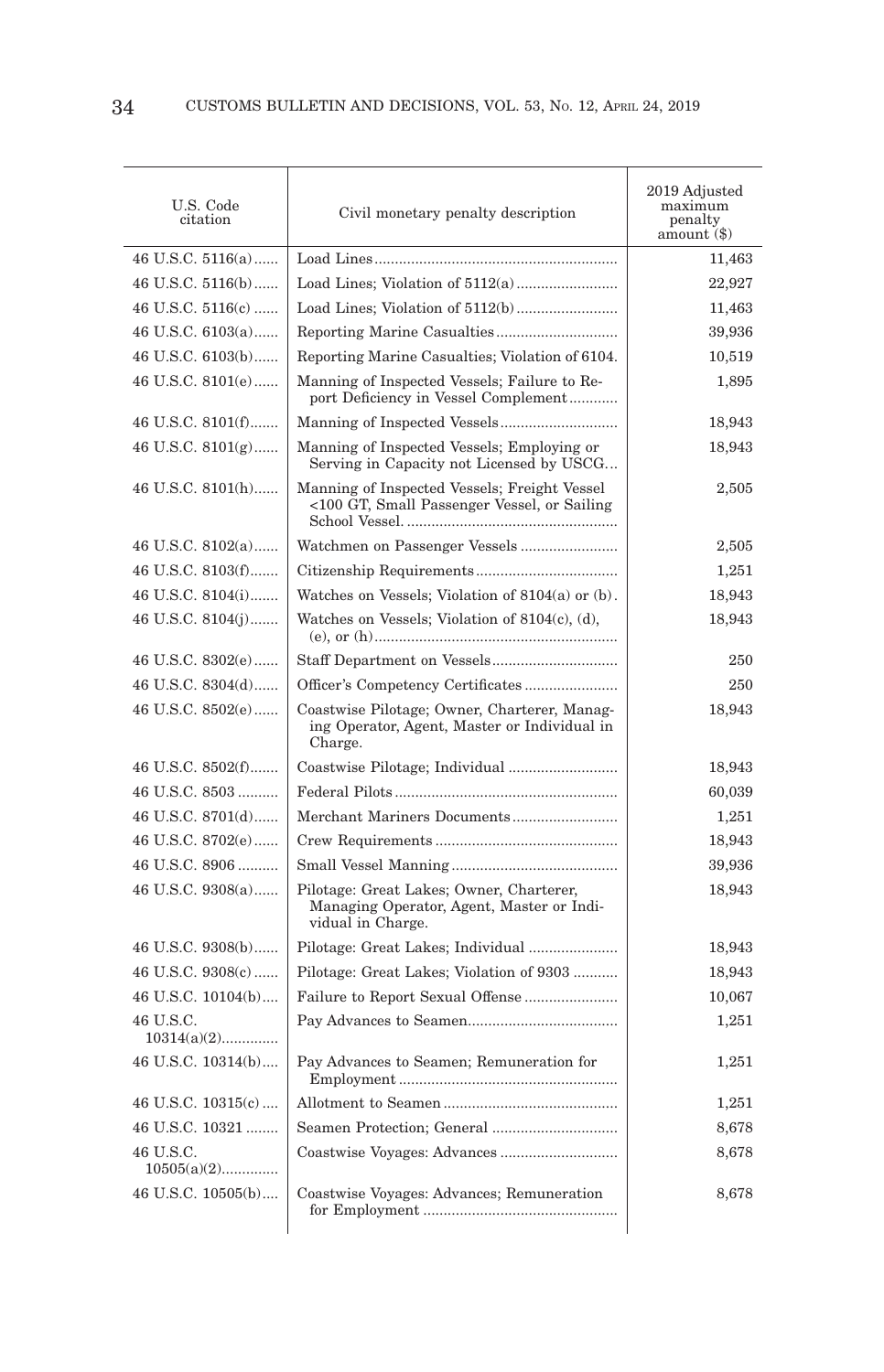| U.S. Code<br>citation         | Civil monetary penalty description                                                          | 2019 Adjusted<br>maximum<br>penalty<br>amount (\$) |
|-------------------------------|---------------------------------------------------------------------------------------------|----------------------------------------------------|
| 46 U.S.C. 10508(b)            | Coastwise Voyages: Seamen Protection; Gen-                                                  | 8,678                                              |
| 46 U.S.C. 10711               |                                                                                             | 501                                                |
| 46 U.S.C.<br>$10902(a)(2)$    |                                                                                             | 1,251                                              |
| 46 U.S.C. 10903(d)            | Proceedings on Examination of Vessel                                                        | 250                                                |
| 46 U.S.C. 10907(b)            | Permission to Make Complaint                                                                | 1,251                                              |
| 46 U.S.C. 11101(f)            |                                                                                             | 1,251                                              |
| 46 U.S.C. 11102(b)            |                                                                                             | 1,251                                              |
| 46 U.S.C. 11104(b)            |                                                                                             | 250                                                |
| 46 U.S.C. 11105(c)            |                                                                                             | 1,251                                              |
| 46 U.S.C. 11303(a)            | Log Books; Master Failing to Maintain                                                       | 501                                                |
| 46 U.S.C. 11303(b)            | Log Books; Master Failing to Make Entry                                                     | 501                                                |
| 46 U.S.C. 11303(c)            |                                                                                             | 375                                                |
| 46 U.S.C. 11506               |                                                                                             | 125                                                |
| 46 U.S.C.<br>$12151(a)(1)$    |                                                                                             | 16,398                                             |
| 46 U.S.C.<br>$12151(a)(2)$    | Documentation of Vessels- Related to activities<br>involving mobile offshore drilling units | 27,331                                             |
| 46 U.S.C. 12151(c)            | Vessel Documentation; Fishery Endorsement                                                   | 125,314                                            |
| 46 U.S.C. 12309(a)            | Numbering of Undocumented Vessels-Willful                                                   | 12,519                                             |
| 46 U.S.C. 12309(b)            | Numbering of Undocumented Vessels                                                           | 2,505                                              |
| 46 U.S.C. 12507(b)            |                                                                                             | 21,039                                             |
| 46 U.S.C. 14701               |                                                                                             | 45,855                                             |
| 46 U.S.C. 14702               | Measurement; False Statements                                                               | 45,855                                             |
| 46 U.S.C. 31309               | Commercial Instruments and Maritime Liens                                                   | 21,039                                             |
| 46 U.S.C.<br>$31330(a)(2)$    | Commercial Instruments and Maritime Liens;                                                  | 21,039                                             |
| 46 U.S.C.<br>$31330(b)(2)$    | Commercial Instruments and Maritime Liens:                                                  | 52,596                                             |
| 46 U.S.C. 70036(a)            | Ports and Waterways Safety Regulations                                                      | 94,219                                             |
| 46 U.S.C.<br>$70041(d)(1)(B)$ | Vessel Navigation: Regattas or Marine Pa-<br>rades; Unlicensed Person in Charge             | 9,472                                              |
| 46 U.S.C.<br>$70041(d)(1)(C)$ | Vessel Navigation: Regattas or Marine Pa-<br>rades; Owner Onboard Vessel                    | 9,472                                              |
| 46 U.S.C.<br>$70041(d)(1)(D)$ | Vessel Navigation: Regattas or Marine Pa-                                                   | 4,735                                              |
| 46 U.S.C. 70119(a)            |                                                                                             | 34,871                                             |
| 46 U.S.C. 70119(b)            | Port Security—Continuing Violations                                                         | 62,656                                             |
| 46 U.S.C. 70506               | Maritime Drug Law Enforcement; Penalties                                                    | 5,781                                              |
| 49 U.S.C. 5123(a)(1).         | Hazardous Materials: Related to Vessels-                                                    | 81,993                                             |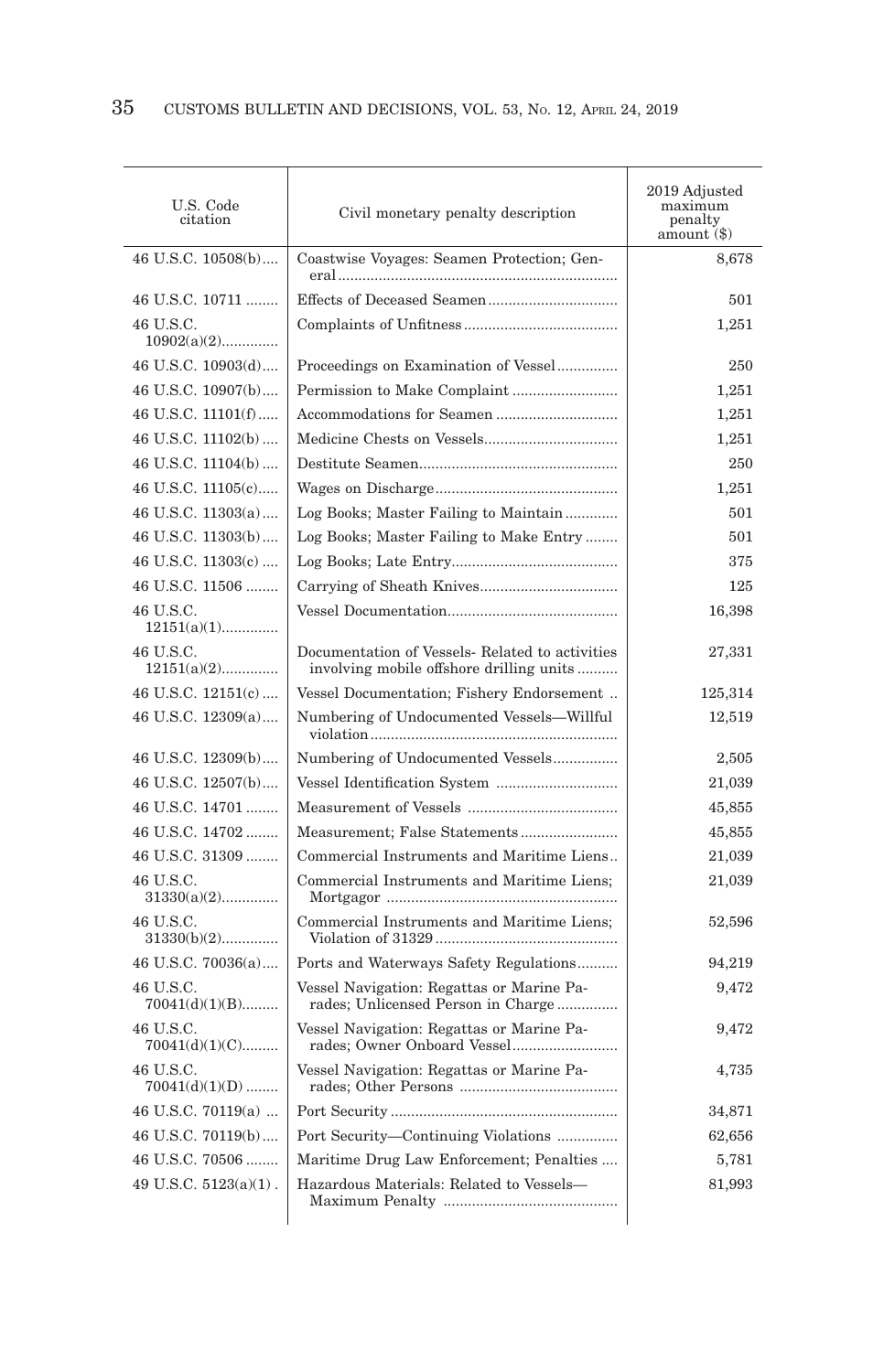| U.S. Code<br>citation    | Civil monetary penalty description                                                                                                   | 2019 Adjusted<br>maximum<br>penalty<br>amount() |
|--------------------------|--------------------------------------------------------------------------------------------------------------------------------------|-------------------------------------------------|
| 49 U.S.C. $5123(a)(2)$ . | Hazardous Materials: Related to Vessels-<br>Penalty from Fatalities, Serious Injuries/<br>Illness or Substantial Damage to Property. | 191,316                                         |
| 49 U.S.C. $5123(a)(3)$ . | Hazardous Materials: Related to Vessels-<br>Training                                                                                 | 493                                             |

1 Enacted under the Tariff Act of 1930, exempt from inflation adjustments.

### **Title 49—Transportation**

## **PART 1503—INVESTIGATIVE AND ENFORCEMENT PROCEDURES**

■ 15. The authority citation for part 1503 continues to read as follows:

**Authority:** 6 U.S.C. 1142; 18 U.S.C. 6002; 28 U.S.C. 2461 (note); 49 U.S.C. 114, 20109, 31105, 40113–40114, 40119, 44901–44907, 46101–46107, 46109–46110, 46301, 46305, 46311, 46313–46314; Pub. L. 104–134, as amended by Pub. L. 114–74.

**I** 16. In § 1503.401, revise paragraphs  $(b)(1)$  and  $(2)$  and  $(c)(1)$  through (3) to read as follows:

#### **§ 1503.401 Maximum penalty amounts.**

\* \* \* \* \*

(b) \* \* \*

(1) For violations that occurred on or before November 2, 2015, \$10,000 per violation, up to a total of \$50,000 per civil penalty action, in the case of an individual or small business concern, as defined in section 3 of the Small Business Act (15 U.S.C. 632). For violations that occurred after November 2, 2015 \$11,698 per violation, up to a total of \$58,490 per civil penalty action, in the case of an individual or small business concern; and

(2) For violations that occurred on or before November 2, 2015, \$10,000 per violation, up to a total of \$400,000 per civil penalty action, in the case of any other person. For violations that occurred after November 2, 2015, \$11,698 per violation, up to a total of \$467,920 per civil penalty action, in the case of any other person.  $(c) * * * *$ 

(1) For violations that occurred on or before November 2, 2015, \$10,000 per violation, up to a total of \$50,000 per civil penalty action, in the case of an individual or small business concern, as defined in section 3 of the Small Business Act (15 U.S.C. 632). For violations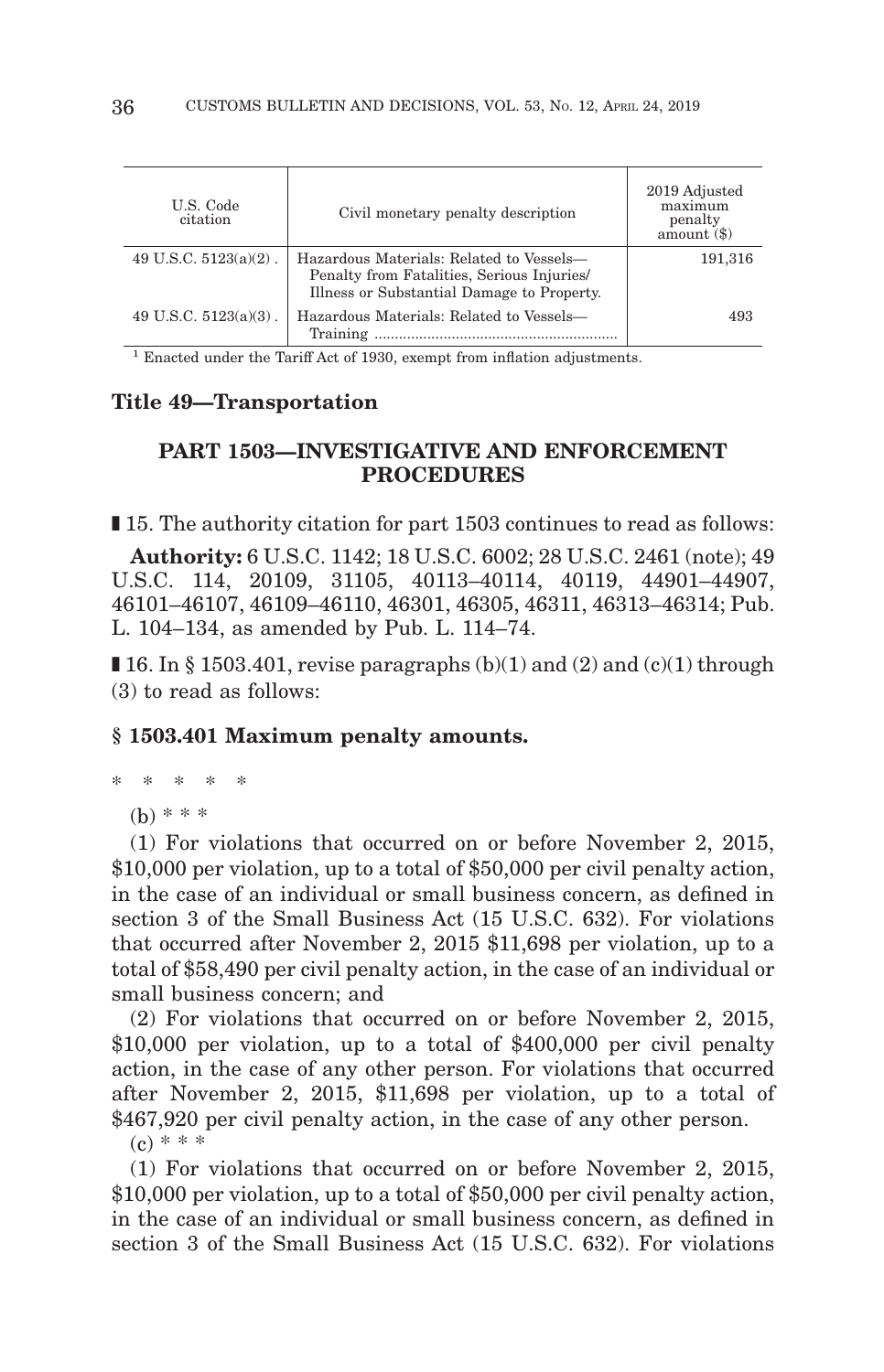that occurred after November 2, 2015, \$13,669 per violation, up to a total of \$68,347 per civil penalty action, in the case of an individual (except an airman serving as an airman), or a small business concern.

(2) For violations that occurred on or before November 2, 2015, \$10,000 per violation, up to a total of \$400,000 per civil penalty action, in the case of any other person (except an airman serving as an airman) not operating an aircraft for the transportation of passengers or property for compensation. For violations that occurred after November 2, 2015, \$13,669 per violation, up to a total of \$546,774 per civil penalty action, in the case of any other person (except an airman serving as an airman) not operating an aircraft for the transportation of passengers or property for compensation.

(3) For violations that occurred on or before November 2, 2015, \$25,000 per violation, up to a total of \$400,000 per civil penalty action, in the case of a person operating an aircraft for the transportation of passengers or property for compensation (except an individual serving as an airman). For violations that occurred after November 2, 2015, \$34,174 per violation, up to a total of \$546,774 per civil penalty action, in the case of a person (except an individual serving as an airman) operating an aircraft for the transportation of passengers or property for compensation.

> JOHN M. MITNICK, *General Counsel.*

[Published in the Federal Register, April 5, 2019 (84 FR 13499)]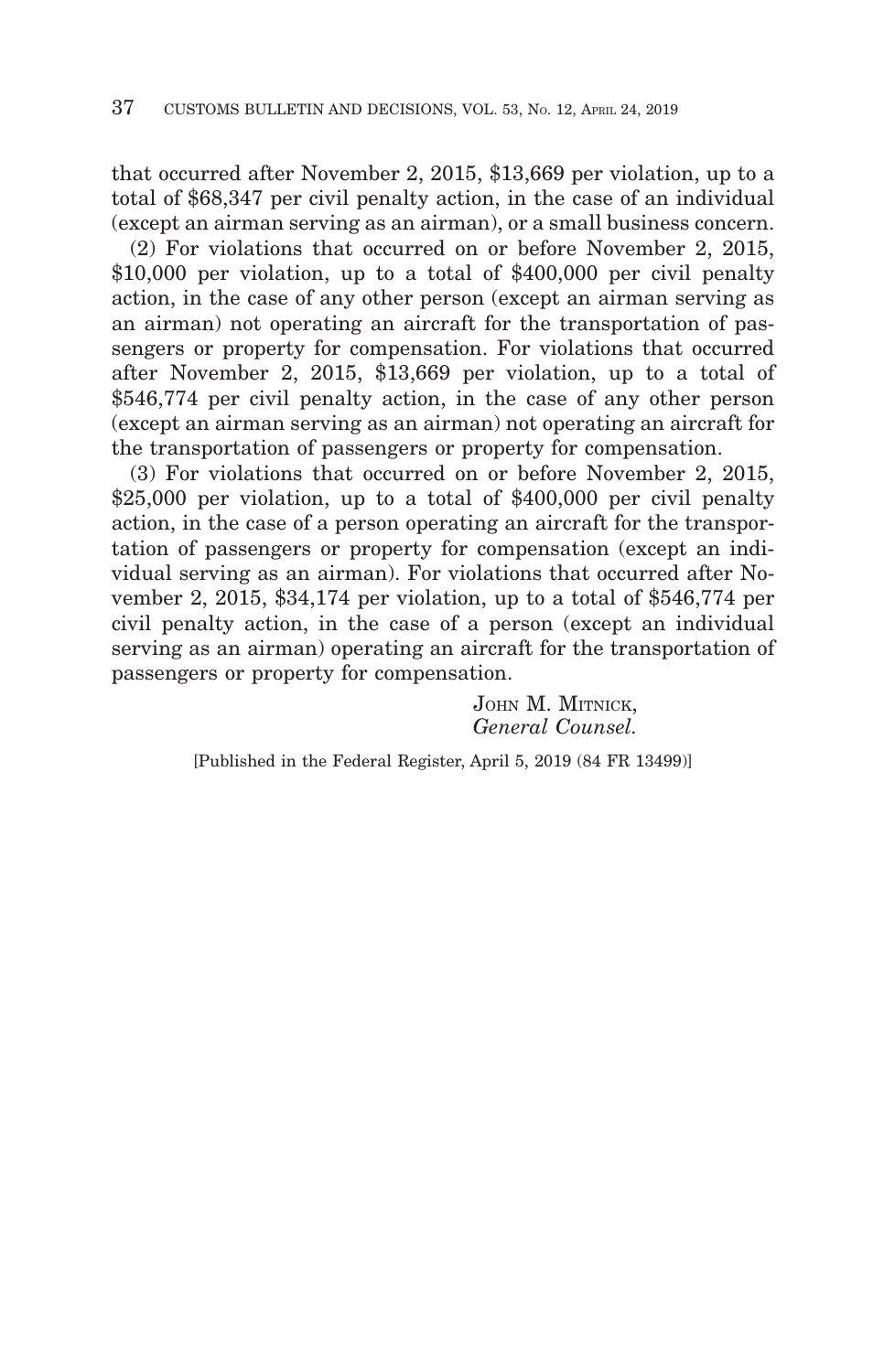# **COPYRIGHT, TRADEMARK, AND TRADE NAME RECORDATIONS (NO. 3 2019)**

**AGENCY:** U.S. Customs and Border Protection, Department of Homeland Security.

**SUMMARY:** The following copyrights, trademarks, and trade names were recorded with U.S. Customs and Border Protection in March 2019. The last notice was published in the CUSTOMS BULLETIN Vol. 53, No. 7, March 20, 2019.

Corrections or updates may be sent to: Intellectual Property Rights Branch, Regulations and Rulings, Office of Trade, U.S. Customs and Border Protection, 90 K Street, NE., 10th Floor, Washington, D.C. 20229–1177, or via email at *iprrquestions@cbp.dhs.gov*.

**FOR FURTHER INFORMATION CONTACT:** LaVerne Watkins, Paralegal Specialist, Intellectual Property Rights Branch, Regulations and Rulings, Office of Trade at (202) 325–0095.

> CHARLES R. STEUART *Chief, Intellectual Property Rights Branch Regulations andRulings, Office of Trade*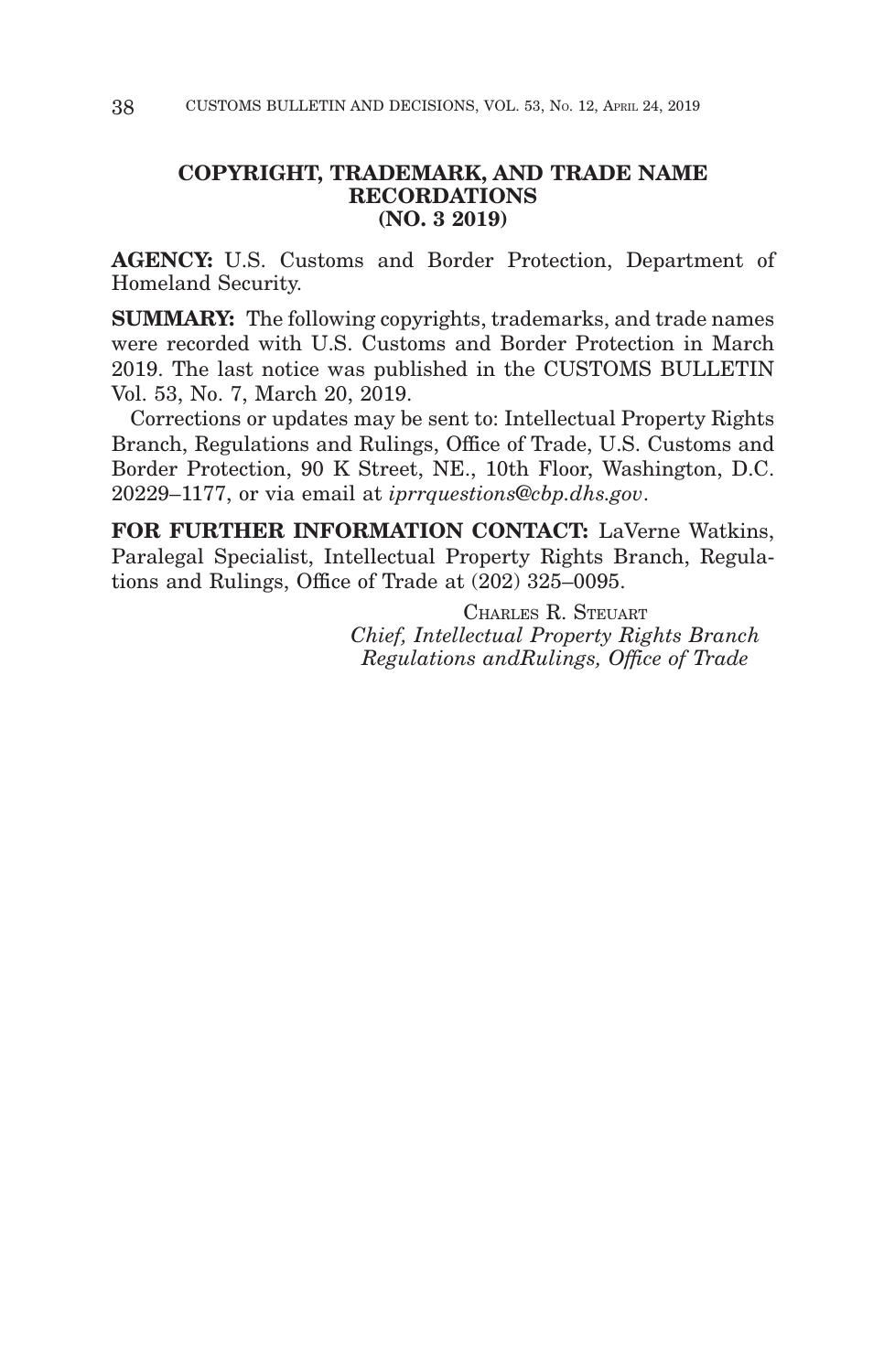| ć      |  |
|--------|--|
| j<br>j |  |
|        |  |
| くしょ    |  |
|        |  |
|        |  |

| Recordation No. | Effective<br>Date | Expiration<br>Date | Name of Cop/Tmk/Tnm                                                              | Owner Name                | Restricted<br><b>NEO</b> |
|-----------------|-------------------|--------------------|----------------------------------------------------------------------------------|---------------------------|--------------------------|
| COP 19-00007    | 03/05/2019        | 12/05/2019         | CB-9101 Air Filter Installation Instruc-<br>tions                                | All-Filters, Inc.         | ż                        |
| COP 19-00008    | 03/07/2019        | 03/07/2039         | SUPER MARIO PARTY.                                                               | Nintendo of America Inc.  | $\tilde{\mathbf{z}}$     |
| COP 19-00009    | 03/07/2019        | 03/07/2039         | POKEMON                                                                          | GAME FREAK inc.           | ż                        |
| COP 19-00010    | 03/07/2019        | 03/07/2039         | POKEMON: LET'S GO, EEVEE!                                                        | GAME FREAK inc.           | Σó                       |
| COP 19-00011    | 03/08/2019        | 03/08/2039         | Luxor                                                                            | Artistic Tile, Inc.       | ż                        |
| COP 19-00015    | 03/25/2019        | 03/25/2039         | Sahara Panel Design                                                              | 3form, Inc. d.b.a. 3form  | ż                        |
| COP 19-00016    | 03/25/2019        | 03/25/2039         | Harvest Panel Design                                                             | 3form, Inc. d.b.a. 3form. | $\tilde{\mathbf{X}}$     |
| COP 19-00017    | 03/25/2019        | 03/25/2039         | Swept Panel Design                                                               | 3form, Inc. d.b.a. 3form  | ż                        |
| COP 19-00018    | 03/25/2019        | 03/25/2039         | Halftone Pattern Panel Design                                                    | 3form, Inc. d.b.a. 3form  | Σó                       |
| COP 19-00019    | 03/25/2019        | 03/25/2039         | Amazon Panel Design                                                              | 3form, Inc. d.b.a. 3form  | ż                        |
| COP 19-00020    | 03/25/2019        | 03/25/2039         | 3form Chroma Brochure (2011)                                                     | 3form, Inc.               | $\tilde{\mathbf{z}}$     |
| COP 19-00021    | 03/25/2019        | 03/25/2039         | Connection Pure.                                                                 | 3form, LLC                | Σó                       |
| COP 19-00022    | 03/25/2019        | 03/25/2039         | Painterly Collection                                                             | 3form, LLC.               | $\tilde{X}^{\circ}$      |
| COP 19-00023    | 03/25/2019        | 03/25/2039         | DISNEY PIXAR COCO - STYLE GUIDE<br>VERSION 5 GLOBAL NOV 2017 ON<br><b>SHELF.</b> | Disney Enterprises, Inc.  | ż                        |
| COP 19-00024    | 03/25/2019        | 03/25/2039         | DISNEY WRECK-IT RALPH BRANDING<br>& PACKAGING GUIDELINES - FA12.                 | Disney Enterprises, Inc.  | $\tilde{\mathbf{z}}$     |
| COP 19-00025    | 03/26/2019        | 12/26/2019         | Toy Coding Robot With Remote                                                     | Learning Resources, Inc.  | Σó                       |
| COP 19-00026    | 03/26/2019        | 12/26/2019         | 1875 Just Lovely                                                                 | $burton + BURTON$         | ż                        |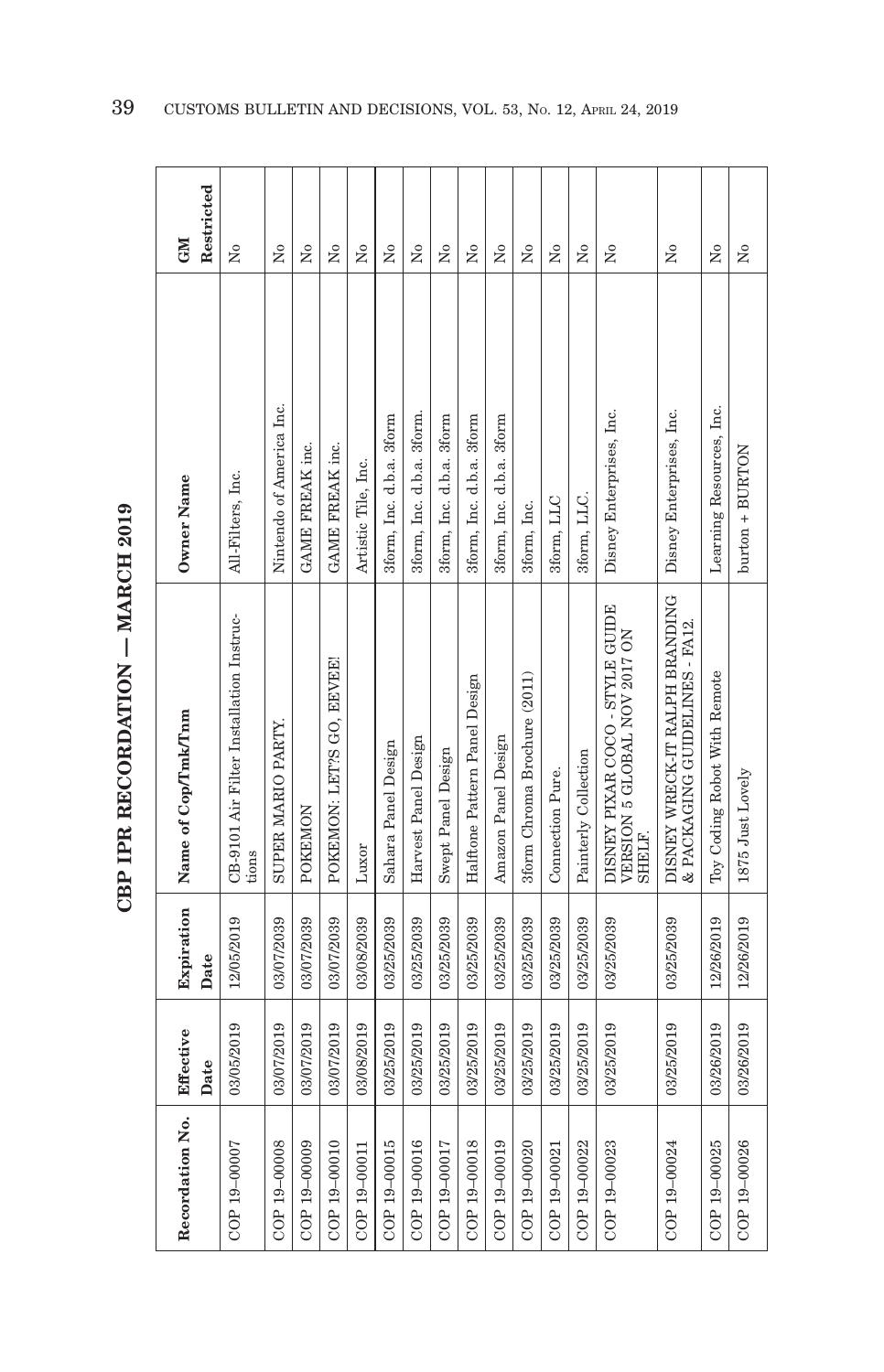| $\frac{1}{2}$<br><b>TADOL</b> |
|-------------------------------|
|                               |
|                               |
| TOP PECOPDATION               |
| Ì<br>í                        |
| $\frac{D}{D}$                 |

| Recordation No. | Effective<br>Date | Expiration<br>Date | Name of Cop/Tmk/Tnm                                   | Owner Name               | Restricted<br><b>GM</b> |
|-----------------|-------------------|--------------------|-------------------------------------------------------|--------------------------|-------------------------|
| COP 19-00027    | 03/26/2019        | 12/26/2019         | 9734276 Heart                                         | burton + BURTON          | Σó                      |
| COP 19-00028    | 03/26/2019        | 12/26/2019         | 9734278 Hearts In Heart                               | burton + BURTON          | $\tilde{X}^{\circ}$     |
| COP 19-00029    | 03/26/2019        | 12/26/2019         | 9734327 All Over Hearts                               | burton + BURTON          | Σó                      |
| COP 19-00030    | 03/26/2019        | 12/26/2019         | 1900 Blissful Boho                                    | burton + BURTON          | Σó                      |
| COP 19-00031    | 03/26/2019        | 12/26/2019         | 1902 Burton Bee                                       | burton + BURTON          | Σó                      |
| COP 19-00032    | 03/26/2019        | 12/26/2019         | 9712119 Stars And Stripes                             | burton + BURTON          | Σó                      |
| COP 19-00033    | 03/26/2019        | 12/26/2019         | 1212 Lil Baby Dots                                    | burton + BURTON          | Σó                      |
| COP 19-00034    | 03/26/2019        | 12/26/2019         | 1427 Little Man                                       | $burton + BURTON$        | $\tilde{X}^{\circ}$     |
| COP 19-00035    | 03/26/2019        | 12/26/2019         | 1811 Shibori Blue                                     | burton + BURTON          | å                       |
| COP 19-00036    | 03/26/2019        | 12/26/2019         | 1439270 Superpower Mom                                | burton + BURTON          | Σó                      |
| COP 19-00037    | 03/26/2019        | 12/26/2019         | 9730782 Superpower Aunt                               | $burton + BURTON$        | Σó                      |
| COP 19-00038    | 03/26/2019        | 12/26/2019         | 9730783 Superpower Gigi                               | burton + BURTON          | å                       |
| COP 19-00039    | 03/26/2019        | 12/26/2019         | 9730784 Superpower Grandma                            | $b$ urt $on + BURTON$    | Σo                      |
| COP 19-00040    | 03/26/2019        | 12/26/2019         | 9730785 Superpower Mimi                               | $burton + BURTON$        | $\frac{1}{2}$           |
| COP 19-00041    | 03/26/2019        | 12/26/2019         | 9730786 Superpower Nana                               | burton + BURTON          | $\frac{1}{2}$           |
| COP 19-00042    | 03/26/2019        | 12/26/2019         | 9730787 Superpower Nurse                              | burton + BURTON          | $\frac{1}{2}$           |
| COP 19-00043    | 03/26/2019        | 12/26/2019         | 9730788 Superpower Sister                             | burton + BURTON          | $_{\rm N_0}$            |
| COP 19-00044    | 03/26/2019        | 12/26/2019         | 9730789 Superpower Teacher                            | burton + BURTON          | $\tilde{X}^{\circ}$     |
| COP 19-00045    | 03/29/2019        | 03/29/2039         | DISNEY PRINCESS - BRANDING<br>GUIDELINES SS15 UPDATE. | DISNEY ENTERPRISES, INC. | Σó                      |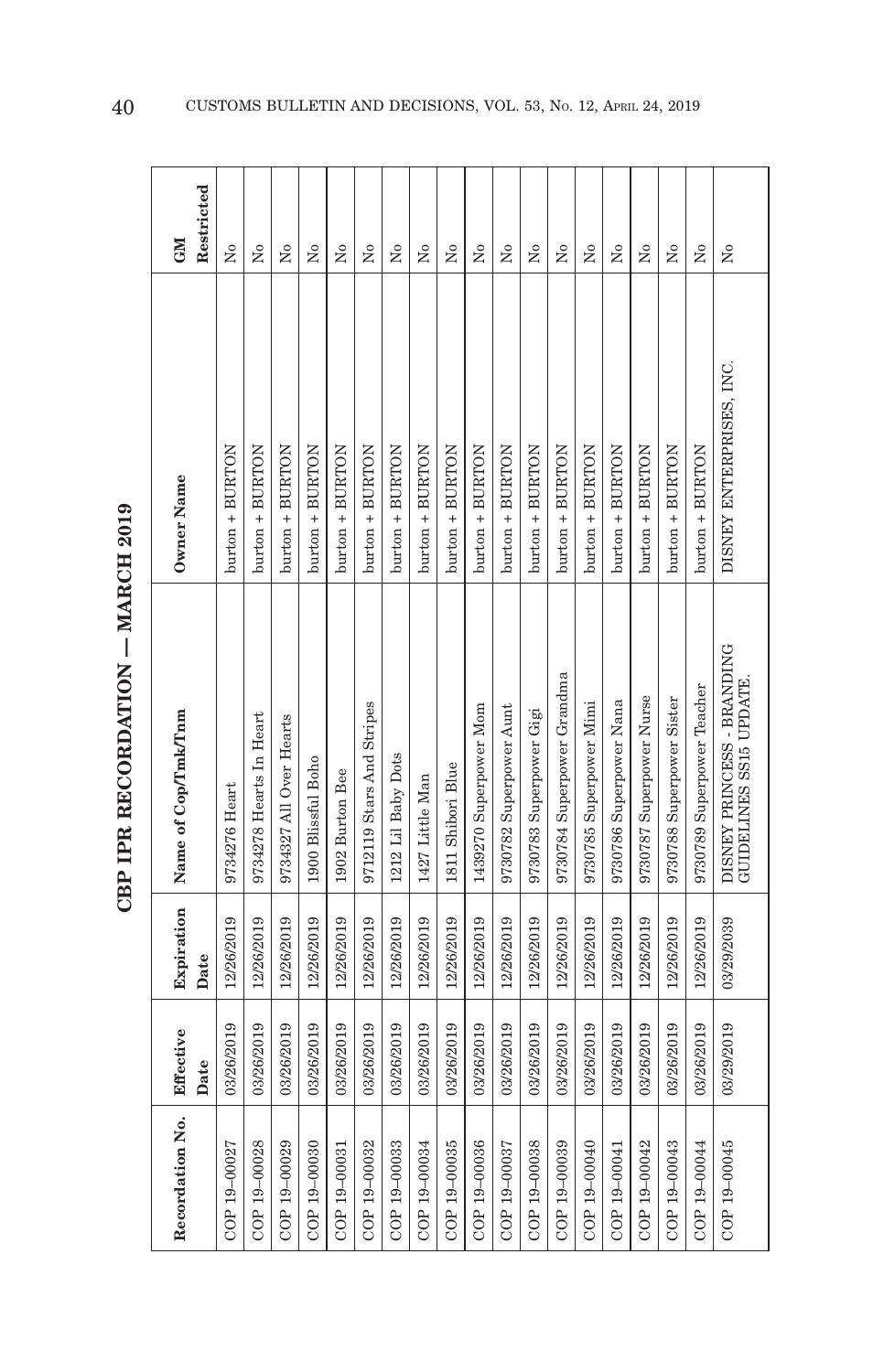| ١            |
|--------------|
| J<br>j<br>۱. |
|              |
| てくり          |
|              |
|              |

| Recordation No.     | Effective<br>Date | Expiration<br>Date | Name of Cop/Tmk/Tnm                                     | Owner Name                          | Restricted<br><b>NE</b> |
|---------------------|-------------------|--------------------|---------------------------------------------------------|-------------------------------------|-------------------------|
| COP 19-00046        | 03/29/2019        | 03/29/2039         | DISNEY MOANA - BRANDING VER-<br>SION 1 GLOBAL NOV 2016. | DISNEY ENTERPRISES, INC.            | Σó                      |
| COP 19-00047        | 03/29/2019        | 12/29/2019         | Four Legged Twerk-Llama-Llove                           | Daniel Flaherty                     | Σó                      |
| COP 92-00476        | 03/29/2019        | 03/29/2039         | Disney?s Aladdin                                        | The Walt Disney Company             | Σó                      |
| COP 99-00108        | 03/05/2019        | 03/05/2039         | Mario Party                                             | Nintendo of America, Inc.           | ż                       |
| TMK 01-00340        | 03/25/2019        | 06/02/2029         | TRETORN                                                 | ABG-TRETORN, LLC                    | Σó                      |
| TMK 02-00817        | 03/12/2019        | 03/12/2029         | NEWPORT                                                 | LORILLARD LICENSING COMPANY,<br>ЛП  | Σó                      |
| TMK 02-00986        | 03/14/2019        | 04/05/2029         | Chrome Hearts plus Horseshoe Design                     | CHROME HEARTS LLC                   | Σó                      |
| TMK 02-00988        | 03/13/2019        | 04/05/2029         | Chrome Hearts (Stylized In Scroll Design)               | CHROME HEARTS, LLC                  | Σó                      |
| TMK 04-01100        | 03/05/2019        | 10/28/2028         | Design Only (Horse Head)                                | PDB Sports, Ltd. DBA Denver Broncos | ž                       |
| TMK 07-00025        | 03/13/2019        | 04/05/2029         | Chrome Hearts plus Scroll Design                        | Chrome Hearts LLC                   | å                       |
| TMK 07-00352        | 03/29/2019        | 12/26/2026         | MANI (Stylized)                                         | MANI, Inc.                          | Σó                      |
| TMK 08-00525        | 03/29/2019        | 06/25/2025         | COAST                                                   | HIGH RIDGE BRANDS CO.               | Σó                      |
| TMK 09-00094        | 03/29/2019        | 05/24/2029         | NFL & Shield Design                                     | NFL PROPERTIES LLC                  | Σó                      |
| TMK 09-00884        | 03/12/2019        | 03/30/2029         | <b>SPIDER-MAN</b>                                       | Marvel Characters, Inc.             | ż                       |
| <b>TMK 09-00889</b> | 03/12/2019        | 03/08/2029         | <b>IRON MAN</b>                                         | MARVEL CHARACTERS, INC.             | Σó                      |
| TMK 09-01091        | 03/29/2019        | 05/17/2029         | DESIGN ONLY (Damier Trademark)                          | LOUIS VUITTON MALLETIER             | $_{\rm N_0}$            |
| TMK 10-00627        | 03/07/2019        | 03/30/2029         | ROYAL VELVET                                            | Icon NY Holdings LLC                | $\tilde{X}^{\circ}$     |
| TMK 10-00755        | 03/12/2019        | 03/13/2029         | PROCRIT                                                 | JOHNSON & JOHNSON                   | $\overline{N}$          |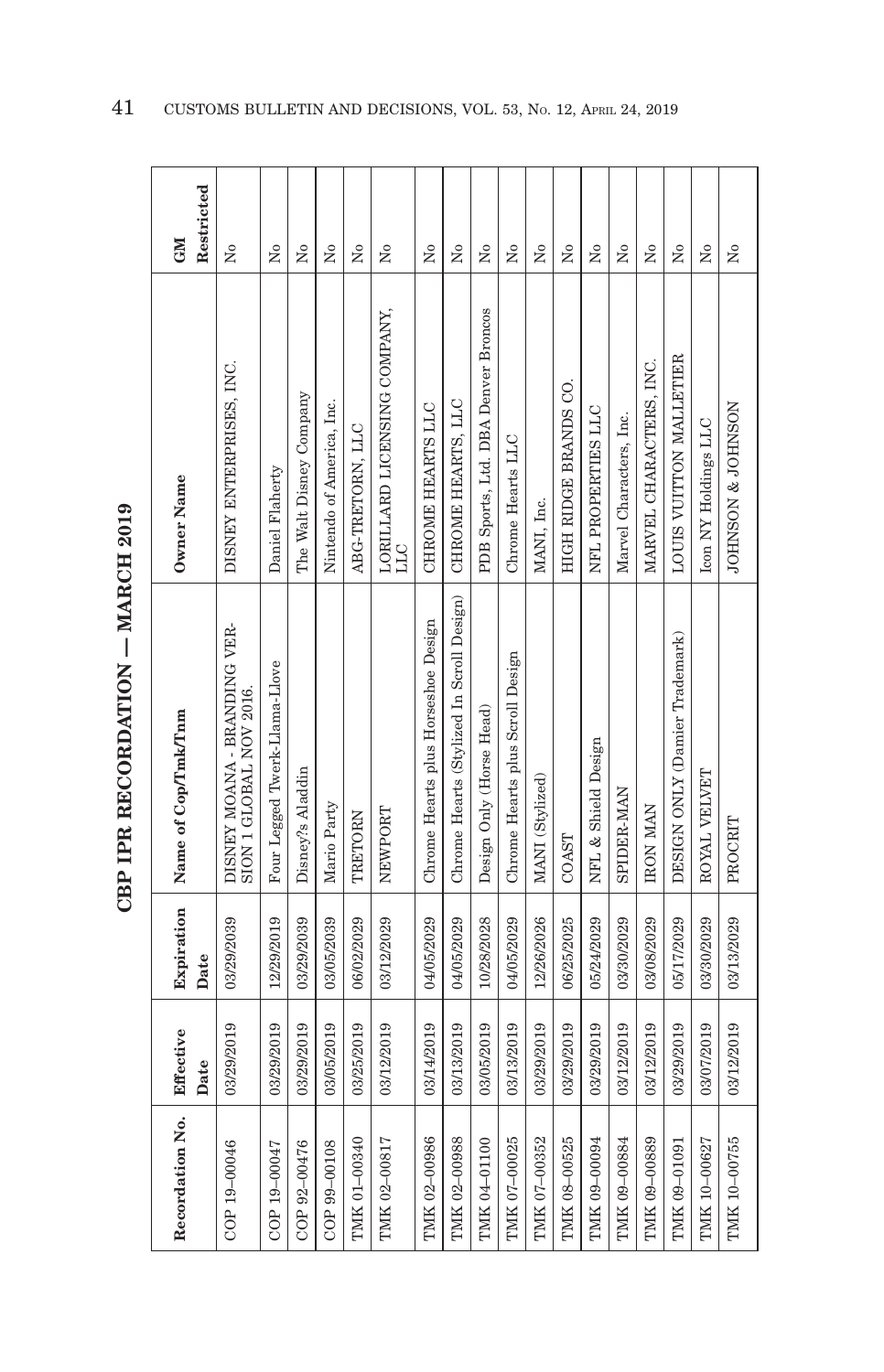| ć               |  |
|-----------------|--|
| i<br>i          |  |
|                 |  |
| Ì<br>・・・・・・・・・・ |  |
| l               |  |
|                 |  |

| Recordation No. | Effective<br>Date | Expiration<br>Date | Name of Cop/Tmk/Tnm                                  | Owner Name                           | Restricted<br><b>GM</b> |
|-----------------|-------------------|--------------------|------------------------------------------------------|--------------------------------------|-------------------------|
| TMK 10-00806    | 03/27/2019        | 06/10/2029         | DESIGN (color blue as it is applied to the<br>goods) | Positronic Industries, Inc.          | å                       |
| TMK 10-00855    | 03/29/2019        | 04/10/2029         | LV Stylized                                          | LOUIS VUITTON MALLETIER              | Χo                      |
| TMK 10-00868    | 03/12/2019        | 04/10/2029         | SIERRA                                               | V & V SUPREMO FOODS, INC.            | $\tilde{X}^{\circ}$     |
| TMK 11-00313    | 03/05/2019        | 03/12/2029         | KENT                                                 | Lorillard Licensing Company, LLC     | $\overline{R}$          |
| TMK 11-00316    | 03/05/2019        | 03/12/2029         | OLD GOLD                                             | Lorillard Licensing Company, LLC     | Σó                      |
| TMK 11-00639    | 03/12/2019        | 11/14/2027         | CHELSEA FOOTBALL CLUB LOGO                           | Chelsea Football Club Limited        | Σó                      |
| TMK 11-00990    | 03/29/2019        | 04/17/2029         | <b>LITTLE PEOPLE</b>                                 | MATTEL, INC.                         | Σó                      |
| TMK 11-01262    | 03/02/2019        | 05/16/2029         | MARILYN MONROE                                       | THE ESTATE OF MARILYN MONROE,<br>DТГ | Σó                      |
| TMK 12-01061    | 03/29/2019        | 09/30/2028         | MERCK                                                | MERCK SHARP & DOHME CORP.            | $\tilde{X}^{\circ}$     |
| TMK 12-01065    | 03/29/2019        | 10/10/2027         | <b>ANUVIA</b>                                        | MERCK SHARP & DOHME CORP.            | Σó                      |
| TMK 12-01067    | 03/29/2019        | 02/07/2026         | <b>CRIXIVAN</b>                                      | MERCK SHARP & DOHME CORP.            | Σó                      |
| TMK 12-01070    | 03/29/2019        | 04/22/2028         | <b><i>TANUMET</i></b>                                | MERCK SHARP & DOHME CORP.            | Σó                      |
| TMK 12-01071    | 03/29/2019        | 02/15/2026         | <b>GARDASIL</b>                                      | MERCK SHARP & DOHME CORP.            | $\tilde{X}^{\circ}$     |
| TMK 13-00466    | 03/14/2019        | 06/17/2029         | POLY-WOOD                                            | POLY-WOOD, LLC                       | $\overline{N}$          |
| TMK 13-00919    | 03/14/2019        | 03/16/2029         | HARTLAND                                             | American Pacific Industries, Inc.    | $\tilde{\mathbf{X}}$    |
| TMK 14-00033    | 03/25/2019        | 10/11/2026         | SPRYCEL                                              | Bristol-Myers Squibb Company         | Σó                      |
| TMK 14-00961    | 03/29/2019        | 05/23/2029         | D DINAN (AND DESIGN)                                 | Dinan Engineering, Inc.              | $\tilde{\rm x}^{\rm o}$ |
| TMK 14-00984    | 03/29/2019        | 06/21/2029         | DESIGN ONLY (CHEVROLET EMBLEM) GENERAL MOTORS LLC    |                                      | $\tilde{\mathbf{X}}$    |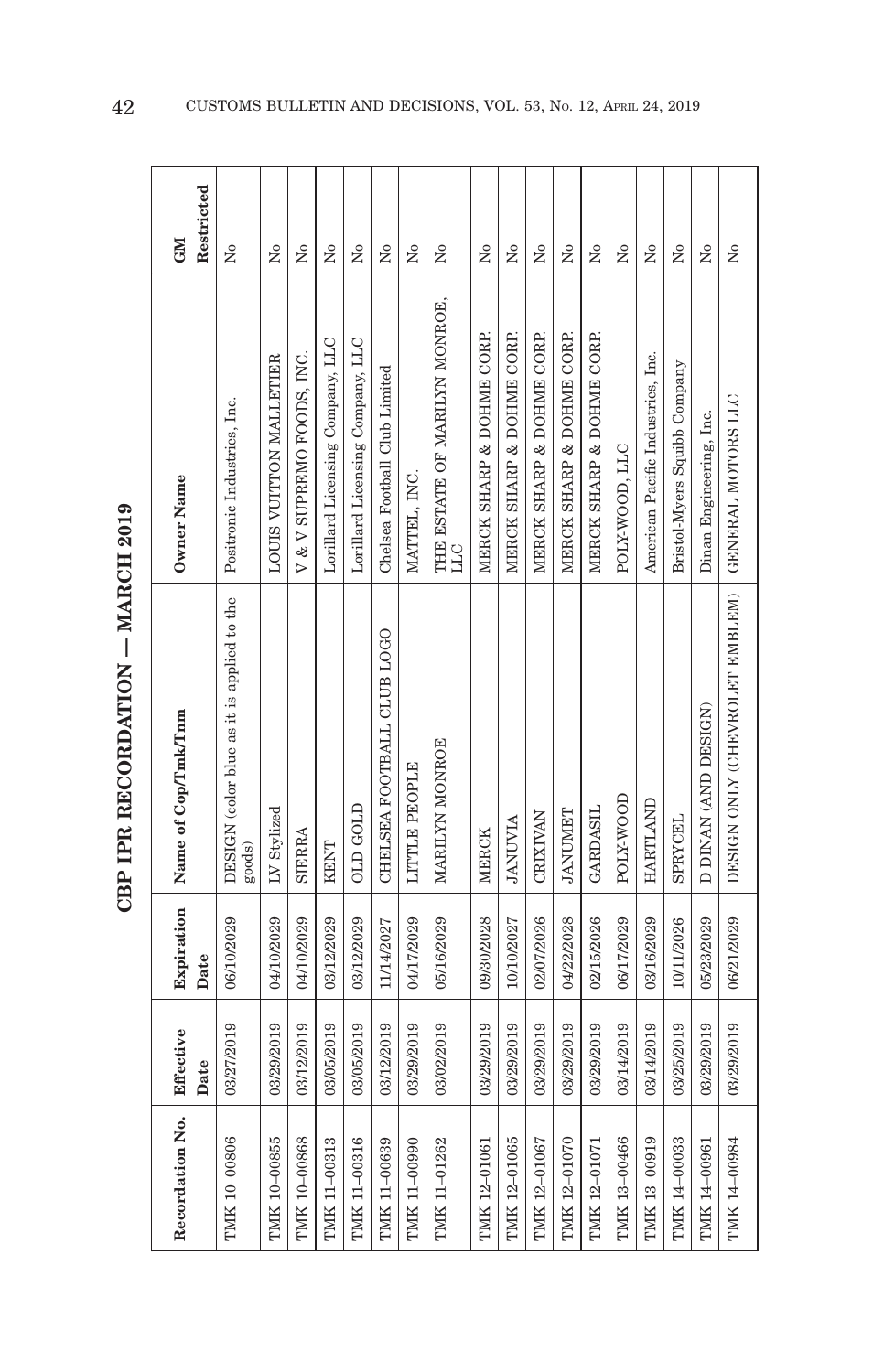| Š       |  |
|---------|--|
| トロペスドード |  |
|         |  |

| Recordation No. | Effective<br>Date | Expiration<br>Date | Name of Cop/Tmk/Tnm         | Owner Name                                                                               | Restricted<br><b>GM</b> |
|-----------------|-------------------|--------------------|-----------------------------|------------------------------------------------------------------------------------------|-------------------------|
| TMK 14-01043    | 03/29/2019        | 03/30/2029         | DESIGN ONLY                 | SONY INTERACTIVE ENTERTAIN-<br>MENT INC.                                                 | $\tilde{\mathbf{z}}$    |
| TMK 16-00267    | 03/12/2019        | 03/22/2029         | KIMBER (STYLIZED)           | KIMBER IP, LLC                                                                           | Σó                      |
| TMK 16-00413    | 03/29/2019        | 04/09/2029         | CC Stylized & Design        | CARTIER INTERNATIONAL A.G.                                                               | Σó                      |
| TMK 16-01247    | 03/05/2019        | 03/16/2029         | C OF H                      | Citizens of Humanity, LLC                                                                | $\tilde{\mathbf{z}}$    |
| TMK 17-00754    | 03/29/2019        | 03/29/2029         | METALLICA (STYLIZED)        | METALLICA                                                                                | $\tilde{\rm X}^0$       |
| TMK 19-00200    | 03/01/2019        | 01/19/2022         | MSD (STYLIZED)              | MERCK SHARP & DOHME CORP.                                                                | Σó                      |
| TMK 19-00201    | 03/01/2019        | 04/02/2028         | COMMIT <sub>30</sub>        | Commit <sub>30</sub> , LLC                                                               | $\tilde{\mathbf{z}}$    |
| TMK 19-00202    | 03/01/2019        | 07/27/2023         | KIRBY MORGAN                | KIRBY MORGAN DIVE SYSTEMS, INC.                                                          | $\tilde{\mathbf{X}}$    |
| TMK 19-00203    | 03/01/2019        | 02/27/2022         | <b>SUPERLITE</b>            | KIRBY MORGAN DIVE SYSTEMS, INC.                                                          | Σò                      |
| TMK 19-00204    | 03/01/2019        | 03/25/2029         | <b>STARK</b>                | Stark, LLC                                                                               | Σó                      |
| TMK 19-00205    | 03/01/2019        | 09/30/2025         | <b>BANDMASK</b>             | Kirby Morgan Dive Systems, Inc.                                                          | Σó                      |
| TMK 19-00206    | 03/01/2019        | 03/12/2029         | KMB-BAND MASK               | KIRBY MORGAN DIVE SYSTEMS, INC.<br>(FORMERLY KNOWN AS DIVING SYS-<br>TEMS INTERNATIONAL) | ż                       |
| TMK 19-00207    | 03/01/2019        | 08/18/2024         | DESIGN ONLY (Diamond)       | Kirby Morgan Dive Systems. Inc.                                                          | Σó                      |
| TMK 19-00208    | 03/04/2019        | 02/13/2029         | GAME BOY Console and Design | NINTENDO OF AMERICA INC.                                                                 | Σò                      |
| TMK 19-00209    | 03/04/2019        | 08/01/2028         | R and Design                | THE RIDGE WALLET LLC                                                                     | $\tilde{X}^{\circ}$     |
| TMK 19-00210    | 03/04/2019        | 05/07/2026         | A.R.E.                      | A.R.E. Accessories, LLC                                                                  | $\tilde{\mathbf{z}}$    |
| TMK 19-00211    | 03/04/2019        | 02/11/2029         | ARE & Design                | A.R.E. ACCESSORIES, LLC                                                                  | Σò                      |
| TMK 19-00212    | 03/04/2019        | 02/11/2029         | A ARE & Design              | A.R.E. ACCESSORIES, LLC                                                                  | $\tilde{\rm X}^0$       |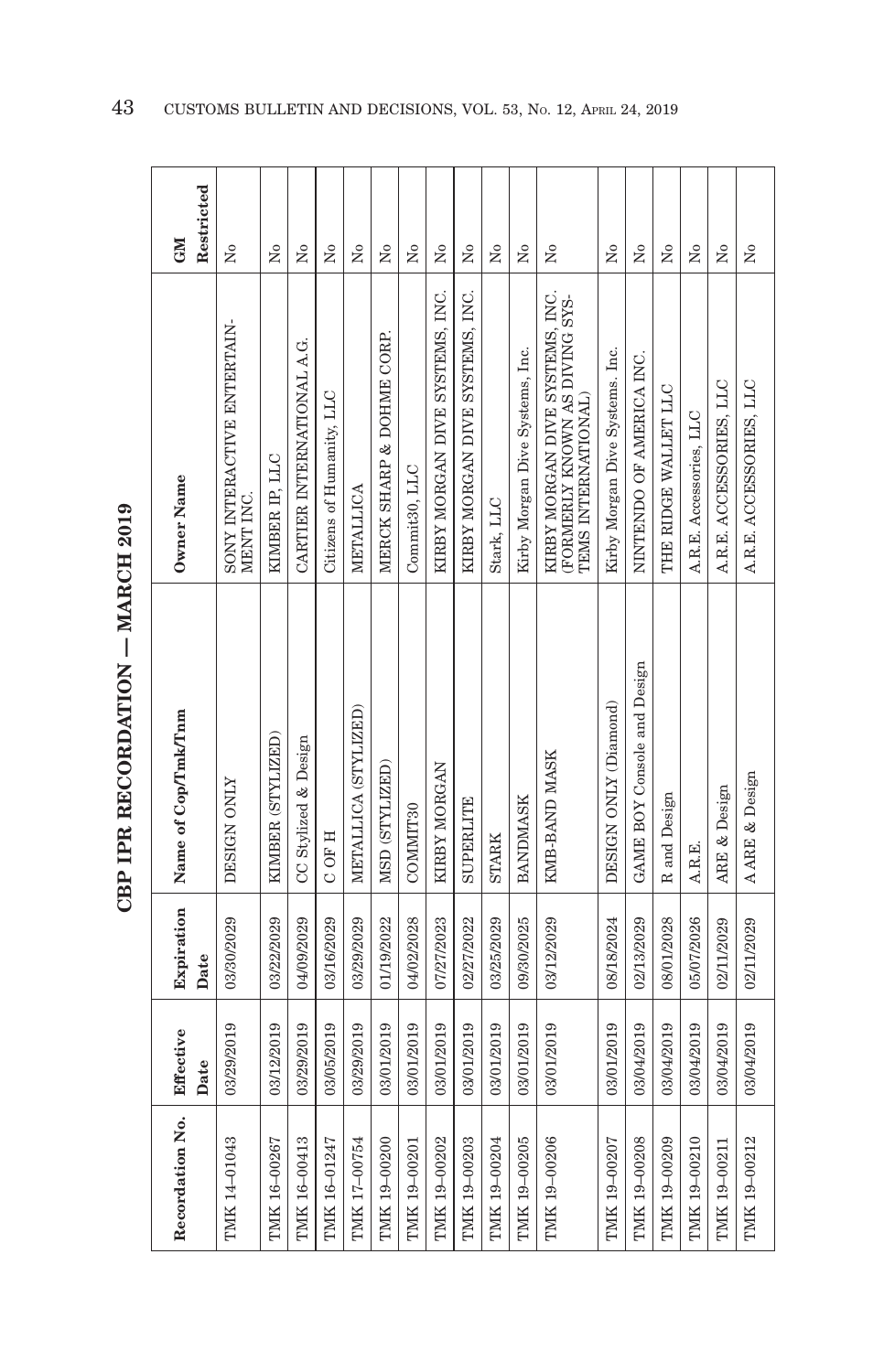|        | ć         |
|--------|-----------|
| i<br>: |           |
|        |           |
|        | くしょく<br>ŗ |
| Ì      |           |
|        |           |

| Recordation No. | Effective  | Expiration | Name of Cop/Tmk/Tnm                                                       | Owner Name                                                                                    | <b>NEO</b>           |
|-----------------|------------|------------|---------------------------------------------------------------------------|-----------------------------------------------------------------------------------------------|----------------------|
|                 | Date       | Date       |                                                                           |                                                                                               | Restricted           |
| TMK 19-00213    | 03/04/2019 | 02/13/2029 | THE GLAM PLANNER                                                          | Paper & Glam LLC                                                                              | Σò                   |
| TMK 19-00214    | 03/04/2019 | 04/08/2029 | ALE + WANG                                                                | Ale & Wang, Inc.                                                                              | Σò                   |
| TMK 19-00215    | 03/04/2019 | 11/16/2025 | 3FORM                                                                     | 3FORM, LLC                                                                                    | Σó                   |
| TMK 19-00216    | 03/04/2019 | 11/14/2028 | Æ                                                                         | All-Filters, Inc.                                                                             | Σó                   |
| TMK 19-00217    | 03/04/2019 | 09/12/2028 | AF ALL-FILTERS, INC. THE AMERICAN<br>FILTER COMPANY (Stylized) and Design | (REGISTRANT) All-Filters, Inc. CORPO-<br>RATION NEVADA PO 19144 Reno NE-<br><b>VADA 89511</b> | ż                    |
| TMK 19-00218    | 03/04/2019 | 05/19/2029 | MYHEP ALL                                                                 | Mylan Laboratories Limited                                                                    | Σó                   |
| TMK 19-00219    | 03/05/2019 | 12/18/2028 | MD ELECTRICAL INTEGRATION LLC<br>(Stylized) and Design                    | HOWELL, MARK                                                                                  | ż                    |
| TMK 19-00220    | 03/05/2019 | 06/25/2027 | <b>BANANA REPUBLIC</b>                                                    | BANANA REPUBLIC (APPAREL) INC.                                                                | Σó                   |
| TMK 19-00221    | 03/05/2019 | 12/30/2028 | HORI and Design                                                           | Hori (USA), Inc.                                                                              | ž                    |
| TMK 19-00222    | 03/05/2019 | 02/19/2024 | <b>HORI</b> and Design                                                    | Hori (U.S.A.), Inc.                                                                           | Σó                   |
| TMK 19-00223    | 03/05/2019 | 03/25/2029 | ANIMAL CROSSING                                                           | Nintendo of America Inc.                                                                      | ž                    |
| TMK 19-00224    | 03/05/2019 | 01/30/2028 | ORIOLES (Stylized)                                                        | Baltimore Orioles Limited Partnership                                                         | ž                    |
| TMK 19-00225    | 03/05/2019 | 04/08/2029 | POKEMON GO Logo/Design                                                    | NINTENDO OF AMERICA INC.                                                                      | Σó                   |
| TMK 19-00226    | 03/05/2019 | 04/04/2021 | D-BACKS                                                                   | AZPB Limited Partnership LIMITED                                                              | Σó                   |
| TMK 19-00227    | 03/06/2019 | 11/07/2021 | R/T (Stylized)                                                            | FCA US LLC                                                                                    | Σó                   |
| TMK 19-00228    | 03/06/2019 | 08/10/2025 | D (Stylized/Design)                                                       | <b>AZPB</b>                                                                                   | ž                    |
| TMK 19-00229    | 03/06/2019 | 05/13/2027 | R/T word mark.                                                            | FCA US LLC                                                                                    | $\tilde{\rm X}^0$    |
| TMK 19-00230    | 03/06/2019 | 04/20/2029 | Snakehead with Baseball Design                                            | AZPB Limited Partnership                                                                      | $\tilde{\mathsf{z}}$ |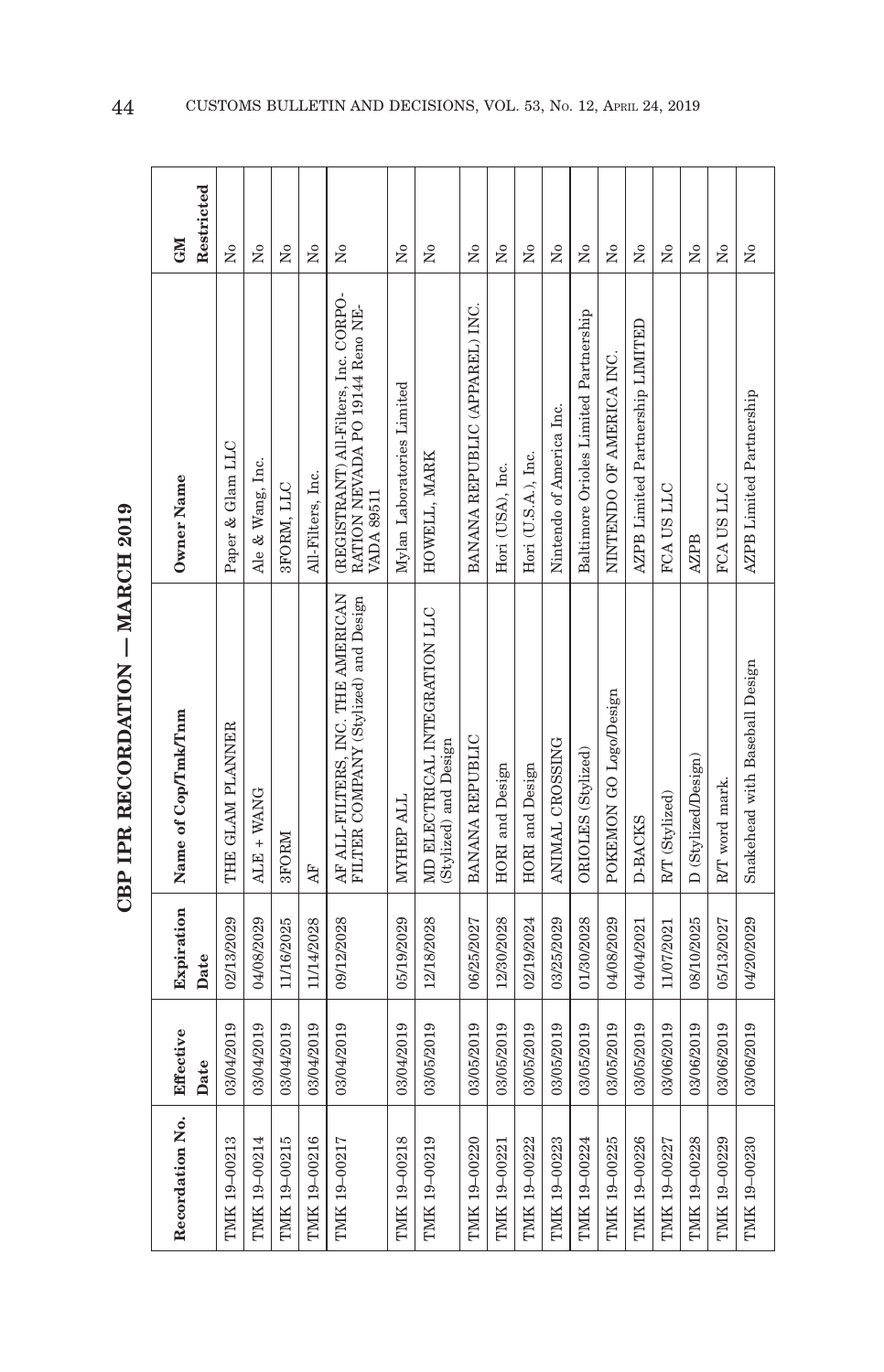| Recordation No.   |            |                    |                                         |                                                     |                          |
|-------------------|------------|--------------------|-----------------------------------------|-----------------------------------------------------|--------------------------|
| Effective<br>Date |            | Expiration<br>Date | Name of Cop/Tmk/Tnm                     | Owner Name                                          | Restricted<br><b>NEO</b> |
| 03/06/2019        |            | 10/19/2021         | BALTIMORE & Design (Stylized)           | Baltimore Orioles Limited Partnership               | ż                        |
| 03/06/2019        |            | 06/23/2020         | Orioles Bird in Batting Position Design | Baltimore Orioles Limited Partnership               | Σò                       |
| 03/06/2019        |            | 08/27/2028         | Orioles Bird Head Design                | Baltimore Orioles Limited Partnership               | $\overline{M}$           |
| 03/06/2019        |            | 03/04/2028         | O's (Stylized)                          | Baltimore Orioles Limited Partnership               | Σó                       |
| 03/06/2019        |            | 04/12/2020         | <b>BOSOX</b>                            | Boston Red Sox Baseball Club Limited<br>Partnership | $\tilde{\mathbf{z}}$     |
| 03/06/2019        |            | 02/02/2021         | RED SOX (Stylized)                      | Boston Red Sox Baseball Club Limited<br>Partnership | Σó                       |
| 03/06/2019        |            | 12/06/2021         | BOSTON (Stylized)                       | Boston Red Sox Baseball Club Limited<br>Partnership | ż                        |
| 03/06/2019        |            | 11/30/2020         | Socks Design                            | Boston Red Sox Baseball Club Limited<br>Partnership | Σò                       |
| 03/06/2019        |            | 04/21/2024         | <b>TICTOHS</b>                          | Uncaged, LLC                                        | Σó                       |
| 03/06/2019        |            | 05/21/2027         | DESIGN ONLY (Squirrel with zipper)      | Uncaged, LLC                                        | Σó                       |
| 03/07/2019        |            | 08/15/2021         | <b>ZYMOX</b>                            | PET KING BRANDS, INC.                               | Σó                       |
|                   | 03/07/2019 | 04/21/2024         | THE RIDGE                               | THE RIDGE WALLET LLC                                | Σó                       |
|                   | 03/07/2019 | 03/18/2029         | MARCO M KELLY & Design                  | <b>EMI</b> Fashion Station inc.                     | Χo                       |
|                   | 03/07/2019 | 03/04/2029         | THE MODERN SKEIN                        | Graff Royal Holdings Inc.                           | $\tilde{X}^{\circ}$      |
|                   | 03/07/2019 | 09/23/2019         | <b>CUBBIES</b>                          | CHICAGO CUBS BASEBALL CLUB,<br><b>TTT</b>           | $\tilde{X}^{\circ}$      |
|                   | 03/07/2019 | 07/17/2027         | CUBS (Stylized) and Design              | CHICAGO CUBS BASEBALL CLUB,<br><b>LLC</b>           | $\tilde{X}^{\circ}$      |
|                   |            |                    |                                         |                                                     |                          |

**CBP IPR RECORDATION - MARCH 2019 CBP IPR RECORDATION — MARCH 2019**

 $\overline{1}$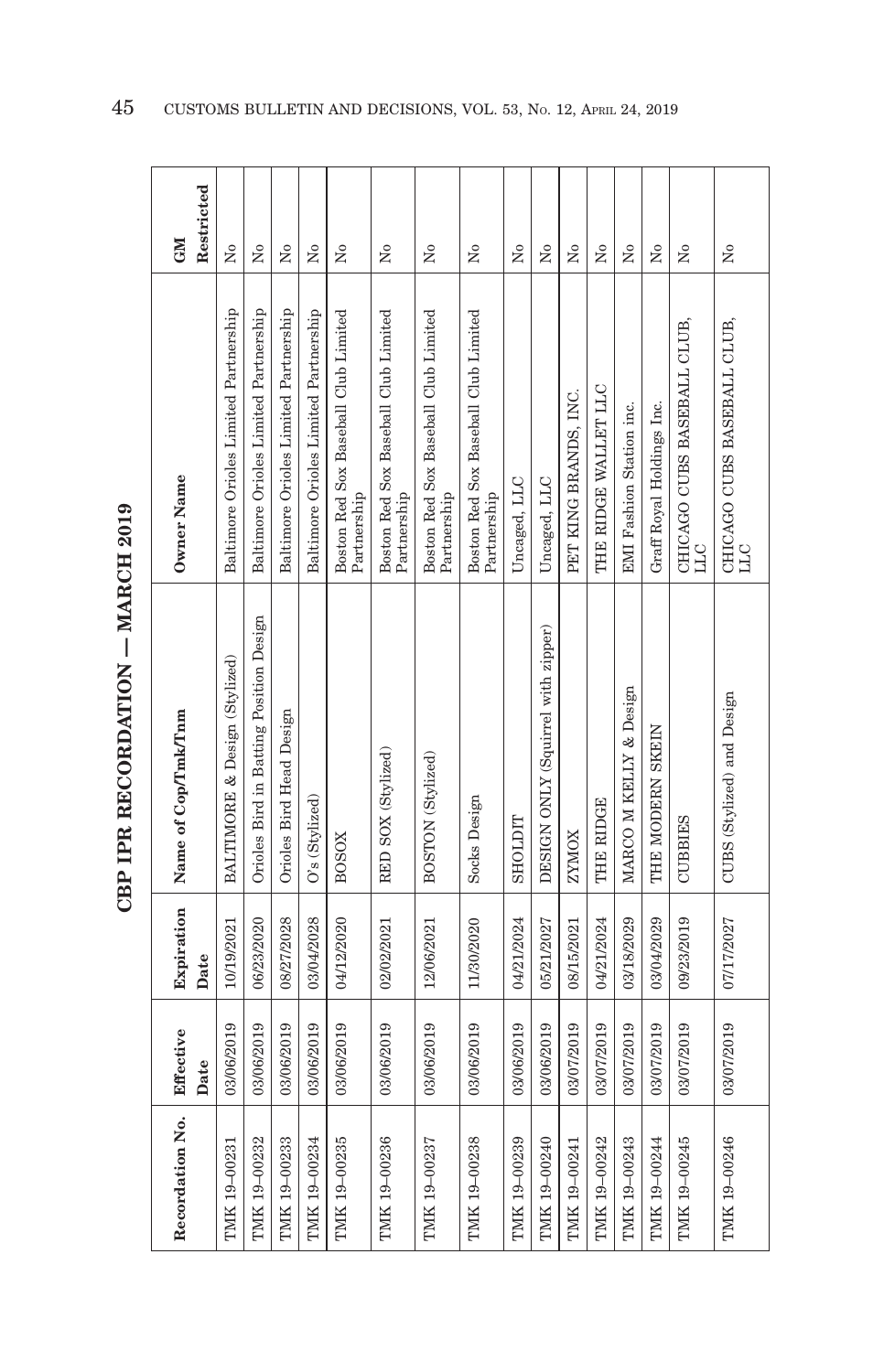| Š      |  |
|--------|--|
| くりょう   |  |
|        |  |
|        |  |
| トイストイド |  |
|        |  |
|        |  |
|        |  |

| Recordation No. | Effective  | Expiration | Name of Cop/Tmk/Tnm                       | Owner Name                                    | <b>CNI</b>           |  |
|-----------------|------------|------------|-------------------------------------------|-----------------------------------------------|----------------------|--|
|                 | Date       | Date       |                                           |                                               | Restricted           |  |
| TMK 19-00247    | 03/07/2019 | 12/05/2025 | C with Walking Bear & Design              | CHICAGO CUBS BASEBALL CLUB,<br>ЫC             | ż                    |  |
| TMK 19-00248    | 03/07/2019 | 10/19/2021 | CHICAGO (Stylized)                        | Chicago Cubs Baseball Club, LLC               | $\overline{N}$       |  |
| TMK 19-00249    | 03/07/2019 | 05/05/2029 | <b>JOSE PEPPER'S</b>                      | Jose Pepper's Restaurants, LLC                | ž                    |  |
| TMK 19-00250    | 03/07/2019 | 06/25/2028 | Bear Face Design                          | Chicago Cubs Baseball Club, LLC               | ž                    |  |
| TMK 19-00251    | 03/07/2019 | 01/27/2020 | DESIGN ONLY (Bear Face in Two<br>Circles) | CHICAGO CUBS BASEBALL CLUB,<br><b>TTI</b>     | ż                    |  |
| TMK 19-00252    | 03/07/2019 | 04/19/2026 | <b>SERPENT'S BITE</b>                     | Constellation Brands U.S. Operations,<br>Inc. | $\tilde{\mathbf{z}}$ |  |
| TMK 19-00253    | 03/07/2019 | 09/13/2027 | W (Stylized)                              | Chicago Cubs Baseball Club, LLC               | Σò                   |  |
| TMK 19-00254    | 03/07/2019 | 07/17/2027 | <b>CUBS</b>                               | CHICAGO CUBS BASEBALL CLUB,<br><b>LLC</b>     | Σó                   |  |
| TMK 19-00255    | 03/07/2019 | 12/24/2022 | DARRELL LEA                               | DL ASSETS PTY                                 | Σó                   |  |
| TMK 19-00256    | 03/07/2019 | 11/25/2025 | LUCKY COUNTRY and Design                  | DL ASSETS PTY LTD                             | Σò                   |  |
| TMK 19-00257    | 03/07/2019 | 11/25/2025 | LUCKY COUNTRY                             | DL ASSETS PTY LTD                             | ž                    |  |
| TMK 19-00258    | 03/07/2019 | 08/01/2020 | C (Stylized)                              | CLEVELAND INDIANS BASEBALL<br>COMPANY, LLC    | $\tilde{\mathbf{z}}$ |  |
| TMK 19-00259    | 03/07/2019 | 10/26/2021 | CLEVELAND (Stylized)                      | CLEVELAND INDIANS BASEBALL<br>COMPANY, LLC    | Σ°                   |  |
| TMK 19-00260    | 03/07/2019 | 09/10/2028 | I (Stylized)                              | CLEVELAND INDIANS BASEBALL COMPANY, LLC       | Σó                   |  |
| TMK 19-00261    | 03/07/2019 | 02/28/2027 | <b>INDIANS</b>                            | CLEVELAND INDIANS BASEBALL<br>COMPANY, LLC    | ż                    |  |
|                 |            |            |                                           |                                               |                      |  |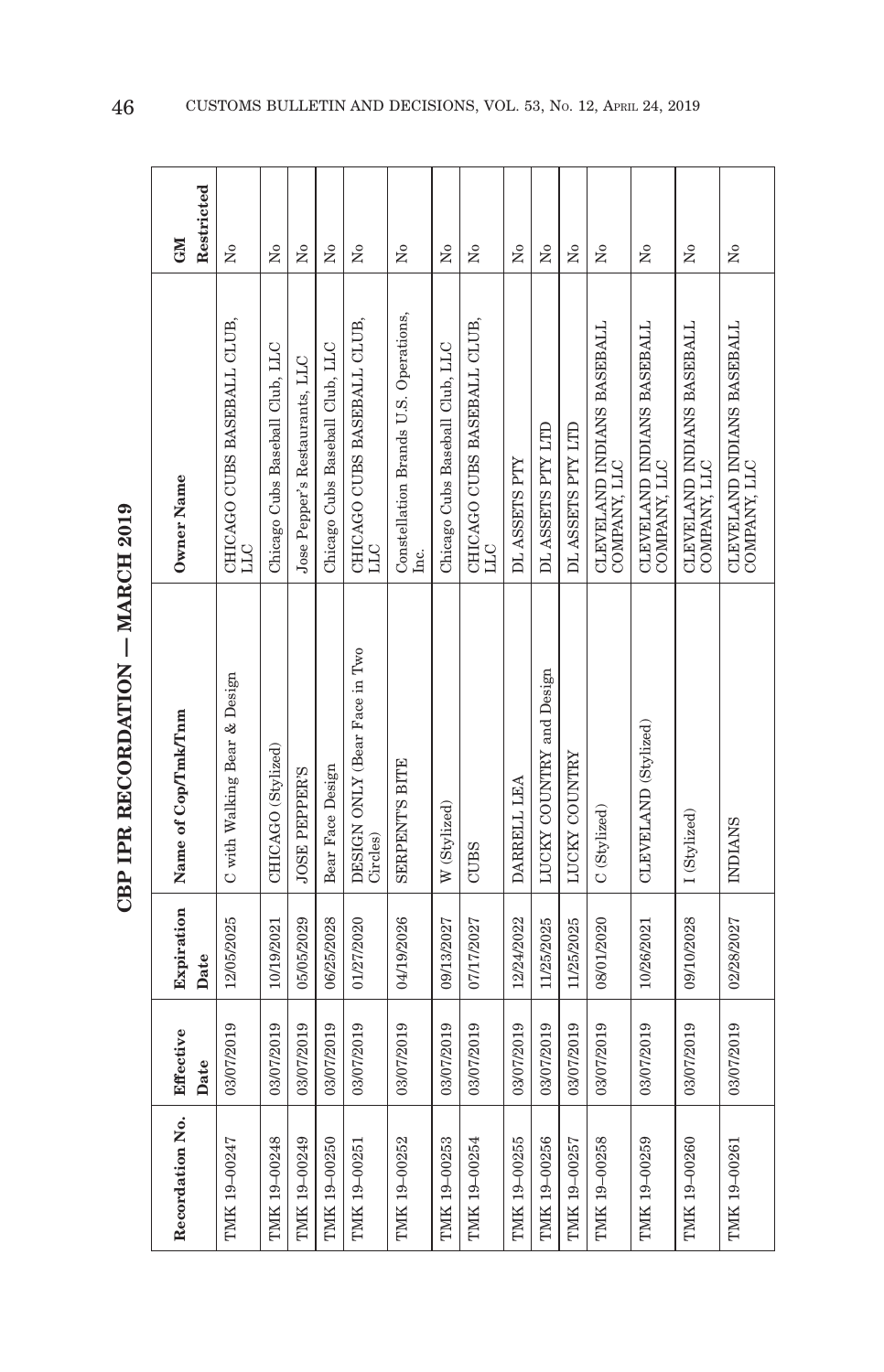|        | ć         |
|--------|-----------|
| i<br>: |           |
|        |           |
|        | くしょく<br>ŗ |
| Ì      |           |
|        |           |

| Recordation No. | Effective<br>Date | Expiration<br>Date | Name of Cop/Tmk/Tnm             | Owner Name                                 | Restricted<br><b>GM</b>              |
|-----------------|-------------------|--------------------|---------------------------------|--------------------------------------------|--------------------------------------|
| TMK 19-00262    | 03/07/2019        | 11/04/2025         | TRIBE                           | CLEVELAND INDIANS BASEBALL<br>COMPANY, LLC | ž                                    |
| TMK 19-00263    | 03/07/2019        | 11/30/2021         | COLORADO (Stylized)             | Colorado Rockies Baseball Club, Ltd.       | Σó                                   |
| TMK 19-00264    | 03/07/2019        | 06/18/2024         | H and Star Design               | Houston Astros, LLC                        | Σò                                   |
| TMK 19-00265    | 03/07/2019        | 03/22/2026         | KC (Stylized) and Banner Design | Kansas City Royals Baseball Corporation    | $\tilde{z}$                          |
| TMK 19-00266    | 03/07/2019        | 10/12/2021         | LOS ANGELES (Stylized)          | Los Angeles Dodgers LLC                    | Σò                                   |
| TMK 19-00267    | 03/08/2019        | 06/18/2024         | ASTROS (Stylized)               | Houston Astros, LLC                        | Σó                                   |
| TMK 19-00268    | 03/08/2019        | 04/28/2024         | HOUSTON (Stylized)              | Houston Astros, LLC                        | ž                                    |
| TMK 19-00269    | 03/08/2019        | 11/16/2021         | KANSAS CITY (Stylized)          | Kansas City Royals Baseball Corporation    | $\tilde{\mathbf{z}}$                 |
| TMK 19-00270    | 03/08/2019        | 08/01/2027         | A (Stylized) with a Halo Design | Angels Baseball LP                         | $\tilde{\mathbf{z}}$                 |
| TMK 19-00271    | 03/08/2019        | 03/11/2028         | TC (Stylized)                   | Minnesota Twins, LLC                       | Σó                                   |
| TMK 19-00272    | 03/11/2019        | 12/06/2021         | <b>GAMBLER</b>                  | Top Tobacco, L.P.                          | ż                                    |
| TMK 19-00273    | 03/11/2019        | 06/29/2026         | <b>SECRET SILKY</b>             | GILDAN APPAREL (CANADA) LP                 | Σò                                   |
| TMK 19-00274    | 03/11/2019        | 01/13/2026         | UNDER CONTROL BY SECRET         | GILDAN APPAREL (CANADA) LP                 | Σó                                   |
| TMK 19-00275    | 03/11/2019        | 03/27/2026         | COMFORT COLORS                  | GILDAN ACTIVEWEAR SRL                      | Σó                                   |
| TMK 19-00276    | 03/11/2019        | 10/12/2026         | <b>GILDAN</b>                   | Gildan Activewear SRL                      | $\overline{N}$                       |
| TMK 19-00277    | 03/11/2019        | 07/21/2025         | GILDAN PERFORMANCE              | Gildan Activewear SRL                      | Χo                                   |
| TMK 19-00278    | 03/11/2019        | 07/12/2026         | GILDAN PLATINUM                 | Gildan Activewear SRL                      | $\tilde{\rm z}$                      |
| TMK 19-00279    | 03/11/2019        | 02/07/2028         | TOWELS PLUS                     | Gildan Activewear SRL                      | $\overline{\mathsf{X}}^{\mathsf{o}}$ |
| TMK 19-00280    | 03/11/2019        | 01/14/2029         | AMERICAN APPAREL                | GILDAN ACTIVEWEAR SRL                      | Χo                                   |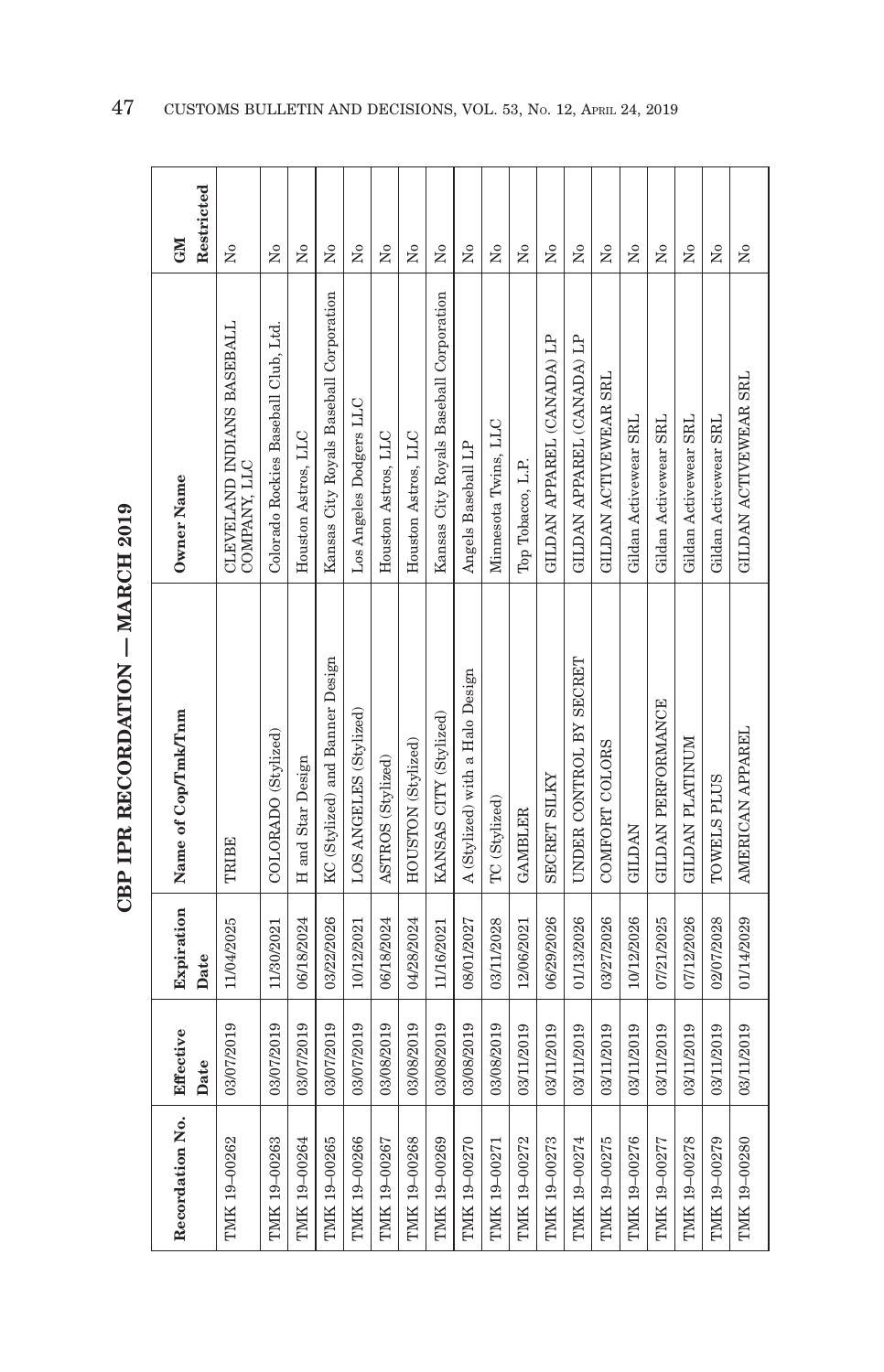| ć      |  |
|--------|--|
| i<br>I |  |
|        |  |
| くしょ    |  |
|        |  |
|        |  |

| Recordation No. | Effective<br>Date | Expiration<br>Date | Name of Cop/Tmk/Tnm           | Owner Name                                          | Restricted<br><b>NEO</b> |
|-----------------|-------------------|--------------------|-------------------------------|-----------------------------------------------------|--------------------------|
| TMK 19-00281    | 03/11/2019        | 07/27/2020         | <b>ALCS</b>                   | Office of the Commissioner of Baseball              | $\overline{M}$           |
| TMK 19-00282    | 03/11/2019        | 07/27/2020         | <b>ALDS</b>                   | Office of the Commissioner of Baseball              | $\overline{N}$           |
| TMK 19-00283    | 03/11/2019        | 03/29/2020         | LEAGUE CHAMPIONSHIP SERIES    | Office of the Commissioner of Baseball              | Σó                       |
| TMK 19-00284    | 03/11/2019        | 08/01/2027         | RED SOX (Stylized)            | Boston Red Sox Baseball Club Limited<br>Partnership | Σó                       |
| TMK 19-00285    | 03/11/2019        | 03/09/2029         | N.L. CHAMPIONS                | Office of the Commissioner of Baseball              | $\tilde{\mathbf{z}}$     |
| TMK 19-00286    | 03/11/2019        | 11/13/2021         | <b>CLAIBORNE</b>              | LIZ CLAIBORNE, INC.                                 | Σò                       |
| TMK 19-00287    | 03/11/2019        | 07/17/2027         | B (Stylized)                  | Boston Red Sox Baseball Club Limited<br>Partnership | Σò                       |
| TMK 19-00288    | 03/11/2019        | 07/27/2020         | <b>NLCS</b>                   | Office of the Commissioner of Baseball              | Σò                       |
| TMK 19-00289    | 03/11/2019        | 07/27/2020         | <b>NLDS</b>                   | Office of the Commissioner of Baseball              | Χo                       |
| TMK 19-00290    | 03/11/2019        | 06/11/2028         | C (Stylized)                  | CHICAGO CUBS BASEBALL CLUB,<br>PTT                  | Σò                       |
| TMK 19-00291    | 03/11/2019        | 01/23/2028         | YANKEES (Stylized) and Design | New York Yankees Partnership                        | ž                        |
| TMK 19-00292    | 03/12/2019        | 08/03/2026         | MORFOSE                       | A&A Cosmetics, Inc                                  | $\overline{R}$           |
| TMK 19-00293    | 03/12/2019        | 01/30/2028         | <b>CUBS</b>                   | CHICAGO NATIONAL LEAGUE BALL<br>CLUB, LLC           | $\tilde{\mathbf{z}}$     |
| TMK 19-00294    | 03/12/2019        | 05/26/2029         | <b>FORTNITE</b>               | Epic Games, Inc.                                    | $_{\rm N_0}$             |
| TMK 19-00295    | 03/12/2019        | 04/15/2028         | LA (Stylized)                 | Los Angeles Dodgers LLC                             | $_{\rm N_0}$             |
| TMK 19-00296    | 03/12/2019        | 07/04/2019         | LA (Stylized)                 | LOS ANGELES DODGERS LLC                             | $\tilde{X}^{\circ}$      |
| TMK 19-00297    | 03/12/2019        | 12/27/2021         | <b>MUSE</b>                   | Torpack Limited                                     | $\tilde{X}^{\circ}$      |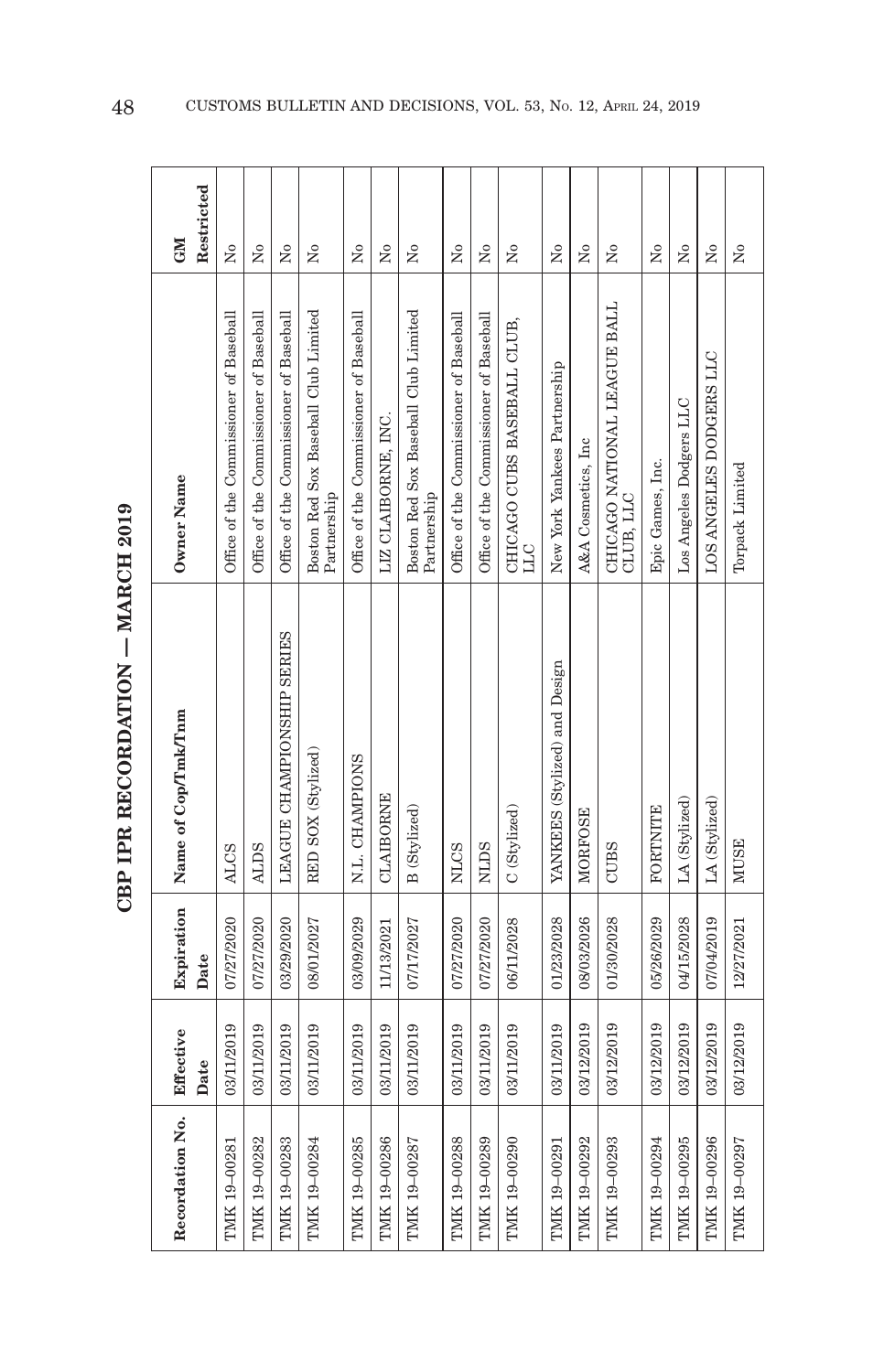| Recordation No. | Effective<br>Date | Expiration<br>Date | Name of Cop/Tmk/Tnm         | Owner Name                                                                                     | Restricted<br><b>NEO</b>             |
|-----------------|-------------------|--------------------|-----------------------------|------------------------------------------------------------------------------------------------|--------------------------------------|
| TMK 19-00298    | 03/12/2019        | 09/03/2028         | WORLD SERIES                | Office of the Commissioner of Baseball                                                         | Σó                                   |
| TMK 19-00299    | 03/12/2019        | 01/16/2023         | <b>MUSE</b>                 | Torpack Limited                                                                                | Σò                                   |
| TMK 19-00300    | 03/12/2019        | 01/11/2022         | <b>MUSE</b>                 | Torpack Limited                                                                                | $\tilde{X}^{\circ}$                  |
| TMK 19-00301    | 03/12/2019        | 11/18/2025         | <b>MUSE</b>                 | Torpack Limited                                                                                | Σó                                   |
| TMK 19-00302    | 03/12/2019        | 01/09/2029         | CMAUSAR AUSARCM             | HOLY MAAT, INC.                                                                                | $\tilde{\mathbf{z}}$                 |
| TMK 19-00303    | 03/12/2019        | 10/17/2028         | <b>YAWN AIR</b>             | High Street TV (Group) Ltd                                                                     | Σó                                   |
| TMK 19-00304    | 03/12/2019        | 08/01/2028         | MAXI-GLIDER 360             | High Street TV (Group) Ltd Registered<br>Company UNITED KINGDOM High<br>Street TV (Group) Ltd, | Σò                                   |
| TMK 19-00305    | 03/12/2019        | 04/11/2021         | <b>SAATVA</b>               | WHITESTONE HOME FURNISHINGS,<br><b>LLC</b>                                                     | ż                                    |
| TMK 19-00306    | 03/12/2019        | 06/17/2025         | LOOM & LEAF                 | WHITESTONE HOME FURNISHINGS,<br>ЛT                                                             | $\mathsf{S}^{\mathsf{o}}$            |
| TMK 19-00307    | 03/12/2019        | 05/04/2027         | PUMIE                       | United States Pumice Company                                                                   | Σó                                   |
| TMK 19-00308    | 03/12/2019        | 07/12/2021         | NEW YORK (Stylized)         | New York Yankees Partnership                                                                   | ż                                    |
| TMK 19-00309    | 03/12/2019        | 01/23/2028         | NY (Stylized)               | New York Yankees Partnership                                                                   | Σó                                   |
| TMK 19-00310    | 03/12/2019        | 02/07/2028         | <b>SCOURING STICK</b>       | United States Pumice Company                                                                   | $_{\rm N_0}$                         |
| TMK 19-00311    | 03/12/2019        | 10/26/2021         | SEATTLE & Design (Stylized) | THE BASEBALL CLUB OF SEATTLE,<br>LLLP                                                          | $\tilde{X}^{\circ}$                  |
| TMK 19-00312    | 03/12/2019        | 05/14/2027         | <b>ZENHAVEN</b>             | WHITESTONE HOME FURNISHINGS,<br>PTT                                                            | $\overline{N}$                       |
| TMK 19-00313    | 03/12/2019        | 05/02/2020         | RAYS & Design (Stylized)    | Tampa Bay Rays Baseball Ltd.                                                                   | $\overline{\mathsf{X}}^{\mathsf{o}}$ |

**CBP IPR RECORDATION - MARCH 2019 CBP IPR RECORDATION — MARCH 2019**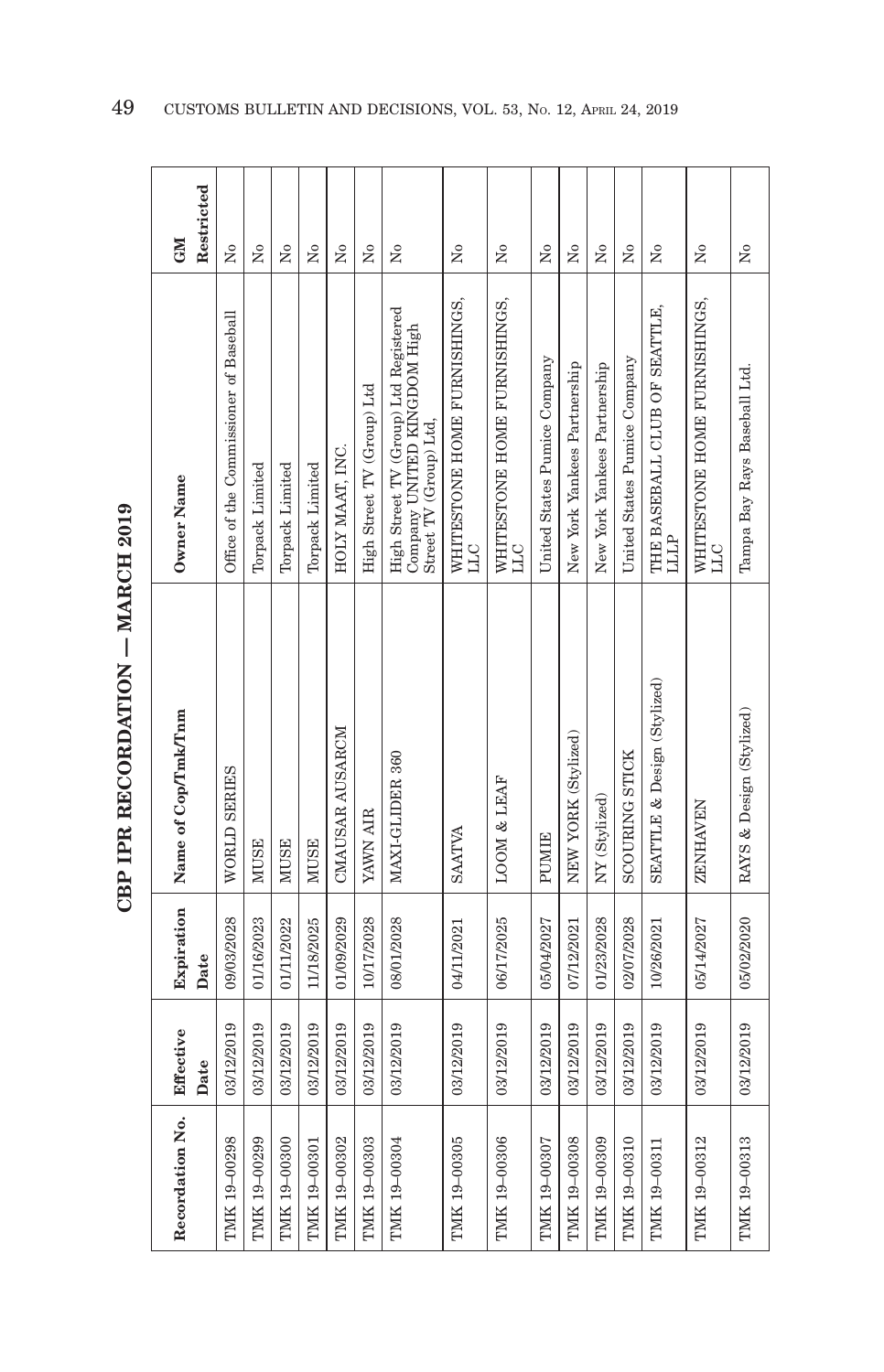| ć      |  |
|--------|--|
| i<br>I |  |
|        |  |
| くしょ    |  |
|        |  |
|        |  |

| Recordation No. | Effective<br>Date | Expiration<br>Date | Name of Cop/Tmk/Tnm                             | Owner Name                                 | Restricted<br><b>GM</b> |
|-----------------|-------------------|--------------------|-------------------------------------------------|--------------------------------------------|-------------------------|
| TMK 19-00314    | 03/12/2019        | 11/03/2020         | Design Only (Glint)                             | Tampa Bay Rays Baseball Ltd.               | Σò                      |
| TMK 19-00315    | 03/12/2019        | 06/30/2020         | TB (Stylized)                                   | Tampa Bay Rays Baseball Ltd.               | $\tilde{\mathbf{z}}$    |
| TMK 19-00316    | 03/12/2019        | 01/14/2025         | <b>COOKIES SF</b>                               | COOKIES SF LLC                             | Σò                      |
| TMK 19-00317    | 03/12/2019        | 07/05/2026         | JUVÉDERM                                        | Allergan Holdings France                   | Σò                      |
| TMK 19-00318    | 03/13/2019        | 04/16/2028         | INSPIRED BY THE PLANET, CRAFTED<br>BY JOB       | Republic Technologies (NA) LLC             | ż                       |
| TMK 19-00319    | 03/13/2019        | 08/11/2020         | <b>GAMBLER</b>                                  | Top Tobacco LP                             | Σò                      |
| TMK 19-00320    | 03/13/2019        | 11/30/2021         | JOB (Stylized) and Design (Diamond and<br>Oval) | Republic Technologies (NA) LLC             | ż                       |
| TMK 19-00321    | 03/13/2019        | 11/30/2021         | JOB (Stylized) and Diamond Design               | Republic Technologies (NA) LLC             | $\tilde{\mathbf{z}}$    |
| TMK 19-00322    | 03/13/2019        | 05/19/2029         | Amos Rome (Stylized)                            | Amos Rome Vineyards LLC                    | Σó                      |
| TMK 19-00323    | 03/14/2019        | 09/19/2028         | <b>BABY FOOT</b>                                | Liberta Co., Ltd.                          | Σó                      |
| TMK 19-00324    | 03/14/2019        | 04/27/2026         | Chief Wahoo Indian Head Design                  | CLEVELAND INDIANS BASEBALL<br>COMPANY, LLC | ż                       |
| TMK 19-00325    | 03/14/2019        | 04/08/2028         | INDIANS (Stylized)                              | CLEVELAND INDIANS BASEBALL<br>COMPANY, LLC | Σò                      |
| TMK 19-00326    | 03/14/2019        | 01/30/2028         | ANGELS (Stylized) and Design                    | Angels Baseball LP                         | $\tilde{\rm X}^0$       |
| TMK 19-00327    | 03/14/2019        | 04/15/2028         | DODGERS (Stylized)                              | Los Angeles Dodgers LLC                    | Χo                      |
| TMK 19-00328    | 03/14/2019        | 09/02/2029         | AMERICAN LEAGUE                                 | Office of the Commissioner of Baseball     | Σó                      |
| TMK 19-00329    | 03/14/2019        | 08/26/2019         | DIVISION SERIES                                 | Office of the Commissioner of Baseball     | $\tilde{\rm X}^0$       |
| TMK 19-00330    | 03/14/2019        | 03/11/2028         | ANGELS (Stylized)                               | Angels Baseball LP                         | $\tilde{z}$             |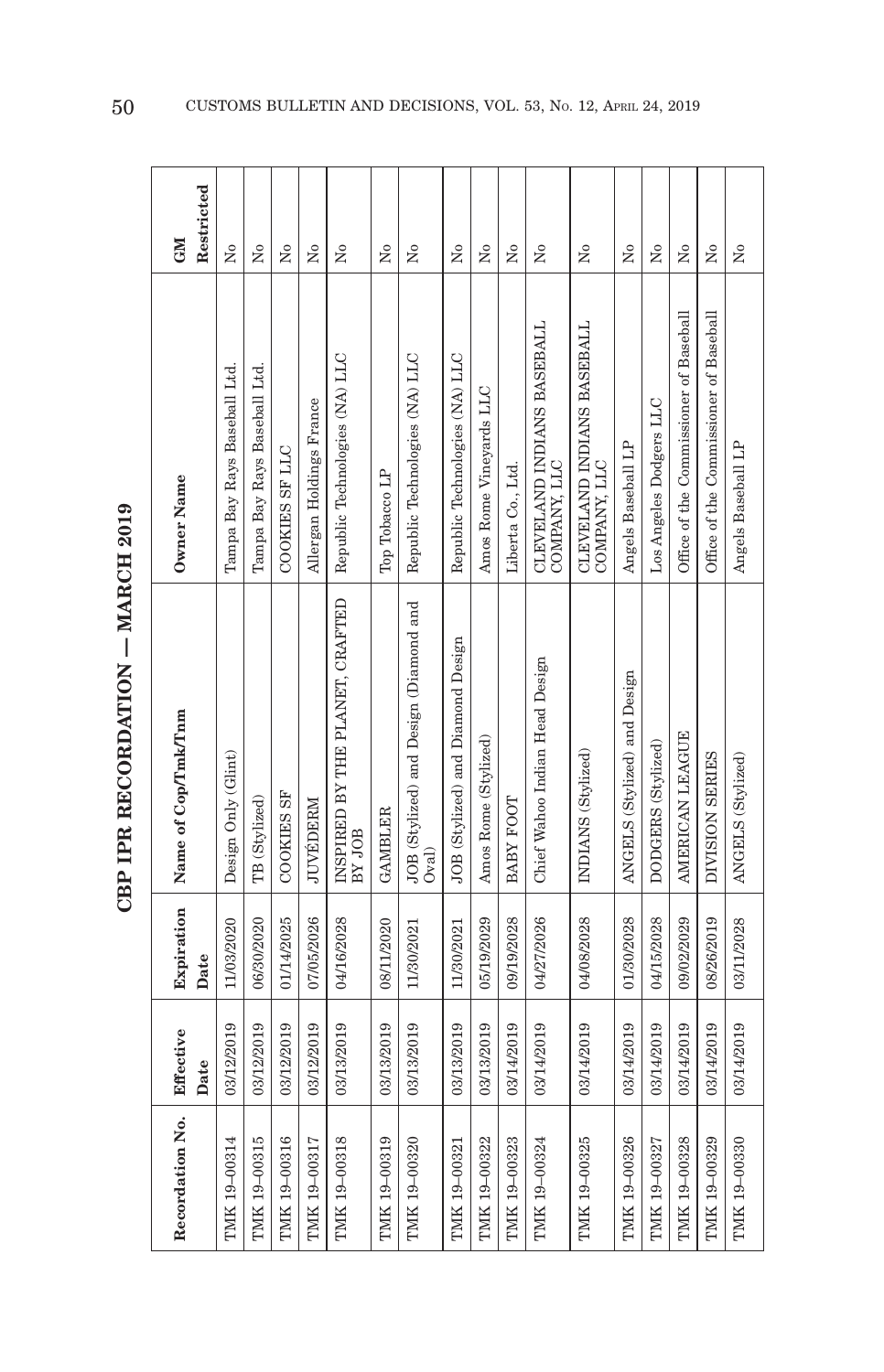| ć      |  |
|--------|--|
| i<br>I |  |
|        |  |
| くしょ    |  |
|        |  |
|        |  |

| Recordation No. | Effective<br>Date | Expiration<br>Date | Name of Cop/Tmk/Tnm        | Owner Name                                 | Restricted<br>GM     |
|-----------------|-------------------|--------------------|----------------------------|--------------------------------------------|----------------------|
| TMK 19-00331    | 03/14/2019        | 03/04/2029         | ZERO PIOJOS & Design       | Gute Besserung Hauser LLC                  | Σó                   |
| TMK 19-00332    | 03/14/2019        | 02/03/2020         | NATIONAL LEAGUE            | Office of the Commissioner of Baseball     | Σó                   |
| TMK 19-00333    | 03/14/2019        | 09/01/2024         | <b>NILB</b>                | Major League Baseball Properties, Inc.     | Σó                   |
| TMK 19-00334    | 03/14/2019        | 09/01/2024         | <b>NILB</b>                | Major League Baseball Properties, Inc.     | Σó                   |
| TMK 19-00335    | 03/14/2019        | 01/23/2028         | NY (Stylized)              | New York Yankees Partnership               | å                    |
| TMK 19-00336    | 03/14/2019        | 08/10/2021         | TEXAS (Stylized)           | RANGERS BASEBALL LLC                       | Σó                   |
| TMK 19-00337    | 03/14/2019        | 02/06/2028         | NY (Stylized)              | New York Yankees Partnership               | $\tilde{X}^{\circ}$  |
| TMK 19-00338    | 03/14/2019        | 01/30/2028         | <b>YANKEES</b>             | New York Yankees                           | Σó                   |
| TMK 19-00339    | 03/14/2019        | 02/06/2028         | <b>REDS</b>                | The Cincinnati Reds LLC                    | $\tilde{X}^{\circ}$  |
| TMK 19-00340    | 03/14/2019        | 06/30/2020         | T TEXAS RANGERS and Design | RANGERS BASEBALL LLC                       | $\tilde{\rm X}^0$    |
| TMK 19-00341    | 03/14/2019        | 01/30/2028         | <b>YANKEES</b>             | New York Yankees Partnership               | Χo                   |
| TMK 19-00342    | 03/14/2019        | 07/19/2024         | <b>ROCKIES</b>             | COLORADO ROCKIES BASEBALL<br>CLUB, LTD.    | Σó                   |
| TMK 19-00343    | 03/14/2019        | 07/01/2024         | ASTROS (Stylized)          | Houston Astros, LLC                        | Σó                   |
| TMK 19-00344    | 03/14/2019        | 03/18/2028         | T (Stylized)               | RANGERS BASEBALL LLC                       | Σó                   |
| TMK 19-00345    | 03/14/2019        | 01/23/2028         | T TEXAS RANGERS and Design | RANGERS BASEBALL LLC                       | $\overline{R}$       |
| TMK 19-00346    | 03/14/2019        | 09/03/2028         | W (Stylized)               | WASHINGTON NATIONALS BASEBALL<br>CLUB, LLC | $\tilde{\mathbf{X}}$ |
| TMK 19-00347    | 03/14/2019        | 02/19/2024         | WASHINGTON (Stylized)      | Washington Nationals Baseball Club, LLC    | $\Sigma$             |
| TMK 19-00348    | 03/14/2019        | 04/15/2028         | SD (Stylized)              | Padres L.P.                                | $\tilde{\mathbf{z}}$ |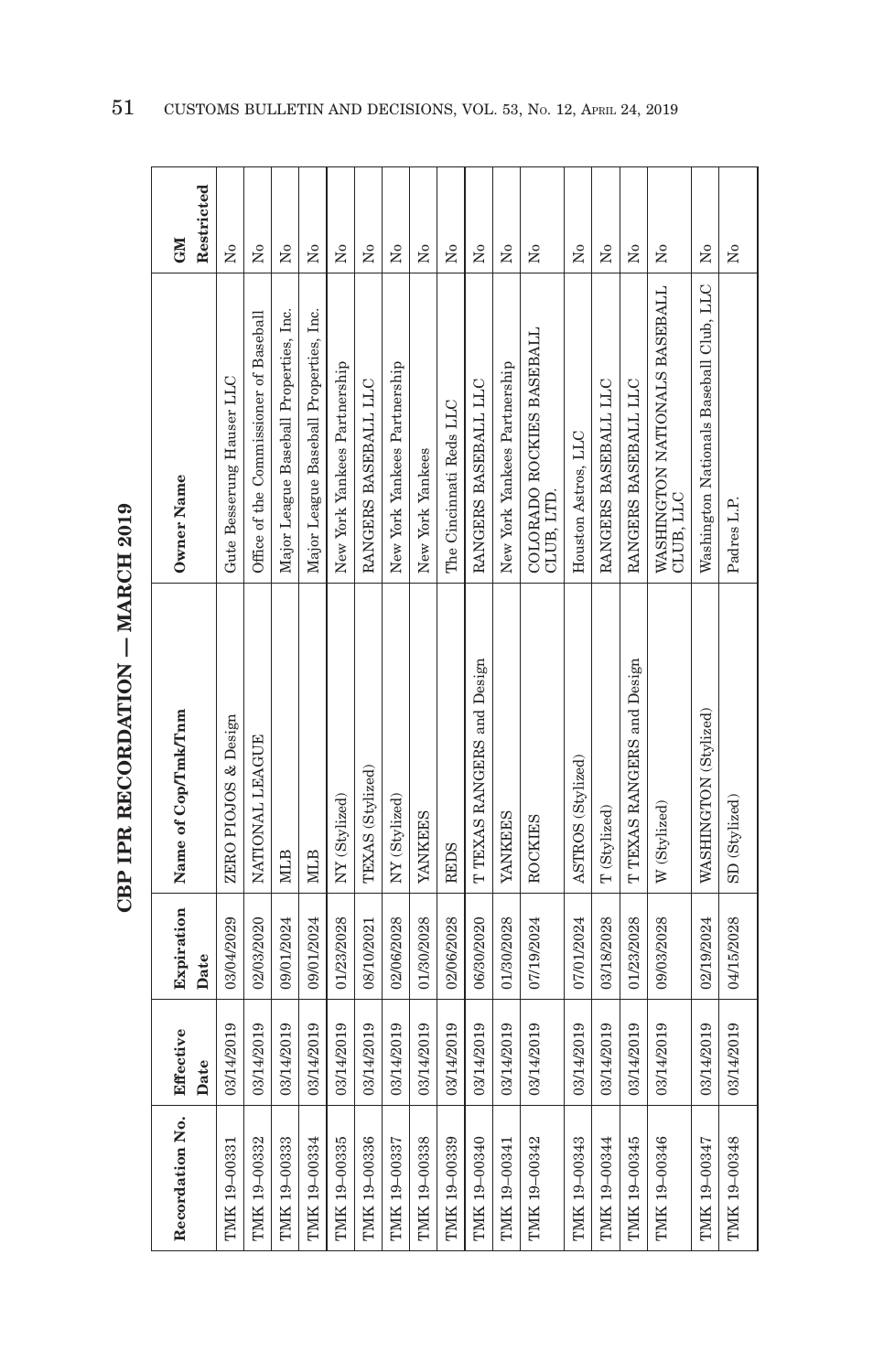| .001c<br><b>TADOL</b>                                                                      |
|--------------------------------------------------------------------------------------------|
|                                                                                            |
|                                                                                            |
| THE RECOPPATION<br>֚֚֓                                                                     |
| ֖֖֖֖֖֖֖֖֖֖֖֖֖֖֖֖֖֧֪֪֪֦֧֖֧֪֪֪֪֪֦֧֦֧֪֪֪֪֪֦֧֪֪֪֪֪֪֪֪֪֪֪֪֪֪֪֪֪֚֚֚֚֚֚֚֚֚֚֚֚֚֚֚֚֚֚֚֚֡֬֝֝֝֝֬<br>í |
| qRD                                                                                        |

 $\bullet$ 

| Recordation No. | Effective<br>Date | Date       | Expiration Name of Cop/Tmk/Tnm | Owner Name                              | Restricted<br><b>GMI</b> |
|-----------------|-------------------|------------|--------------------------------|-----------------------------------------|--------------------------|
| TMK 19-00349    | 03/14/2019        | 08/06/2028 | CR (Stylized)                  | Colorado Rockies Baseball Club, Ltd.    | $\overline{M}$           |
| TMK 19-00350    | 03/18/2019        | 04/17/2027 | TOOLOUD                        | ABC Online Resources, LLC               | Σó                       |
| TMK 19-00351    | 03/18/2019        | 07/01/2024 | H and Star Design              | Houston Astros, LLC                     | Σò                       |
| TMK 19-00352    | 03/18/2019        | 03/29/2026 | <b>KC</b> and Design           | Kansas City Royals Baseball Corporation | Σó                       |
| TMK 19-00353    | 03/18/2019        | 05/19/2028 | TC (Stylized)                  | MINNESOTA TWINS, LLC                    | Σó                       |
| TMK 19-00354    | 03/18/2019        | 12/09/2027 | <b>GRILLMASTER</b>             | United States Pumice Company            | Σó                       |
| TMK 19-00355    | 03/18/2019        | 07/08/2028 | WORLD SERIES                   | Office of the Commissioner of Baseball  | ż                        |
| TMK 19-00356    | 03/18/2019        | 08/26/2019 | WORLD SERIES                   | Office of the Commissioner of Baseball  | Σó                       |
| TMK 19-00357    | 03/18/2019        | 08/27/2028 | WORLD SERIES                   | Office of the Commissioner of Baseball  | å                        |
| TMK 19-00358    | 03/18/2019        | 11/24/2020 | FLEXI-SCOUR                    | United States Pumice Company            | $\tilde{X}^{\circ}$      |
| TMK 19-00359    | 03/18/2019        | 09/18/2026 | <b>FOOTSTONE</b>               | United States Pumice Company            | ż                        |
| TMK 19-00360    | 03/18/2019        | 09/25/2026 | POOL BLOK                      | United States Pumice Company            | $\tilde{\mathbf{z}}$     |
| TMK 19-00361    | 03/18/2019        | 06/01/2026 | SIERRA ARTISAN                 | United States Pumice Company            | $\tilde{X}^{\circ}$      |
| TMK 19-00362    | 03/18/2019        | 10/16/2026 | <b>FEATHEROCK</b>              | Featherock, Inc.                        | $\overline{N}$           |
| TMK 19-00363    | 03/18/2019        | 07/23/2023 | <b>ICLUSIG</b>                 | ARIAD Pharmaceuticals, Inc.             | $_{\rm N_0}$             |
| TMK 19-00364    | 03/20/2019        | 06/17/2025 | <b>BELSOMRA</b>                | Merck Sharp & Dohme Corp                | Σ°                       |
| TMK 19-00365    | 03/20/2019        | 03/14/2022 | <b>SCHERING</b>                | MERCK SHARP & DOHME CORP.               | $\overline{N}$           |
| TMK 19-00366    | 03/20/2019        | 06/07/2027 | DIA-BURS                       | MANI, Inc.                              | Σó                       |
| TMK 19-00367    | 03/20/2019        | 07/12/2026 | ZEPATIER                       | Merck Sharp & Dohme Corp.               | $\tilde{X}^{\circ}$      |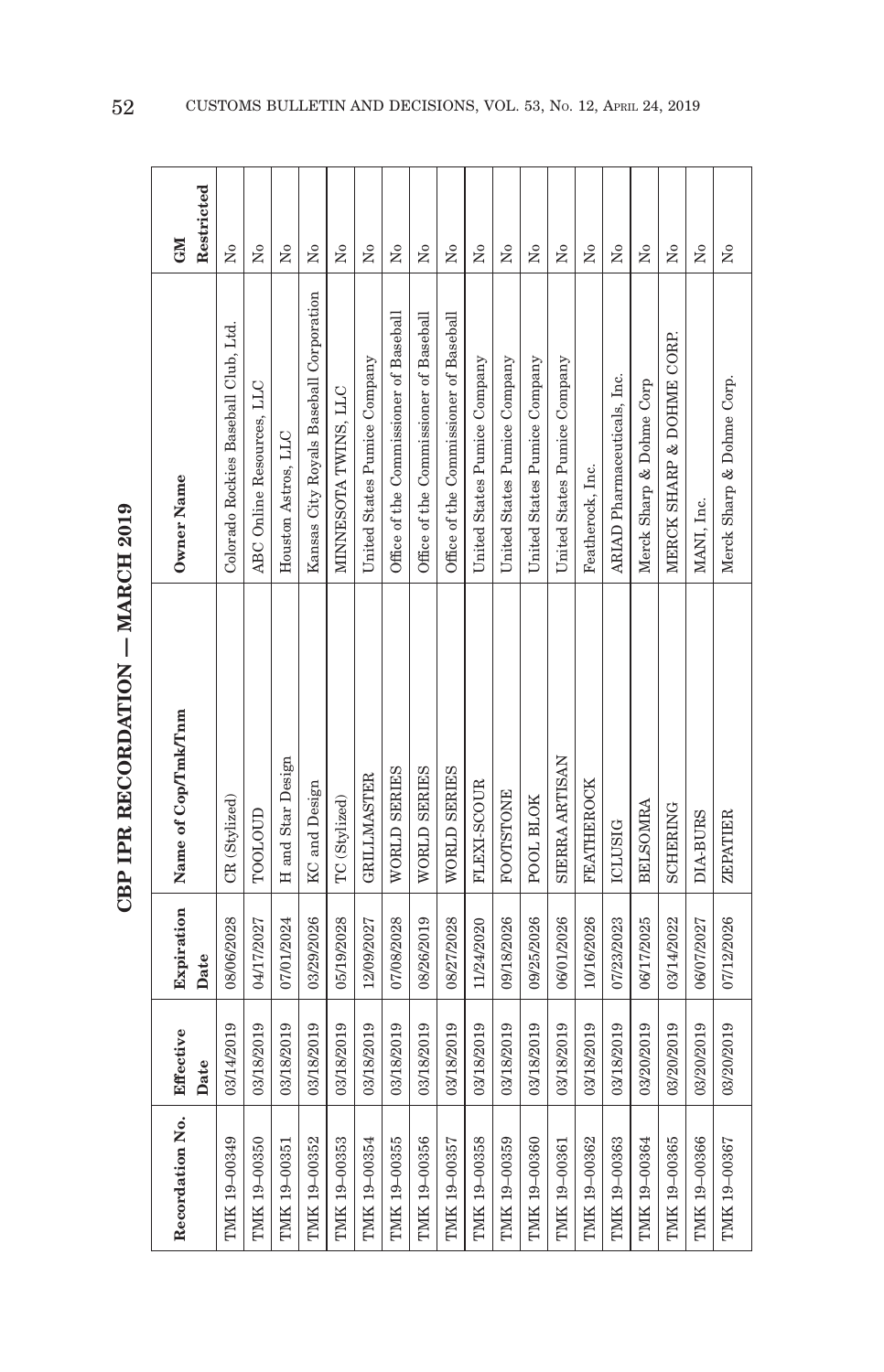| Recordation No. | Effective  | Expiration | Name of Cop/Tmk/Tnm                   | Owner Name                   | GM                      |
|-----------------|------------|------------|---------------------------------------|------------------------------|-------------------------|
|                 | Date       | Date       |                                       |                              | Restricted              |
| TMK 19-00368    | 03/20/2019 | 12/23/2024 | <b>BRAVECTO</b>                       | Intervet Inc.                | $\tilde{\mathbf{z}}$    |
| TMK 19-00369    | 03/20/2019 | 02/01/2027 | MYSTIC NAILS                          | Zabel Inc.                   | Σó                      |
| TMK 19-00370    | 03/20/2019 | 06/05/2029 | DESIGN (STRIPE) & COLOR               | Gucci America, Inc.          | Σó                      |
| TMK 19-00371    | 03/20/2019 | 05/13/2027 | HEIRLOOM                              | Minglement, Inc.             | Σó                      |
| TMK 19-00372    | 03/20/2019 | 05/19/2029 | DigiGalaxy                            | DigiGalaxy LLC               | $\tilde{\mathbf{z}}$    |
| TMK 19-00373    | 03/20/2019 | 03/25/2023 | KEYTRUDA                              | Merck Sharp & Dohme Corp.    | $\tilde{\mathbf{z}}$    |
| TMK 19-00374    | 03/20/2019 | 09/27/2026 | MOTO METAL                            | WHEEL PROS, LLC              | Σó                      |
| TMK 19-00375    | 03/20/2019 | 12/26/2026 | PALLO & Design                        | JoeGlo & Co., LLC            | $\overline{R}$          |
| TMK 19-00376    | 03/20/2019 | 10/12/2026 | KMC WHEELS (Stylized)                 | Wheel Pros, LLC              | $\tilde{\mathbf{z}}$    |
| TMK 19-00377    | 03/20/2019 | 09/10/2024 | <b>OPDIVO</b>                         | Bristol-Myers Squibb Company | $\tilde{\rm X}^{\rm o}$ |
| TMK 19-00378    | 03/20/2019 | 08/17/2026 | <b>CEASE FIRE &amp; Design</b>        | CEASE FIRE, LLC              | Σó                      |
| TMK 19-00379    | 03/20/2019 | 06/15/2026 | XD Series & Design                    | Wheel Pros, LLC              | Σó                      |
| TMK 19-00380    | 03/20/2019 | 09/14/2026 | <b>BRIDION</b>                        | Merck Sharp & Dohme B.V.     | $\tilde{\mathbf{X}}$    |
| TMK 19-00381    | 03/20/2019 | 03/18/2028 | <b>ISENTRESS</b>                      | MERCK SHARP & DOHME CORP.    | $\tilde{X}^{\circ}$     |
| TMK 19-00382    | 03/20/2019 | 04/16/2028 | SportBike Chic & Design               | SportBike Chic               | $\tilde{X}^{\circ}$     |
| TMK 19-00383    | 03/20/2019 | 07/05/2026 | <b>NICCE</b>                          | Mitchel Galvin-Farnol        | $\overline{N}$          |
| TMK 19-00384    | 03/20/2019 | 07/24/2022 | DESIGN ONLY (3 DIMENSIONAL<br>HANDLE) | WCM Industries, Inc.         | $\tilde{\mathbf{X}}$    |
| TMK 19-00385    | 03/20/2019 | 11/13/2023 | DESIGN ONLY (3D HANDLE)               | WCM Industries, Inc.         | Σó                      |

**CBP IPR RECORDATION - MARCH 2019 CBP IPR RECORDATION — MARCH 2019**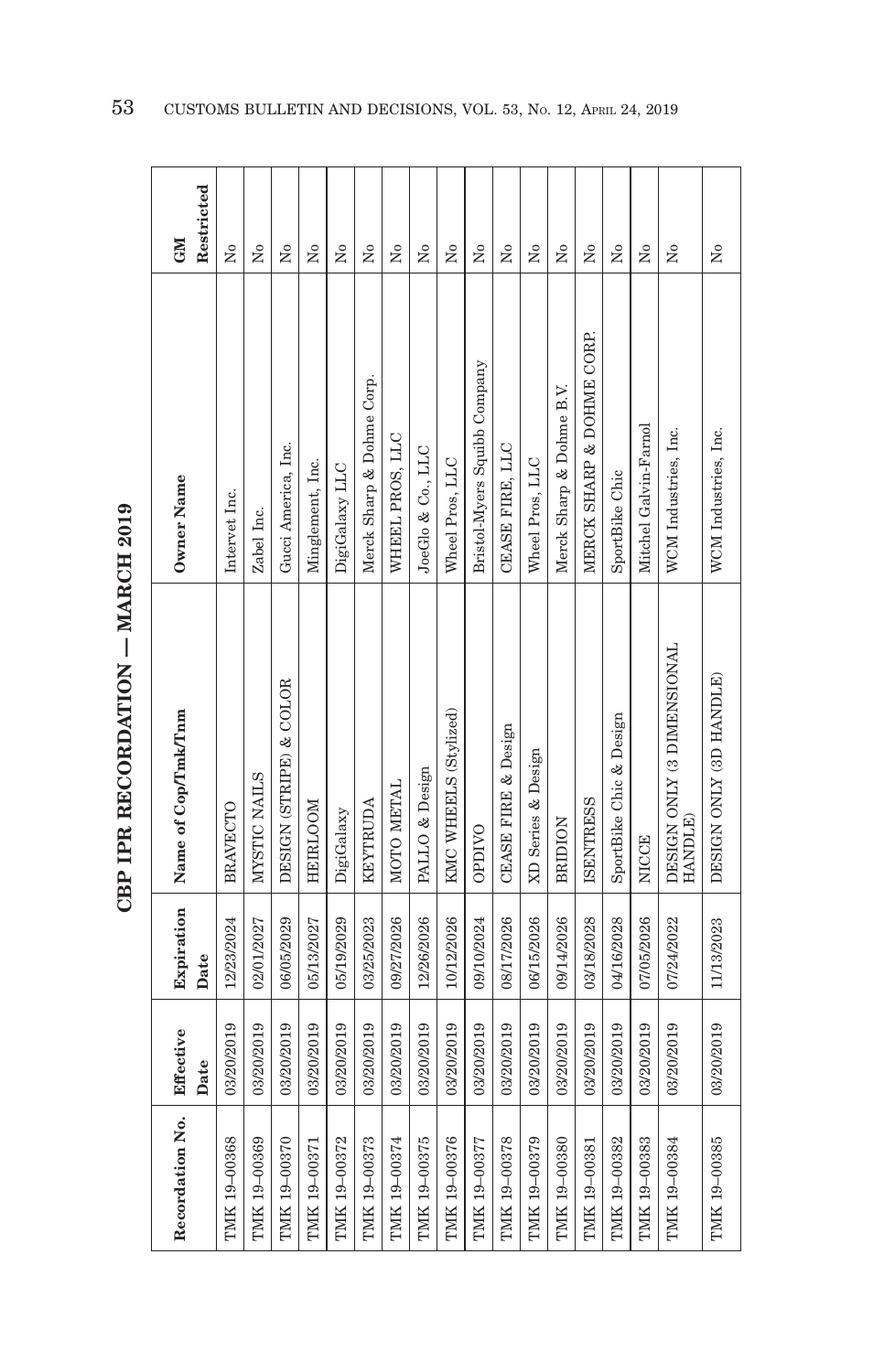| š       |  |
|---------|--|
|         |  |
|         |  |
| トー・スていし |  |
|         |  |
|         |  |

| Recordation No. | Effective<br>Date | Expiration<br>Date | Name of Cop/Tmk/Tnm                     | Owner Name                           | Restricted<br><b>NEO</b>             |
|-----------------|-------------------|--------------------|-----------------------------------------|--------------------------------------|--------------------------------------|
| TMK 19-00386    | 03/20/2019        | 05/05/2023         | DESIGN ONLY (3D HANDLE DESIGN<br>Brown) | WCM Industries, Inc.                 | $\tilde{\mathbf{z}}$                 |
| TMK 19-00387    | 03/20/2019        | 04/16/2028         | <b>BBPOS</b>                            | BBPOS Limited limited company (ltd.) | Χo                                   |
| TMK 19-00388    | 03/20/2019        | 04/01/2028         | NEXPLANON                               | MERCK SHARP & DOHME B.V.             | Σó                                   |
| TMK 19-00389    | 03/25/2019        | 07/05/2026         | TOTTENHAM HOTSPUR & Design              | Tottenham Hotspur Limited            | Χo                                   |
| TMK 19-00390    | 03/25/2019        | 05/28/2026         | FREDDY (Stylized)                       | FREDDY s.p.a.                        | $\overline{N}$                       |
| TMK 19-00391    | 03/26/2019        | 09/26/2027         | DESIGN ONLY (DANCING MAN)               | FREDDY SPA S.P.A.                    | Σó                                   |
| TMK 19-00392    | 03/26/2019        | 11/27/2023         | WR.UP                                   | FREDDY s.p.a.                        | Σó                                   |
| TMK 19-00393    | 03/26/2019        | 04/24/2026         | FREDDY                                  | FREDDY S.P.A.                        | Χo                                   |
| TMK 19-00394    | 03/29/2019        | 09/07/2026         | <b>GAMBLER</b>                          | Top Tobacco L.P.                     | $\overline{N}$                       |
| TMK 19-00395    | 03/29/2019        | 12/10/2022         | JOB & man design                        | REPUBLIC TECHNOLOGIES (NA), LLC      | Χo                                   |
| TMK 19-00396    | 03/29/2019        | 04/23/2021         | JOB & Design                            | Republic Technologies (NA), LLC      | Χo                                   |
| TMIK 19-00397   | 03/29/2019        | 03/13/2026         | TOP-O-MATIC (Stylized)                  | Top Tobacco, L.P.                    | Σó                                   |
| TMK 19-00398    | 03/29/2019        | 03/04/2029         | FITBIT FLYER                            | Fitbit, Inc.                         | $\tilde{X}^{\circ}$                  |
| TMK 19-00399    | 03/29/2019        | 04/29/2029         | FITBIT IONIC                            | Fitbit, Inc.                         | Σò                                   |
| TMK 19-00400    | 03/29/2019        | 06/19/2029         | FORTNITE                                | Epic Games, Inc.                     | $\overline{\mathsf{X}}^{\mathsf{o}}$ |
| TMK 19-00401    | 03/29/2019        | 10/28/2019         | TANGO DOWN                              | TangoDown, Inc.                      | $_{\rm N_0}$                         |
| TMK 19-00402    | 03/29/2019        | 10/28/2019         | <b>BATTLEGRIP</b>                       | TangoDown, Inc.                      | $\tilde{X}^{\circ}$                  |
| TMK 19-00403    | 03/29/2019        | 10/28/2019         | ARC                                     | TangoDown, Inc.                      | $\overline{N}$                       |
| TMK 19-00404    | 03/29/2019        | 02/16/2021         | ACB                                     | TangoDown, Inc.                      | $\tilde{X}^{\circ}$                  |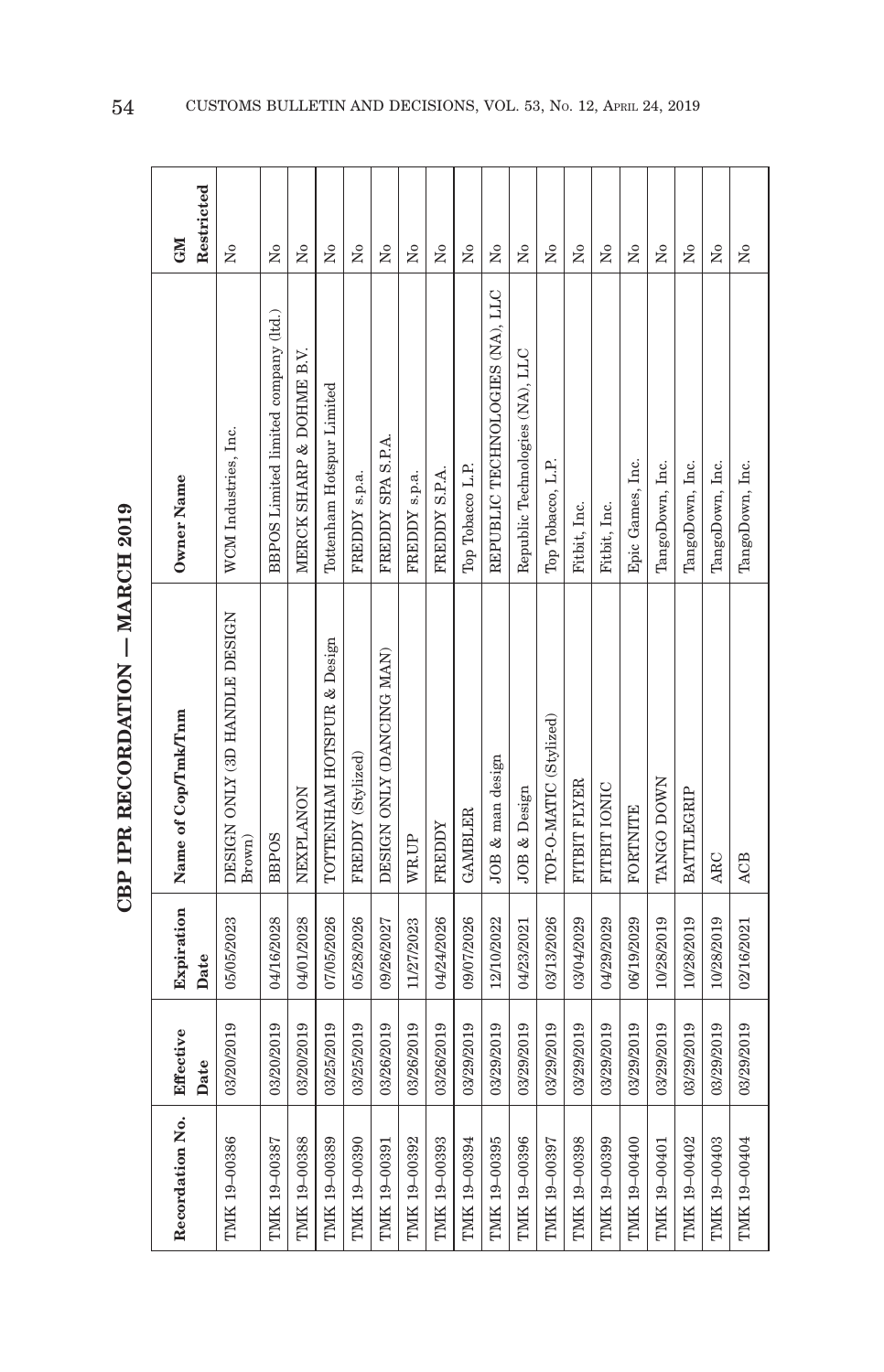| Recordation No. | Effective  | Expiration | Name of Cop/Tmk/Tnm                                                                                                              | Owner Name                                            | <b>GMI</b> |
|-----------------|------------|------------|----------------------------------------------------------------------------------------------------------------------------------|-------------------------------------------------------|------------|
|                 | Date       | Date       |                                                                                                                                  |                                                       | Restricted |
| TMK 19-00405    | 03/29/2019 | 11/22/2027 | COAST                                                                                                                            | HIGH RIDGE BRANDS CO.                                 | Σó         |
| TMK 19-00406    | 03/29/2019 | 06/12/2029 | WILD EARTH                                                                                                                       | Wild Earth, Inc.                                      | Σó         |
| TMK 19-00407    | 03/29/2019 | 05/12/2029 | NIJENKO                                                                                                                          | Mijenko                                               | Χo         |
| TMK 19-00408    | 03/29/2019 | 08/29/2028 | LAURA LEE LOS ANGELES (Stylized/<br>Design)                                                                                      | Laura Lee Inc.                                        | Χo         |
| TMK 19-00409    | 03/29/2019 | 08/29/2028 | RICKY ZOOM                                                                                                                       | Entertainment One UK Limited limited<br>company (Itd. | Σó         |
| TMK 19-00410    | 03/29/2019 | 03/23/2025 | KD KYMDAN SINCE 1954 (STYLIZED)                                                                                                  | KYMDAN AMERICA, INC.                                  | ż          |
| TMK 19-00411    | 03/29/2019 | 03/30/2025 | KD SINCE 1954 KYMDAN 100% NATU-<br><b>ITONALQUALITY YOUR COMFORT IS</b><br>RAL LATEXMATTRESSES INTERNA-<br>OUR BUSINESS & Design | KYMDAN AMERICA, INC.                                  | Σó         |
| TMK 91-00036    | 03/13/2019 | 11/27/2025 | JOB and Design                                                                                                                   | Republic Technologies (NA), LLC                       | Σó         |
| TMK 91-00165    | 03/29/2019 | 04/17/2029 | <b>ORIGINS</b>                                                                                                                   | ORIGINS NATURAL RESOURCES INC.                        | Σó         |
| TMK 92-00673    | 03/06/2019 | 06/15/2028 | 1.0 POINT (STYLIZED)                                                                                                             | DRL ENTERPRISES, INC.                                 | ż          |
| TMK 99-00067    | 03/12/2019 | 07/18/2029 | C REDS & Design                                                                                                                  | The Cincinnati Reds LLC                               | ż          |
| TNM 19-00013    | 03/15/2019 | 07/21/9999 | PERFORMANCE RACING WAREHOUSE                                                                                                     | PRW INDUSTRIES, INC.                                  | ż          |
| TNM 19-00014    | 03/15/2019 | 01/19/9999 | PRW                                                                                                                              | PRW Industries, Inc.                                  | ż          |

**CBP IPR RECORDATION - MARCH 2019 CBP IPR RECORDATION — MARCH 2019**

r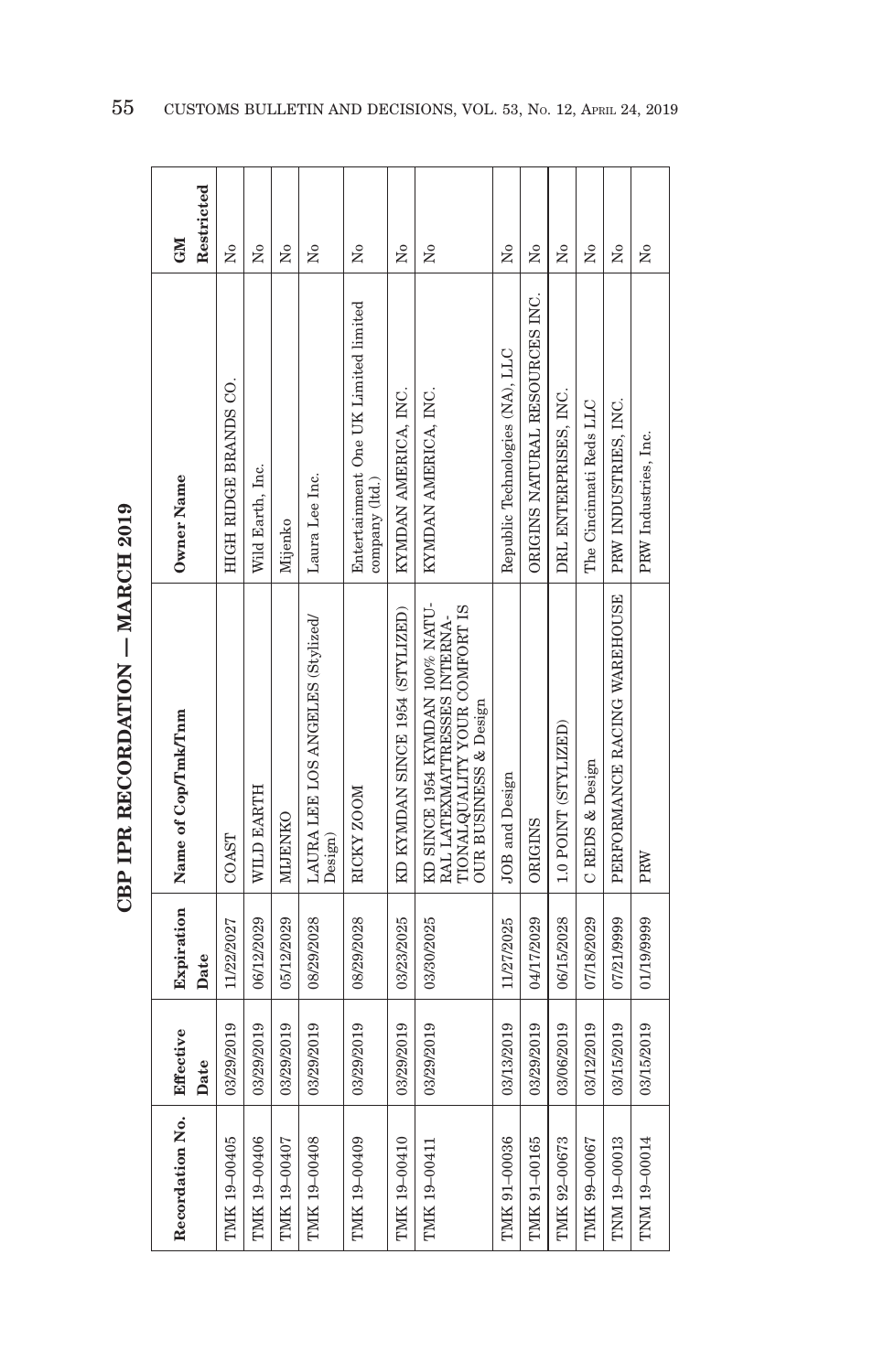# **PROPOSED REVOCATION OF ONE RULING LETTER AND REVOCATION OF TREATMENT RELATING TO THE TARIFF CLASSIFICATION OF WOOD FENCE POST BRACKET ASSEMBLY**

**AGENCY:** U.S. Customs and Border Protection, Department of Homeland Security.

**ACTION:** Notice of proposed revocation of one ruling letter and revocation of treatment relating to the tariff classification of wood fence post bracket assembly.

**SUMMARY:** Pursuant to section 625(c), Tariff Act of 1930 (19 U.S.C. § 1625(c)), as amended by section 623 of title VI (Customs Modernization) of the North American Free Trade Agreement Implementation Act (Pub. L. 103–182, 107 Stat. 2057), this notice advises interested parties that U.S. Customs and Border Protection (CBP) intends to revoke one ruling letter concerning tariff classification of a wood fence post bracket assembly under the Harmonized Tariff Schedule of the United States (HTSUS). Similarly, CBP intends to revoke any treatment previously accorded by CBP to substantially identical transactions. Comments on the correctness of the proposed actions are invited.

**DATE:** Comments must be received on or before May 24, 2019.

**ADDRESS:** Written comments are to be addressed to U.S. Customs and Border Protection, Office of Trade, Regulations and Rulings, Attention: Trade and Commercial Regulations Branch, 90 K St., NE,  $10^{th}$  Floor, Washington, DC 20229-1177. Submitted comments may be inspected at the address stated above during regular business hours. Arrangements to inspect submitted comments should be made in advance by calling Mr. Joseph Clark at (202) 325–0118.

**FOR FURTHER INFORMATION CONTACT:** Michele A. Boyd, Chemicals, Petroleum, Metals and Miscellaneous Classification Branch, Regulations and Rulings, Office of Trade, at (202) 325–0136.

# **SUPPLEMENTARY INFORMATION:**

# **BACKGROUND**

Current customs law includes two key concepts: informed compliance and shared responsibility. Accordingly, the law imposes an obligation on CBP to provide the public with information concerning the trade community's responsibilities and rights under the customs and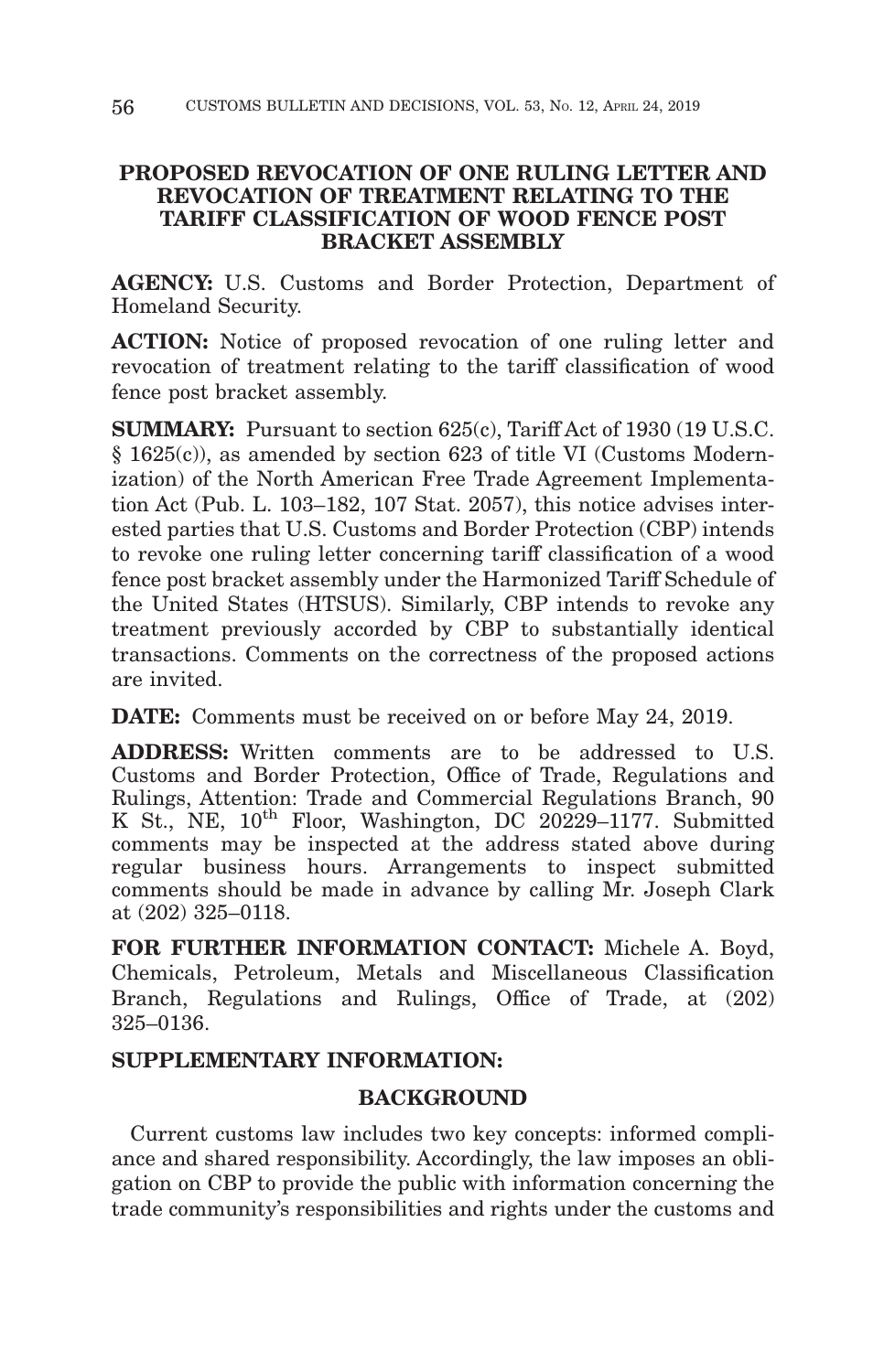related laws. In addition, both the public and CBP share responsibility in carrying out import requirements. For example, under section 484 of the Tariff Act of 1930, as amended (19 U.S.C. § 1484), the importer of record is responsible for using reasonable care to enter, classify and value imported merchandise, and to provide any other information necessary to enable CBP to properly assess duties, collect accurate statistics, and determine whether any other applicable legal requirement is met.

Pursuant to 19 U.S.C. § 1625(c)(1), this notice advises interested parties that CBP is proposing to revoke one ruling letter pertaining to the tariff classification of a wood fence post bracket assembly. Although in this notice, CBP is specifically referring to New York Ruling Letter ("NY") L83439, dated March 25, 2005 (Attachment 1), this notice also covers any rulings on this merchandise which may exist, but have not been specifically identified. CBP has undertaken reasonable efforts to search existing databases for rulings in addition to the one identified. No further rulings have been found. Any party who has received an interpretive ruling or decision (i.e., a ruling letter, internal advice memorandum or decision, or protest review decision) on the merchandise subject to this notice should advise CBP during the comment period.

Similarly, pursuant to 19 U.S.C.  $\S$  1625(c)(2), CBP is proposing to revoke any treatment previously accorded by CBP to substantially identical transactions. Any person involved in substantially identical transactions should advise CBP during this comment period. An importer's failure to advise CBP of substantially identical transactions or of a specific ruling not identified in this notice may raise issues of reasonable care on the part of the importer or its agents for importations of merchandise subsequent to the effective date of the final decision on this notice.

In NY L83439, CBP classified a wood fence post bracket assembly in heading 7326, HTSUS, specifically in subheading 7326.90.8587, HTSUSA (Annotated), which provides for "Other articles of iron or steel: Other: Other: Other: Other...Other." CBP has reviewed NY L83439 and has determined the ruling letter to be in error. It is now CBP's position that wood fence post bracket assembly is properly classified, in heading 7318, HTSUS, specifically in subheading 7318.15.5090, HTSUSA, which provides for "Screws, bolts, nuts, coach screws, screw hooks, rivets, cotters, cotter pins, washers (including spring washers) and similar articles. Of iron or steel: threaded articles: Other screws and bolts, whether or not with the nuts or washers: Studs: Other: Other."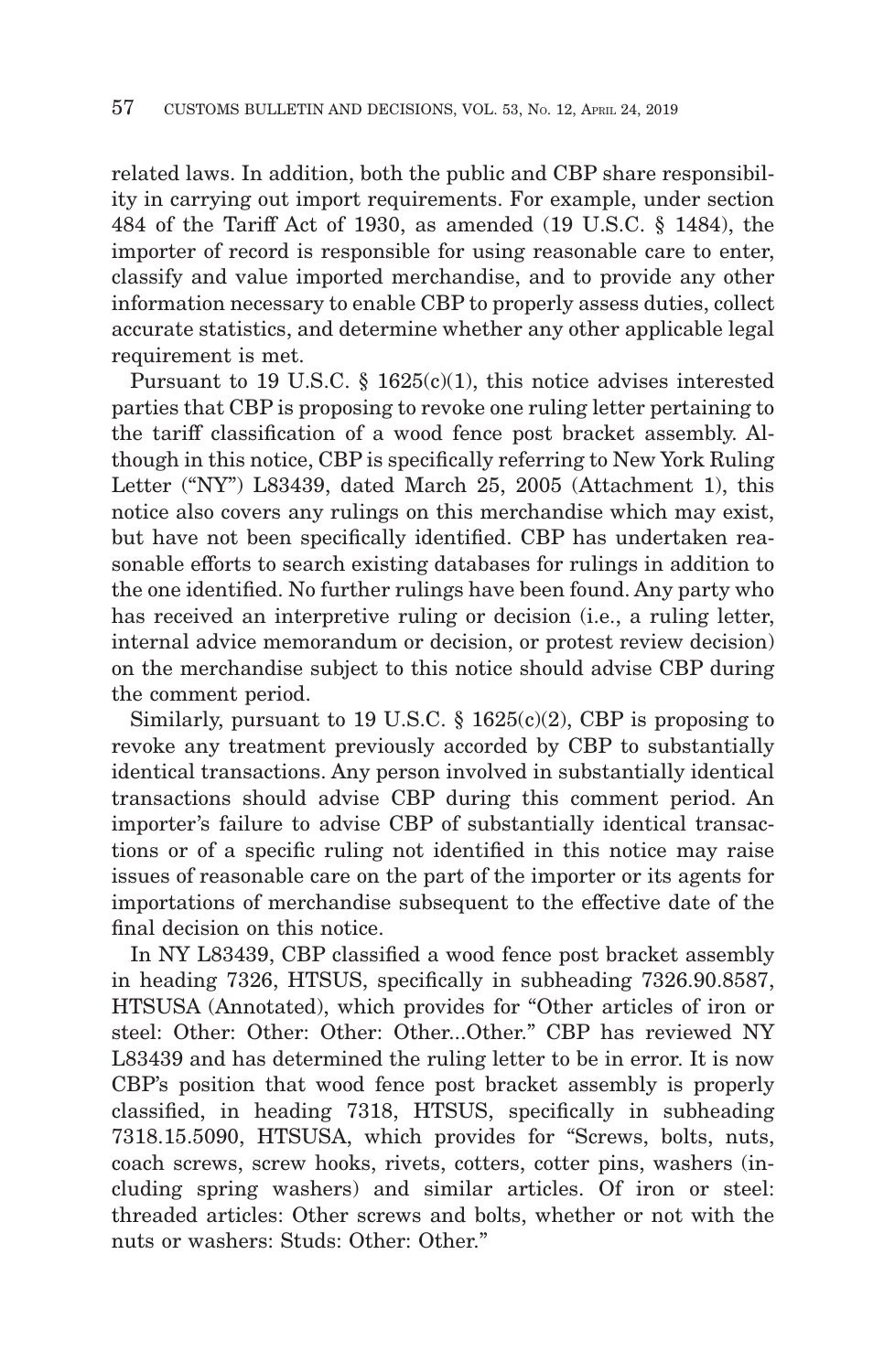Pursuant to 19 U.S.C.  $\S$  1625(c)(1), CBP is proposing to revoke NY L83439 and to revoke or modify any other ruling not specifically identified to reflect the analysis contained in the proposed Headquarters Ruling Letter ("HQ") H268650, set forth as Attachment 2 to this notice. Additionally, pursuant to 19 U.S.C. § 1625(c)(2), CBP is proposing to revoke any treatment previously accorded by CBP to substantially identical transactions.

Before taking this action, consideration will be given to any written comments timely received.

Dated: April 4, 2019

ALLYSON MATTANAH *for* MYLES B. HARMON, *Director Commercial and Trade Facilitation Division*

Attachments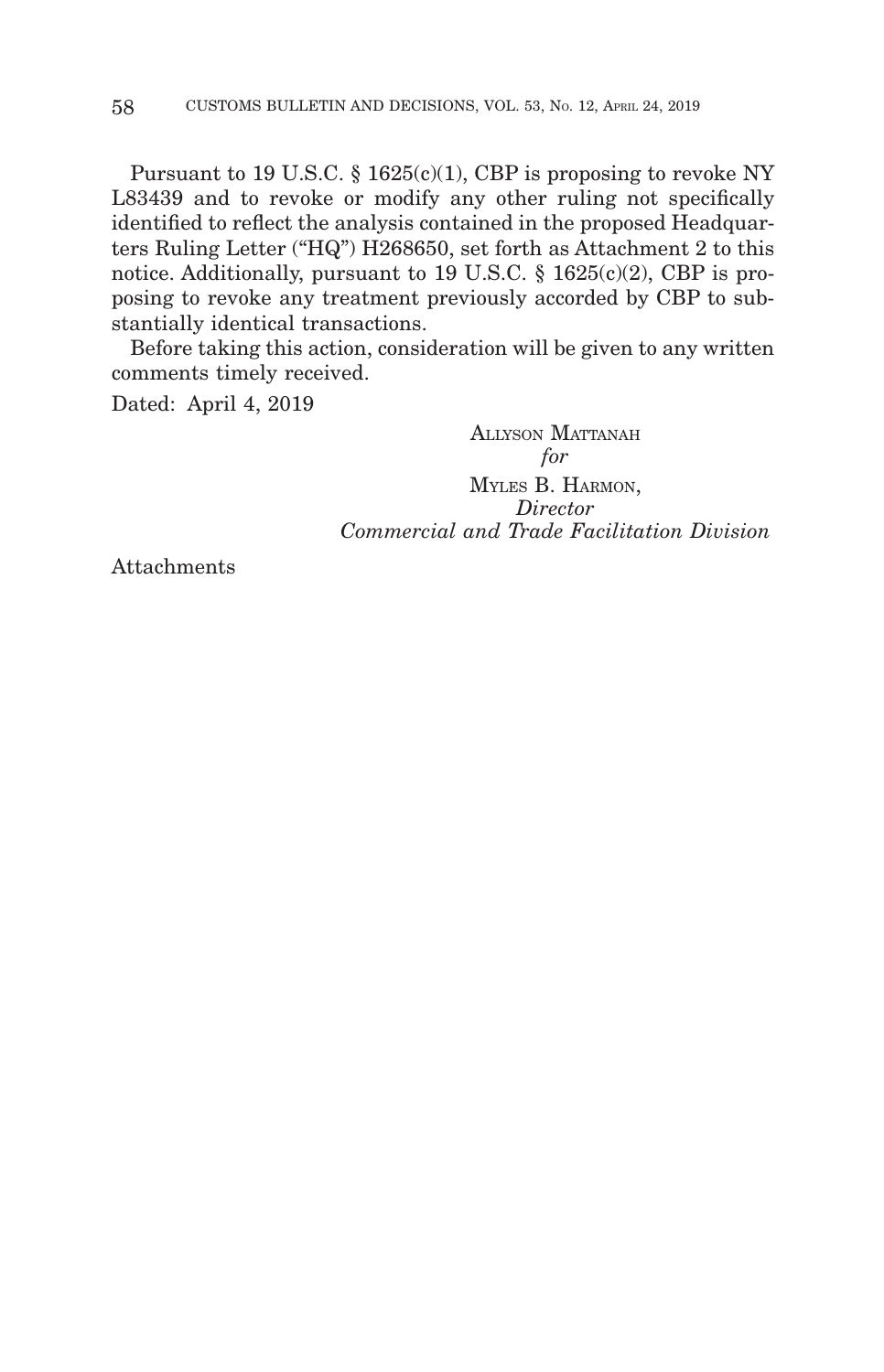## ATTACHMENT A

#### NY L83439

March 25, 2005 CLA-2–73:RR:NC:N1:113 L83439 CATEGORY: Classification TARIFF NO.: *7326.90.8587*

MR. ANURAG CHOPRA MARATHON TOOLS, INC. *400 E. PRATT STREET, #800 BALTIMORE, MD 21202*

 $RE:$  The tariff classification of fence insulators from India

DEAR MR. CHOPRA:

In your letter dated March 11, 2005, you requested a tariff classification ruling.

The sample you provided is a wood fence post bracket assembly, made of steel. The item is used to stand a live wire off an electrified fence. The item resembles a 13.5 cm screw hook. At one end is the threading to screw the item into the wood post. At the other end is a plastic bobbin held in place by a locknut.

The applicable subheading for the insulator will be *7326.90.8587*, Harmonized Tariff Schedule of the United States (HTS), which provides for other articles of iron or steel, other. The rate of duty will be 2.9 percent ad valorem.

Articles classifiable under subheading *7326.90.8587*, HTS, which are products of India are currently entitled to duty free treatment under the Generalized System of Preferences (GSP) upon compliance with all applicable regulations. The GSP, however, is subject to modification and periodic suspension, which may affect the status of your transaction at the time of entry for consumption or withdrawal from warehouse. To obtain current information on GSP, check our Web site at www.cbp.gov and search for the term "GSP".

This ruling is being issued under the provisions of Part 177 of the Customs Regulations (19 C.F.R. 177).

A copy of the ruling or the control number indicated above should be provided with the entry documents filed at the time this merchandise is imported. If you have any questions regarding the ruling, contact National Import Specialist James Smyth at 646–733–3018.

> *Sincerely,* ROBERT B. SWIERUPSKI *Director, National Commodity Specialist Division*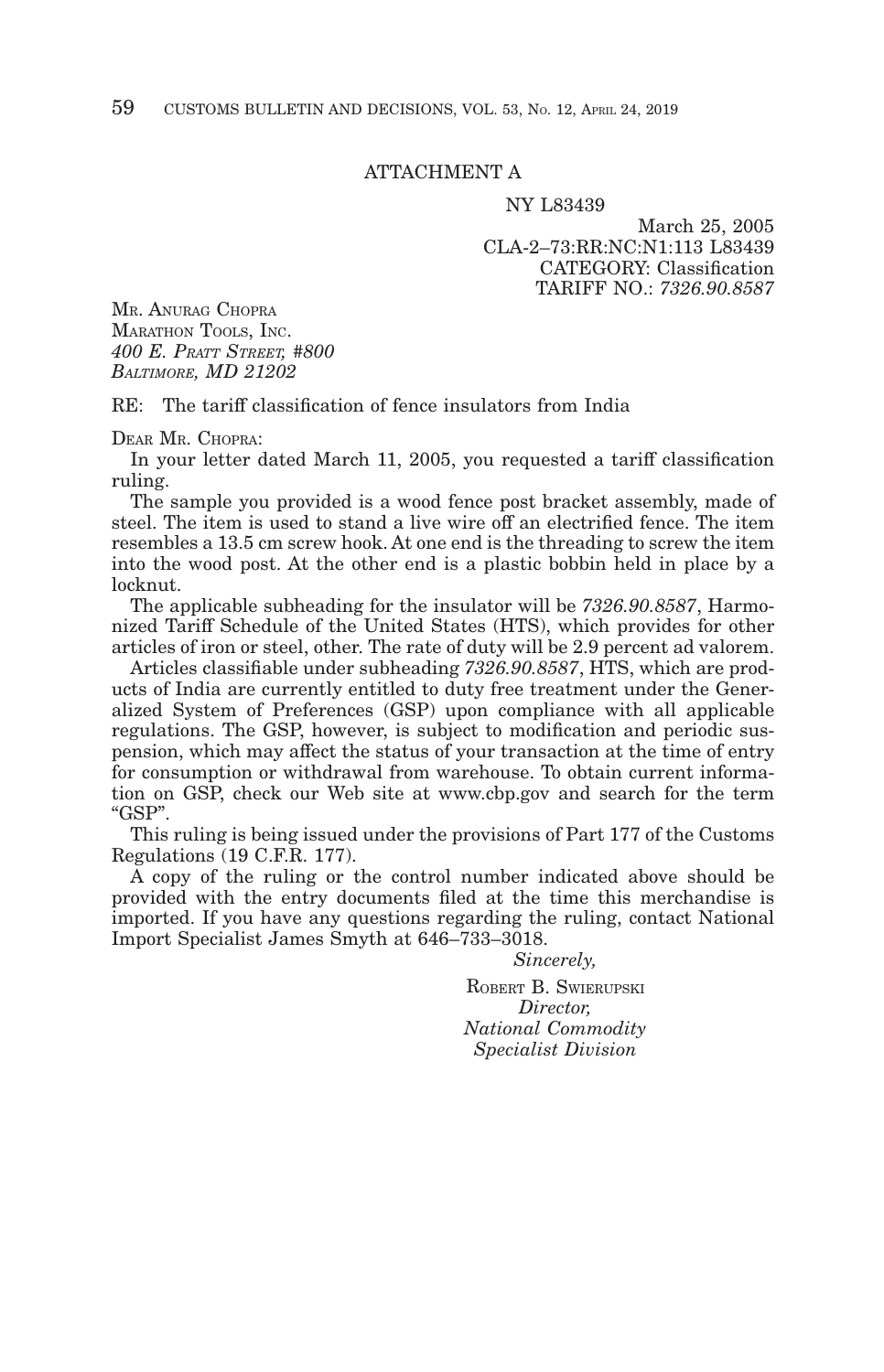### ATTACHMENT B

HQ H268650 OT:RR:CTF:CPMM H268650 MAB CATEGORY: Classification TARIFF NO.: 7318.15.5090

MR. ANURAG CHOPRA MARATHON TOOLS, INC. *10432 BALLS FORD ROAD, #300 MANASSAS, VIRGINIA 20109*

RE: Revocation of NY L83439; Classification of wood fence post bracket assembly

DEAR MR. CHOPRA:

On March 25, 2005, U.S. Customs and Border Protection (CBP) issued New York Ruling Letter ("NY") L83439 to you on behalf of Marathon Tools, Inc., classifying a wood fence post bracket assembly in heading 7326 of the Harmonized Tariff Schedule of the United States (HTSUS). After reviewing NY L83439, we have found that ruling to be in error with respect to the tariff classification.

## **FACTS:**

The merchandise at issue is a wood fence post bracket assembly. The item is used to support a live wire on an electrified fence. It is composed of a wood fence post bracket, a corresponding locknut, and a bobbin.

The wood fence post bracket is an L-shaped, zinc-plated, steel rod measuring approximately three-eighths (3/8) of an inch in diameter and eight (8) inches in length. One end of the rod has coarse (wood screw) threading and a sharp point, which is designed to screw into a wood fence post or a tree. The rod is bent at an approximate right angle roughly six (6) inches from the point. The opposite end of the rod is not pointed and has fine (machine screw) threading to accommodate the locknut. The net weight of the wood fence post bracket is approximately 112 grams. The locknut is made of zinc-plated steel and an injection molded nylon insert. It is designed to hold the plastic bobbin in place when torqued onto the fine thread of the wood fence post bracket. The net weight of the locknut is approximately 11 grams. The insulator bobbin is made of injection molded plastic. It measures approximately one and threefifths (1–3/5) inches in diameter and one (1) inch in width. When in use, fence wire passes through the bobbin's groove. The net weight of the insulator bobbin is approximately 20.26 grams.

In NY L83439, CBP classified the instant wood fence post bracket assembly in heading 7326, HTSUS, which provides for "Other articles of iron or steel."1

<sup>&</sup>lt;sup>1</sup> When this ruling was issued in 2005, CBP classified the instant merchandise in subheading 7326.90.8587, HTSUSA (Annotated) (2005). However, this subheading has been replaced by 7326.90.8688, HTSUSA (2018), and provides for "Other articles of iron or steel: Other: Other: Other: Other...Other."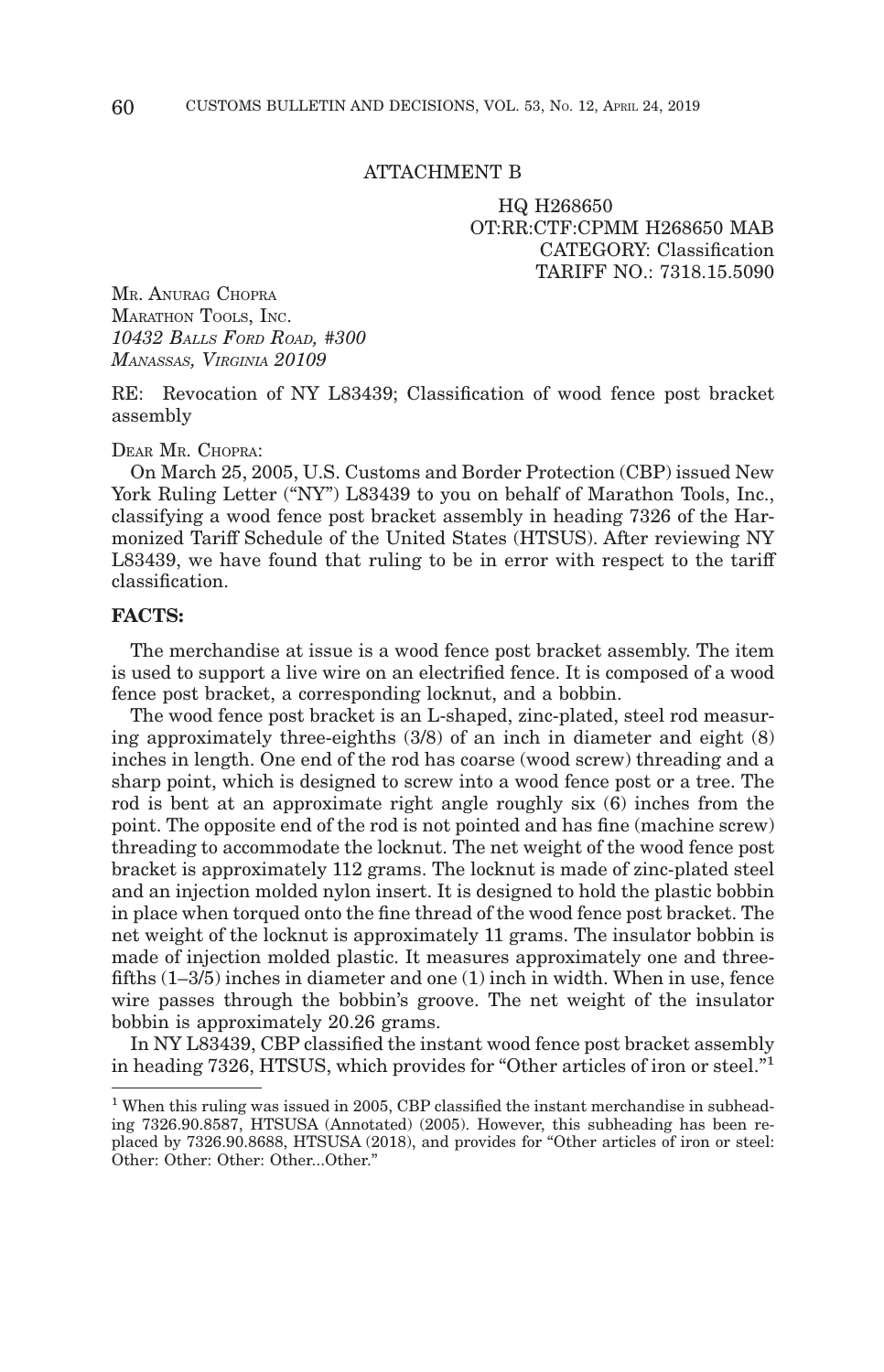## **ISSUE:**

Whether the wood fence post bracket assembly is considered "Other articles of plastics and other materials of heading 3901 to 3914" of heading 3926, HTSUS, or "Screws, bolts, nuts...and similar articles, of iron and steel" of heading 7318, HTSUS, or "Other articles of iron or steel" of heading 7326, HTSUS.

## **LAW AND ANALYSIS:**

Classification under the HTSUS is made in accordance with the General Rules of Interpretation (GRIs). GRI 1 provides that the classification of goods shall be determined according to the terms of the headings of the tariff schedule and any relative section or chapter notes. In the event that the goods cannot be classified solely on the basis of GRI 1, and if the headings and legal notes do not otherwise require, the remaining GRIs 2 through 6 may then be applied in order.

GRI 3 provides, in pertinent part, that when goods are *prima facie*, classifiable under two or more headings, classification shall be effected by the following:

(a) [t]he heading which provides the most specific heading shall be preferred to headings providing a more general description. However, ... when two or more headings each refer to part only of the items in a set, those headings are to be regarded as equally specific, even if one of them gives a more complete or precise description of the goods. (b) ... goods put up in sets for retail sale, which cannot be classified by reference to  $3(a)$ , shall be classified as if they consisted of the material or component which gives them their essential character ... (c) [w]hen goods cannot be classified by reference to  $3(a)$  or  $3(b)$ , they shall be classified under the heading which occurs last in numerical order among those which equally merit consideration.

The 2018 HTSUS provisions under consideration are as follows:

3926 Other articles of plastics and articles of other materials of heading 3901 to 3914:

#### \*\*\*\*\*\*\*\*\*\*

7318 Screws, bolts, nuts, coach screws, screw hooks, rivets, cotters, cotter pins, washers (including spring washers) and similar articles, of iron or steel:

\*\*\*\*\*\*\*\*\*\*

7326 Other articles of iron or steel:

The Harmonized Commodity Description and Coding System Explanatory Notes (ENs) constitute the official interpretation of the Harmonized System. While not legally binding nor dispositive, the ENs provide a commentary on the scope of each heading of the HTSUS and are generally indicative of the proper interpretation of these headings. *See* T.D. 89–80, 54 Fed. Reg. 35127, 35128 (Aug. 23, 1989).

Explanatory Note VII to GRI 3(b) states that:

The factor which determines essential character will vary as between different kinds of goods. It may, for example, be determined by the nature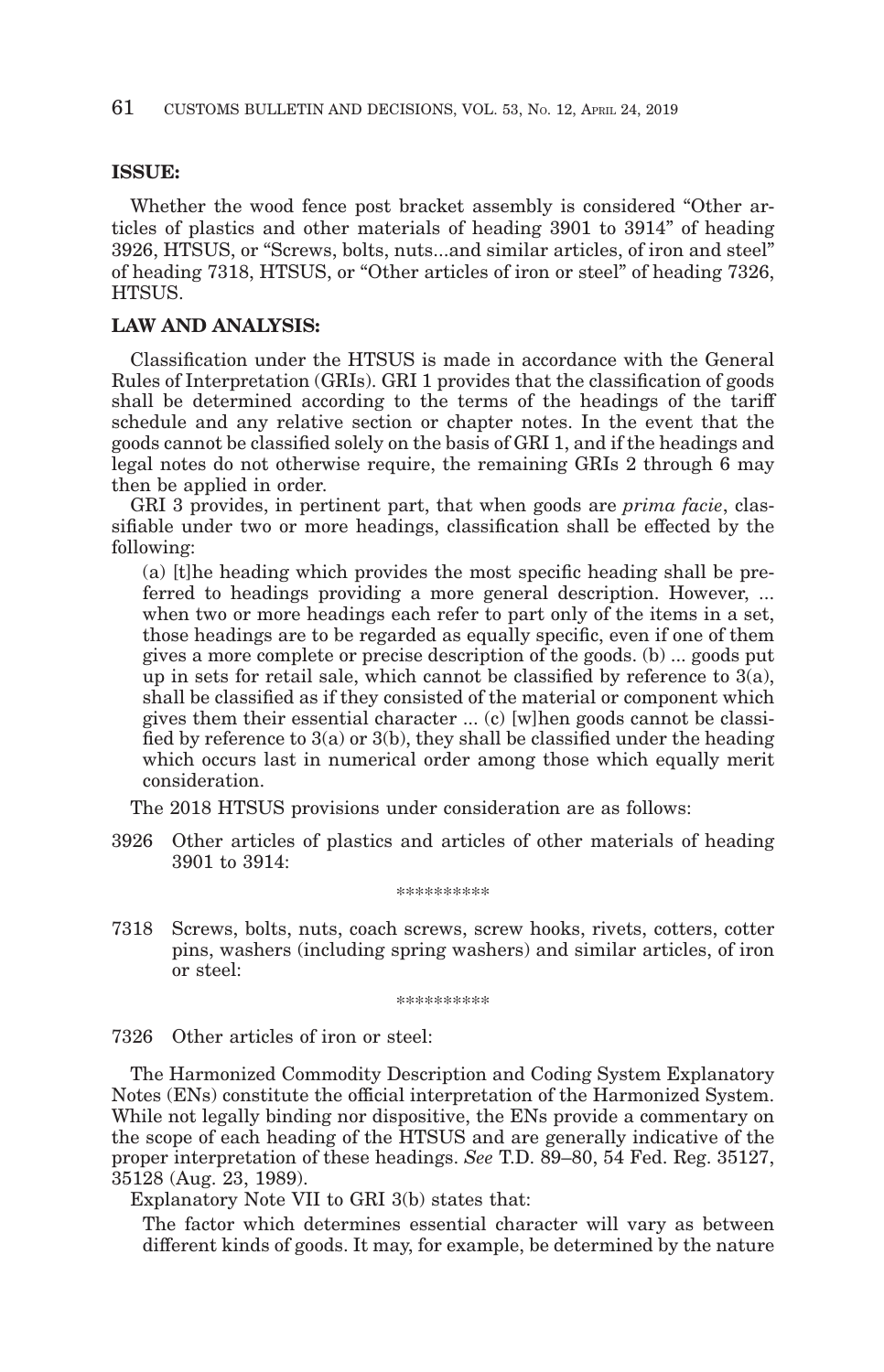of the material or component, its bulk, quantity, weight or value, or by the role of a constituent material in relation to the use of the goods.

In NY L83439, CBP classified the instant wood fence post bracket assembly in heading 7326, HTSUS, by application of GRI 1. However, we find the analysis used for classifying the instant article is incorrect. The wood fence post bracket assembly is a composite good consisting of different components (i.e., the wood fence post bracket made of steel with corresponding locknut and plastic bobbin), each of which, if imported separately, would be classifiable under different tariff headings. Accordingly, we find that the classification of this product should be determined on the basis of GRI 3(b) or 3(c) and not GRI 1.

Thus, we will first consider the correct classification of the wood fence post bracket made of steel with corresponding locknut.

Heading 7326, HTSUS, covers a wide range of iron or steel articles that are not more specifically provided for elsewhere in the HTSUS, whereas heading 7318 provides for more specific articles. In particular, subheading 7318.15.50, HTSUS, provides for threaded studs made of iron or steel, whether or not with their nuts or washers.

The definition of a stud was addressed in Informed Compliance Publication (ICP) "What Every Member of The Trade Community Should Know About: Fasteners of Heading 7318" (April 2012). CBP defined a stud as "a threaded fastener with one end anchored or fixed in place to provide a projection to which something may be attached by a nut or other fastener." *Id.* at 11.

It is our determination that the wood fence post bracket made of steel in the instant case meets the definition of a stud as described in the aforementioned ICP. One end of the bracket (or rod) has coarse (wood screw) threading and a sharp point which is designed to screw into a wood fence post or a tree. The opposite end of the bracket (or rod) is not pointed and has fine (machine screw) threading to accommodate the locknut and bobbin. Therefore, the instant wood fence post bracket made of steel is classified in heading 7318, HTSUS, and specifically in subheading 7318.15.50, HTSUS, as "Screws, bolts, nut,...and similar articles, of iron or steel: Threaded articles: Other screws and bolts, whether or not with their nuts or washers: Studs." Because the instant wood fence post bracket made of steel is described more specifically in another heading, it is not classified in heading 7326, HTSUS.

We note that in N265109, dated June 12, 2015, CBP classified a similar wood fence post bracket and corresponding locknut made of steel in heading 7318, HTSUS, and specifically in subheading 7318.15.50, HTSUS.2 We concur with this classification.

The fact that the instant L-shaped rod is bent at a right angle does not preclude its classification as a stud in heading 7318, HTSUS. In N059835, dated May 20, 2009, CBP classified a threaded steel foundation rod with a right angle bend at one end in heading 7318, HTSUS, and specifically in subheading 7318.15.50, HTSUS.

In NY G81864, dated September 11, 2000, CBP classified a steel extension bracket for an electric fence in subheading 7326.90.85, HTSUS. This L-shaped bracket measured eight (8) inches long by three (3) inches wide and had a plastic clip at its tip to fold an electric wire six (6) inches from the fence

 $2$  We note the only difference between NY L83439 and N265109 is that in the former ruling the wood fence post bracket with corresponding locknut included a plastic bobbin, whereas in the latter ruling the wood fence post bracket with corresponding locknut did not.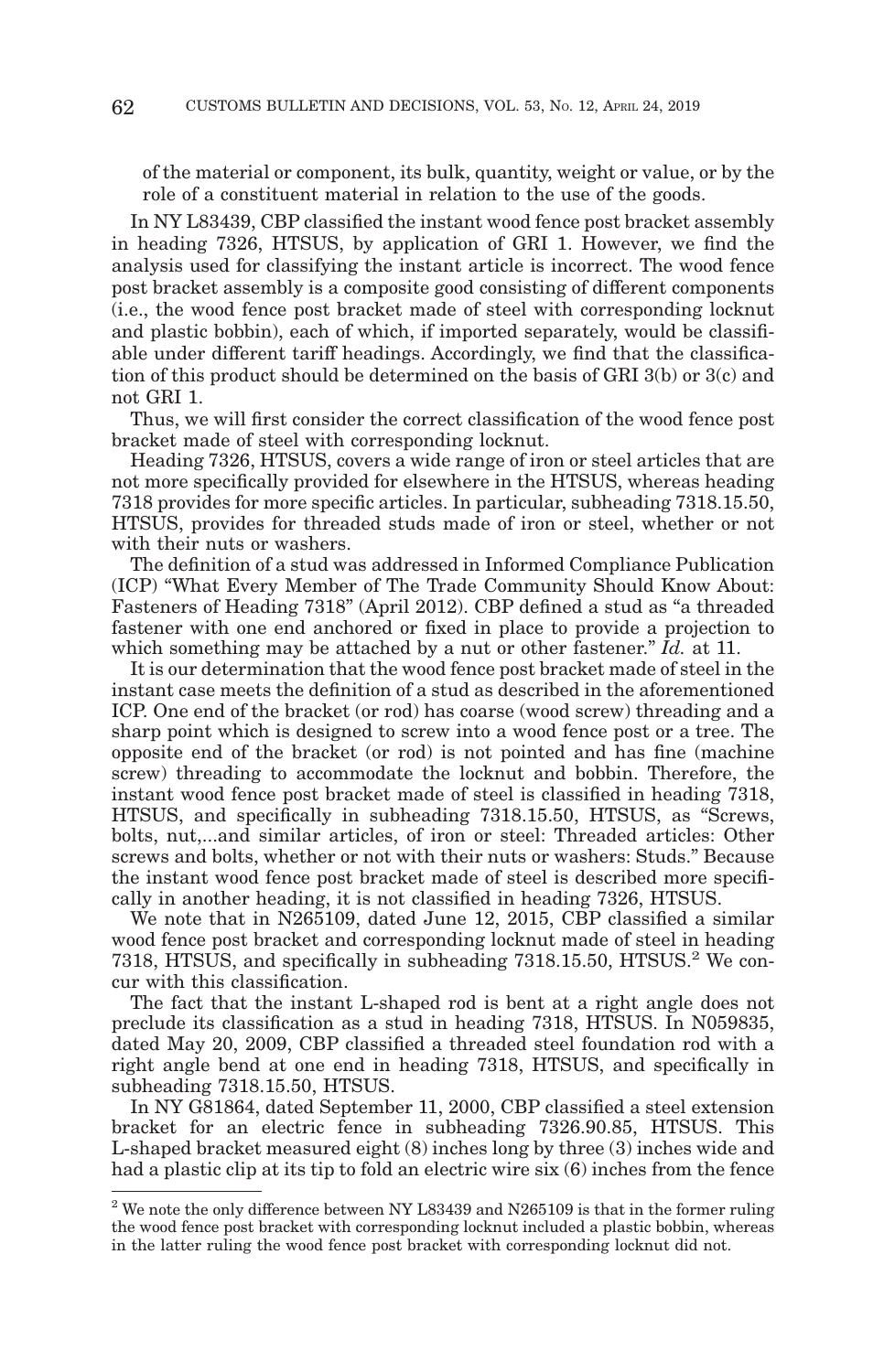post. Although it served a similar function, we note that this article differed significantly from the instant merchandise because it did not meet the definition of a stud of heading 7318, HTSUS.

In regard to the classification of the plastic bobbin, it falls under chapter 39 ("Plastics and Articles Thereof"), and is classified in heading 3926, HTSUS, as "Other articles of plastic..." Specifically, it is classified in subheading 3926.90.9996, HTSUSA, as "Other articles of plastics...Other: Other... Other."3 (*See* NY N170381, dated June 20, 2011, classifying plastic bobbins from China in subheading 3926.90.99, HTSUS.)

According to GRI 3(b), composite goods consisting of different materials or made up of different components shall be classified as if they consisted of the material or component which gives them their essential character. Although the GRIs do not provide a definition of "essential character," EN (VIII) of GRI 3(b) provides guidance. According to this EN, the essential character may be determined by the nature of the material or component, its bulk, quantity, weight or value, or by the role of a constituent material in relation to the use of the goods.

Based on a physical examination of the instant article and information provided by the importer, the steel rod and locknut predominate by weight, bulk, and value over the plastic insulator bobbin. However, the plastic bobbin performs an essential role of holding a live wire on an electrified fence.

In Headquarters Ruling Letter (HQ) H013681, dated June 27, 2008, CBP classified screw and anchor sets comprised of plastic anchors and steel screws in heading 7318, HTSUS, by application of GRI 3(c). CBP noted that the plastic anchors expand and grip the surface of a wall as the screw is tightened. The anchors provide strength and stability, which reinforce the set's ability to support and mount heavy items. However, without the mounting capability of the screw, the anchor could not function. Although the effectiveness of the set would be greatly reduced without the anchor, standing alone, the screw has the independent ability to mount or fasten articles to a wall. CBP determined that both the screw and anchor were equally essential in performing the primary purpose of the set, and accordingly, neither imparted the essential character.

We find the rationale CBP employed in HQ H013681 to be persuasive in determining the instant case. (*See also* HQ 953095, dated April 15, 1993, NY I83699, dated June 25, 2002, and NY I84859, dated August 8, 2002; these rulings reflect CBP's consistent classification of substantially similar screw/ anchor kits under heading 7318, HTSUS.)

It is therefore our view that neither component of the instant wood fence post bracket assembly imparts the essential character of the subject merchandise. The plastic bobbin performs the role of holding and insulating the electrified wire, while the steel stud and locknut perform the role of securely mounting the bobbin to a fence or tree. Although the bobbin is the only component that comes in physical contact with the wire, it could not perform its intended function without the strength and support provided by the stud and locknut. Although the stud and locknut make up the greater weight, bulk, and value, without the bobbin, the stud alone cannot carry out the specific activity or function of supporting a live wire on an electrified fence.

<sup>3</sup> In NY L83439, dated March 25, 2005, the applicable subheading for the plastic bobbin was 3926.90.98, HTSUS; as of 2018, this subheading has been changed at the eight-digit level to 3926.90.99, HTSUS.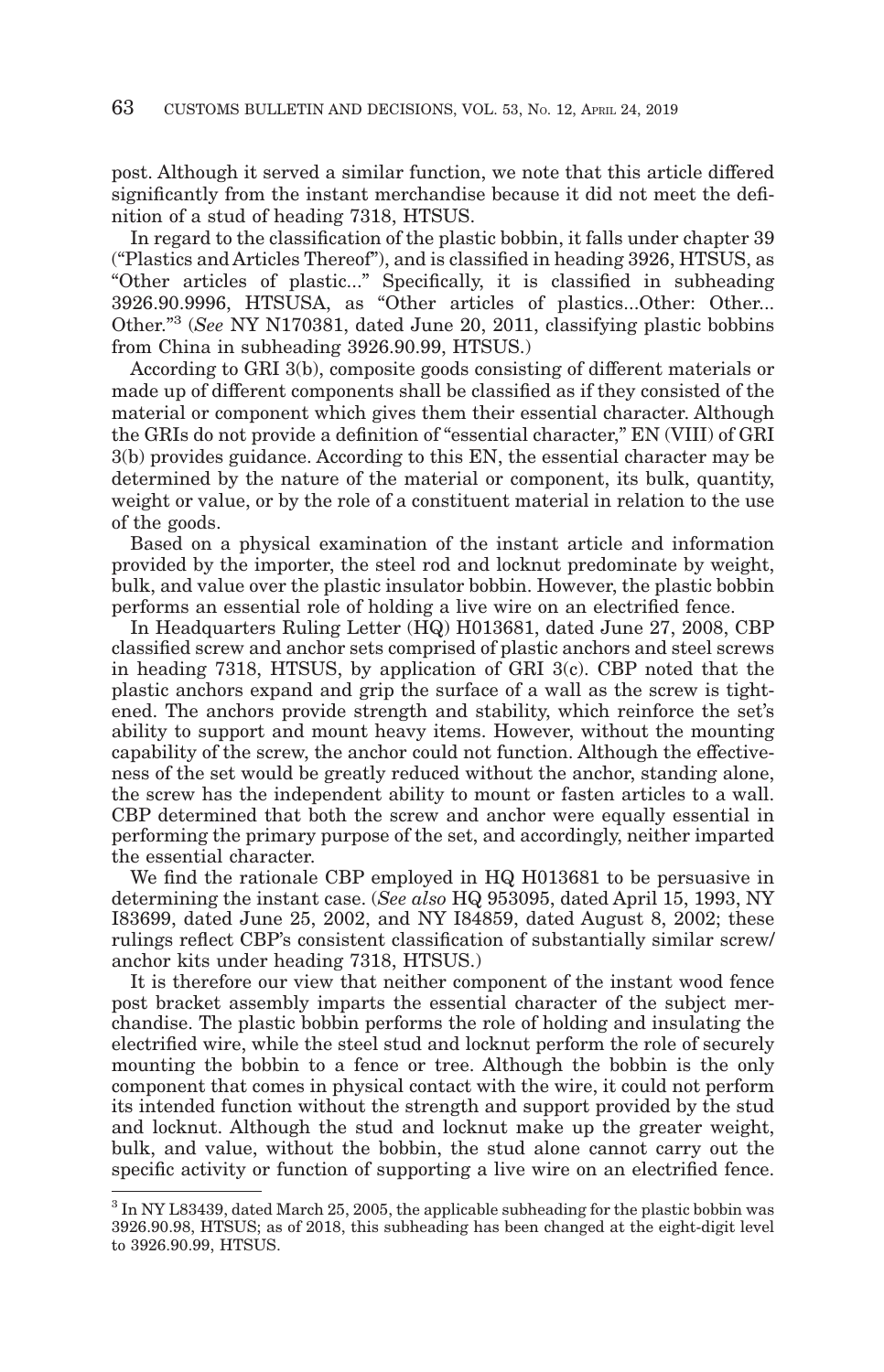Thus, CBP regards the stud with locknut and the bobbin to be equally essential to the use of the article. Accordingly, GRI 3(b) is not applicable and we must turn to GRI 3(c).

GRI 3(c) provides that when goods cannot be classified by reference to GRI 3(a) or 3(b), they are to be classified in the heading that occurs last in numerical order among those which equally merit consideration. If imported separately, the stud and locknut would be classified together in heading 7318, HTSUS, while the plastic bobbin would be classified in heading 3926, HT-SUS. Consequently, by application of GRI 3(c), we find that the correct classification of wood fence post bracket assembly is under heading 7318, HTSUS, as, "[s]crews, bolts, nuts, coach screws, screw hooks, rivets, cotters, cotter pins, washers (including spring washers) and similar articles of iron or steel."

### **HOLDING:**

By application of GRI 3(c), the wood fence post bracket assembly is classified in heading 7318, HTSUS. Specifically, it is provided for in subheading 7318.15.5090, HTSUSA, which provides for: "Screws, bolts, nuts, coach screws, screw hooks, rivets, cotters, cotter pins, washers (including spring washers) and similar articles. Of iron or steel: Threaded articles: Other screws and bolts, whether or not with the nuts or washers: Studs: Other: Other." The column one, general rate of duty is *Free*.

Duty rates are provided for your convenience and are subject to change. The text of the most recent HTSUS and the accompanying duty rates are provided on the internet at www.usitc.gov/tata/hts/.

The merchandise in question may be subject to antidumping duties or countervailing duties (AD/CVD). We note that the International Trade Administration in the Department of Commerce is not necessarily bound by a country of origin or classification determination issued by CBP, with regard to the scope of antidumping or countervailing duty orders. Written decisions regarding the scope of AD/CVD orders are issued by the International Trade Administration and are separate from tariff classification and origin rulings issued by CBP. The International Trade Administration can be contacted at http://www.trade.gov/ia/. A list of current AD/CVD investigations at the United States International Trade Commission can be viewed on its website at http://www.usitc.gov. AD/CVD cash deposit and liquidation messages can be searched using ACE, the system of record for AD/CVD messages, or the AD/CVD Search tool at http://addcvd.cbp.gov/index.asp?ac=home.

# **EFFECT ON OTHER RULINGS:**

NY L83439, dated March 25, 2005, is REVOKED.

*Sincerely,* MYLES B. HARMON, *Director Commercial and Trade Facilitation Division*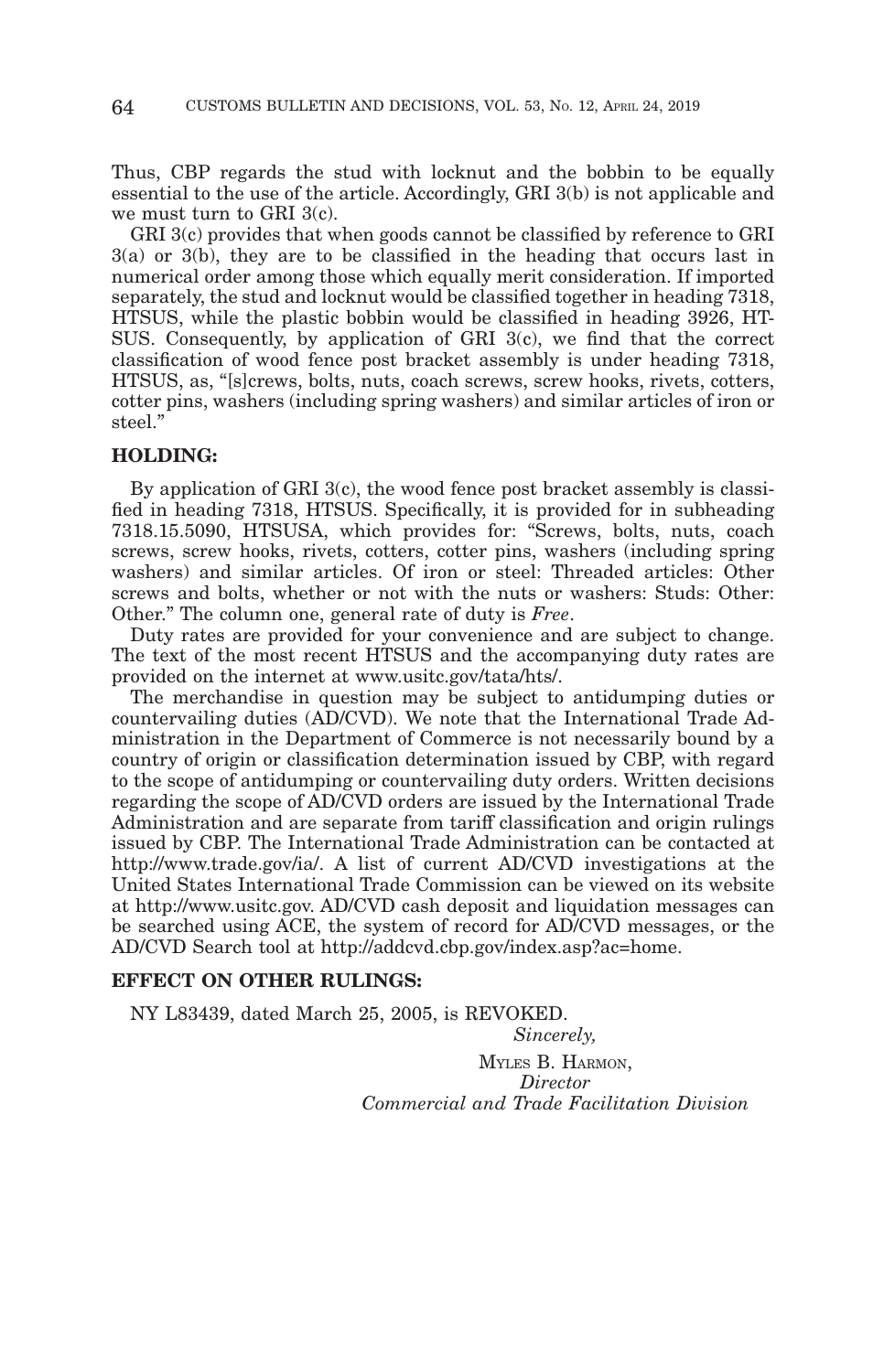# **PROPOSED MODIFICATION OF ONE RULING LETTER AND REVOCATION OF TREATMENT RELATING TO THE TARIFF CLASSIFICATION OF RECLINING SOFAS**

**AGENCY:** U.S. Customs and Border Protection, Department of Homeland Security.

**ACTION:** Notice of proposed revocation of one ruling letter, and revocation of treatment relating to the tariff classification of reclining sofas.

**SUMMARY:** Pursuant to section 625(c), Tariff Act of 1930 (19 U.S.C. § 1625(c)), as amended by section 623 of title VI (Customs Modernization) of the North American Free Trade Agreement Implementation Act (Pub. L. 103–182, 107 Stat. 2057), this notice advises interested parties that U.S. Customs and Border Protection (CBP) intends to modify one ruling letter concerning tariff classification of reclining sofas under the Harmonized Tariff Schedule of the United States (HTSUS). Similarly, CBP intends to modify any treatment previously accorded by CBP to substantially identical transactions. Comments on the correctness of the proposed actions are invited.

**DATE:** Comments must be received on or before May 24, 2019.

**ADDRESS:** Written comments are to be addressed to U.S. Customs and Border Protection, Office of Trade, Regulations and Rulings, Attention: Trade and Commercial Regulations Branch, 90 K St., NE, 10<sup>th</sup> Floor, Washington, DC 20229-1177. Submitted comments may be inspected at the address stated above during regular business hours. Arrangements to inspect submitted comments should be made in advance by calling Mr. Joseph Clark at (202) 325–0118.

**FOR FURTHER INFORMATION CONTACT:** Reema Radwan, Chemicals, Petroleum, Metals and Miscellaneous Articles Branch, Regulations and Rulings, Office of Trade, at (202) 325–7703.

# **SUPPLEMENTARY INFORMATION:**

# **BACKGROUND**

Current customs law includes two key concepts: informed compliance and shared responsibility. Accordingly, the law imposes an obligation on CBP to provide the public with information concerning the trade community's responsibilities and rights under the customs and related laws. In addition, both the public and CBP share responsibility in carrying out import requirements. For example, under section 484 of the Tariff Act of 1930, as amended (19 U.S.C. § 1484), the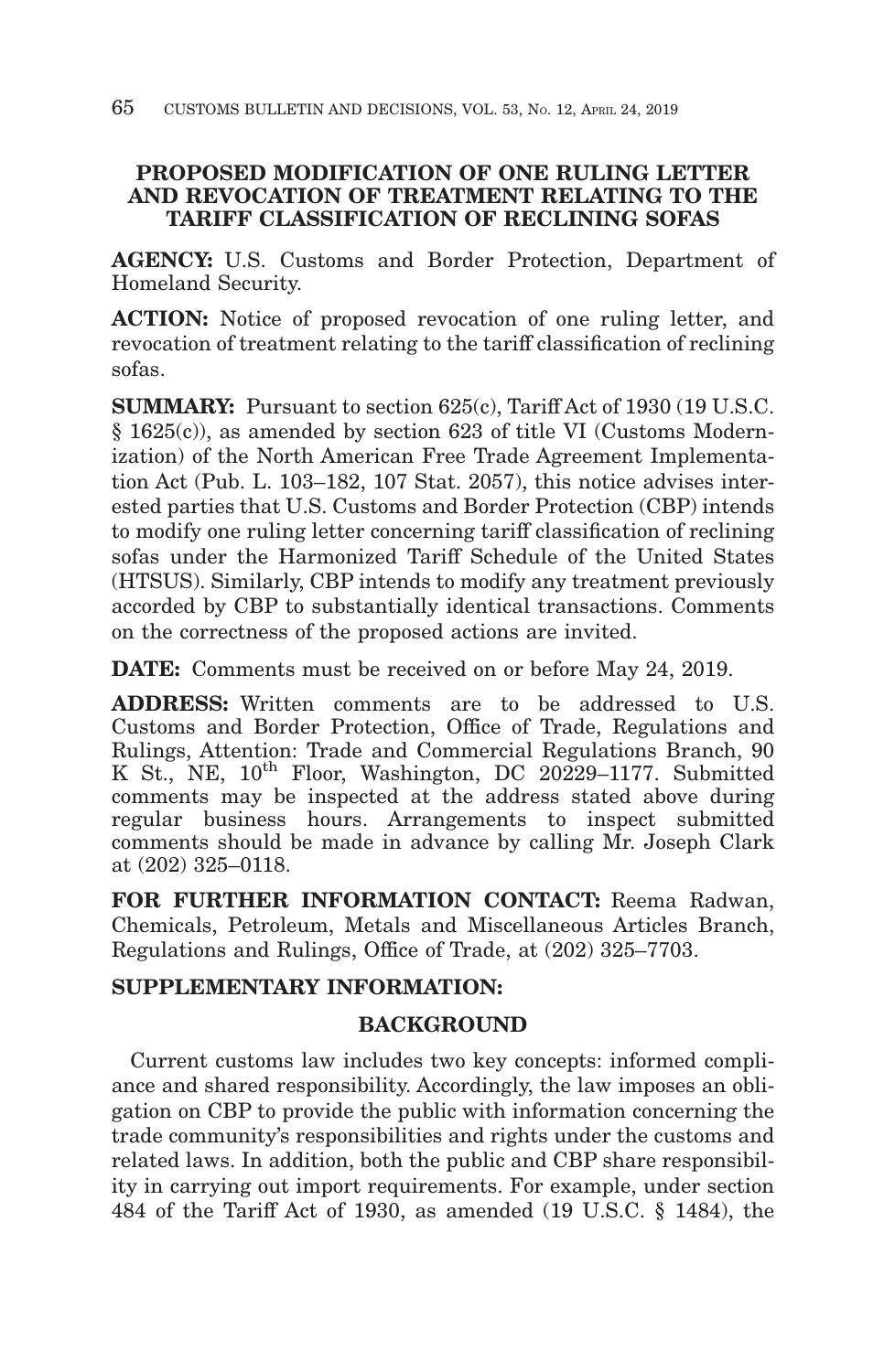importer of record is responsible for using reasonable care to enter, classify and value imported merchandise, and to provide any other information necessary to enable CBP to properly assess duties, collect accurate statistics, and determine whether any other applicable legal requirement is met.

Pursuant to 19 U.S.C.  $\S$  1625(c)(1), this notice advises interested parties that CBP is proposing to modify one ruling letter pertaining to the tariff classification of reclining sofas. Although in this notice, CBP is specifically referring to New York Ruling Letter ("NY") N289071, dated August 25, 2017 (Attachment A), this notice also covers any rulings on this merchandise which may exist, but have not been specifically identified. CBP has undertaken reasonable efforts to search existing databases for rulings in addition to the one identified. No further rulings have been found. Any party who has received an interpretive ruling or decision (i.e., a ruling letter, internal advice memorandum or decision, or protest review decision) on the merchandise subject to this notice should advise CBP during the comment period.

Similarly, pursuant to 19 U.S.C.  $\S$  1625(c)(2), CBP is proposing to revoke any treatment previously accorded by CBP to substantially identical transactions. Any person involved in substantially identical transactions should advise CBP during this comment period. An importer's failure to advise CBP of substantially identical transactions or of a specific ruling not identified in this notice may raise issues of reasonable care on the part of the importer or its agents for importations of merchandise subsequent to the effective date of the final decision on this notice.

In NY N289071, CBP classified reclining sofas in heading 9401, HTSUS, specifically in subheading 9401.61.40, HTSUS, which provides for "Other seats, with wooden frames: Upholstered: Chairs: Other." CBP has reviewed NY N289071 and has determined the ruling letter to be in error. It is now CBP's position that reclining sofas are properly classified, in heading 9401, HTSUS, specifically in subheading 9401.61.60, HTSUS, which provides for "Other seats, with wood frames: Upholstered: Other."

Pursuant to 19 U.S.C.  $\S 1625(c)(1)$ , CBP is proposing to modify NY N289071 and to revoke or modify any other ruling not specifically identified to reflect the analysis contained in the proposed Headquarters Ruling Letter ("HQ") H290176, set forth as Attachment B to this notice. Additionally, pursuant to 19 U.S.C. § 1625(c)(2), CBP is proposing to revoke any treatment previously accorded by CBP to substantially identical transactions.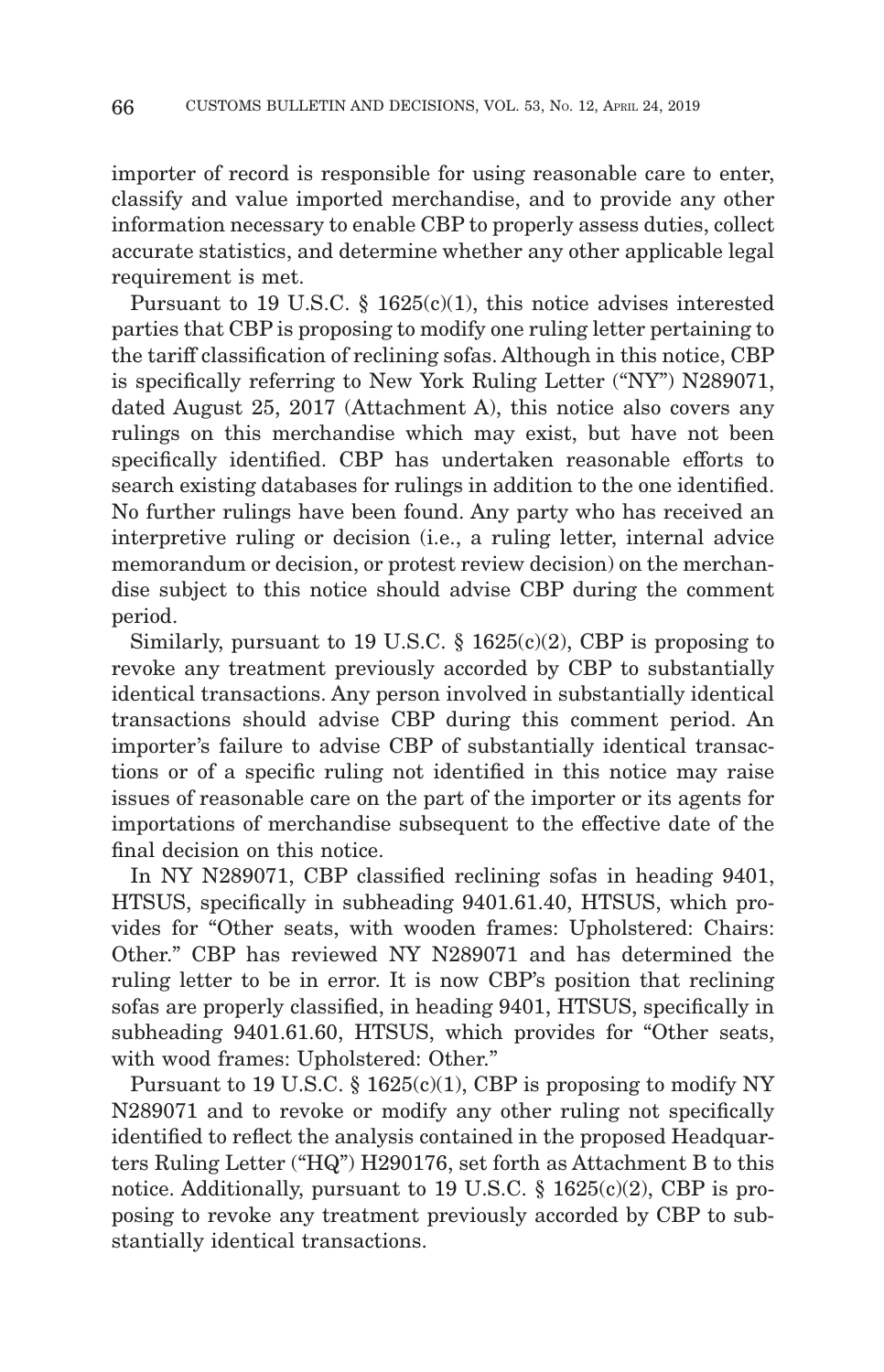Before taking this action, consideration will be given to any written comments timely received.

Dated: April 4, 2019

ALLYSON MATTANAH *for* MYLES B. HARMON, *Director Commercial and Trade Facilitation Division*

Attachments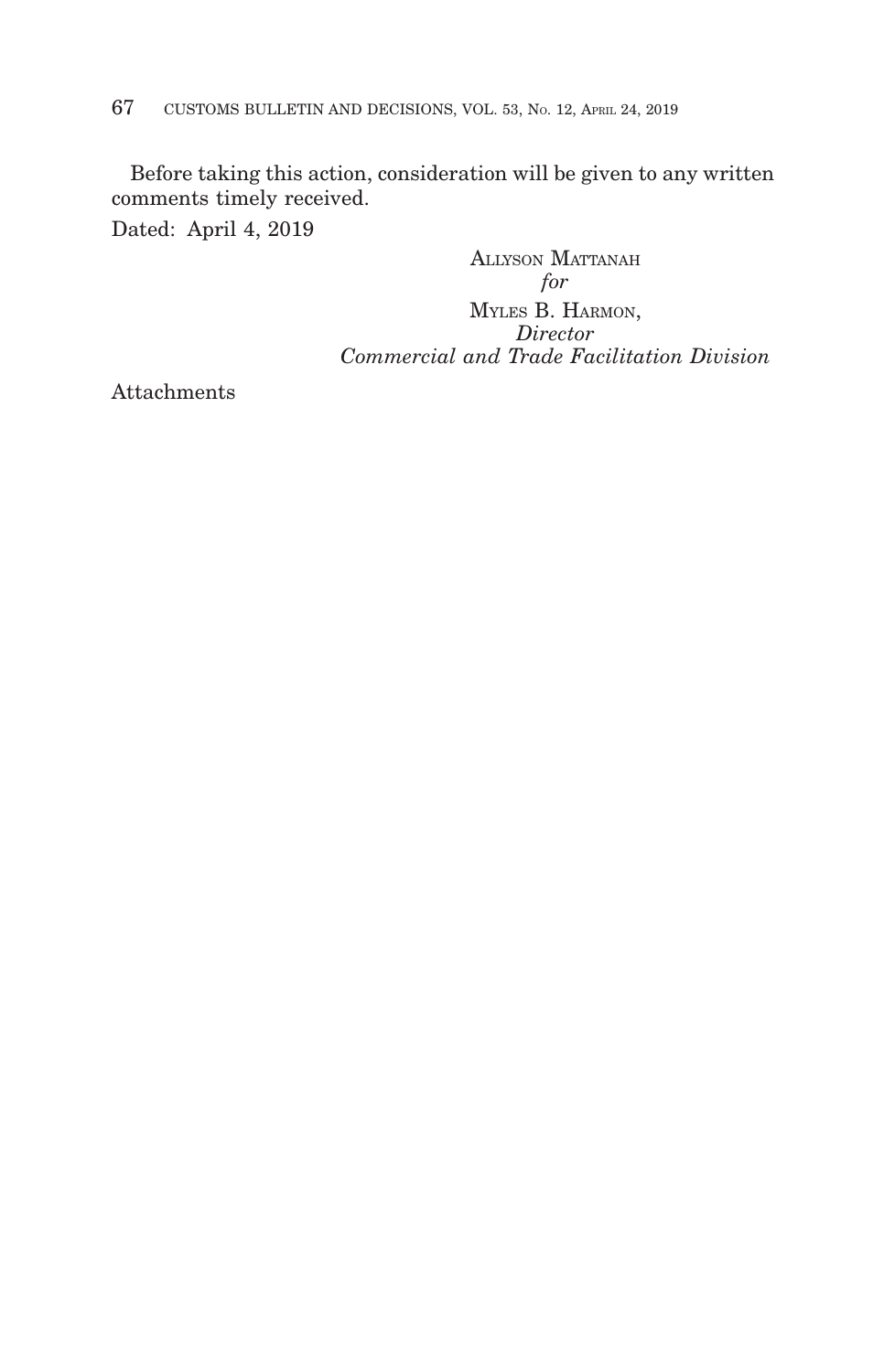### ATTACHMENT A

N289071

August 25, 2017 CLA-2–94:OT:RR:NC:N4:433 CATEGORY: Classification TARIFF NO.: 9401.61.4011

DENISE N. YAPP TARIFF CLASSIFICATION SPECIALIST ASHLEY FURNITURE INDUSTRIES, INC. *ONE ASHLEY WAY ARCADIA, WI 54612*

RE: The tariff classification of a recliner and reclining sofa from Vietnam.

#### DEAR MS. YAPP:

In your letter dated August 8, 2017, you requested a tariff classification ruling. Description and illustrative literature were provided.

Ashely item number 4060025 is described, and depicted in photographs and drawings as a wood framed rocker recliner. The seat frame, back and arms are constructed of plywood and the reclining mechanism is of metal. The rocker recliner features a metal drop-in unitized seat-box for strength and durability that rests on the floor. This item will be completely upholstered in polyester fabric.

Ashley item number 4060088 is described, and depicted in photographs and drawings as a wood framed reclining sofa. The seat frame, back and arms are constructed of plywood and the reclining mechanism is of metal. The reclining sofa features a metal drop-in unitized seat-box for strength and durability that rests on the floor. This item will be completely upholstered in polyester fabric.

We find that the term "chair" is not defined in the text of Chapter 94 or its heading 9401 of the Harmonized Tariff Schedule of the United States (HT-SUS), nor the Explanatory Notes (ENs) to the HTSUS. When terms are not defined in the Harmonized Tariff Schedule of the United States (HTSUS) or the Explanatory Notes (ENs) to the HTSUS, they are construed in accordance with their common and commercial meaning – Nippon Kogasku (USA), Inc. v. United States, 69 CCPA 89, 673 F.2d 380 (1982). Common and commercial meaning may be determined by consulting dictionaries, lexicons, scientific authorities and other reliable sources. C.J. Tower & Sons v. United States, 69 CCPA 128, 673 F.2d 1268 (1982).

Wikipedia defines a "chair" as a piece of furniture with a raised surface supported by legs, commonly used to seat a single person; a "loveseat" as an upholstered padded chair for two people; and a "couch, sofa or settee" as an upholstered, padded chair for more than two persons. Other online sources such as: American Heritage® Dictionary of the English Language, 2016, defines a "loveseat" as a small sofa or double chair that seats two people; Collins English Dictionary – Complete and Unabridged, 12th Edition, 2014, defines "loveseat" as (Furniture) an armchair for two people; and Merriam-Webster, defines a "loveseat" as a double chair, sofa or settee for two persons. By interpretation and extraction and formulation of the meanings for "chair," from the cited reliable dictionary sources above, the rocker recliner and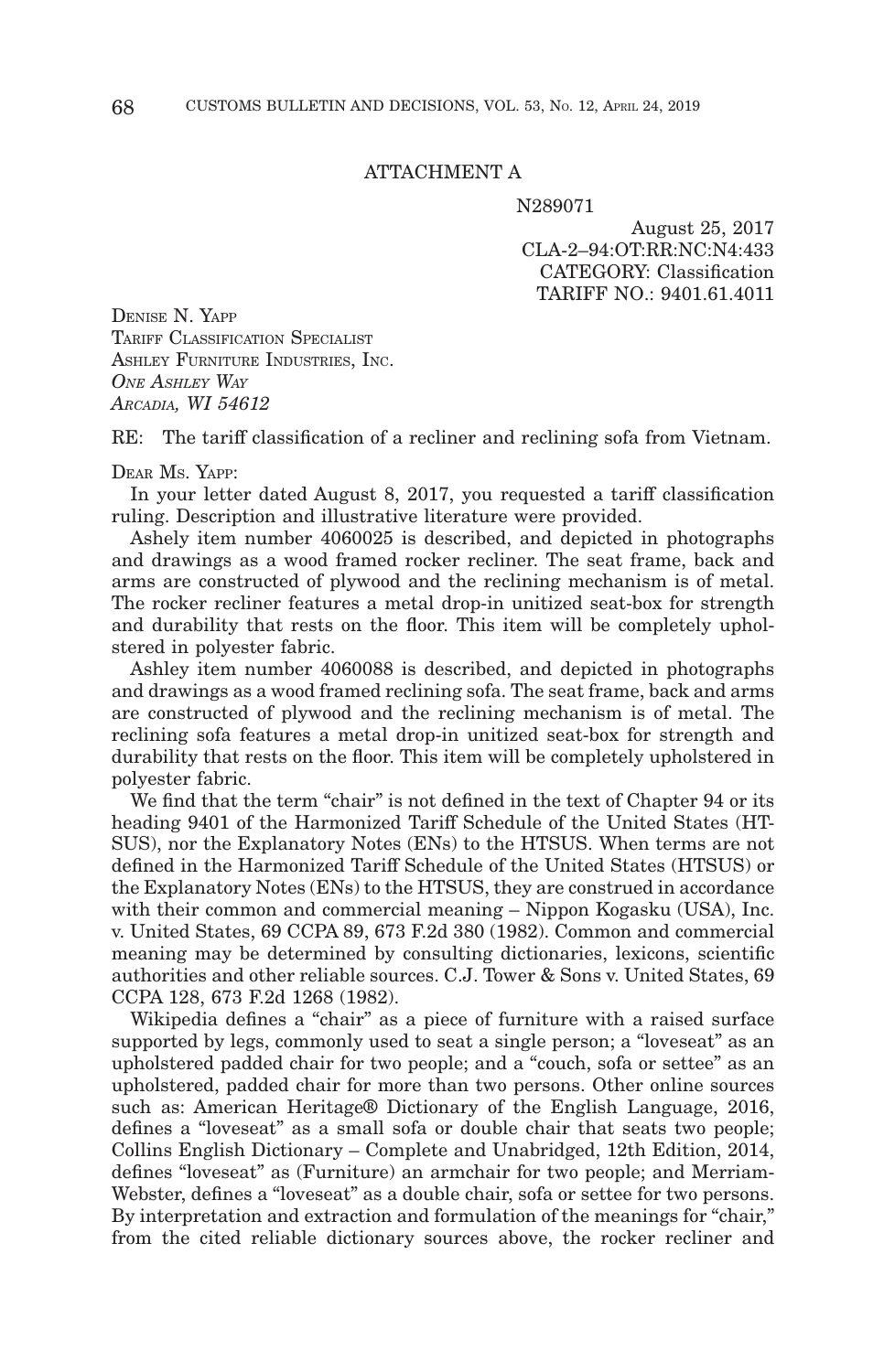reclining sofa both fall within the meaning of chair. Accordingly, the merchandise concerned is classified under the subheading of [chair] for tariff purposes.

Classification under the HTSUS is made in accordance with the General Rules of Interpretation (GRIs). GRI 1 provides that the classification of goods shall be determined according to the terms of the headings of the tariff schedule and any relative section or chapter notes. In the event that the goods cannot be classified solely on the basis of GRI 1, and if the headings and legal notes do not otherwise require, the remaining GRIs 2 through 6 may then be applied in order.

Because subheadings 9401.61 and 9401.69 (seats with wooden frames), and 9401.71 and 9401.79 (seats with metal frames) of the HTSUS contain language in their greater subheadings based on their frames, there is no need to take into account the composite nature of the goods under GRI 3 (b), HTSUS. It is our opinion that the wood framed rocker recliner and the wood framed reclining sofa are classified under the principle of GRI 1 of the HTSUS, in that both articles meet the greater language of the subheading which reads for subheadings 9401.61 and 9401.69, "Other seats, with wooden frames."

The applicable subheading for the upholstered, wood framed rocker recliner and upholstered, wood framed reclining sofa, will be *9401.61.4011*, Harmonized Tariff Schedule of the United States (HTSUS), which provides for "Seats (other than those of heading 9402), whether or not convertible into beds, and parts thereof: Other seats, with wooden frames: Upholstered: Chairs: Other; Other household." The rate of duty will be free.

Duty rates are provided for your convenience and are subject to change. The text of the most recent HTSUS and the accompanying duty rates are provided on World Wide Web at https://hts.usitc.gov/current.

This ruling is being issued under the provisions of Part 177 of the Customs Regulations (19 C.F.R. 177).

A copy of the ruling or the control number indicated above should be provided with the entry documents filed at the time this merchandise is imported. If you have any questions regarding the ruling, contact National Import Specialist Neil H. Levy at neil.h.levy@cbp.dhs.gov.

*Sincerely,*

STEVEN A. MACK *Director National Commodity Specialist Division*

Items per page: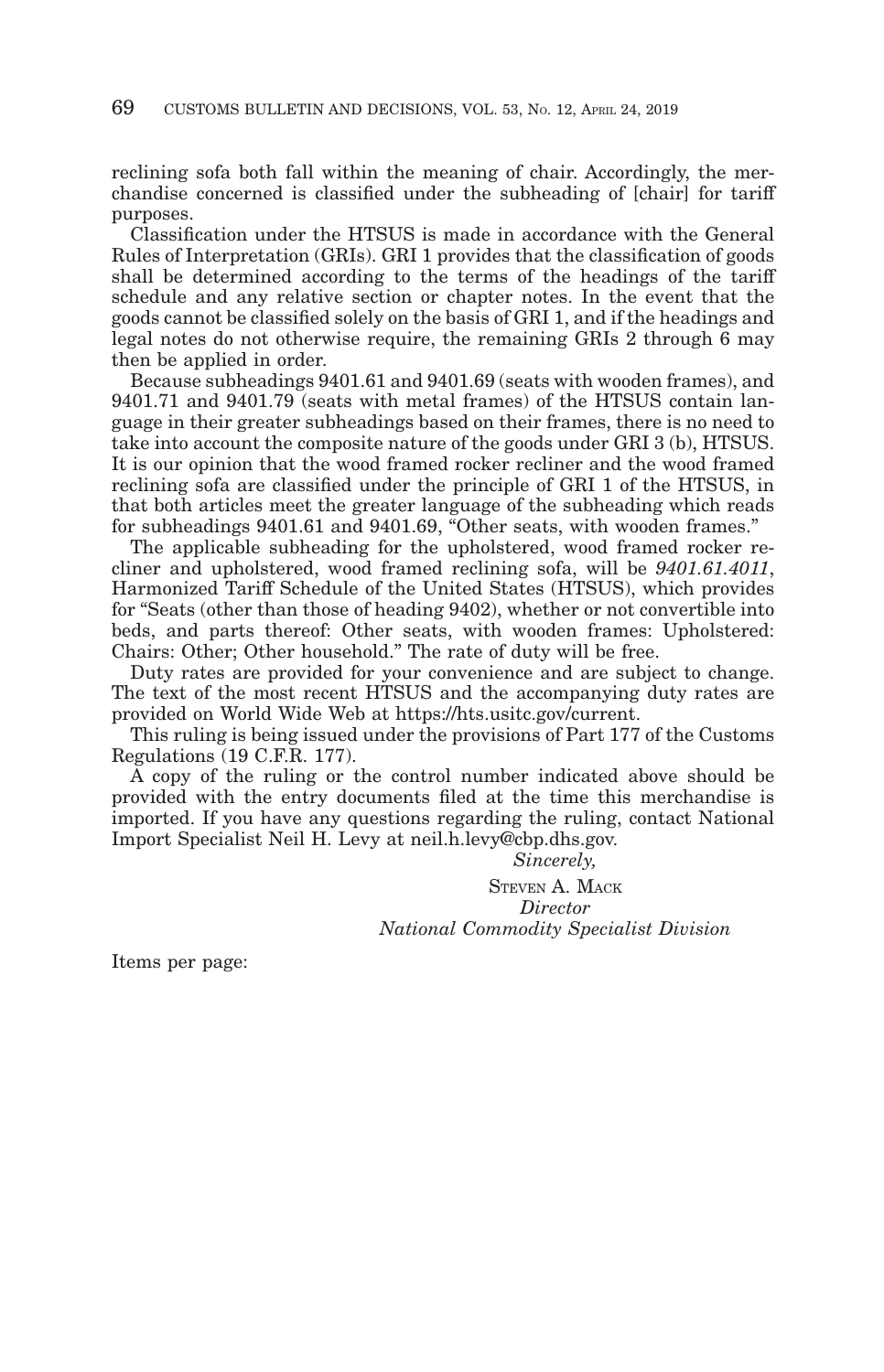### ATTACHMENT B

HQ H290176 OT:RR:CTF:CPMM H290176 RGR CATEGORY: Classification TARIFF NO · 9401 61 6011

DENISE N. YAPP TARIFF CLASSIFICATION SPECIALIST ASHLEY FURNITURE INDUSTRIES, INC. *ONE ASHLEY WAY ARCADIA, WI 54612*

RE: Modification of NY N289071; Tariff classification of reclining sofa from Vietnam

DEAR MS. YAPP:

This is to inform you that U.S. Customs and Border Protection ("CBP") has reconsidered New York ("NY") Ruling Letter N289071, dated August 25, 2017, regarding the classification under the Harmonized Tariff Schedule of the United States ("HTSUS") of a recliner and sofa. The recliner and sofa were classified under subheading 9401.61.4011, HTSUSA (Annotated), as "Seats (other than those of heading 9402), whether or not convertible into beds, and parts thereof: Other seats, with wooden frames: Upholstered: Chairs: Other: Other household." After reviewing this ruling in its entirety, we believe that it is partially in error. For the reasons set forth below, we hereby modify NY N289071 with respect to the classification of the sofa. The remaining analysis of NY N289071 remains unchanged.

## **FACTS:**

In NY N289071, we described the recliner as follows:

Ashely (sic) item number 4060025 is described, and depicted in photographs and drawings as a wood framed rocker recliner. The seat frame, back and arms are constructed of plywood and the reclining mechanism is of metal. The rocker recliner features a metal drop-in utilized seat-box for strength and durability that rests on the floor. This item will be completely upholstered in polyester fabric.

In NY N289071, we described the sofa as follows:

Ashley item number 4060088 is described, and depicted in photographs and drawings as a wood framed reclining sofa. The seat frame, back and arms are constructed of plywood and the reclining mechanism is of metal. The reclining sofa features a metal drop-in utilized seat-box for strength and durability that rests on the floor. This item will be completely upholstered in polyester fabric.

### **ISSUE:**

Whether sofas are classified under subheading 9401.61.4011, HTSUSA, as "[o]ther seats, with wooden frames: [c]hairs," or under subheading 9401.61.6011, HTSUSA, as "[o]ther seats, with wooden frames: [o]ther."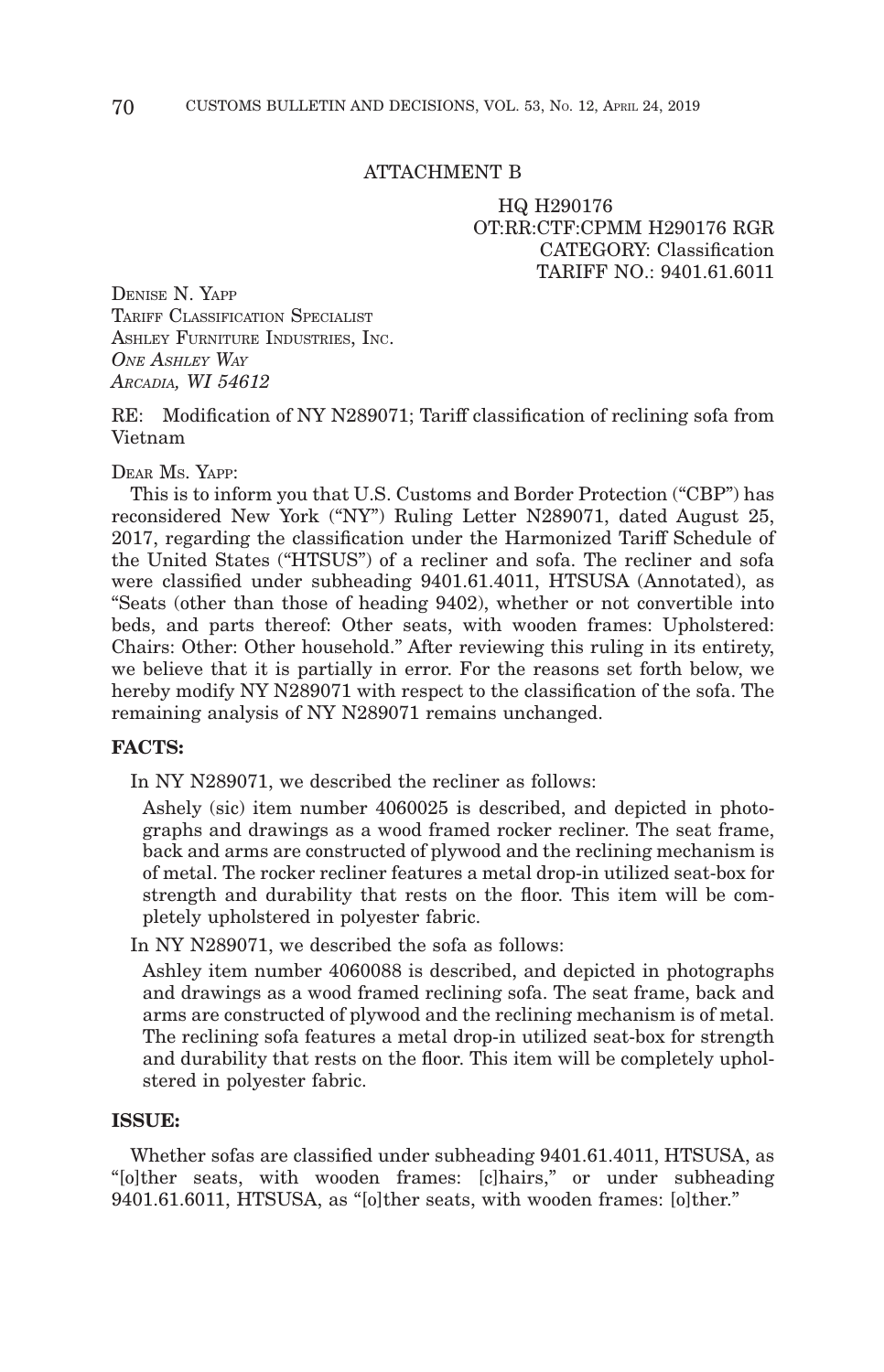## **LAW AND ANALYSIS:**

The classification of merchandise under the HTSUS is governed by the General Rules of Interpretation ("GRIs"). GRI 1 provides, in part, that "for legal purposes, classification shall be determined according to terms of the headings and any relative section or chapter notes..." In the event that the goods cannot be classified solely on the basis of GRI 1, and if the headings and legal notes do not otherwise require, the remaining GRIs may then be applied in order.

The HTSUS headings under consideration are as follows:

| 9401         | Seats (other than those of heading 9402), whether or not con-<br>vertible into beds, and parts thereof: |
|--------------|---------------------------------------------------------------------------------------------------------|
|              | Other seats, with wooden frames:                                                                        |
| 9401.61      | Upholstered:                                                                                            |
|              | Chairs:                                                                                                 |
| 9401.61.40   | Other:                                                                                                  |
| 9401.61.4011 | Other household.                                                                                        |
| 9401.61.60   | Other:                                                                                                  |
| 9401.61.6011 | Other household.                                                                                        |
|              | * * * *                                                                                                 |

The Harmonized Commodity Description and Coding System Explanatory Notes (EN) constitute the official interpretation of the Harmonized System at the international level. While neither legally binding nor dispositive, the EN provide a commentary on the scope of each heading of the HTSUS and are generally indicative of the proper interpretation of the headings. It is CBP's practice to consult, whenever possible, the terms of the ENs when interpreting the HTSUS. *See* T.D. 89–80, 54 Fed. Reg. 35127, 35128 (Aug. 23, 1989).

EN 94.01 provides, in pertinent part, as follows:

Subject to the exclusions mentioned below, this heading covers all seats (including those for vehicles, provided that they comply with the conditions prescribed in Note 2 to this Chapter), for example:

Lounge chairs, arm chairs, folding chairs, deck chairs, infants' high chairs and children's seats designed to be hung on the back of other seats (including vehicle seats) , grandfather chairs, benches, couches (including those with electrical heating), settees, sofas, ottomans and the like, stools (such as piano stools, draughtsmen's stools, typists' stools, and dual purpose stool steps), seats which incorporate a sound system and are suitable for use with video game consoles and machines, television or satellite receivers, as well as with DVD, music CD, MP3 or video cassette players.

Subheading 9401.60, HTSUS, provides for "Seats (other than those of heading 9402), whether or not convertible into beds, and parts thereof: Other seats, with wooden frames: Upholstered." There is no dispute at the six-digit level that the subject reclining sofas and recliners are classified therein. Instead, the issue arises at the eight-digit subheading level as to whether or

\* \* \* \*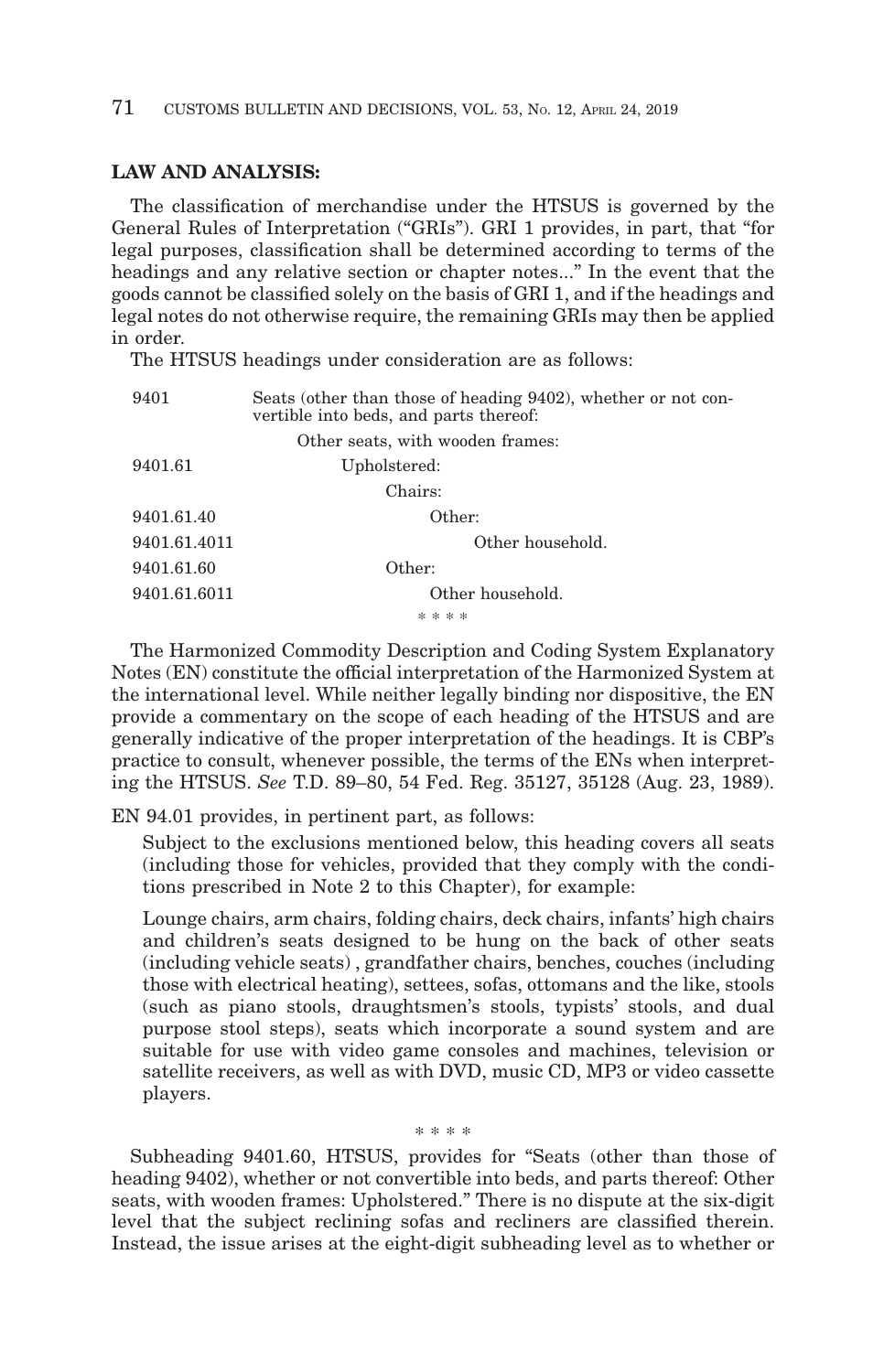not the subject reclining sofas and recliners are "chairs" of subheading 9401.61.40, HTSUS, or "other" of subheading 9401.61.60, HTSUS.

In NY N289071, CBP determined that the sofas and recliners were classified in subheading 9401.61.4011, HTSUSA, as "Other seats, with wooden frames: Upholstered: Chairs: Other: Other household." However, in its reconsideration request, Ashley Furniture Industries, Inc. ("Ashley Furniture") argues that the correct classification of the sofas is under subheading 9401.61.6011, HTSUSA, as "Other seats, with wood frames: Upholstered: Other: Other household."

The term "chair" is not defined in the tariff schedule or in the ENs. When a tariff term is not defined by the HTSUS or its legislative history, "the term's correct meaning is its common meaning." *Mita Copystar Am. v. United States, 21 F.3d 1079, 1082 (Fed. Cir. 1994).* The common meaning of a term used in commerce is presumed to be the same as its commercial meaning. *Simod Am. Corp. v. United States, 872 F.2d 1572, 1576 (Fed. Cir. 1989).* To ascertain the common meaning of a term, CBP may consult "dictionaries, scientific authorities, and other reliable information sources" and "lexicographic and other materials." *C.J. Tower & Sons v. United States, 673 F.2d 1268, 1271 (C.C.P.A. 1982); Simod, 872 F.2d at 1576.* The Oxford English Dictionary defines "chair" as "[a] seat for one person (always implying more or less of comfort and ease)." *See* Oxford English Dictionary, http://www.oed.com (last visited June 12, 2018). The Merriam-Webster Online Dictionary also defines "chair" as "a seat typically having four legs and a back for one person." *See* Merriam-Webster, https://www.merriam-webster.com/dictionary/chair (last visited June 12, 2018). Unlike a chair for one person, the Merriam-Webster Online Dictionary defines a "sofa" as "a long upholstered seat usually with arms and a back and often convertible into a bed." *See* Merriam-Webster, https:// www.merriam-webster.com/dictionary/chair (last visited June 12, 2018). Similarly, the Oxford English Dictionary distinguishes a chair meant for one person from a sofa, which it defines as "[a] long, stuffed seat with a back and ends or end, used for reclining; a form of lounge or couch." *See* Oxford English Dictionary, http://www.oed.com (last visited June 12, 2018). Therefore, in order for seats of heading 9401, HTSUS, to be classified as "chairs" of subheading 9401.61.40, HTSUS, they can only accommodate one person.

The subject merchandise consists of two different items: a wood framed rocker recliner and a wood framed sofa that reclines. As depicted in photographs and based on descriptions of the rocker recliner, this item seats only one person. Unlike the rocker recliner, photographs and descriptions of the sofa depict an item with three seat backs for seating three people. Both the rocker recliner and the sofa have seat frames, backs and arms constructed of plywood, a metal reclining mechanism, and polyester fabric upholstery.

In NY N007097, dated March 1, 2007; NY I85738, dated August 28, 2002; NY I82172, dated May 29, 2002; and NY A81799, dated April 30, 1996, we classified sofas and loveseats in subheading 9401.61.60, HTSUS. In those rulings, the items at issue were also upholstered sofas with wooden frames. The only difference was that those sofas were not reclining sofas. However, this detail is irrelevant as to whether the sofas are classified in subheading 9401.61.60, HTSUS, or in subheading 9401.61.40, HTSUS, as long as the merchandise, in its condition as imported, seats more than one person. For instance, in NY B85945, dated May 30, 1997, even though an item was described as a sofa, it was classified in subheading 9401.61.40, HTSUS, because it could only accommodate one person.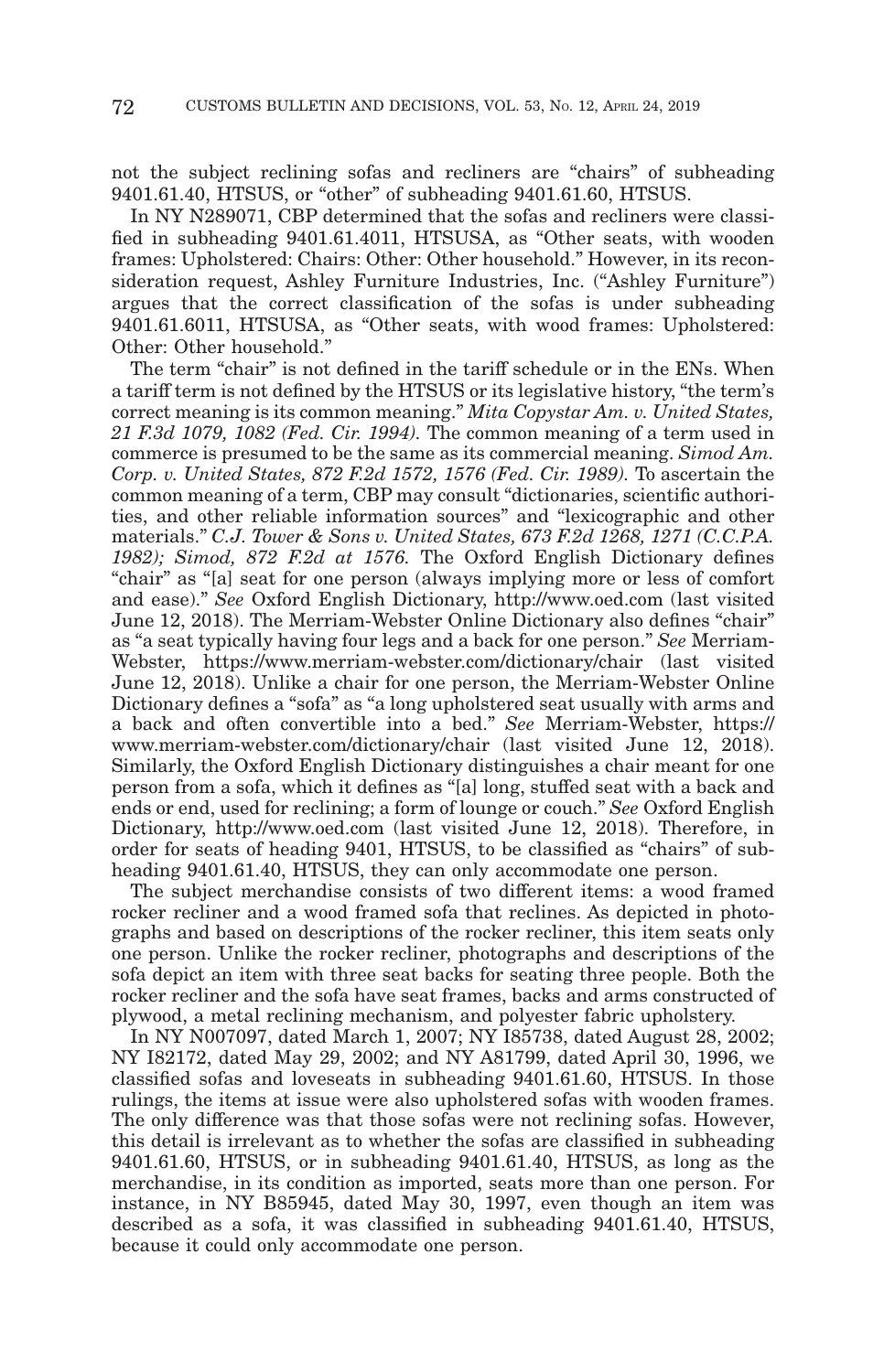In NY N289071, the item described as a rocker recliner was correctly classified in subheading 9401.61.40, HTSUS, because it only accommodates one person.

## **HOLDING:**

Pursuant to GRI 1, the subject sofas are classified in subheading 9401, HTSUS, specifically under subheading 9401.61.6011, HTSUSA, as "Seats (other than those of heading 9402), whether or not convertible into beds, and parts thereof: Other seats, with wooden frames: Upholstered: Other: Other household." The 2018 column one general rate of duty is free.

Duty rates are provided for your convenience and are subject to change. The text of the most recent HTSUS and the accompany duty rate are provided on the World Wide Web, at http://www.usitc.gov/tata.hts/.

## **EFFECT ON OTHER RULINGS:**

NY N289071, dated August 25, 2017, is hereby MODIFIED as set forth above with regard to the classification of sofas described therein, but the classification of the rocker recliners remains in effect.

*Sincerely,*

MYLES B. HARMON, *Director Commercial and Trade Facilitation Division*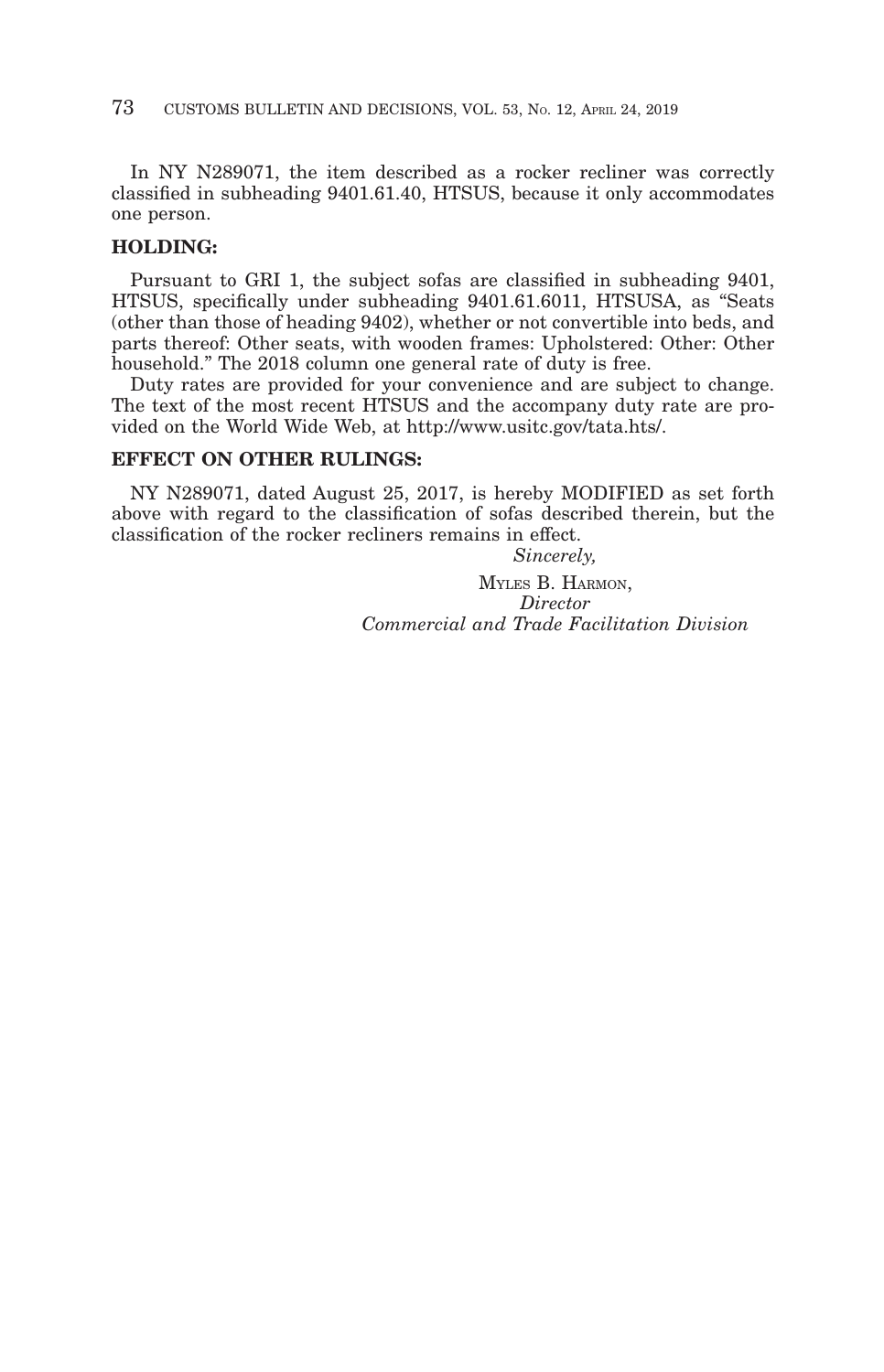# **PROPOSED MODIFICATION OF A RULING LETTER AND REVOCATION OF TREATMENT RELATING TO THE COUNTRY OF ORIGIN MARKING FOR MARKING PURPOSES OF THE TEMS™ POCKET NETWORK TESTING DEVICE**

**AGENCY:** U.S. Customs and Border Protection, Department of Homeland Security.

**ACTION:** Notice of proposed modification of a ruling letter and revocation of treatment with respect to the country of origin marking determination of the TEMS™ Pocket network testing device.

**SUMMARY:** Pursuant to section 625(c), Tariff Act of 1930 (19 U.S.C. §1625(c)), as amended by section 623 of title VI (Customs Modernization) of the North American Free Trade Agreement Implementation Act (Pub. L. 103–182, 107 Stat. 2057), this notice advises interested parties that U.S. Customs and Border Protection (CBP) intends to modify a ruling with respect to the country of origin marking determination, pursuant to 19 U.S.C. §1304, of the TEMS™ Pocket network testing device. Similarly, CBP intends to revoke any treatment previously accorded by CBP to substantially identical transactions. Comments on the correctness of the proposed actions are invited.

**DATE:** Comments must be received on or before May 24, 2019.

**ADDRESS:** Written comments are to be addressed to the U.S. Customs and Border Protection, Office of Trade, Regulations and Rulings, Attention: Trade and Commercial Regulations Branch, 90 K St., NE,  $10^{th}$  Floor, Washington, DC 20229-1177. Submitted comments may be inspected at the address stated above during regular business hours. Arrangements to inspect submitted comments should be made in advance by calling Mr. Joseph Clark at (202) 325–0118.

**FOR FURTHER INFORMATION CONTACT:** Anthony L. Shurn, Tariff Classification and Marking Branch, Regulations and Rulings, Office of Trade, at (202) 325–0218.

# **SUPPLEMENTARY INFORMATION:**

# **Background**

On December 8, 1993, Title VI (Customs Modernization), of the North American Free Trade Agreement Implementation Act (Pub. L.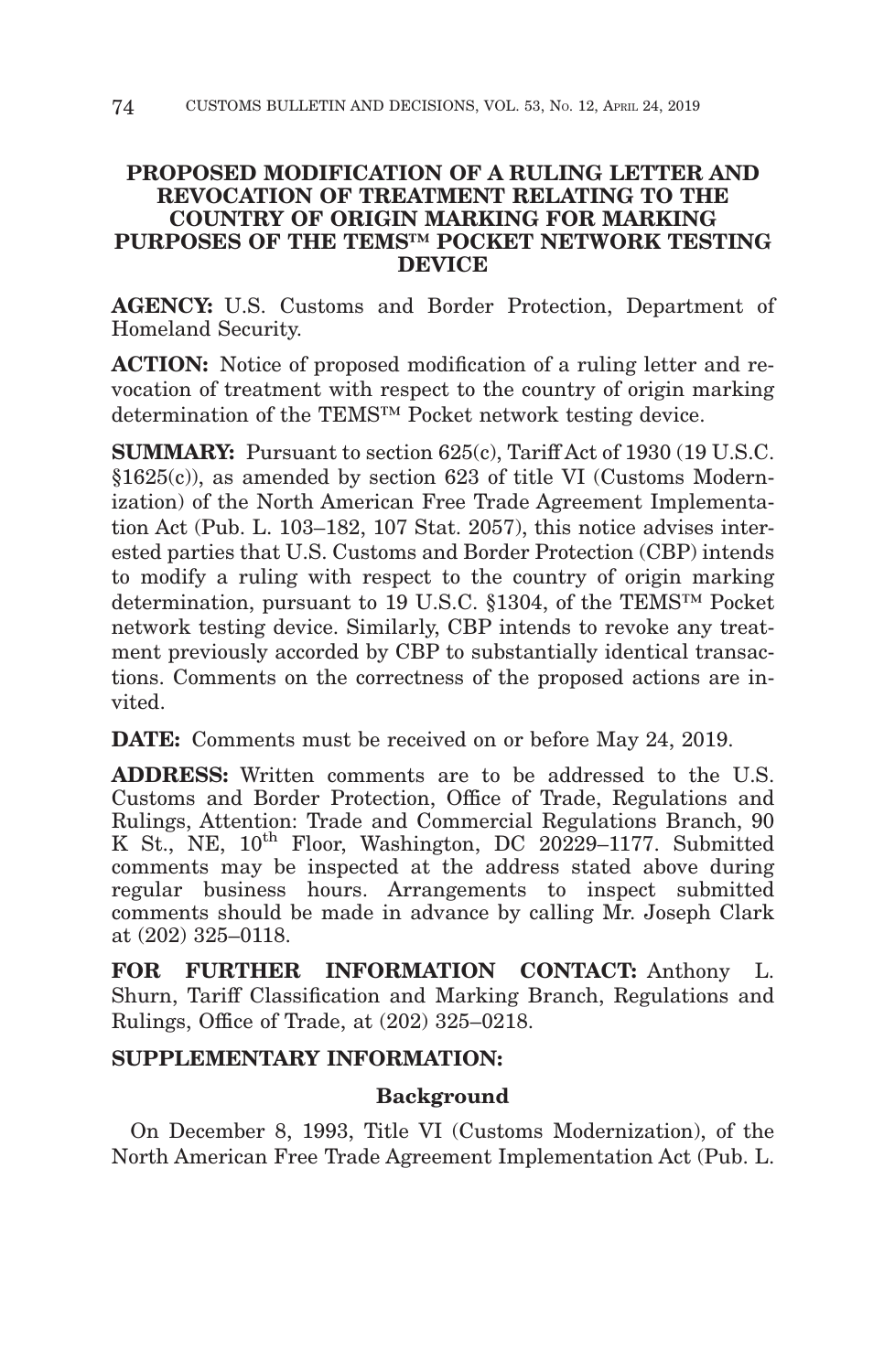103–182, 107 Stat. 2057) ("Title VI"), became effective. Title VI amended many sections of the Tariff Act of 1930, as amended, and related laws. Two new concepts which emerge from the law are "**informed compliance**" and "**shared responsibility**." These concepts are premised on the idea that in order to maximize voluntary compliance with customs laws and regulations, the trade community needs to be clearly and completely informed of its legal obligations.

Accordingly, the law imposes a greater obligation on CBP to provide the public with improved information concerning the trade community's responsibilities and rights under the customs and related laws. In addition, both the public and CBP share responsibility in carrying out import requirements. For example, under section 484 of the Tariff Act of 1930, as amended (19 U.S.C. § 1484), the importer of record is responsible for using reasonable care to enter, classify and value imported merchandise, and to provide any other information necessary to enable CBP to properly assess duties, collect accurate statistics, and determine whether any other applicable legal requirement is met.

Pursuant to section 625(c)(1), Tariff Act of 1930 (19 U.S.C.  $§1625(c)(1)$ , as amended by section 623 of Title VI, this notice advises interested parties that CBP is proposing to modify a ruling letter, with respect to the country of origin marking determination of the TEMS™ Pocket network testing device. Although in this notice, CBP is specifically referring to CBP Ruling Letter HQ H014068 (October 9, 2007) (Attachment A), this notice covers any rulings on this merchandise which may exist, but have not been specifically identified. CBP has undertaken reasonable efforts to search existing databases for rulings in addition to the one identified. No further rulings have been found. Any party who has received an interpretive ruling or decision (i.e., a ruling letter, internal advice memorandum or decision, or protest review decision) on the country of origin marking determination of the TEMS™ Pocket network testing device subject to this notice should advise CBP during the notice period.

Similarly, pursuant to section 625(c)(2), Tariff Act of 1930 (19 U.S.C.  $§1625(c)(2)$ , as amended by section 623 of Title VI, CBP is proposing to revoke any treatment previously accorded by CBP to substantially identical transactions. Any person involved in substantially identical transactions should advise CBP during this notice period. An importer's failure to advise CBP of substantially identical transactions or of a specific ruling not identified in this notice may raise issues of reasonable care on the part of the importer or its agents for importations of merchandise subsequent to the effective date of the final decision on this notice.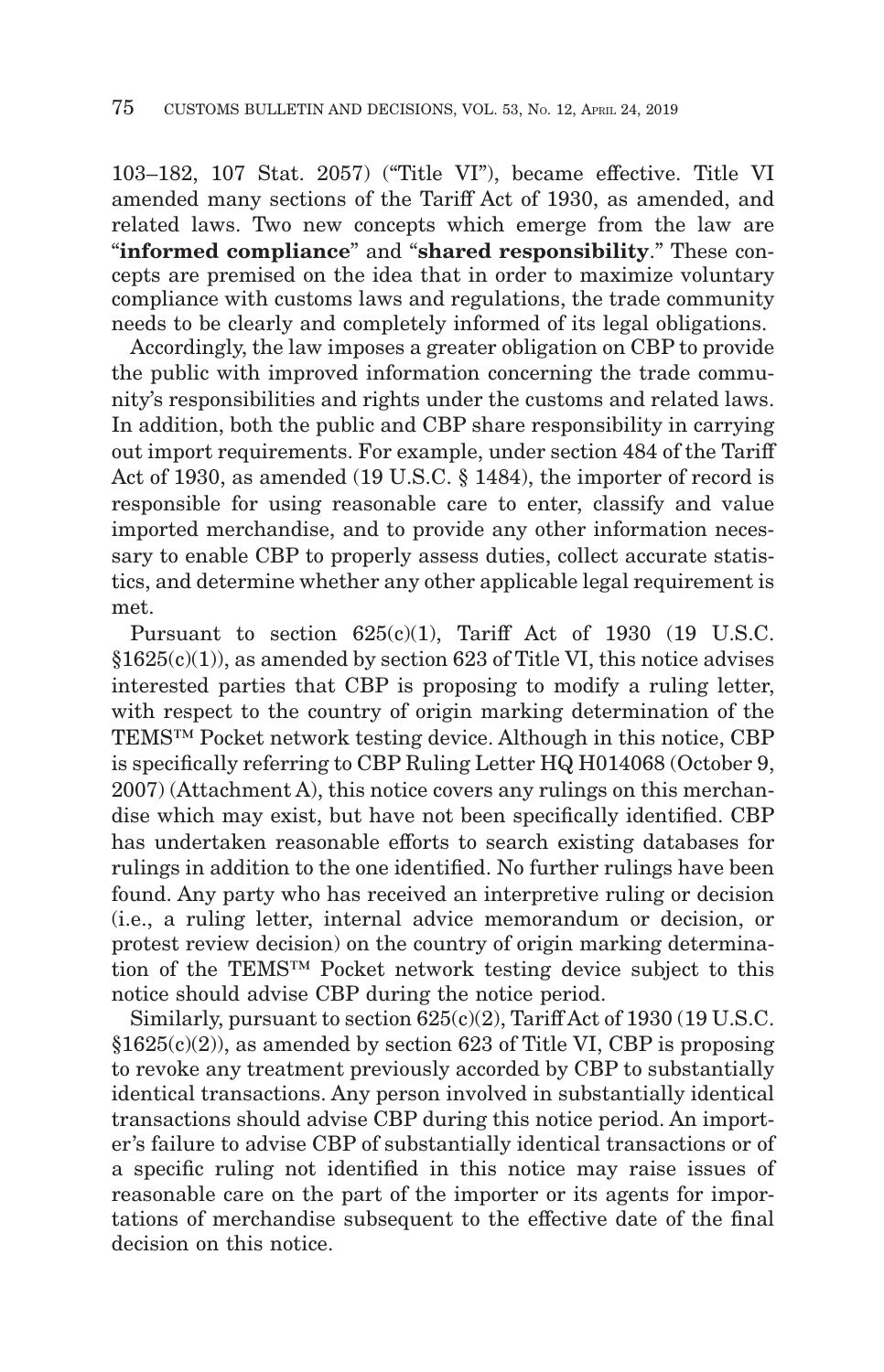In HQ H014068, CBP ruled, pursuant to 19 U.S.C. §1304, that the country of origin for marking purposes of the TEMS™ Pocket network testing device is Sweden. CBP has reviewed HQ H014068 and has determined the ruling letter to be in error. It is now CBP's position that the country of origin for marking purposes of the TEMS™ Pocket network testing device is China or Malaysia or any other country of manufacture where an article recognizable as a mobile telephone is created.

Pursuant to 19 U.S.C.  $$1625(c)(1)$ , CBP is proposing to modify HQ H014068 and to revoke or modify any other ruling not specifically identified to reflect the analysis contained in the proposed HQ H243924, set forth as Attachment B to this notice. Additionally, pursuant to 19 U.S.C.  $$1625(c)(2)$ , CBP is proposing to revoke any treatment previously accorded by CBP to substantially identical transactions.

Before taking this action, consideration will be given to any written comments timely received.

Dated: April 4, 2019

GREG CONNOR *for* MYLES B. HARMON, *Director Commercial and Trade Facilitation Division*

Attachments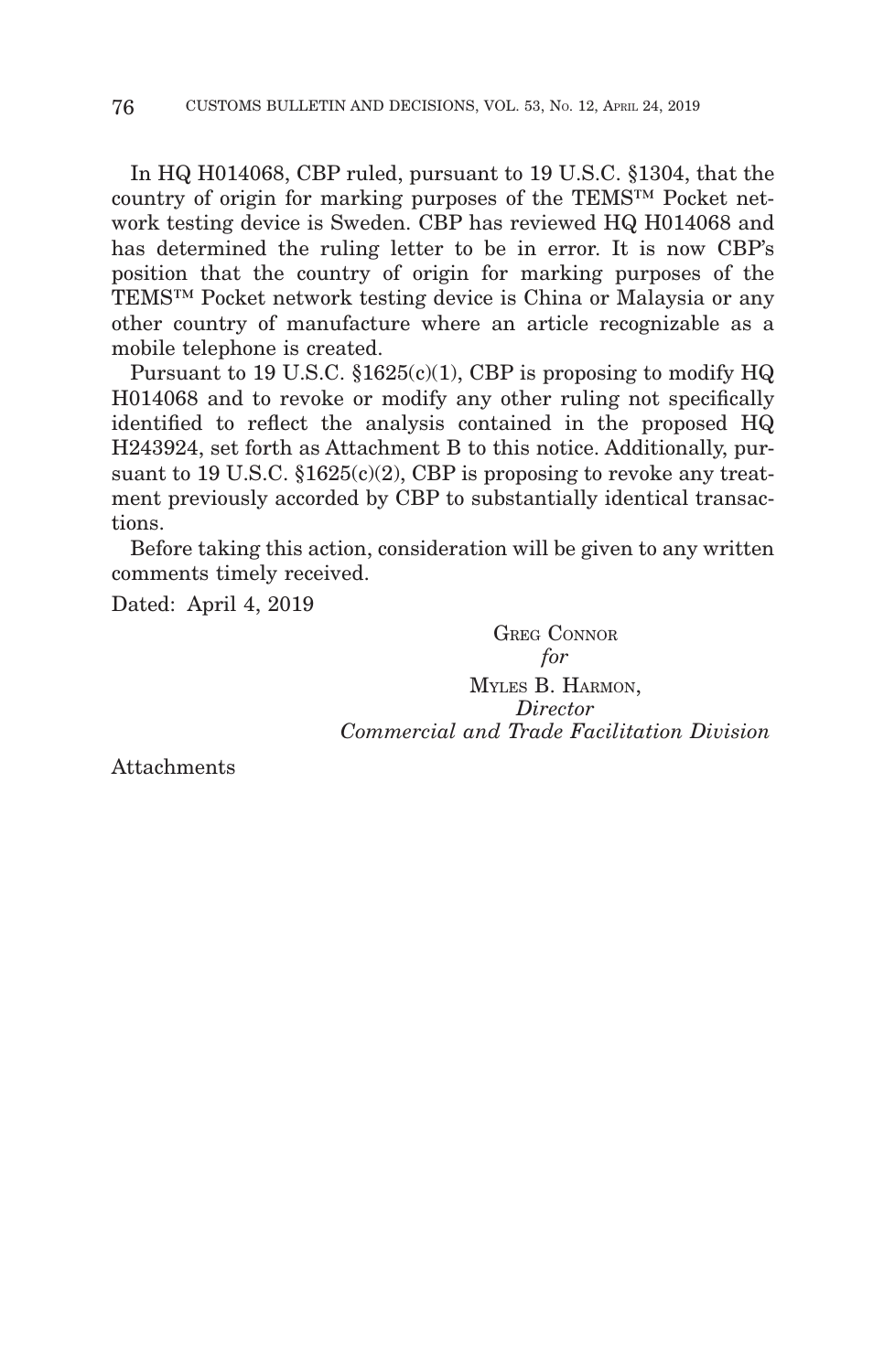## ATTACHMENT A

#### HQ H014068

October 9, 2007 CLA-2 OT:RR:CTF:TCM H014068 HkP CATEGORY: Classification TARIFF NO.: 9030.40.0000

MS. MELISSA HOFFMAN COMPLIANCE IMPORT SPECIALIST ERICSSON, INC. *6300 LEGACY DRIVE MAILSTOP EVW 1-B-5 PLANO, TX 75024*

RE: Classification and Country of Origin of the "TEMS™ Pocket" device

DEAR MS. HOFFMAN:

This is in response to your request submitted on May 31, 2007, to the National Commodity Specialist Division of U.S. Customs and Border Protection ("CBP ") requesting a binding ruling on behalf of Ericsson, Inc. At issue is the proper classification and country of origin of the "TEMS™ Pocket" device under the Harmonized Tariff Schedule of the United States ("HTSUS "). Your request was forwarded to this office for a response. In reaching our decision we have taken into consideration additional information and the sample provided by you to this office in August 2007, as well as information provided during a teleconference on September 19, 2007.

FACTS:

TEMS™ is an Ericsson company which develops, markets, and sells testing equipment for wireless networks. TEMS is not an acronym.

The TEMS Pocket is a commercially available fully functional cellular phone onto which TEMS network testing software has been loaded. According to the information submitted, TEMS software allows a cellular phone to function as a testing tool for telecommunication networks. The TEMS Pocket is used by network engineers to verify, maintain and troubleshoot mobile networks as well as for basic cell planning tasks. Collected data can be stored in the handset for later transfer to a computer. The product literature lists some of the key features of the TEMS Pocket as:

Includes a Sony Ericsson K790i, K790a, K800i or Nokia N80 mobile phone

Measures WCDMA 2100 MHz and GSM/GPRS /EDGE 850/900/1800/19000 MHz

Records logfiles for later post-processing analysis

Generates network event notifications

Clearly presents essential network information on the mobile standby display. Also displays channel information and performance measurements during WAP browsing

Measures EGPRS and WCDMA data performance

Provides cell control options including locking on RAT, locking on cell, channel and band, and modifying cell barred behavior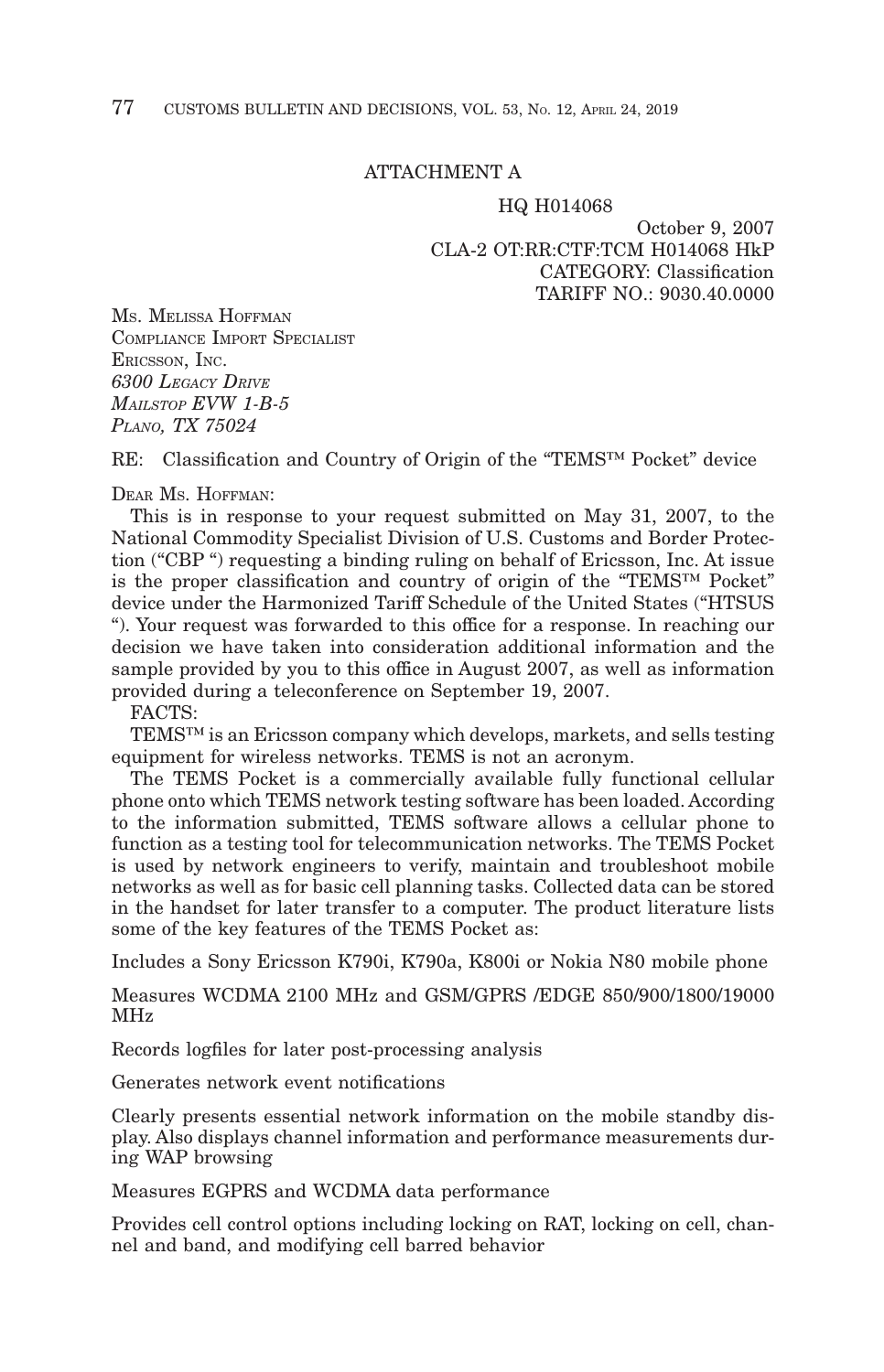#### Supports FTP for networking troubleshooting and logfile transfer

Automates call handling, logfile recording, and transfer to server via FTP

Allows data collection in places that are hard to reach with traditional drive-test tools and methods

The cellular phone handset is designed in Sweden and is typically assembled in China or Malaysia. The phone incorporates a camera, music and video player, and an FM radio, and can connect to the Internet. After assembly, the handset is shipped to Sweden where the TEMS software is loaded on to it and tested. According to Ericsson, the TEMS software adds approximately \$2500 worth of value to the phone. A sample of the TEMS Pocket has been provided for our review.

During our teleconference, Ericsson informed CBP that the TEMS Pocket connects to a cellular network as an ordinary phone and that this is the only way in which it can connect to the network to be tested. When the phone is turned on, technical information concerning the network is immediately displayed. CBP was also informed that some of the displayed information is calculated aggregated data. For example, information concerning signal strength for a particular channel is shown as a ratio of signal strength to interference. In order to use the TEMS Pocket as a cellular phone, the TEMS software has to be manually disabled.

According to the product literature, the TEMS Pocket has several data presentation views. Combined views display information valid for all radio access technology. For example, the PDP context view displays PDP addresses and PDP context settings for each address, including the NSAPI and APN. The WCDMA views display cell and network identity along with Universal Terrestrial Radio Access (UTRA) carrier RSSI (Received Signal Strength Indication). For example, the WDCMA Cells view displays UARFCN, cell status, scrambling code, RSCP , Ec/No and path loss for each cell in active set and serving/monitored cells. The GSM/GPRS views contain serving cell ARFCN, BSIC and RxLev, and cell and network identity in addition to other information listed in the literature.

In addition, the TEMS Pocket has several functions that allow the user to control the operation of the phone. According to the literature, these functions are essential for troubleshooting and verification in the field. From the Cell Control menu the user can select multiple actions such as:

- Lock to RAT (Off/WCDMA/GSM)
- Lock Cell WCDMA (Off/Set UARFCN/SC)
- Lock ARFCN GSM (Off/Set ARFCN)
- Lock to Band GSM (Off/850/900/1800/1900)
- Ignore cell barred (Off/On)
- Reset control settings to default off state

The TEMS Pocket is imported packaged together with a memory stick, battery and charger, USB cable, lanyard, hands free headset and software user guides.

Ericsson contends that the correct classification of the TEMS Pocket is subheading *9030.40.0000*, HTSUSA, which provides for telecommunication testing equipment.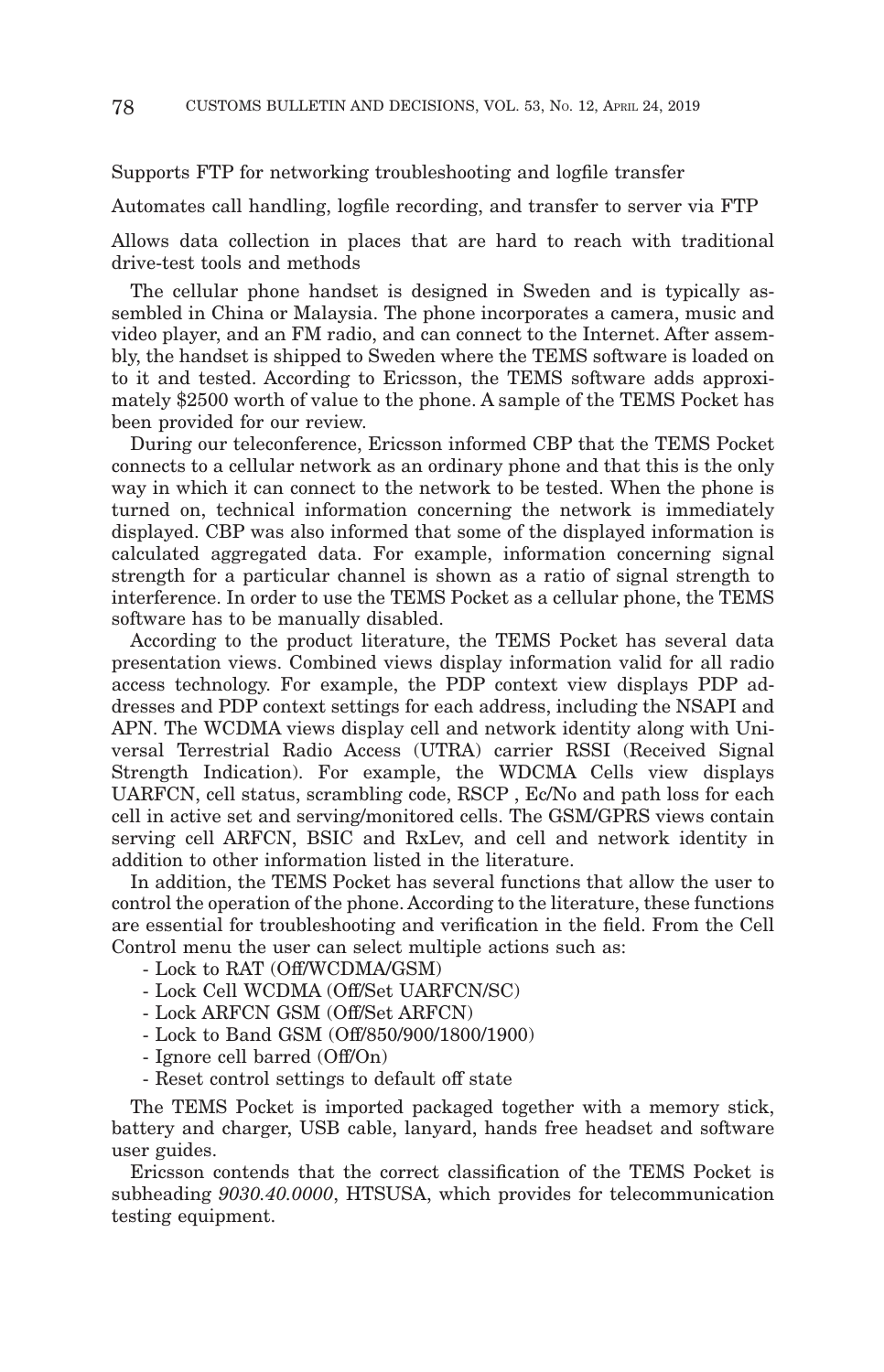#### **ISSUE:**

What is the correct classification of the TEMS Pocket device under the HTSUS?

What is the country of origin of the TEMS Pocket device?

# **LAW AND ANALYSIS:**

## Classification

Classification under the HTSUS is made in accordance with the General Rules of Interpretation (GRIs). GRI 1 provides that the classification of goods shall be determined according to the terms of the headings of the tariff schedule and any relative section or chapter notes. In the event that the goods cannot be classified solely on the basis of GRI 1, and if the headings and legal notes do not otherwise require, the remaining GRIs 2 through 6 may then be applied in order.

The HTSUS provisions under consideration are as follows:

8517 Telephone sets, including telephones for cellular networks or for other wireless networks; other apparatus for the transmission or reception of voice, images or other data, including apparatus for the communication in a wired or wireless network (such as a local or wide area network), other than transmission or reception apparatus of heading 8443, 8525, 8527 or 8528; parts thereof:

Telephone sets, including telephones for cellular networks or for other wireless networks:

\* \* \*

8517.12.00 Telephone sets for cellular networks or for other wireless networks .....

9030 Oscilloscopes, spectrum analyzers and other instruments and apparatus for measuring or checking electrical quantities, excluding meters of heading 9028; ... :

\* \* \*

*9030.40.0000* Other instruments and apparatus, specially designed for telecommunications (for example, cross-talk meters, gain measuring instruments, distortion factor meters, psophometers) .....

Legal Note 3 to Chapter 90 provides that note 3 to Section XVI also apply to Chapter 90. Note 3 to Section XVI provides:

Unless the context otherwise requires, composite machines consisting of two or more machines fitted together to form a whole and other machines designed for the purpose of performing two or more complementary or alternative functions are to be classified as if consisting only of that component or as being that machine which performs the principal function.

The Harmonized Commodity Description and Coding System Explanatory Notes ("ENs") constitute the official interpretation of the HTSUS at the international level. While not legally binding nor dispositive, the ENs provide a commentary on the scope of each heading of the HTSUS and are generally indicative of the proper interpretation of these headings. See T.D. 89–80.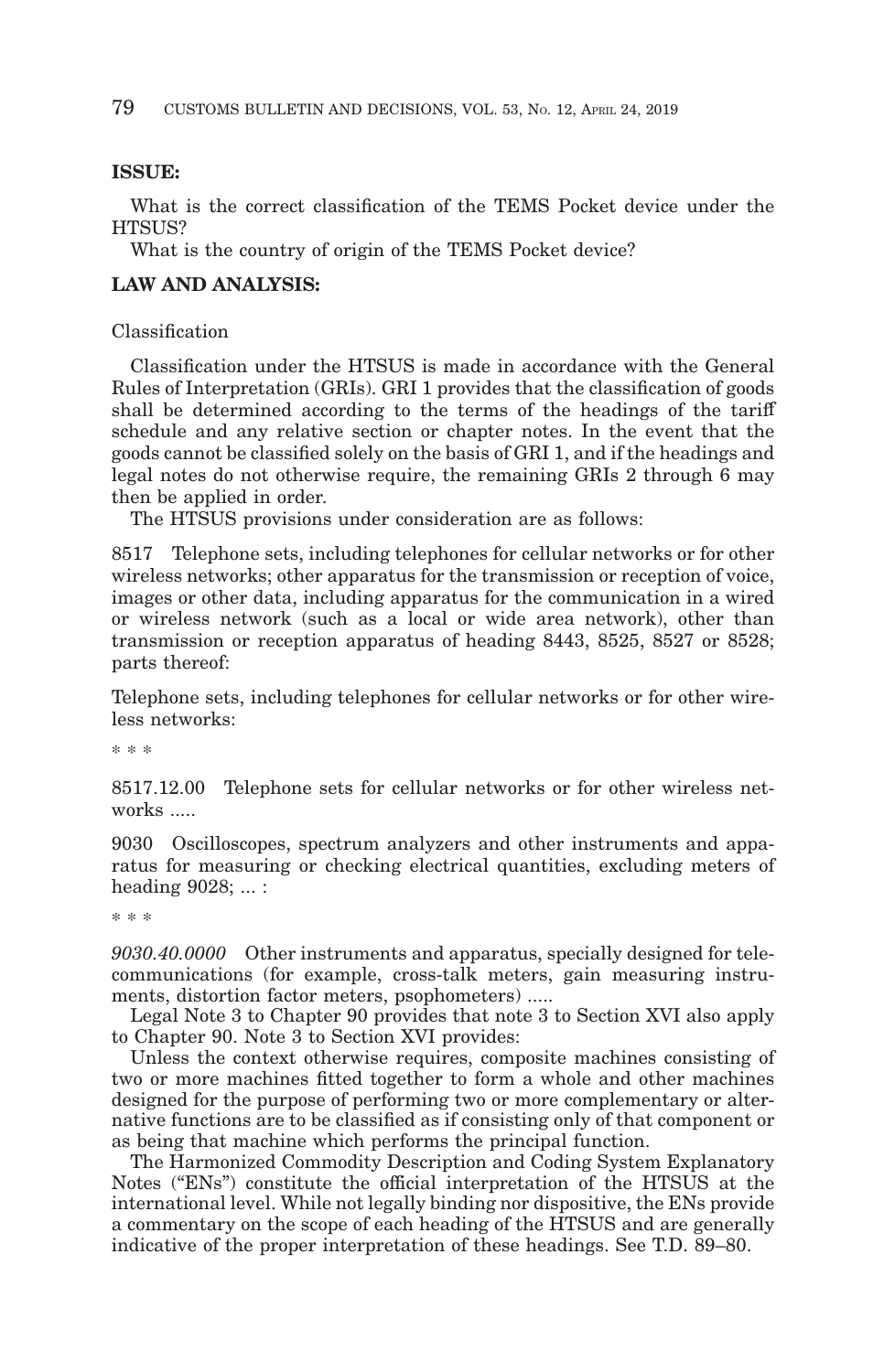EN 90.30(B) explains, in relevant part, that heading 9030 "includes a wide range of electrical or electronic instruments used in radio-communications or telecommunications." Included in this range are instruments and apparatus such as transmission level indicators, instruments for measuring interference, and cross-talk meters, which are used on telephone circuits for measuring various quantities.

It is your contention that principal function of this device is to test mobile networks. As such, you believe that it is properly classified in subheading *9030.40.0000*, HTSUSA, as instruments and apparatus for measuring or checking electrical quantities, specially designed for telecommunications, and not as a cellular phone.

We agree. The TEMS Pocket measures the performance of data and signal transmissions (EGPRS and WCDMA) and displays system data for cell access, selection and location, serving cell, ARFCN of traffic channel, used timeslots and coding schemes, along with uplink and downlink (logic link control) LLC and RLC (radio link control) performance, among other functions. In addition, through the operation of the TEMS software, certain functions of the phone can be turned off in order to assist in the testing process. For example, the TEMS Pocket can be instructed to "Lock to RAT", that is, turn off or select WCDMA or GSM (data and signal transmissions) or to "Lock to Band GSM", that is, turn off or select a certain GSM frequency band. Finally, although the TEMS Pocket is also a fully functional cellular phone, the phone's principal function in this device is to enable the TEMS software to connect with the cellular network to be tested.

Based on the foregoing, we find that the TEMS Pocket meets the terms of heading 9030, HTSUS, as explained by EN 90.30(B), because it is a device used for measuring or checking electrical quantities, specifically in telecommunication networks. It is classified in subheading *9030.40.0000*, HTSUSA, as other instruments and apparatus specially designed for telecommunications.

The TEMS Pocket is imported packaged together with a memory stick, battery and charger, USB cable, lanyard, hands free headset and software user guides. GRI 3(b) provides that goods put up in sets for retail sale shall be classified as if they consisted of the material or component which gives them their essential character. EN  $(X)$  to GIR  $3(b)$  explains:

For the purposes of this Rule, the term "goods put up in sets for retail sale" shall be taken to mean goods which:

- (a) Consist of at least two different articles which are, prima facie, classifiable in different headings. Therefore, for example, six fondue forks cannot be regarded as a set within the meaning of this Rule;
- (b) Consist of products or articles put up together to meet particular need or carry out a specific activity; and
- (c) Are put up in a manner suitable for sale directly to users without repacking (e.g., in boxes or cases or on boards).

EN (VIII) to GIR 3(b) explains that "the factor which determines essential character will vary as between different kinds of goods. It may, for example, be determined by the nature of the material or component, its bulk, quantity, weight or value, or by the role of a constituent material in relation to the use of the goods."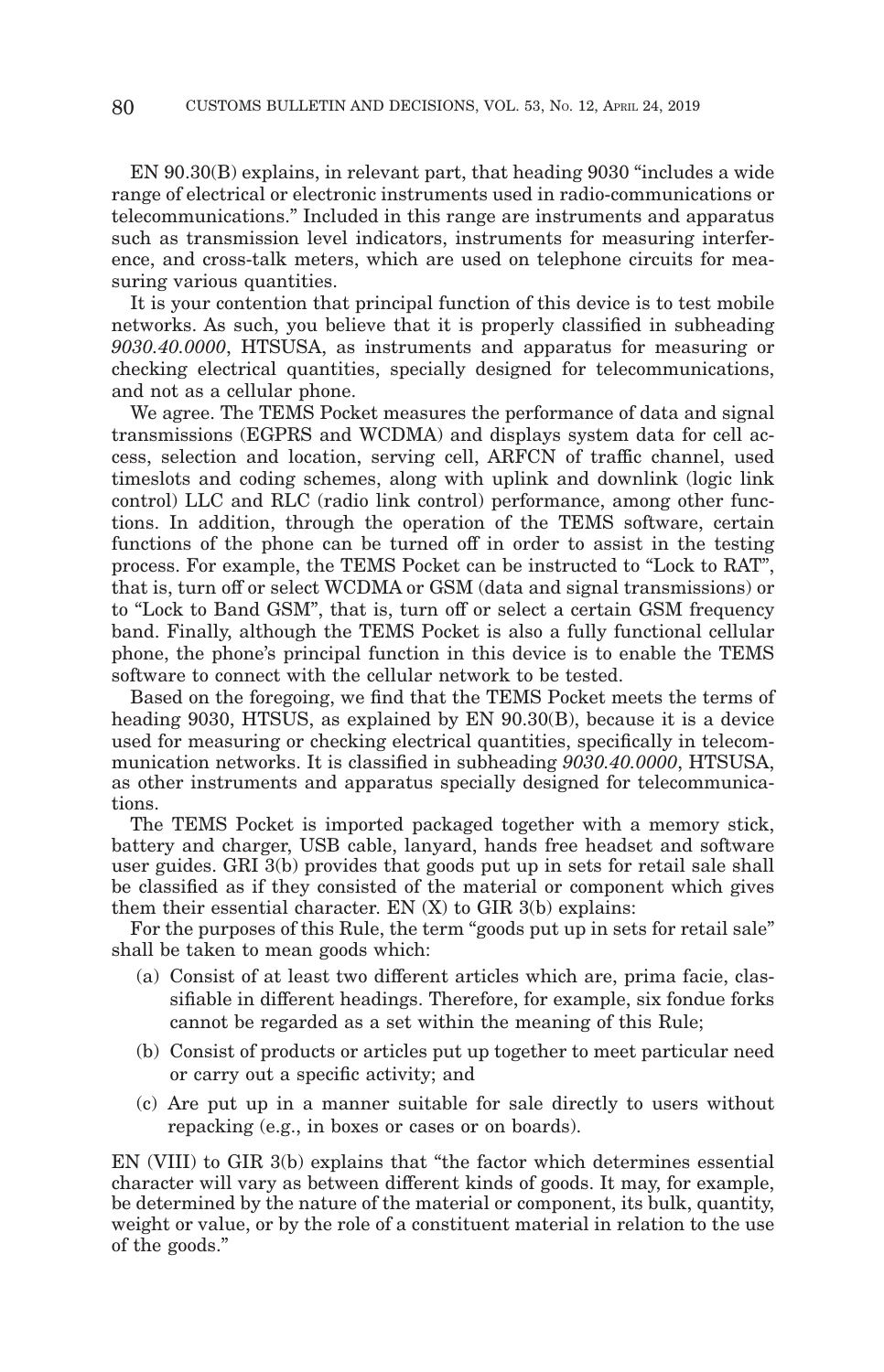All the items under consideration here are classifiable in different headings, are "put up together" to enable a user to conduct testing of telecommunication networks, and are offered for sale directly to users without repacking. Consequently, the items may not be classified separately under their respective classifications. Furthermore, CBP finds that the item which imparts the essential character of this set is the TEMS Pocket. It is the dominant component, by use and cost in relation to the other constituent components of the set. It is also the reason why a consumer would purchase the set.

#### Country of Origin

Section 304 of the Tariff Act of 1930, as amended (19 U.S.C. §1304), provides that, unless excepted, every article of foreign origin (or its container) imported into the United States shall be marked in a conspicuous place as legibly, indelibly and permanently as the nature of the article (or its container) will permit, in such a manner as to indicate to the ultimate purchaser in the United States the English name of the country of origin of the article. Congressional intent in enacting 19 U.S.C. §1304 was "that the ultimate purchaser should be able to know by an inspection of the marking on the imported goods the country of which the goods is the product. The evident purpose is to mark the goods so that at the time of purchase the ultimate purchaser may, by knowing where the goods were produced, be able to buy or refuse to buy them, if such marking should influence his will." United States v. Friedlaender & Co., 27 CCPA 297, 302, C.A.D. 104 (1940). Part 134, U.S. Customs and Border Protection Regulations (19 C.F.R. §134) implements the country of origin marking requirements and exceptions of 19 U.S.C. §1304.

Section 134.1(b), CBP Regulations (19 C.F.R. § 134.1(b)), defines "country of origin" as "the country of manufacture, production, or growth of any article of foreign origin entering the United States. Further work or material added to an article in another country must effect a substantial transformation in order to render such other country the 'country of origin' within the meaning of [the marking laws and regulations]." For country of origin marking purposes, a substantial transformation of an article occurs when it is used in manufacture, which results in an article having a name, character, or use differing from that of the article before the processing. However, if the manufacturing or combining process is merely a minor one that leaves the identity of the article intact, a substantial transformation has not occurred. Uniroyal, Inc. v. United States, 3 CIT 220, 542 F. Supp. 1026, 1029 (1982), aff'd, 702 F.2d 1022 (Fed. Cir. 1983).

CBP has long held that the installation (downloading) of software onto a computer diskette amounted to substantial transformation of the diskette because the character of the diskette had changed from one of a blank storage medium to one with a predetermined electronic pattern encoded onto it. The use of the diskette had changed from a meaningless article of software to that of an encoded instruction guide that enabled a computer to perform various commands. See HQ *732087*, February 7, 1990. See also, HQ *735027* (September 7, 1993) concerning the country of origin marking requirements for "MemoPlugs", the hardware of which was imported into the U.S. and then programmed with anti-piracy software. See generally HQ *968000* (February 14, 2006) regarding substantial transformation of components of foreign origin used in the assembly of various electronic components.

As was stated in HQ *968000*, in order to determine whether a substantial transformation occurs when components of various origins are assembled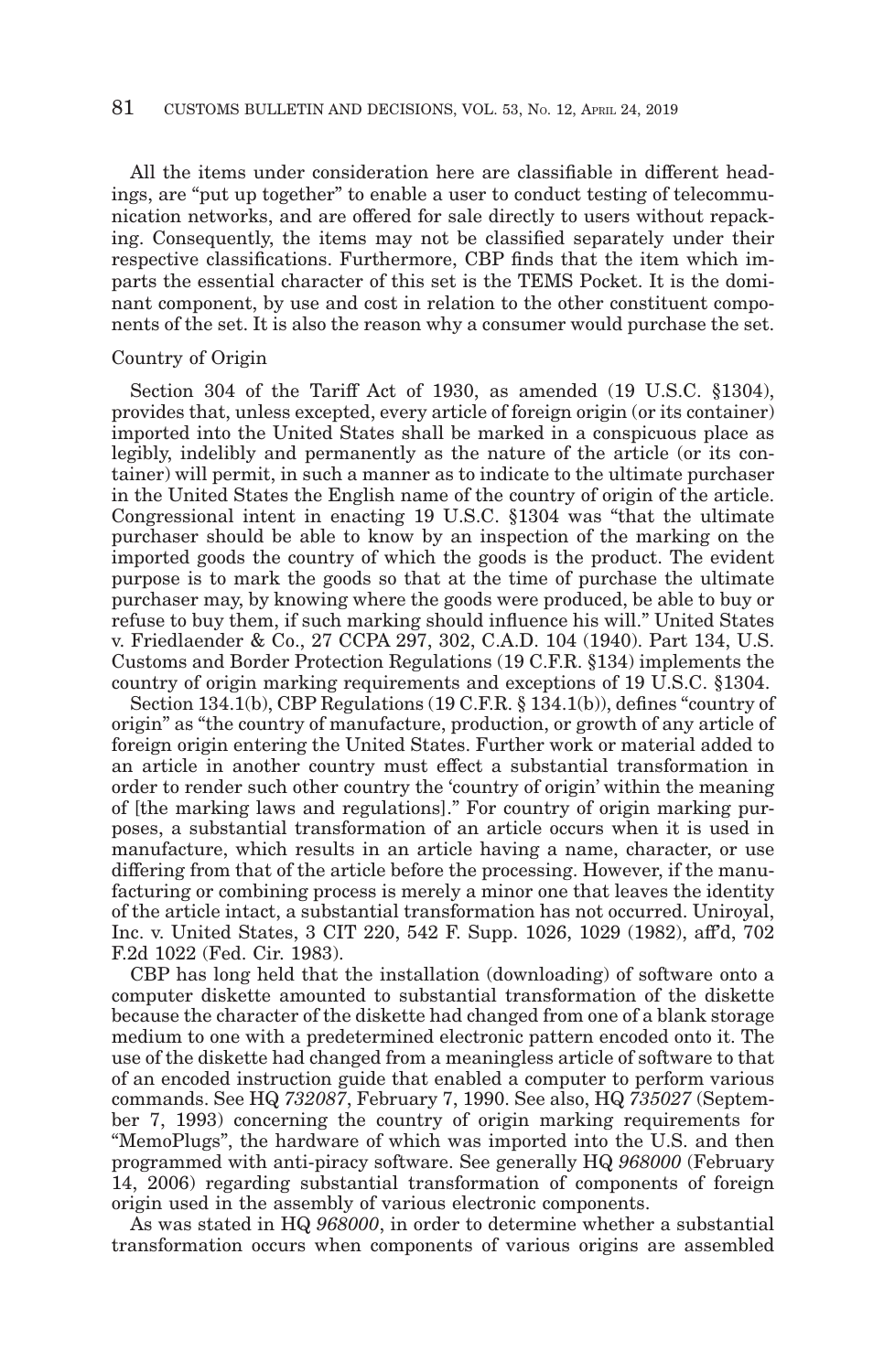into completed products, CBP considers the totality of the circumstances and makes such determinations on a case-by-case basis. The country of origin of the item's components, extent of the processing that occurs within a country, and whether such processing renders a product with a new name, character, or use are primary considerations in such cases. Additionally, factors such as the resources expended on product design and development, extent and nature of post-assembly inspection and testing procedures, and worker skill required during the actual manufacturing process will be considered when determining whether a substantial transformation has occurred; however, no one factor is determinative.

After considering all the circumstances, we find that the installation in Sweden of the TEMS software into the pre-existing cellular phones assembled in China or Malaysia substantially transformed the use and function of these phones. Once the TEMS software was installed into the phones in Sweden the phones, although still operational as such, became devices that are substantially used to measure and check telecommunication networks. We note that the concept of substantial transformation does not mandate "absolute" transformation, but only that an article gain a new name, character and use as a result of processing. This was accomplished once the TEMS software was loaded onto the phones in Sweden. As a result, we find that the country of origin of the TEMS Pocket is Sweden.

#### **HOLDING:**

By application of GRI 3(b), Legal Note 3 to Chapter 90, we find that the TEMS Pocket is classified in heading 9030, HTSUS. It is specifically provided for in subheading *9030.40.0000*, HTSUSA, which provides for: Oscilloscopes, spectrum analyzers and other instruments and apparatus for measuring or checking electrical quantities, excluding meters of heading 9028 ...: Other instruments and apparatus, specially designed for telecommunications (for example, cross-talk meters, gain measuring instruments, distortion factor meters, psophometers). The 2007 column one, general rate of duty is free.

Duty rates are provided for your convenience and subject to change. The text of the most recent HTSUS and the accompanying duty rates are provided on the World Wide Web at www.usitc.gov.

Based on the facts of this case, we find that the country of origin of the TEMS Pocket for marking purposes is Sweden.

A copy of this ruling letter should be attached to entry documents filed at the time the goods are entered. If the documents have been filed without a copy, this ruling should be brought to the attention of the CBP officer handling the transaction.

> *Sincerely,* GAIL A. HAMILL, *Chief Tariff Classification and Marking Branch*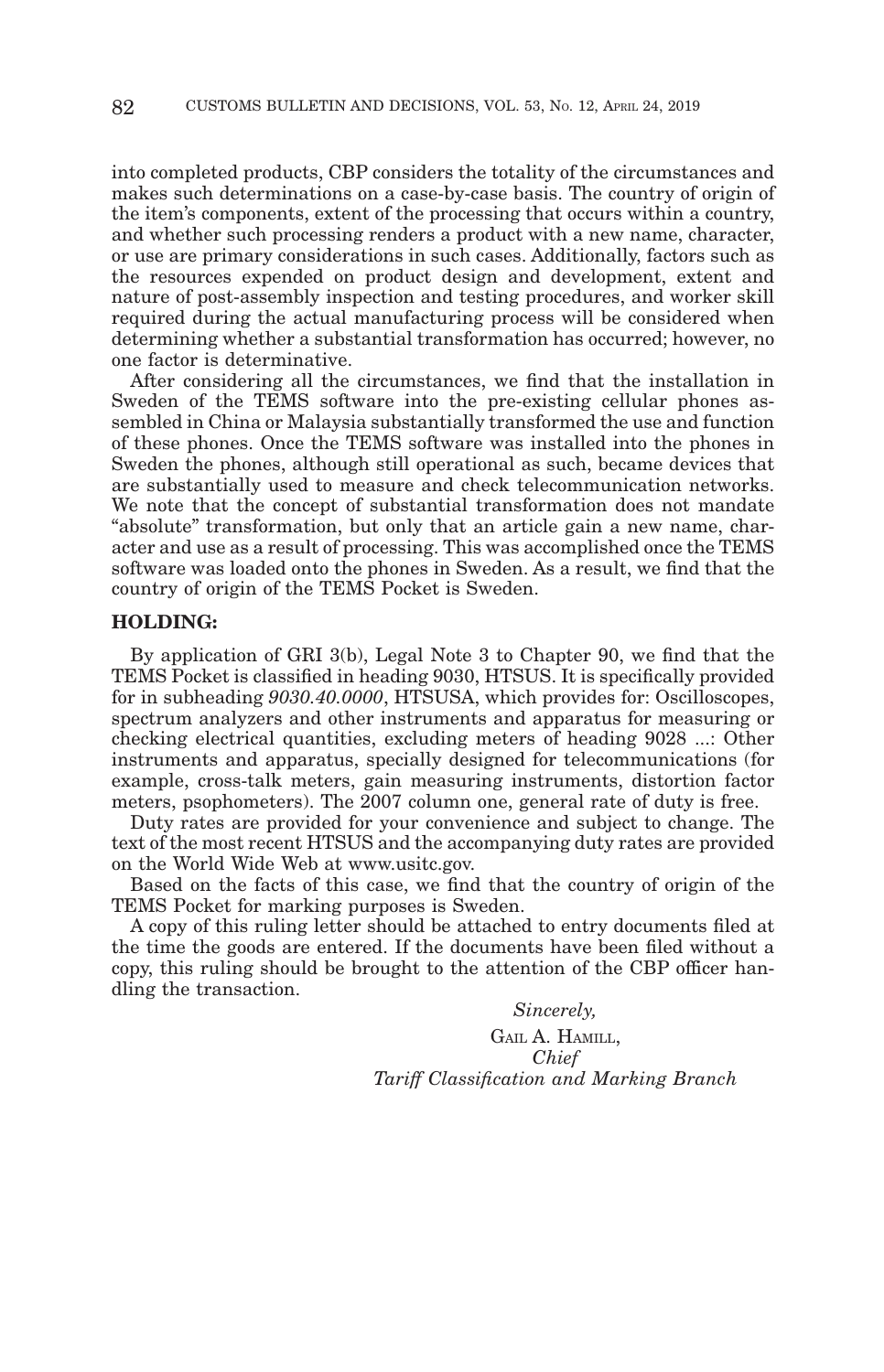#### ATTACHMENT B

## HQ H243924 OT:RR:CTF:TCM H243924 ALS CATEGORY: Country of Origin Marking

MR. GEORGE ROWE **SUPPLY DIRECTOR** ASCOM TEMS *1943 ISAAC NEWTON SQUARE RESTON, VIRGINIA 20190*

RE: Country of Origin Marking; Mobile Telephone with Specialized Software; TEMS™ Pocket network testing device; 19 U.S.C. §1304; 19 CFR 134; Modification of HQ H014068

#### DEAR MR. ROWE:

This letter is a reconsideration of our October 9, 2007 ruling letter, CBP Ruling HQ H014068, to Ericsson, Inc., the previous owner and importer of the TEMS™ Pocket network testing device. Your company is receiving this letter because you and Ericsson have informed us that Ascom now owns the TEMS™ Pocket network testing device, it having been sold to Ascom in 2009. The reconsideration concerns the country of origin marking of the TEMS™ Pocket network testing device. Our decision is set forth below.

#### **FACTS:**

The facts as stated in H014068 are as follows:

The TEMS Pocket is a commercially available fully functional cellular phone onto which TEMS network testing software has been loaded. According to the information submitted, TEMS software allows a cellular phone to function as a testing tool for telecommunication networks. The TEMS Pocket is used by network engineers to verify, maintain and troubleshoot mobile networks as well as for basic cell planning tasks. Collected data can be stored in the handset for later transfer to a computer. The product literature lists some of the key features of the TEMS Pocket as:

Includes a Sony Ericsson K790i, K790a, K800i or Nokia N80 mobile phone. Measures WCDMA 2100 MHz and GSM/GPRS/EDGE 850/900/1800/19000 MHz. Records logfiles for later post-processing analysis. Generates network event notifications. Clearly presents essential network information on the mobile standby display. Also displays channel information and performance measurements during WAP browsing. Measures EGPRS and WCDMA data performance. Provides cell control options including locking on RAT, locking on cell, channel and band, and modifying cell barred behavior. Supports FTP for networking troubleshooting and logfile transfer. Automates call handling, logfile recording, and transfer to server via FTP. Allows data collection in places that are hard to reach with traditional drive-test tools and methods.

The cellular phone handset is designed in Sweden and is typically assembled in China or Malaysia. The phone incorporates a camera, music and video player, and an FM radio, and can connect to the Internet. After assembly, the handset is shipped to Sweden where the TEMS software is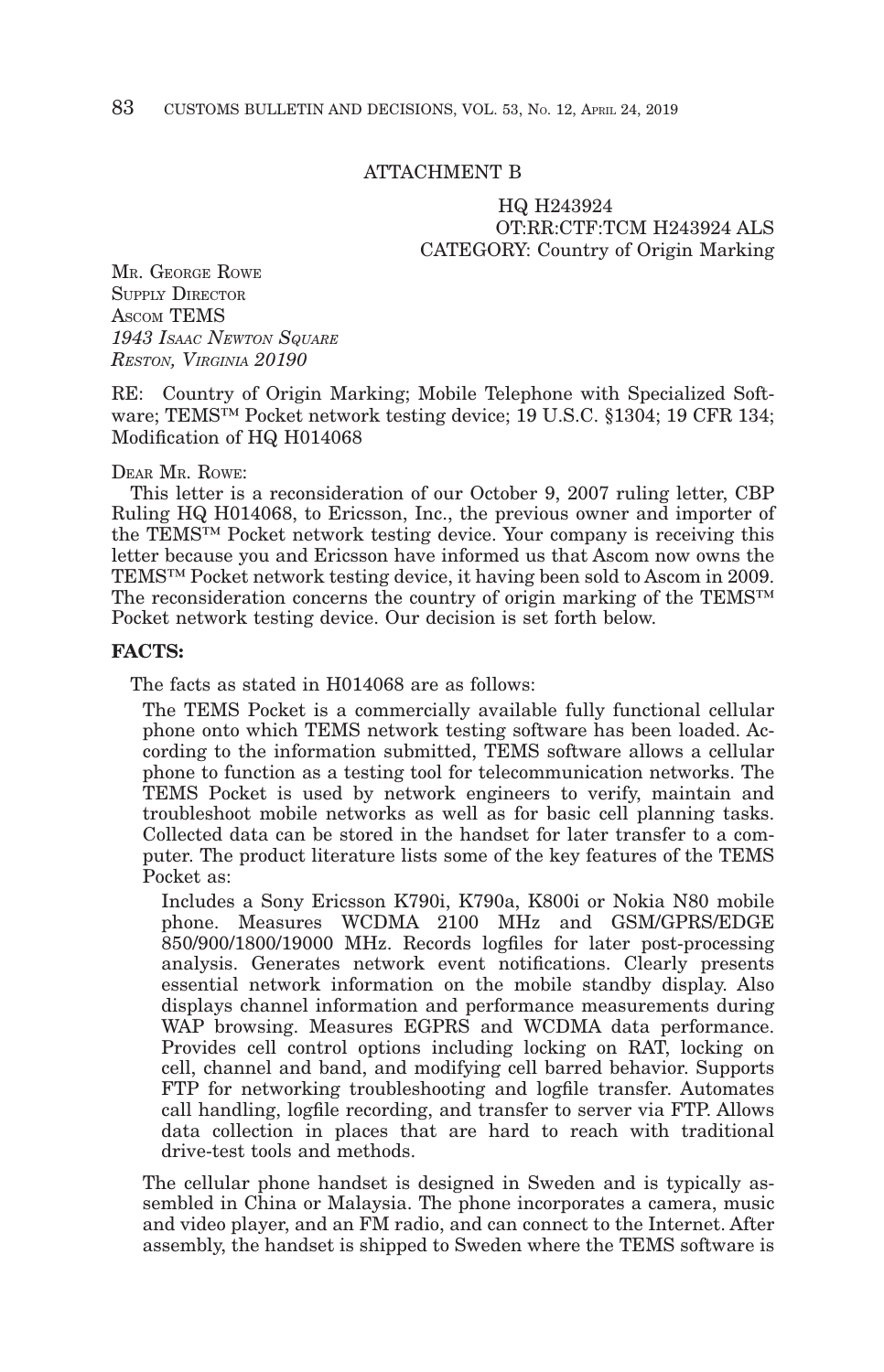loaded on to it and tested. According to Ericsson, the TEMS software adds approximately \$2500 worth of value to the phone. A sample of the TEMS Pocket has been provided for our review.

During our teleconference, Ericsson informed CBP that the TEMS Pocket connects to a cellular network as an ordinary phone and that this is the only way in which it can connect to the network to be tested. When the phone is turned on, technical information concerning the network is immediately displayed. CBP was also informed that some of the displayed information is calculated aggregated data. For example, information concerning signal strength for a particular channel is shown as a ratio of signal strength to interference. In order to use the TEMS Pocket as a cellular phone, the TEMS software has to be manually disabled.

According to the product literature, the TEMS Pocket has several data presentation views. Combined views display information valid for all radio access technology. For example, the PDP context view displays PDP addresses and PDP context settings for each address, including the NSAPI and APN. The WCDMA views display cell and network identity along with Universal Terrestrial Radio Access (UTRA) carrier RSSI (Received Signal Strength Indication). For example, the WDCMA Cells view displays UARFCN, cell status, scrambling code, RSCP, Ec/No and path loss for each cell in active set and serving/monitored cells. The GSM/ GPRS views contain serving cell ARFCN, BSIC and RxLev, and cell and network identity in addition to other information listed in the literature.

In addition, the TEMS Pocket has several functions that allow the user to control the operation of the phone. According to the literature, these functions are essential for troubleshooting and verification in the field. From the Cell Control menu the user can select multiple actions such as:

- Lock to RAT (Off/WCDMA/GSM)

- Lock Cell WCDMA (Off/Set UARFCN/SC)

- Lock ARFCN GSM (Off/Set ARFCN)

- Lock to Band GSM (Off/850/900/1800/1900)

- Ignore cell barred (Off/On)

- Reset control settings to default off state

The TEMS Pocket is imported packaged together with a memory stick, battery and charger, USB cable, lanyard, hands free headset and software user guides.

In addition to the facts noted above, you have confirmed that the TEMS Pocket software was developed in Sweden.

## **ISSUE:**

What is the country of origin of the TEMS™ Pocket network testing device for the purpose of marking in accordance with 19 U.S.C. §1304 and 19 CFR 134?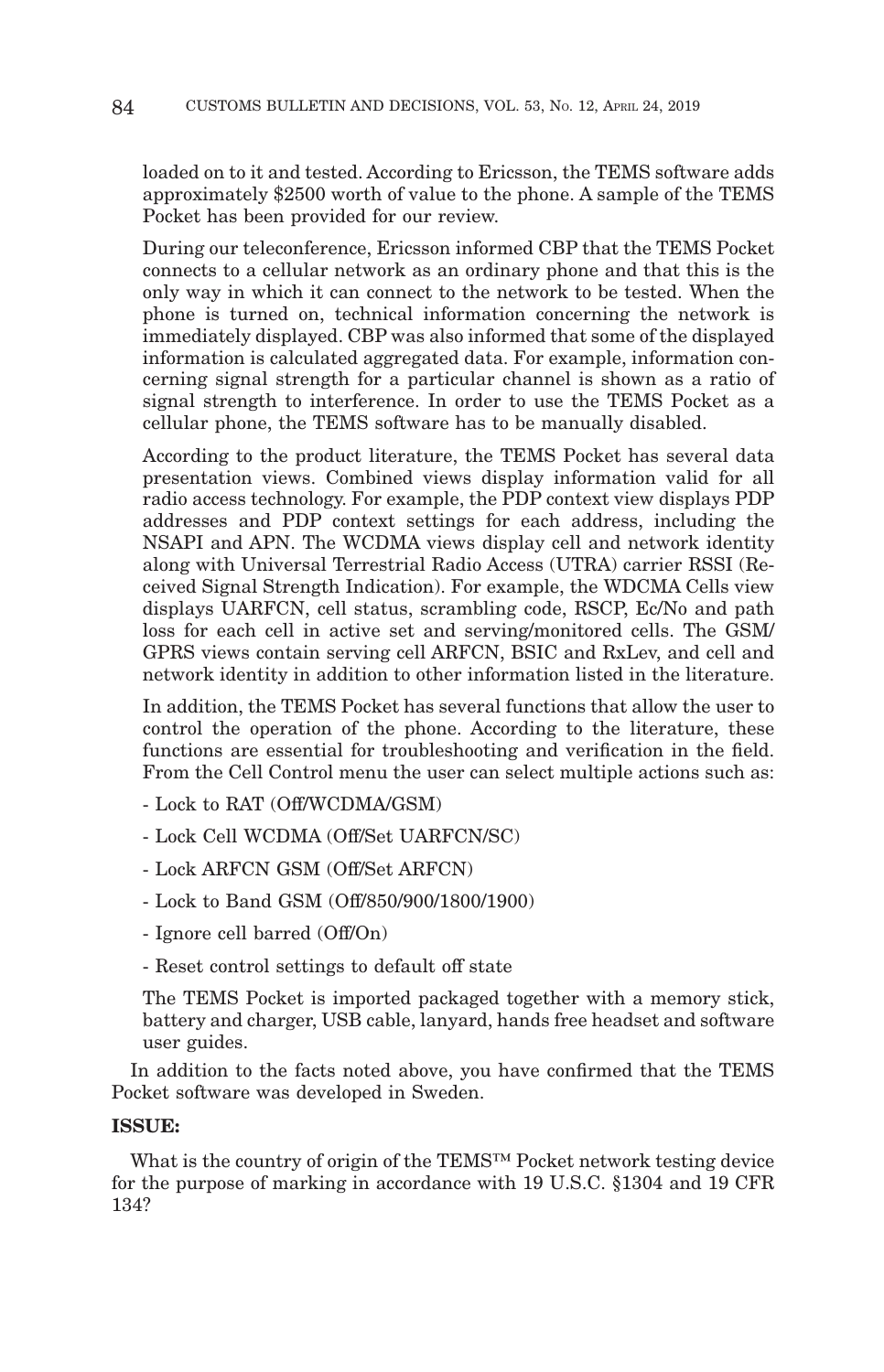## **LAW AND ANALYSIS:**

Section 304 of the Tariff Act of 1930, as amended (19 U.S.C. §1304), provides that, unless excepted, every article of foreign origin imported into the United States shall be marked in a conspicuous place as legibly, indelibly, and permanently as the nature of the article (or container) will permit, in such a manner as to indicate to the ultimate purchaser in the United States the English name of the country of origin of the article. Congressional intent in enacting section 1304 was that the ultimate purchaser should be able to know by an inspection of the marking on the imported goods the country of origin of the goods. "The evident purpose is to mark the goods so that at the time of purchase the ultimate purchaser may, by knowing where the goods were produced, be able to buy or refuse to buy them, if such marking should influence his will." *United States v. Friedlaender & Co*., 27 C.C.P.A. 297 at 302 (1940).

Part 134, Customs and Border Protection (CBP) Regulations (19 CFR Part 134), implements the country of origin marking requirements and exceptions of 19 U.S.C. §1304. Section 134.1(b), CBP Regulations (19 CFR 134.1(b)), defines "country of origin" as "the country of manufacture, production, or growth of any article of foreign origin entering the United States. Further work or material added to an article in another country must effect a substantial transformation in order to render such other country the 'country of origin' within the meaning of [the marking laws and regulations]."

For country of origin marking purposes, a substantial transformation of an article occurs when it is used in manufacture, which results in an article having a name, character, or use differing from that of the article before the processing. However, if the manufacturing or combining process is merely a minor one that leaves the identity of the article intact, a substantial transformation has not occurred. *Uniroyal, Inc. v. United States*, 3 CIT 220, 542 F. Supp. 1026, 1029 (1982), aff'd, 702 F.2d 1022 (Fed. Cir. 1983).

In *Texas Instruments v. United States*, 681 F.2d 778, 782 (CCPA 1982), the court observed that the substantial transformation issue is a "mixed question of technology and customs law." In C.S.D. 84–85, 18 Cust. B. & Dec. 1044, CBP stated:

We are of the opinion that the rationale of the court in the *Data General* case may be applied in the present case to support the principle that the essence of an integrated circuit memory storage device is established by programming; ... [W]e are of the opinion that the programming (or reprogramming) of an EPROM results in a new and different article of commerce which would be considered to be a product of the country where the programming or reprogramming takes place.

In *Data General v. United States*, 4 CIT 182 (1982), the court determined for purposes of determining eligibility under item 807.00, Tariff Schedules of the United States, the predecessor to subheading 9802.00.80, Harmonized Tariff Schedule of the United States (HTSUS), that the programming of a foreign PROM (Programmable Read-Only Memory chip) in the United States substantially transformed the PROM into a U.S. article. Accordingly, the programming of a device that defines its use generally constitutes substantial transformation.

As we stated in H014068, citing CBP Ruling HQ 968000 (February, 14, 2006),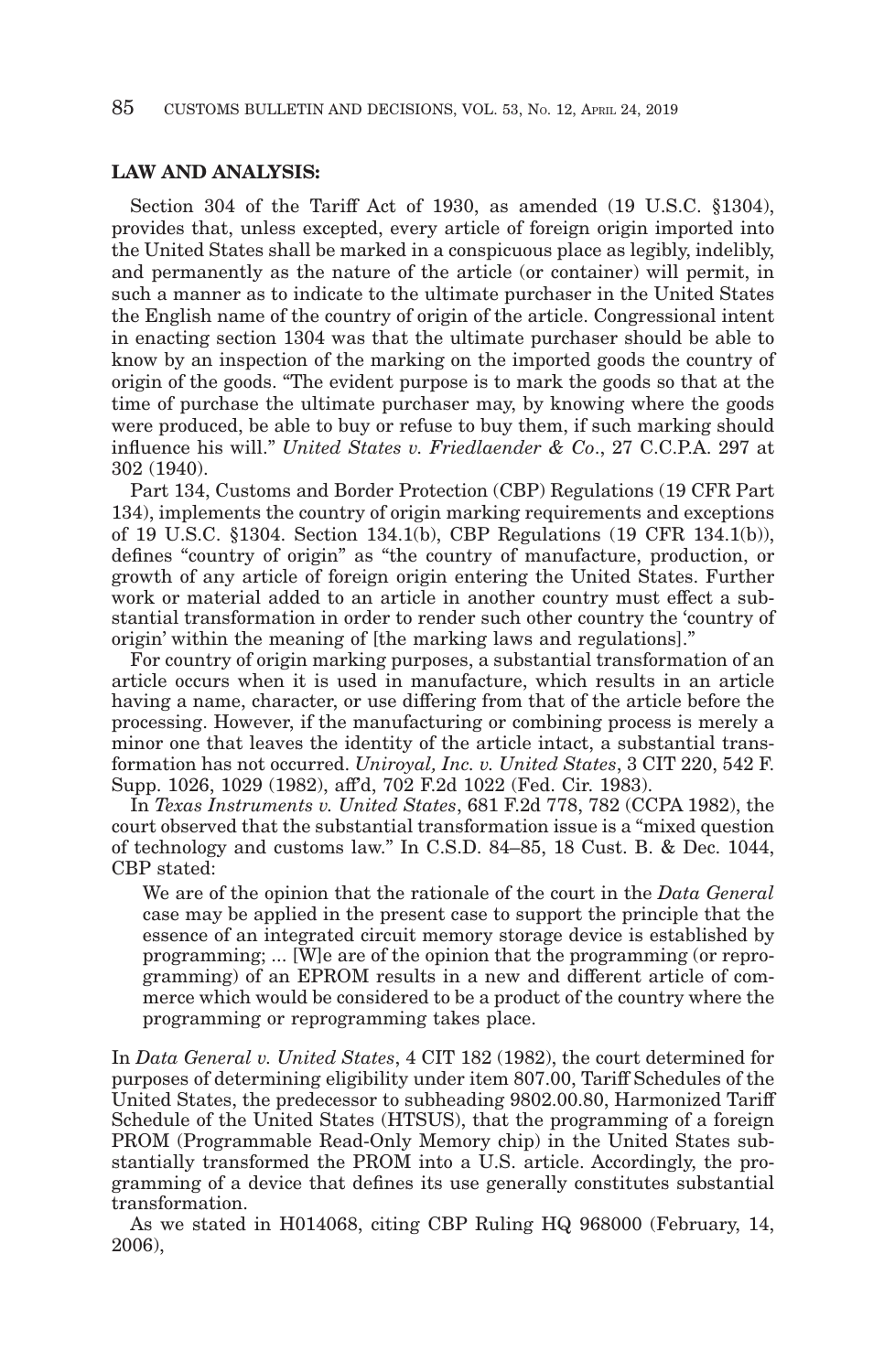...to determine whether a substantial transformation occurs when components of various origins are assembled into completed products, CBP considers the totality of the circumstances and makes such determinations on a case-by-case basis. The country of origin of the item's components, extent of the processing that occurs within a country, and whether such processing renders a product with a new name, character, or use are primary considerations in such cases. Additionally, factors such as the resources expended on product design and development, extent and nature of post-assembly inspection and testing procedures, and worker skill required during the actual manufacturing process will be considered when determining whether a substantial transformation has occurred; however, no one factor is determinative.

Upon further review in consideration of all the circumstances of manufacture, we find that the installation of Swedish-developed TEMS software in Sweden into the pre-existing mobile telephones that were assembled in China or Malaysia did not substantially transform the use and function of the mobile telephones. Despite the fact that the TEMS software was developed in Sweden and subsequently installed into the mobile telephones in Sweden, the mobile telephones were manufactured in China or Malaysia and became identifiable as such in China or Malaysia. In fact, the mobile telephones were identifiable by their commercial names, Nokia N80 and Ericsson K790i, K790a, and K800i, upon assembly in China or Malaysia and before the TEMS software was installed. Furthermore, the development of the TEMS software in Sweden had no bearing on the manufacturing of the subject articles as mobile telephones.

The subject mobile devices' initial function remains intact and is only enhanced, not changed, to produce additional functions. The article in *Data General*, however, was substantially transformed from a non-programmed individual integrated circuit to a programmed integrated circuit with discrete and immutable functionality. In essence, the article in *Data General* did not become a programmed integrated circuit until it was transformed into such in the United States. It is only at that point when the article's use became defined, unlike the TEMS Pocket, whose use became defined upon its manufacture into a mobile telephone before the TEMS software was installed.

Thus, we find that the installation of the Swedish-developed TEMS software onto existing functioning mobile telephones represents an enhancement of the mobile telephones' functionality that does not substantially transform the mobile telephones into an article having a name, character, or use differing from that of the article before the software installation. Simply put, the subject articles are manufactured into mobile telephones before the software was installed in Sweden and irrespective of the software's development in Sweden, and they remained mobile telephones after the TEMS software was installed, albeit with more functionality. Therefore, the country of origin of the TEMS Pocket™ is China or Malaysia or any other country of manufacture where an article recognizable as a mobile telephone is created.

#### **HOLDING:**

The country of origin of the TEMS Pocket™ is, in accordance with 19 U.S.C. §1304 and 19 CFR 134, China or Malaysia or any other country of manufacture where an article recognizable as a mobile telephone is created.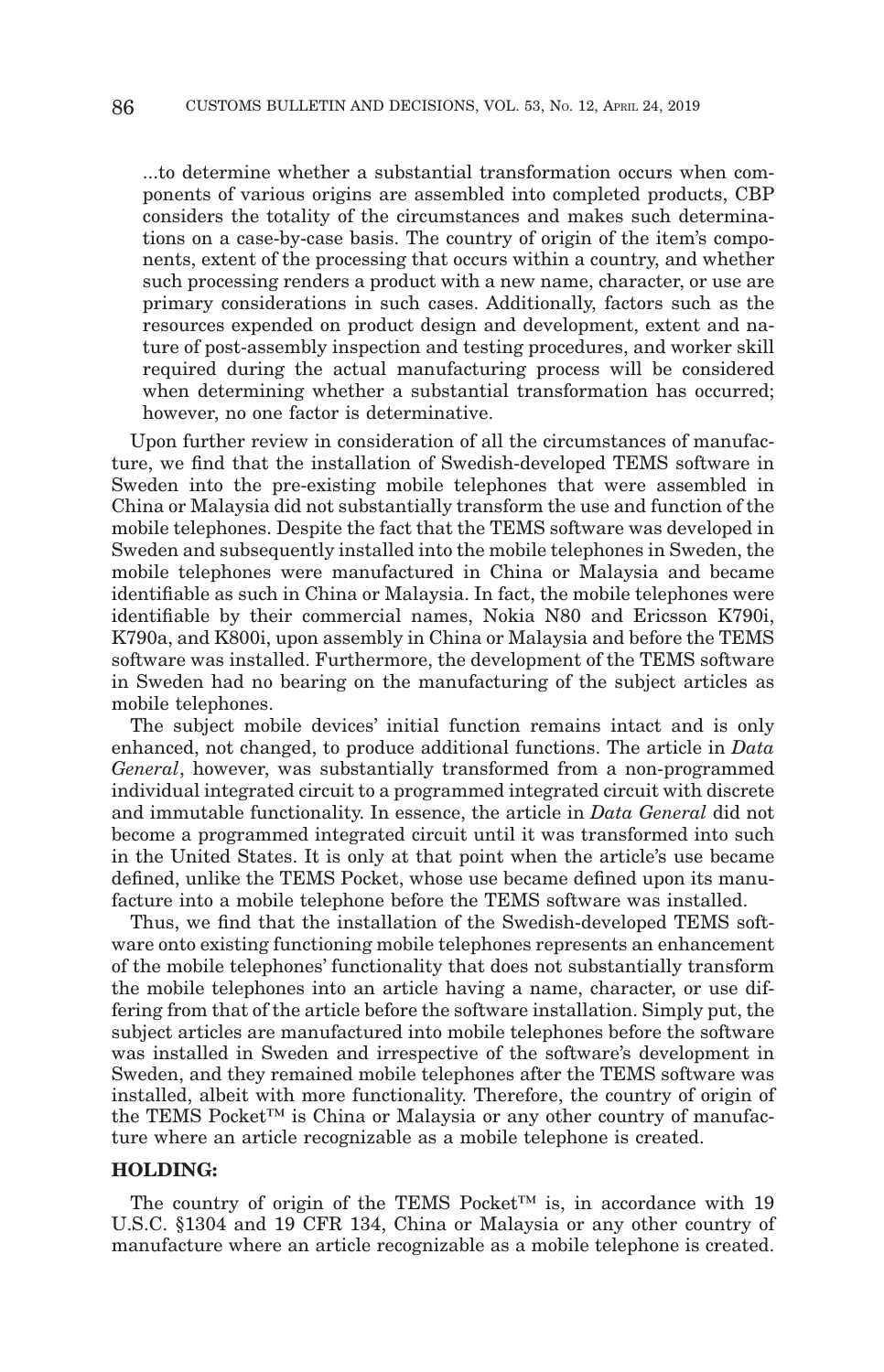# **EFFECT ON OTHER RULINGS:**

CBP Ruling HQ H014068 (October 7, 2007) is hereby MODIFIED only with respect to the country of origin issue.

In accordance with 19 U.S.C. §1625(c), this ruling will become effective 60 days after publication in the Customs Bulletin.

*Sincerely,*

MYLES B. HARMON, *Director Commercial and Trade Facilitation Division*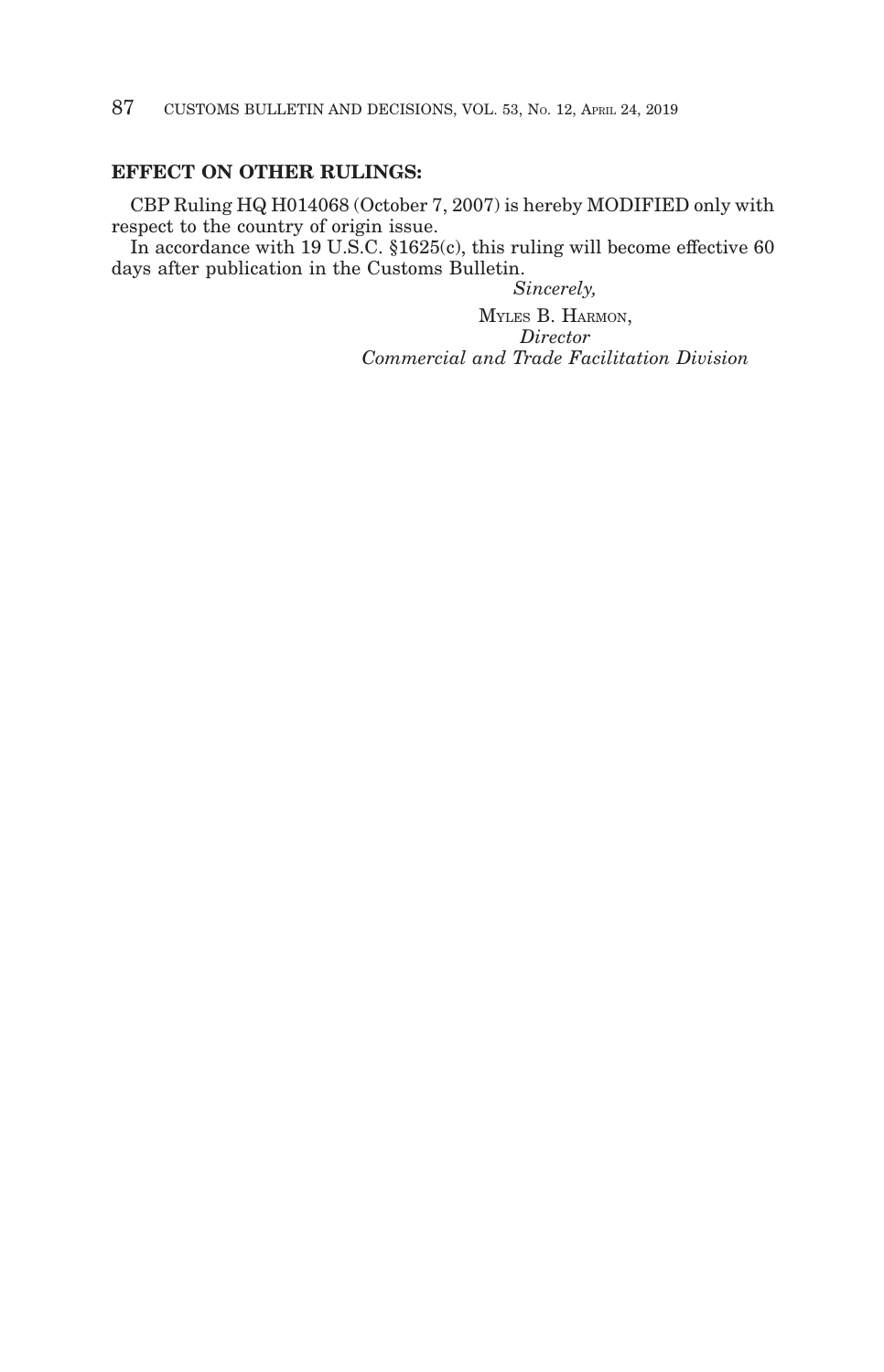# **AGENCY INFORMATION COLLECTION ACTIVITIES: Administrative Rulings**

**AGENCY:** U.S. Customs and Border Protection (CBP), Department of Homeland Security.

**ACTION:** 60-Day notice and request for comments; extension of an existing collection of information.

**SUMMARY:** The Department of Homeland Security, U.S. Customs and Border Protection will be submitting the following information collection request to the Office of Management and Budget (OMB) for review and approval in accordance with the Paperwork Reduction Act of 1995 (PRA). The information collection is published in the **Federal Register** to obtain comments from the public and affected agencies.

**DATES:** Comments are encouraged and must be submitted (no later than June 7, 2019) to be assured of consideration.

**ADDRESSES:** Written comments and/or suggestions regarding the item(s) contained in this notice must include the OMB Control Number 1651–0085 in the subject line and the agency name. To avoid duplicate submissions, please use only *one* of the following methods to submit comments:

(1) Email. Submit comments to: *CBP\_PRA@cbp.dhs.gov.*

(2) Mail. Submit written comments to CBP Paperwork Reduction Act Officer, U.S. Customs and Border Protection, Office of Trade, Regulations and Rulings, Economic Impact Analysis Branch, 90 K Street NE, 10th Floor, Washington, DC 20229–1177.

**FOR FURTHER INFORMATION CONTACT:** Requests for additional PRA information should be directed to Seth Renkema, Chief, Economic Impact Analysis Branch, U.S. Customs and Border Protection, Office of Trade, Regulations and Rulings, 90 K Street NE, 10th Floor, Washington, DC 20229–1177, Telephone number 202–325–0056 or via email *CBP\_PRA@cbp.dhs.gov.* Please note that the contact information provided here is solely for questions regarding this notice. Individuals seeking information about other CBP programs should contact the CBP National Customer Service Center at 877–227–5511, (TTY) 1–800–877–8339, or CBP website at *https:// www.cbp.gov/*.

**SUPPLEMENTARY INFORMATION:** CBP invites the general public and other Federal agencies to comment on the proposed and/or continuing information collections pursuant to the Paperwork Reduction Act of 1995 (44 U.S.C. 3501 *et seq.*). This process is conducted in accordance with 5 CFR 1320.8. Written comments and suggestions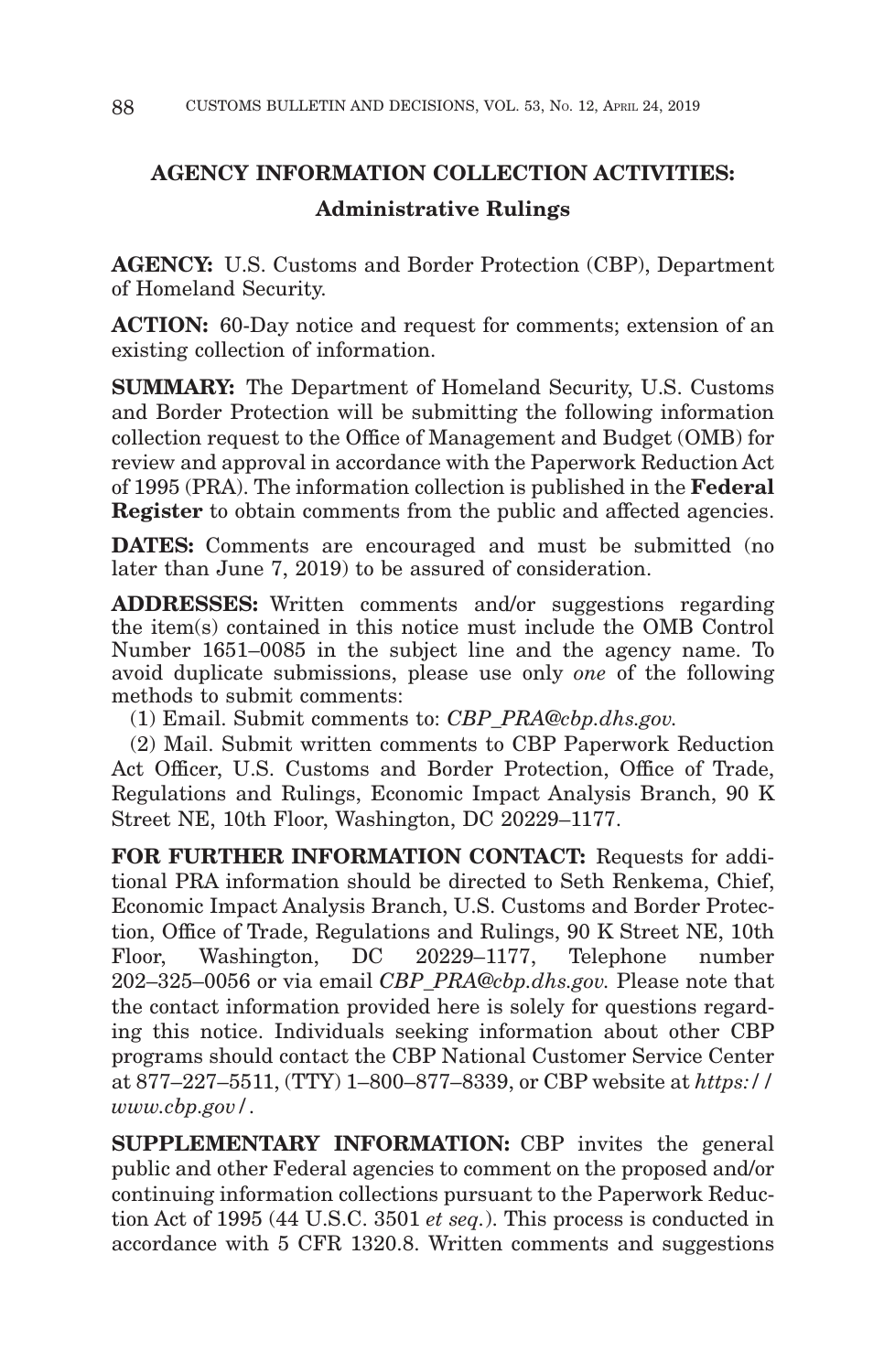from the public and affected agencies should address one or more of the following four points: (1) Whether the proposed collection of information is necessary for the proper performance of the functions of the agency, including whether the information will have practical utility; (2) the accuracy of the agency's estimate of the burden of the proposed collection of information, including the validity of the methodology and assumptions used; (3) suggestions to enhance the quality, utility, and clarity of the information to be collected; and (4) suggestions to minimize the burden of the collection of information on those who are to respond, including through the use of appropriate automated, electronic, mechanical, or other technological collection techniques or other forms of information technology, *e.g.,* permitting electronic submission of responses. The comments that are submitted will be summarized and included in the request for approval. All comments will become a matter of public record.

# **Overview of This Information Collection**

**Title:** Administrative Rulings.

**OMB Number:** 1651–0085.

**Abstract:** The collection of information in 19 CFR part 177 is necessary in order to enable Customs and Border Protection (CBP) to respond to requests by importers and other interested persons for the issuance of administrative rulings. These rulings pertain to the interpretation of applicable laws related to prospective and current transactions involving classification, marking, and country of origin. The collection of information in Part 177 of the CBP Regulations is also necessary to enable CBP to make proper decisions regarding the issuance of binding rulings that modify or revoke prior CBP binding rulings. This collection of information is authorized by 19 U.S.C. 66, 1202, (General Note 3(i), Harmonized Tariff Schedule of the United States). The application to obtain an administrative ruling is accessible at: *https://apps.cbp.gov/erulings.*

**Current Actions:** CBP proposes to extend the expiration date of this information collection with no increase or decrease in the overall estimated burden hours. However there was a reduction in the Appeals respondent group and an increase in the Administrative Rulings respondent group due to updated agency estimates, in addition there was a decrease in the estimated time per response for the Appeals respondent group. There is no change to the information being collected

**Type of Review:** Extension (without change).

**Affected Public:** Businesses.

**Estimated Number of Respondents:** 3,500.